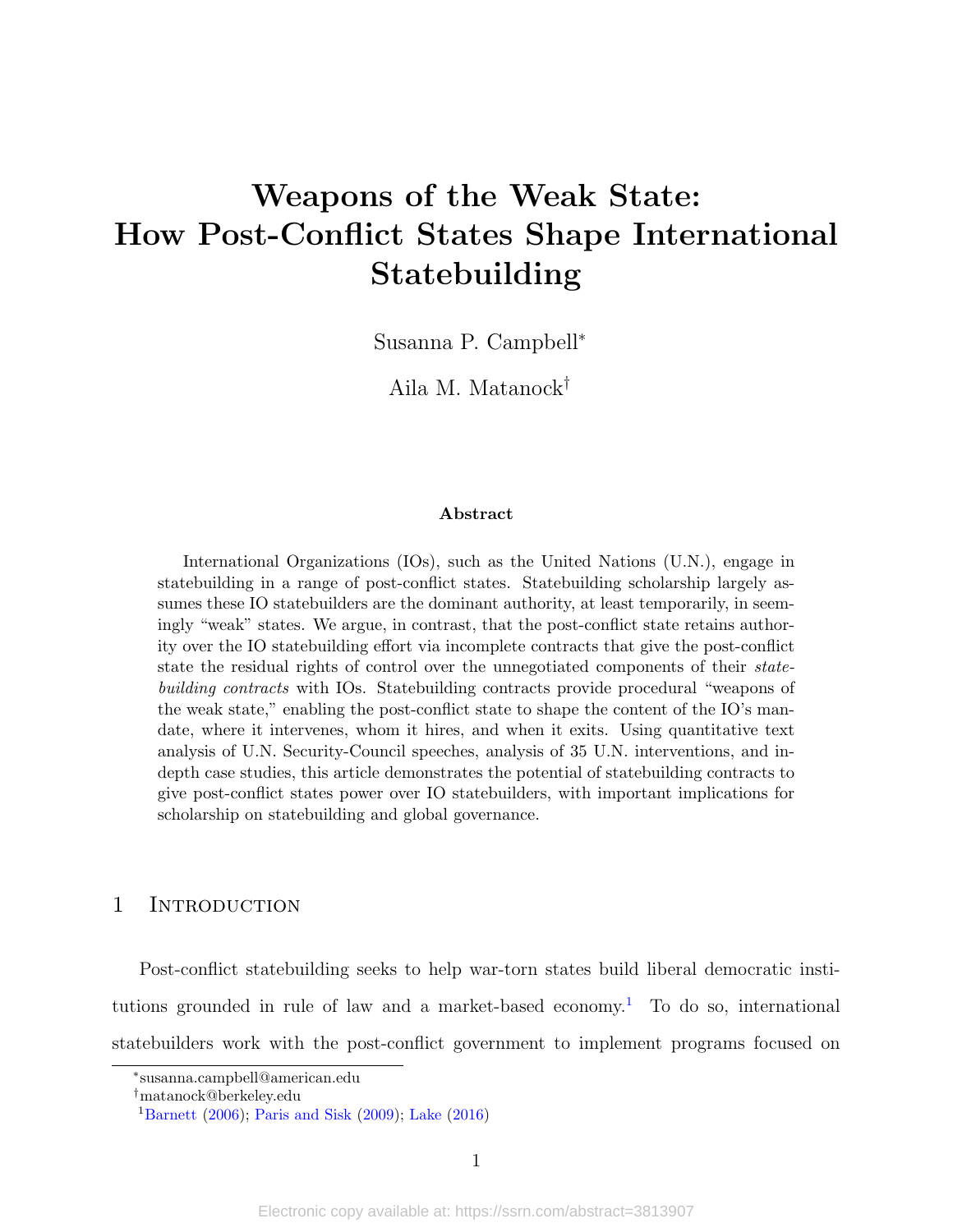stabilization, security sector reform, judicial practices, socio-economic development, and democratic governance.<sup>[2](#page-1-0)</sup> These statebuilding efforts are a core activity of international organizations (IOs), such as the United Nations (U.N.), that are mandated to guarantee peace and security; nonetheless, after almost 30 years, IO statebuilding has not fully delivered on its promises.<sup>[3](#page-1-1)</sup> While IOs have successfully used peacekeeping and mediation efforts to help  $\text{post-conflict states reduce civil war recurrence}, \text{4 they have been less successful at contributing}$  $\text{post-conflict states reduce civil war recurrence}, \text{4 they have been less successful at contributing}$  $\text{post-conflict states reduce civil war recurrence}, \text{4 they have been less successful at contributing}$ to their more ambitious statebuilding aims.

Scholarship attributes the successes and failures of IO statebuilding to the IOs themselves, arguing that IO missions are not sufficiently robust, impose western norms, support loyal leaders instead of legitimate leaders, reinforce elite pacts among illiberal warlords, lack adequate democratic provisions, support liberalization rather than institutionalization, or undertake tasks that are too complex.<sup>[5](#page-1-3)</sup> With a few exceptions, this literature views IO statebuilding as an endeavor undertaken by an intervening IO, not by the post-conflict government, even though it co-implements many of the IO statebuilding efforts and consents to the deployment of these international statebuilders on its territory.<sup>[6](#page-1-4)</sup> We bring the everyday behavior of the host state back into the theory of international statebuilding, showing how contracts between the IO and host government, when used, provide systematic tools for the post-conflict government to shape and, at times, resist international actors' efforts.[7](#page-1-5) Challenging assumptions about global hierarchy, we show how seemingly "weak" post-conflict states use a contractual mechanism to wield power over much stronger international actors.<sup>[8](#page-1-6)</sup>

<span id="page-1-1"></span><span id="page-1-0"></span><sup>2</sup>[UNPBSO](#page-50-0) [\(2010\)](#page-50-0)

<sup>3</sup>Statebuilding refers to efforts to transform the functioning of post-conflict states, including peacekeeping, peacebuilding, or development interventions, all of which IOs implement in post-conflict countries under similar contractual arrangements.

<span id="page-1-3"></span><span id="page-1-2"></span> ${}^{4}$ For example, see [Fortna](#page-42-0) [\(2008\)](#page-42-0); [Beardsley](#page-39-1) [\(2011\)](#page-39-1).

<sup>&</sup>lt;sup>5</sup>[Paris](#page-48-1) [\(2004\)](#page-42-1); [Fearon and Laitin](#page-42-1) (2004); [Krasner](#page-45-1) [\(2004](#page-45-1)b); [Doyle and Sambanis](#page-42-2) [\(2006\)](#page-42-2); [Risse](#page-49-0) [\(2011\)](#page-49-0); [Mukhopadhyay](#page-47-0) [\(2014\)](#page-47-0); [Krasner and Risse](#page-45-2) [\(2014\)](#page-45-2); [Lake](#page-45-0) [\(2016\)](#page-45-0); [Sabaratnam](#page-49-1) [\(2017\)](#page-49-1)

<span id="page-1-4"></span><sup>6</sup>For scholars that emphasize the role of post-conflict governments in shaping IO statebuilding, see: [Englebert and Tull](#page-42-3) [\(2008\)](#page-42-3); Barnett and Zürcher [\(2009\)](#page-39-2); [Mac Ginty](#page-46-0) [\(2011\)](#page-46-0); [Barma](#page-39-3) [\(2016\)](#page-39-3); [Duursma](#page-42-4) [\(2020\)](#page-42-4)

<span id="page-1-5"></span><sup>7</sup>Host state/government refers to the government that hosts the external actor on its territory [\(Muller,](#page-47-1) [1995\)](#page-47-1).

<span id="page-1-6"></span> ${}^{8}$ [Lake](#page-45-3) [\(2009\)](#page-45-3); [Beardsley et al.](#page-39-4) [\(2020\)](#page-39-4).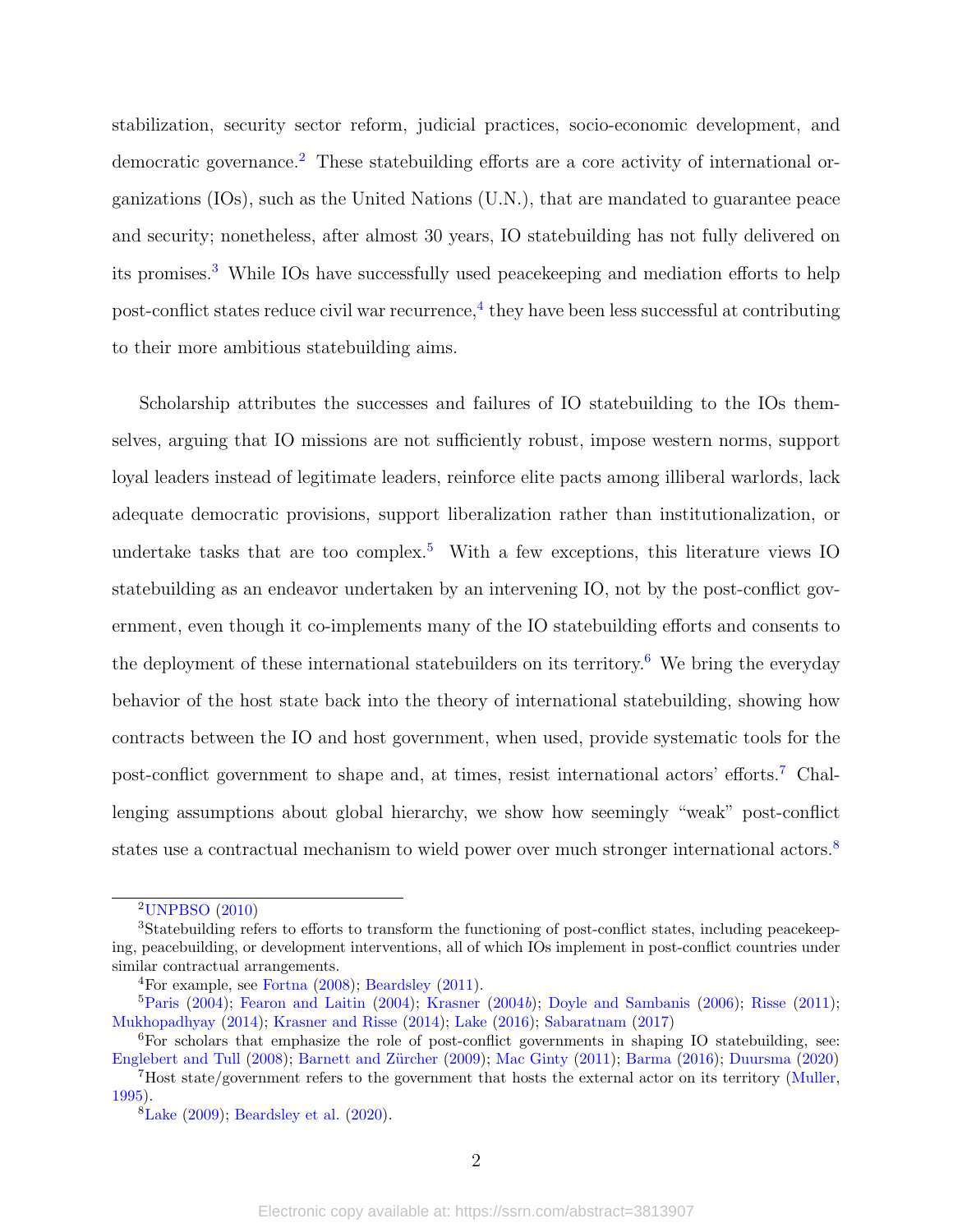We advance a theory that IO statebuilding increasingly functions through incomplete contracts that give the post-conflict state the authority to resist or alter the IO statebuilding effort.<sup>[9](#page-2-0)</sup> Incomplete contracts, by definition, are not fully specified; they require the contracting parties to engage in continuous negotiation during the contract implementation.[10](#page-2-1) The party that possesses the "residual rights of control" over the unnegotiated components of the contract has the authority to decide the outcome of these negotiations.<sup>[11](#page-2-2)</sup> In international statebuilding, the host state's territorial sovereignty and membership in the IO give it the residual rights of control over the unspecified components of its contracts with IO statebuilders.<sup>[12](#page-2-3)</sup> While economic theories predict that firms will avoid incomplete contracts, IO statebuilding efforts have few other options. $13$  Once mandated by the U.N. Security Council (UNSC), or other intergovernmental body, the IO is incentivized to establish a contract, however incomplete, with the post-conflict government to deliver its non-transferrable statebuilding goods within the post-conflict state's territory.<sup>[14](#page-2-5)</sup>

The implementation of these time-delimited, task-specific *statebuilding contracts* provides the host state with a procedural repertoire that it can use to constrain the behavior of IOs operating on its territory. These *statebuilding contracts* enable systematic everyday resistance by the host government, which uses banal bureaucratic procedures to influence what the IO statebuilding effort is mandated to do, where it operates within the country, whom it hires, and when it ends. Statebuilding contracts, thus, serve as one of the primary vehicles through which host states, first, establish the conditions for contracting out their sovereignty to IOs and, then, use everyday bureaucratic procedures to retract this sovereignty by controlling how unspecified components of the contract are implemented. In identifying

<span id="page-2-0"></span><sup>&</sup>lt;sup>9</sup>These are temporary agreements, generally signed for a period of one to five years, between the host government and the intervening IO, such as the country program document of a UN agency or the UNSC mandate for a UN peace operation.

<span id="page-2-1"></span> $10$ [Schmitz](#page-49-2) [\(2001\)](#page-49-2); [Cooley and Spruyt](#page-41-0) [\(2009\)](#page-41-0)

<span id="page-2-2"></span> $11$ [Grossman and Hart](#page-43-0) [\(1986\)](#page-43-0)

<span id="page-2-3"></span> $12$ [Shen](#page-50-1) [\(2001\)](#page-50-1)

<span id="page-2-4"></span><sup>13</sup>[Grossman and Hart](#page-43-0) [\(1986\)](#page-43-0)

<span id="page-2-5"></span> $14$ [Campbell](#page-40-0) [\(2018\)](#page-40-0)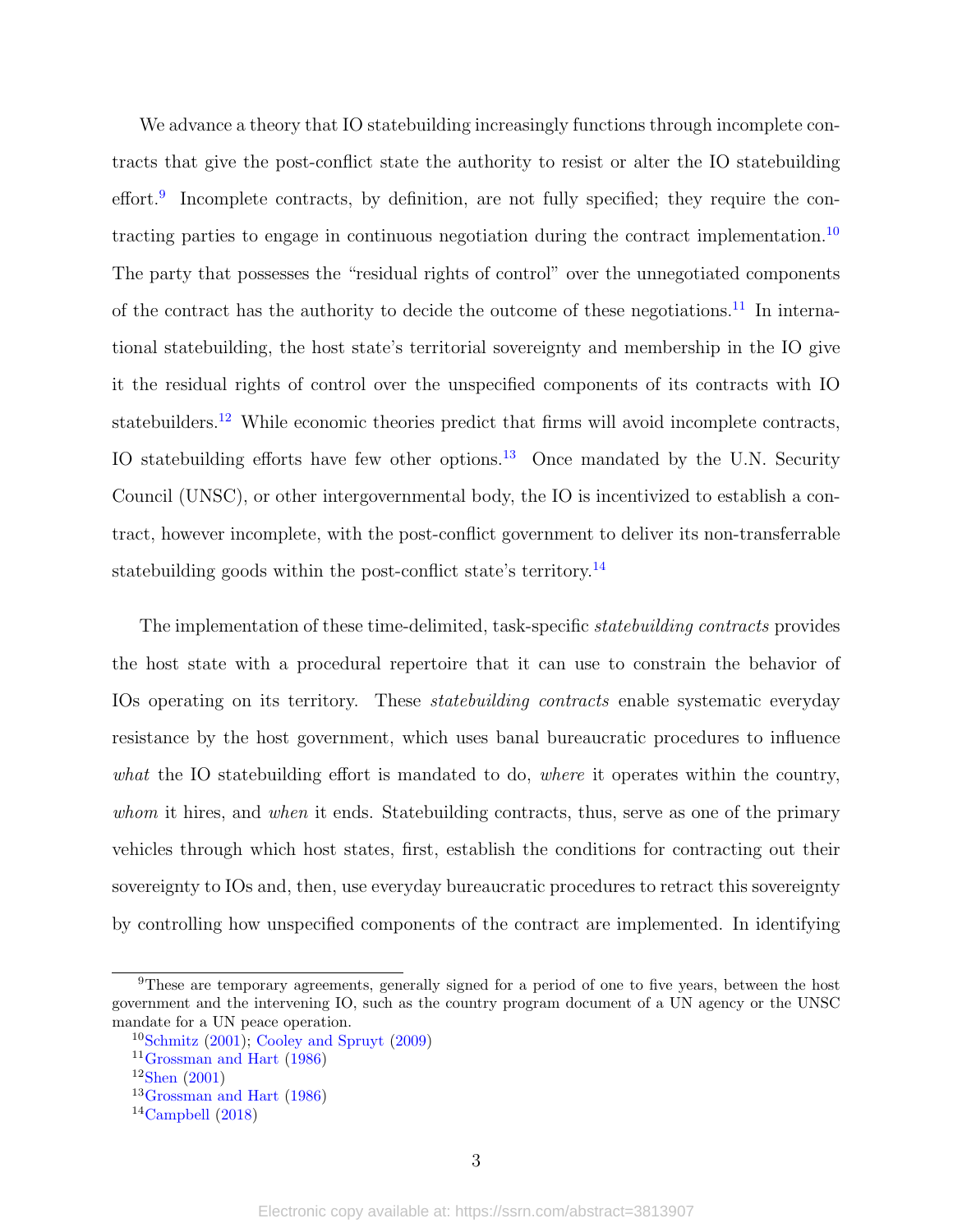the host government's procedural repertoire as "weapons of the weak state," we build on the work of other scholars who observe the power-shifting potential of banal everyday acts by seemingly less powerful actors.<sup>[15](#page-3-0)</sup>

The use of these *statebuilding contracts* is driven by emerging international norms that prioritize post-conflict governments' consent to and ownership of international statebuilding efforts (see also Figure [1](#page-10-0) and Appendix [A.3\)](#page-55-0).<sup>[16](#page-3-1)</sup> As a result, in *statebuilding contracts*, regardless of the strength of the post-conflict country, we expect the host state to use its residual rights of control over the unspecified components of these contracts to alter or resist aspects of the IO statebuilding effort.

Outside of statebuilding contracts, a smaller number of IO statebuilding efforts give the IO the residual rights of control; we refer to these arrangements as integrated takeovers. They are present, for example, in U.N. transitional administrations where the intervening IO holds the residual rights of control over unspecified components of statebuilding agreement. We, thus, expect integrated takeovers to prevent the host-state from shaping the IO statebuilding effort. Much of the international statebuilding literature has focused on these rarer takeovers,<sup>[17](#page-3-2)</sup> largely overlooking the authority and leverage that statebuilding contracts provide to host states.[18](#page-3-3)

Thus, the main empirical implications of our theory are: (1) there are two main approaches to IO statebuilding (i.e., statebuilding contracts and integrated takeovers) that predict whether the host state possesses the residual rights of control over the unnegotiated components of the agreement between the IO and the host state; (2) when IO statebuilding

<span id="page-3-0"></span><sup>15</sup>[Scott](#page-49-3) [\(2008\)](#page-49-3); [Tourinho](#page-50-2) [\(2021\)](#page-50-2)

<span id="page-3-1"></span><sup>16</sup>[IDPS/OECD](#page-44-0) [\(2011\)](#page-44-0); [Nussbaum, Zorbas and Koros](#page-47-2) [\(2012\)](#page-47-2); [UN Advisory Group of Experts](#page-50-3) [\(2015\)](#page-50-3).

<span id="page-3-3"></span><span id="page-3-2"></span><sup>&</sup>lt;sup>17</sup>[Fearon and Laitin](#page-42-1)  $(2004)$ ; [Lake and Fariss](#page-46-1)  $(2014)$ .

<sup>&</sup>lt;sup>18</sup>We are indebted to other scholars who have worked on host-state consent, host-state resistance on some dimensions, and even occasionally on contracts in peacekeeping; see Barnett and Zürcher [\(2009\)](#page-39-2), [Ciorciari](#page-41-1) [and Krasner](#page-41-1) [\(2018\)](#page-41-1), [Ciorciari](#page-41-2) [\(2021\)](#page-41-2), [Duursma](#page-42-4) [\(2020\)](#page-42-4), [Johnstone](#page-45-4) [\(2011\)](#page-45-4), [Piccolino and Karlsrud](#page-48-2) [\(2011\)](#page-48-2), Sebastián and Gorur [\(2018\)](#page-49-4). We extend beyond this work by providing a theory of how incomplete contracts in a system of sovereign authority provide a procedural repertoire that enables seemingly "weak" states to wield power over traditionally more powerful international actors.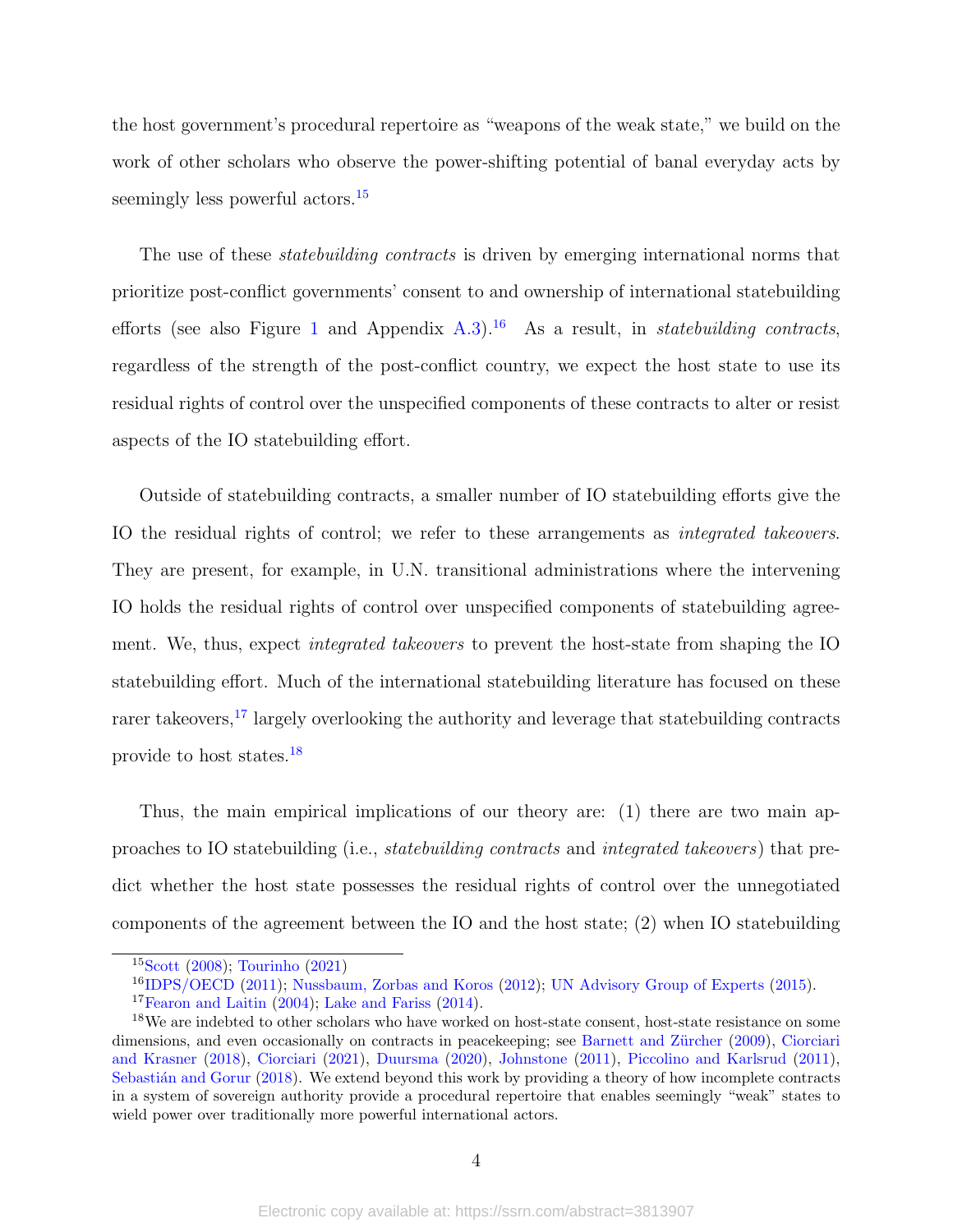takes the form of a statebuilding contract only, the host state will use procedural tactics to shape the IO statebuilding intervention, including what it does, where it operates in the host country, whom it employs, and when it begins and ends; and (3) repeated host-state use of these procedural tactics to influence the IO statebuilding intervention will alter the IO's ability to achieve its statebuilding aims.

To test our argument, we use a multi-method research design. We focus on post-conflict states, defined as states that have emerged from civil war through a peace agreement and, often, post-conflict elections, and U.N. statebuilding interventions in these states.[19](#page-4-0) Postconflict states have committed to the normative principles advanced by IO statebuilding efforts—rule of law and democratic institutions—at the same time that their leaders have a strong interest in demonstrating their new sovereign authority.<sup>[20](#page-4-1)</sup> These characteristics increase the likelihood that these states will both enter into statebuilding contracts and use their residual rights of control to resist or alter the IO statebuilding effort.

We use quantitative text analysis of UNSC speeches to capture changes in norms around the post-conflict states' authority and ownership of interventions on their territory. We then analyze our entire universe of 35 U.N. statebuilding interventions between 2000 and 2020 to probe the plausibility of our theory that post-conflict states, when given the opportunity via statebuilding contracts, will resist or alter the IO statebuilding intervention (see Appendix [A.3\)](#page-55-0).<sup>[21](#page-4-2)</sup> Finally, we use in-depth diverse case studies of a set of U.N. statebuilding interventions with diverse mandates, statebuilding arrangement, and geostrategic ties, focusing on Timor-Leste and Burundi (with an additional test of Guatemala as an Appendix).<sup>[22](#page-4-3)</sup>

This paper has implications for our understanding of the role of contracts in liberal international institutions. Contracts—"tools for realizing individual self-determination by

<span id="page-4-0"></span> $19Boyce$  $19Boyce$  [\(2013\)](#page-40-1); [Joshi and Quinn](#page-45-5) [\(2017\)](#page-45-5).

<span id="page-4-1"></span><sup>20</sup>[Brown, Langer and Stewart](#page-40-2) [\(2011\)](#page-40-2)

<span id="page-4-2"></span> $21$ [Goertz](#page-43-1) [\(2017\)](#page-43-1)

<span id="page-4-3"></span> $22Gerring (2006)$  $22Gerring (2006)$  $22Gerring (2006)$  $22Gerring (2006)$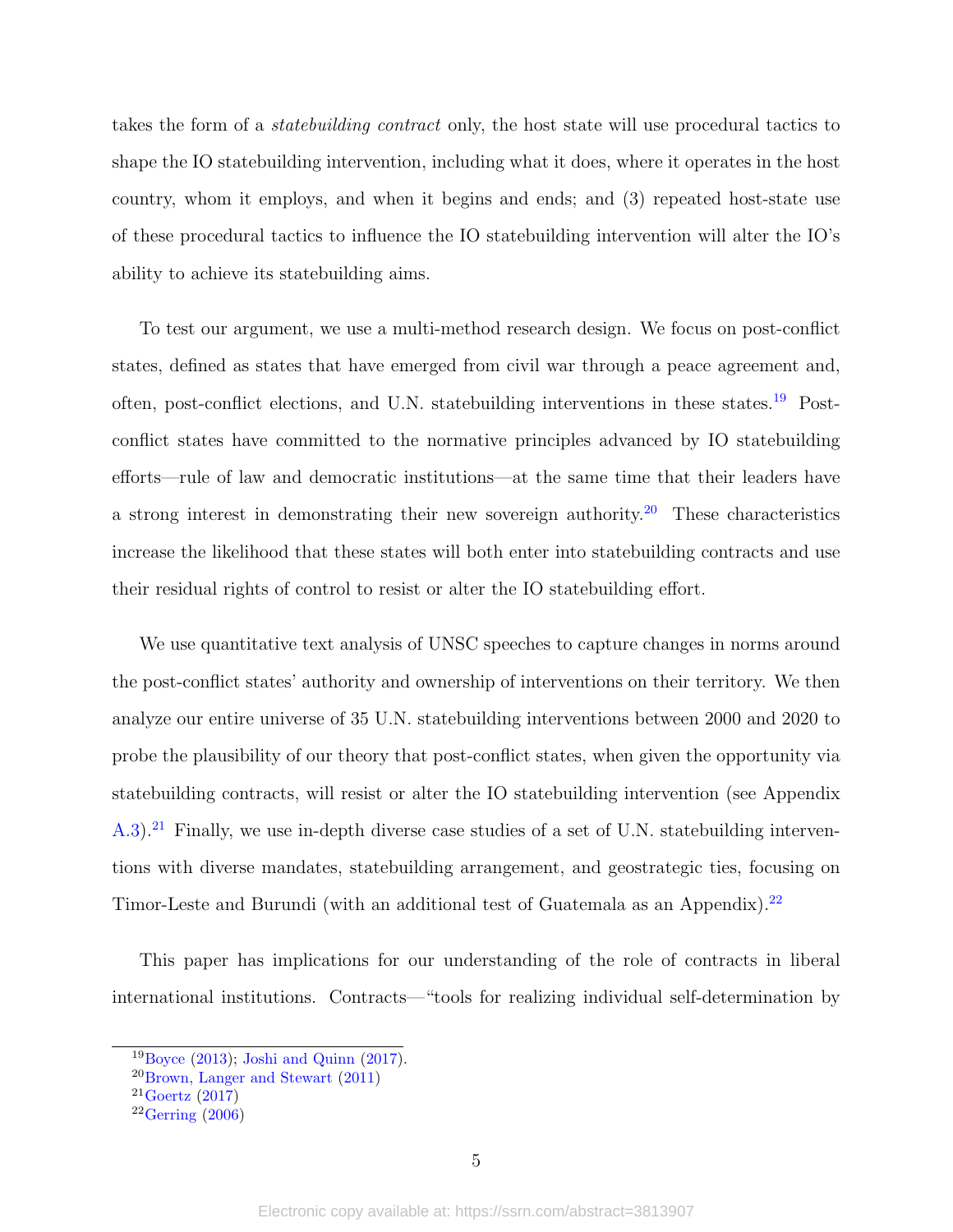means of voluntarily entering legally binding agreements"—are one of the central concepts of liberalism.[23](#page-5-0) Contracts manifest the consent of both the buyer and the seller of a good. In statebuilding contracts, states give consent to an IO to carry out service delivery tasks that the state is unwilling or unable to provide. Our theory implies that the broad dependence of liberal international institutions on contracts, in fact, curtails their ability to use these service delivery tasks to achieve their liberal peace aims in some of the seemingly least powerful countries on the world stage: post-conflict states.[24](#page-5-1)

This paper also makes important contributions to the international statebuilding literature. First, it identifies a key overlooked source of power held by seemingly weak post-conflict states: the residual rights of control over incomplete statebuilding contracts. While some statebuilding scholarship acknowledges that host states hold power over intervening IOs, it does not identify the mechanism that provides this leverage to host states or how host states use this mechanism.<sup>[25](#page-5-2)</sup> Second, this paper brings the power and authority of the host state back into the discussion of international statebuilding and aid, showing a much stronger "weak" state than is typically portrayed in the literature.<sup>[26](#page-5-3)</sup> Third, while the IO literature examines delegation of authority from member states to the IO bureaucracy, this paper introduces a new pathway through which member states can retract their delegated sovereignty: using their residual rights of control under incomplete contracts. $27$ 

<span id="page-5-0"></span> $23Gutmann$  $23Gutmann$  [\(2013,](#page-43-2) 39)

<span id="page-5-2"></span><span id="page-5-1"></span> $24$  For a summary of the liberal peace debate, see [Campbell, Chandler and Sabaratnam](#page-40-3) [\(2011\)](#page-40-3).

<sup>&</sup>lt;sup>25</sup>See [Englebert and Tull](#page-42-3) [\(2008\)](#page-42-3); Lemay-Hébert [\(2009\)](#page-46-2); [Kurz](#page-45-6) [\(2010\)](#page-45-6); [Piccolino and Karlsrud](#page-48-2) [\(2011\)](#page-48-2); [Mukhopadhyay](#page-47-0) [\(2014\)](#page-47-0); [Girod](#page-43-3) [\(2015\)](#page-43-3); [Barma](#page-39-3) [\(2016\)](#page-39-3); [Cheng](#page-41-3) [\(2018\)](#page-41-3); [Adamson](#page-39-5) [\(2020\)](#page-39-5). Some focus on complementary mechanisms, such as the state's receptiveness to IO involvement [Girod](#page-43-3) [\(2015\)](#page-43-3). Notably, [Ciorciari](#page-41-1) [and Krasner](#page-41-1) [\(2018\)](#page-41-1), [Johnstone](#page-45-4) [\(2011\)](#page-45-4), and Barnett and Zürcher [\(2009\)](#page-39-2) have identified the importance of the contractual relationship and negotiations between intervening actors and IOs, but have not specified how the contracts distribute power between the negotiating parties, nor have they focused on the incompleteness that favors host states.

<span id="page-5-3"></span> $26$ See, for example, [Chandler](#page-41-4) [\(2006\)](#page-39-0); [Doyle and Sambanis](#page-42-2) (2006); [Barnett](#page-39-0) (2006); [Paris and Sisk](#page-48-0) [\(2009\)](#page-48-0); [Autesserre](#page-39-6) [\(2014\)](#page-39-6); [Carnegie and Dolan](#page-40-4) [\(2020\)](#page-40-4)

<span id="page-5-4"></span> $27$ [Hawkins and et al](#page-43-4)  $(2006)$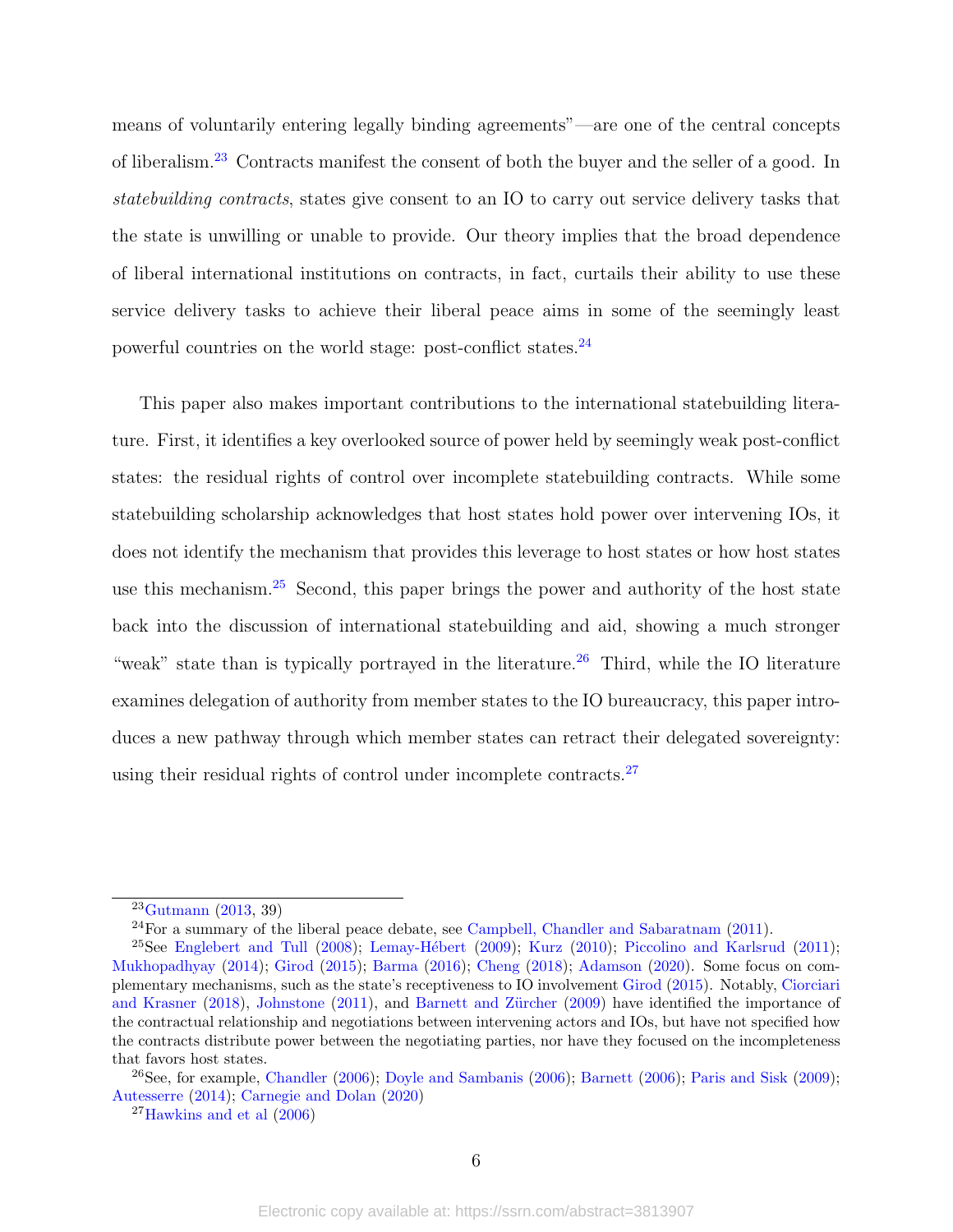# 2 International Organizations Build States through Contracts

Much of the statebuilding scholarship paints the IO-host state relationships as unidirectional: statebuilders intervene and attempt to fix conflict-affected states, which have little power or authority over the intervening actors.<sup>[28](#page-6-0)</sup> We argue, in contrast, that statebuilding in the modern era often occurs through incomplete contracts that reinforce the host state's authority.[29](#page-6-1) We first examine how IOs, in particular, as organizations composed of and governed by states, establish clear contracts with host states in post-conflict contexts; $30$  we then, in the next section, examine their incompleteness.

When IOs engage in statebuilding by keeping or building peace in post-conflict states, they now often do so under contracts. What IOs provide includes assistance to disarm combatants in accordance with the peace agreement; resources, often promised through donor conferences, to rebuild destroyed infrastructure; training and other support to reform security sector institutions; and projects intended to foster democratic governance and ensure equitable judicial institutions.<sup>[31](#page-6-3)</sup> IOs attempt to strengthen and often reform the post-conflict state's capacity to deliver goods and services and, simultaneously, meet urgent needs the state cannot.<sup>[32](#page-6-4)</sup> The contracts that enable IOs to engage in statebuilding are grounded in these aims of reforming, rebuilding and reinforcing the post-conflict state's ability and legitimacy to govern. For example, international aid actors need permission to operate in their territory.[33](#page-6-5) Even though these contracts may, at first, seem like technical bureaucratic agreements, it is

<span id="page-6-1"></span><span id="page-6-0"></span><sup>28</sup>[Fukuyama](#page-42-6) [\(2004\)](#page-42-6); [Chandler](#page-41-4) [\(2006\)](#page-41-4); [Paris and Sisk](#page-48-0) [\(2009\)](#page-48-0)

<sup>&</sup>lt;sup>29</sup>We are indebted to existing work that shows how African leaders have attempted to take control of "relations with the exterior," including "opposing it and at other times joining in it"; see [Bayart](#page-39-7) [\(1993,](#page-39-7) 21- 24), [Bayart](#page-39-8) [\(2000,](#page-39-8) 218-219), [Clapham](#page-41-5) [\(1996\)](#page-41-5). Of particular relevance is literature on how African leaders' agency and diplomacy have shaped donor efforts; see [Brown and Harman](#page-40-5) [\(2013\)](#page-40-5), [Fisher](#page-42-7) [\(2013\)](#page-42-7), [Harman](#page-43-5) [and Brown](#page-43-5) [\(2013\)](#page-43-5). Developing from [Tourinho](#page-50-2) [\(2021\)](#page-50-2), we think about how actors with less capacity shape international order. We focus on the mechanism of incomplete contracts.

<span id="page-6-2"></span> $30$ While, at times, the UNSC provides its authority to intervene in lieu of permission from the host state, the IO usually seeks cooperation on the specific conditions of the service delivery on the host state's territory. <sup>31</sup>[UNPBSO](#page-50-0) [\(2010\)](#page-50-0); [Corral and et al](#page-41-6) [\(2020\)](#page-41-6)

<span id="page-6-4"></span><span id="page-6-3"></span> $32$ [UNDP](#page-50-4)  $(2016)$ 

<span id="page-6-5"></span><sup>33</sup>[Shen](#page-50-1) [\(2001\)](#page-50-1)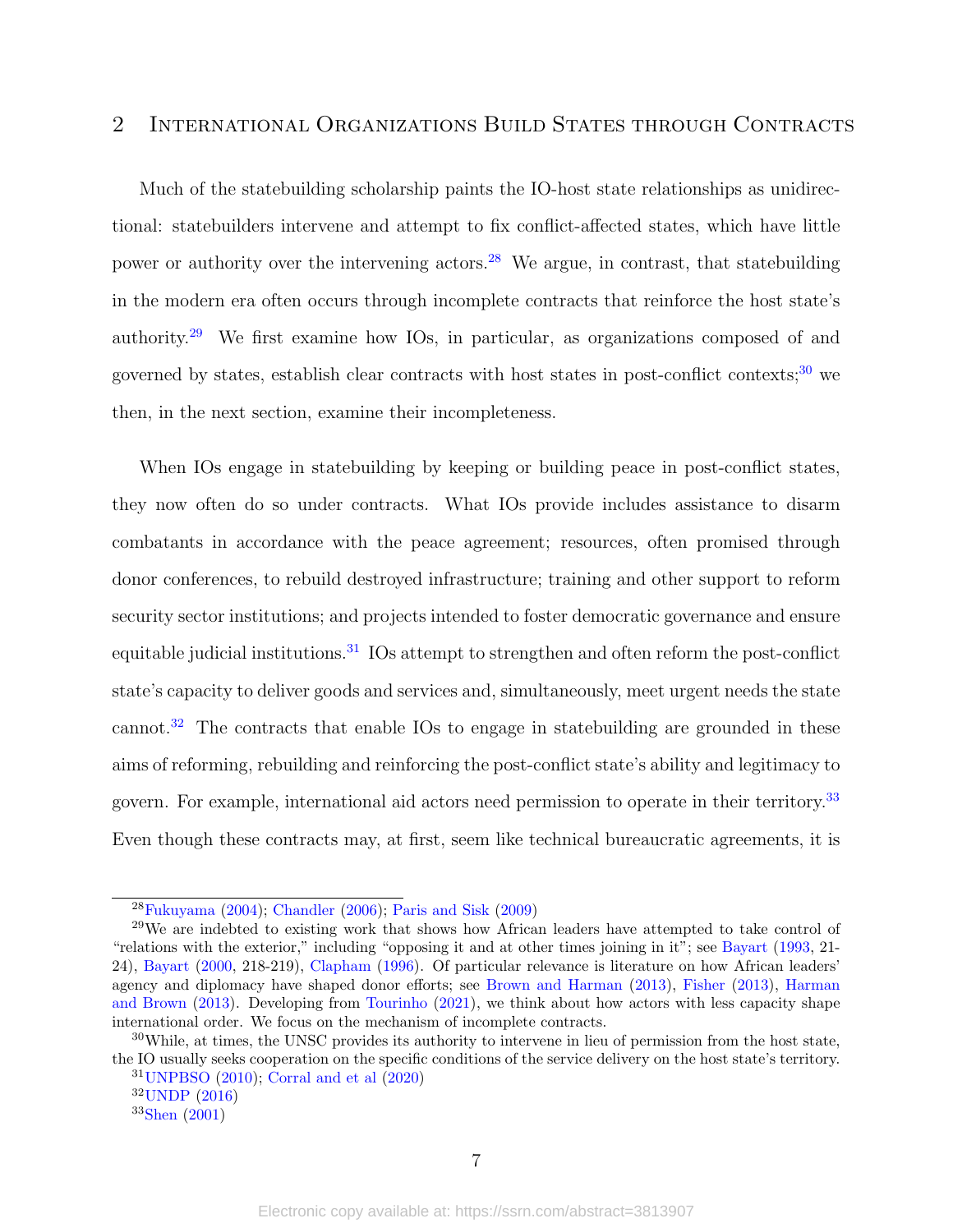a "fundamental political act" "to consent to a contract."[34](#page-7-0)

The international system is rooted in the dual notions that undergird statebuilding contracts: sovereignty and consent. Typically traced back to the 1648 Peace of Westphalia, sovereignty became the cornerstone of statehood and non-interference on other states' sovereign territory the organizing principle of the international system. The end of World War II elevated the standard of sovereignty and, in 1960, the U.N. declared one of the most egregious violations of sovereignty, colonialism, illegitimate.<sup>[35](#page-7-1)</sup> Sovereignty became "the only game in town," at least normatively, as other political entities, including empires and colonies lost their legitimacy.<sup>[36](#page-7-2)</sup> In fact, recent research demonstrates the importance of sovereignty in the international system, particularly after 1960, showing that territorial conflict is increasingly infrequent and that states, no matter how weak, rarely "die."[37](#page-7-3)

In a system where states recognize each others' sovereign authority over territory, consent provides a mechanism for IOs to conduct statebuilding operations, allowing host state to essentially divide up their sovereign authority.<sup>[38](#page-7-4)</sup> They do so by creating contracts with external actors who temporarily "share" the state's sovereignty by, for example, patrolling with peacekeepers as civil war factions disarm under a peace agreement's terms.<sup>[39](#page-7-5)</sup> The liberalism underpinning much of the international statebuilding apparatus has placed contracts at the forefront of these statebuilding arrangements.<sup>[40](#page-7-6)</sup> Contracts are the main mechanism through which host states maintain their authority while consenting to external statebuilders operating on their sovereign territory, dividing the state's sovereignty into specific functional components that the host state temporarily delegates to outside actors. In the immediate

<span id="page-7-0"></span><sup>34</sup>[Hurd](#page-44-1) [\(2008,](#page-44-1) 37)

<span id="page-7-1"></span> $35$ See [Philpott](#page-48-3) [\(1995,](#page-48-3) 366-367); [Lyons and Mastanduno](#page-46-3) [\(1995\)](#page-46-3); [Spruyt](#page-50-5) [\(2002\)](#page-50-5)

<span id="page-7-2"></span><sup>36</sup>[Krasner](#page-45-7) [\(2004](#page-45-7)a, 1077).

<span id="page-7-3"></span><sup>37</sup>[Zacher](#page-51-0) [2001;](#page-51-0) [Fazal](#page-42-8) [2004.](#page-42-8)

<span id="page-7-5"></span><span id="page-7-4"></span><sup>38</sup>[Lake](#page-45-8) [\(2007,](#page-45-8) 220)

<sup>39</sup>According to [Cooley and Spruyt](#page-41-0) [\(2009,](#page-41-0) 4), "Sovereignty consists of a bundle of rights and obligations that are dynamically exchanged and transferred between states." Also see: [Osiander](#page-48-4) [\(2001\)](#page-48-4); [Krasner](#page-45-7)  $(2004a,b);$  $(2004a,b);$  $(2004a,b);$  $(2004a,b);$  [Fearon and Laitin](#page-42-1)  $(2004);$  $(2004);$  [Krasner](#page-45-9)  $(2009);$  $(2009);$  [Lake](#page-45-3)  $(2009);$  [Risse](#page-49-0)  $(2011,?)$ ; [Lee, Walter-Drop and](#page-46-4) [Wiesel](#page-46-4) [\(2014\)](#page-46-4)

<span id="page-7-6"></span><sup>40</sup>[Barnett](#page-39-0) [\(2006\)](#page-39-0); [Gutmann](#page-43-2) [\(2013\)](#page-43-2)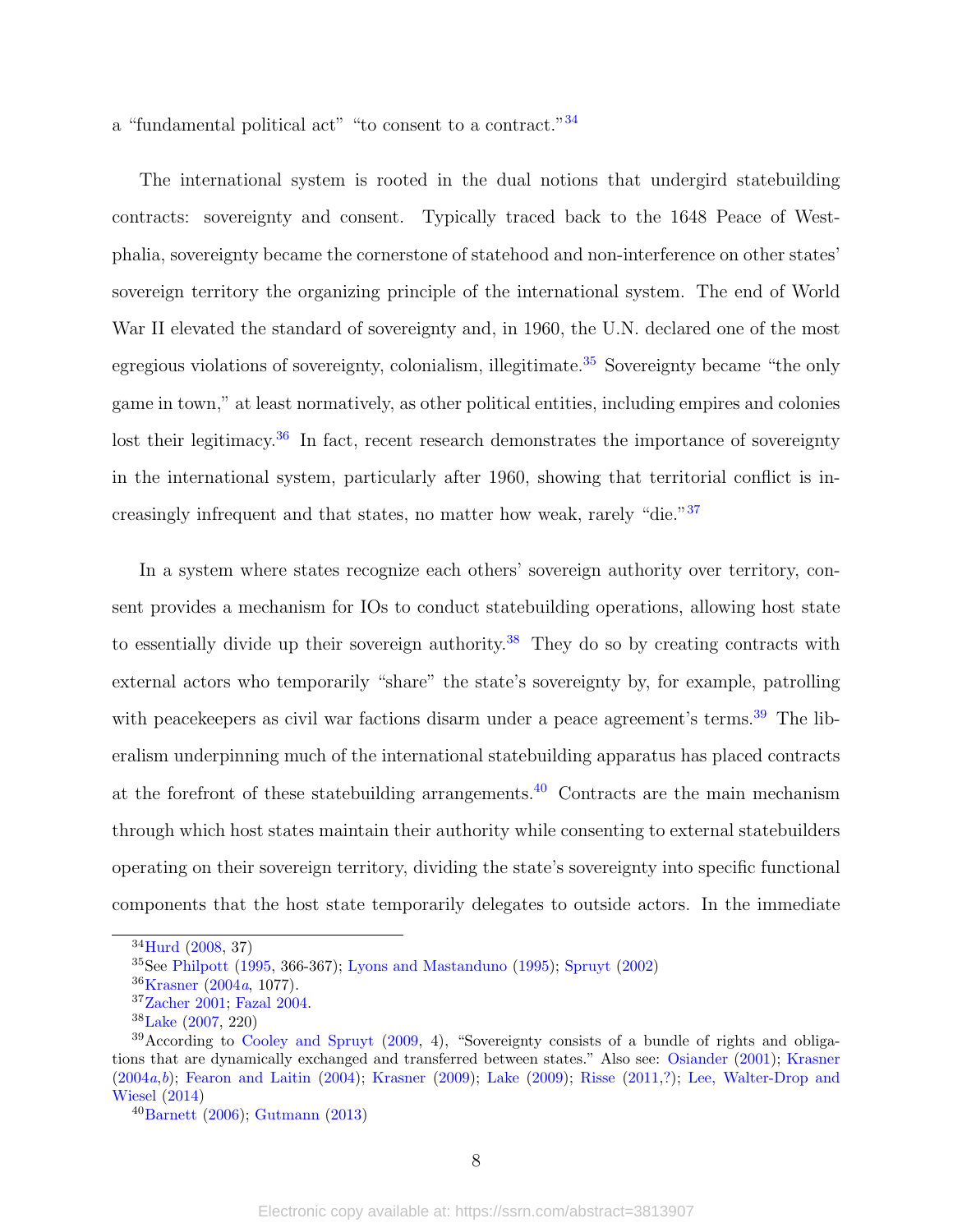aftermath of the Cold War, when statebuilding became more common, IOs initially focused on a transitional administration model, where the U.N. mission temporarily took over the governance,[41](#page-8-0) but soon a broad consensus emerged in this new statebuilding era, where sovereignty still dominated, that host-state consent and national ownership were central and so contracts dominated (more on this in in Section 2.1, below, including empirical evidence).

When the intervening statebuilder is an IO, the host state often has an additional source of authority as an IO member state, where the host state is a principal in the IO's governing body that mandates and finances the statebuilding intervention, such as the UNSC and General Assembly. This relationship provides additional authority to the host state in the contracting relationship.<sup>[42](#page-8-1)</sup> Scholarship typically refers to IOs as pooled sovereignty where "states transfer the authority to make binding decisions from themselves to a collective body of states within which they may exercise more or less influence."[43](#page-8-2) While existing work focuses on how pooled sovereignty diminishes state authority IO decisions, when the IO is engaged in statebuilding on a member's territory, pooled sovereignty may, in fact, heighten that host state's authority. The majority of U.N. documents on peace keeping, peacebuilding, and statebuilding adopt a deference to this type of national ownership and, ultimately, host-state consent. $44$  Furthermore, even though the UNSC plays an important role in legitimating and leading international statebuilding that uses military force, and may otherwise be classified as intervention, it still often requires cooperation from the sitting government, even under Chapter VII mandates where consent is not strictly required.<sup>[45](#page-8-4)</sup>

The multiple layers of host-state authority, derived from territorial and pooled sovereignty, are manifest in the contracts that permit IOs to engage in post-conflict statebuilding especially in the past two decades. These contracts range from short-term UNSC mandates to

<span id="page-8-0"></span><sup>41</sup>See [DiFelice](#page-41-7) [\(2007\)](#page-41-7); [Chesterman](#page-41-8) [\(2005\)](#page-41-8).

<span id="page-8-1"></span><sup>42</sup>[Nielson and Tierney](#page-47-3) [\(2003\)](#page-47-3); [Hawkins and et al](#page-43-4) [\(2006\)](#page-43-4)

<span id="page-8-2"></span><sup>43</sup>[Lake](#page-45-8) [\(2007,](#page-45-8) 220)

<span id="page-8-3"></span><sup>44</sup>[Chesterman](#page-41-9) [\(2007\)](#page-41-9)

<span id="page-8-4"></span> $45$ [Voeten](#page-51-1) [\(2005\)](#page-51-1); [Howard](#page-44-2) [\(2008\)](#page-44-2); [Lake and Fariss](#page-46-1) [\(2014\)](#page-46-1)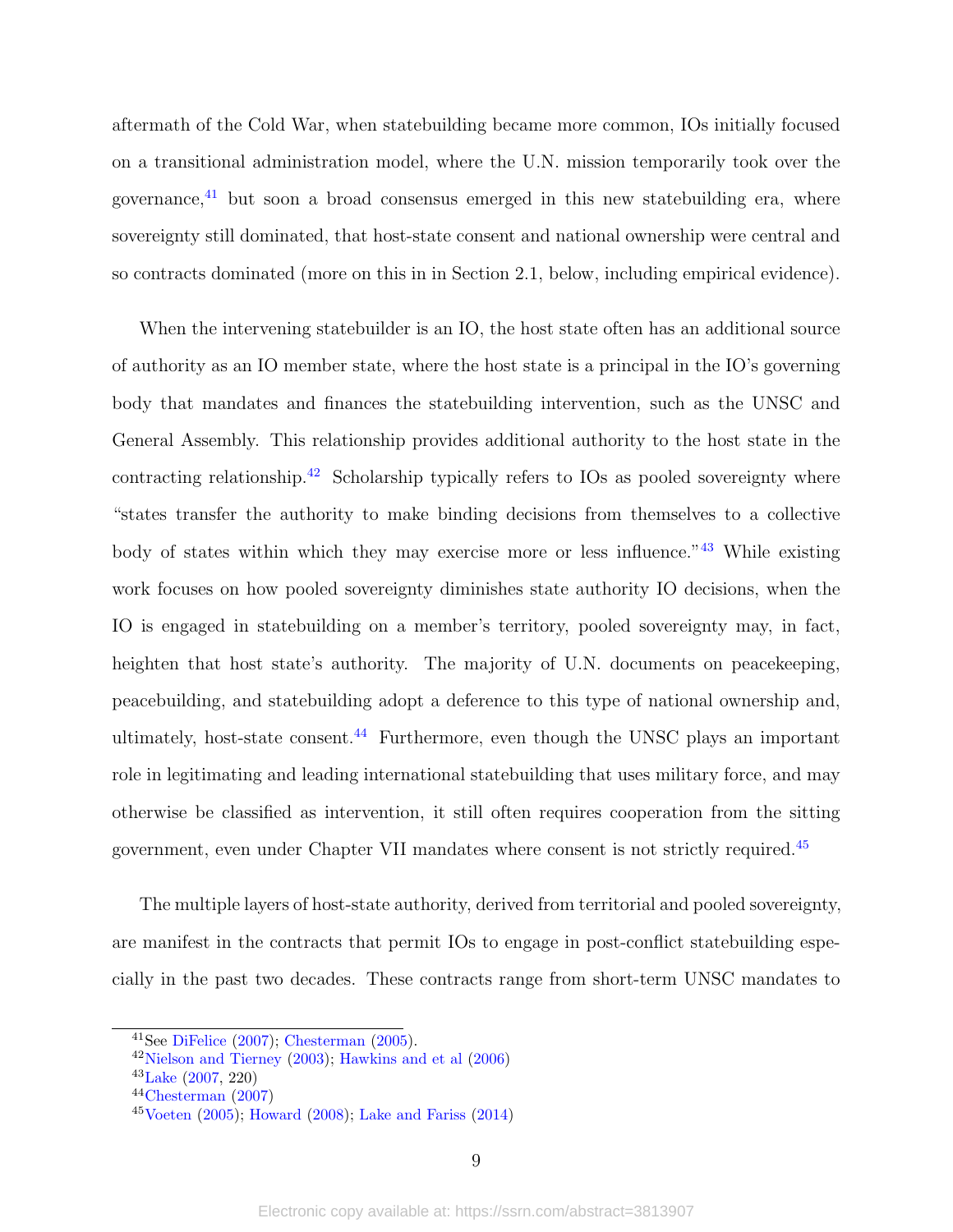multi-year country-program agreements with U.N. development agencies.<sup>[46](#page-9-0)</sup> They focus on establishing, in writing, the specific conditions of the agreement between the IO and the host state, including the precise goods to be delivered, the precise timeframe for delivery, and the accountability arrangements for assessing the success and failure of the contract. Due to the complexity of post-conflict contexts and changing international norms most of these contractual agreements remain incomplete.

#### 2.1 Contracts over Time

The end of the Cold War ushered in an era of peacekeeping to help end civil conflicts, <sup>[47](#page-9-1)</sup> and the turn of the century brought a reckoning that reinforced contracts after several major failures led to the Brahimi Report.[48](#page-9-2) In the immediate aftermath of the Cold War, IO statebuilding focused on the transitional administration model, where the U.N. mission temporarily took over the governance of the post-conflict state and possessed the resid-ual rights of control over the IO statebuilding effort.<sup>[49](#page-9-3)</sup> But, as depicted in Appendix [A.3,](#page-55-0) this IO statebuilding model was short lived.<sup>[50](#page-9-4)</sup> After 2000, the U.N. did not deploy new transitional administrations; instead, broad consensus emerged around the importance of host-state consent and national ownership, even in relation to Chapter VII peacekeeping missions, as discussed above.<sup>[51](#page-9-5)</sup> The 2008 U.N. peace keeping doctrine emphasizes this commitment: "Consent, particularly if given grudgingly under international pressure, may be withdrawn in a variety of ways when a party is not fully committed to the peace process." [\(DPKO,](#page-42-9) [2008,](#page-42-9) 32).

Beyond peacekeeping missions, the New Deal on Peacebuilding and Statebuilding, adopted

<span id="page-9-0"></span> $46$ [Murphy](#page-47-4)  $(2006)$ 

<span id="page-9-1"></span> $47$ [Fortna](#page-42-0)  $(2008)$ 

<span id="page-9-3"></span><span id="page-9-2"></span><sup>48</sup>[Bellamy and Williams](#page-40-6) [\(2015\)](#page-40-6)

<sup>49</sup>Between 1995 and 1999, the U.N. established transitional administrations in Timor-Leste, Bosnia-Hertzegovina, Eastern Slavonia, and Kosovo [DiFelice](#page-41-7) [\(2007\)](#page-41-7).

<span id="page-9-5"></span><span id="page-9-4"></span> $50$ [Fukuyama](#page-42-6) [\(2004\)](#page-42-1); [Krasner](#page-45-1) [\(2004](#page-45-1)b); [Fearon and Laitin](#page-42-1) (2004); [Howard](#page-44-3) [\(2014\)](#page-44-3); Lemay-Hébert [\(2017\)](#page-46-5)

<sup>51</sup>[OECD-DAC](#page-48-5) [\(2005\)](#page-48-5); [DPKO](#page-42-9) [\(2008\)](#page-42-9); [Nussbaum, Zorbas and Koros](#page-47-2) [\(2012\)](#page-47-2); [Koops and et al](#page-45-10) [\(2015\)](#page-45-10); [OECD](#page-47-5) [\(2016\)](#page-47-5)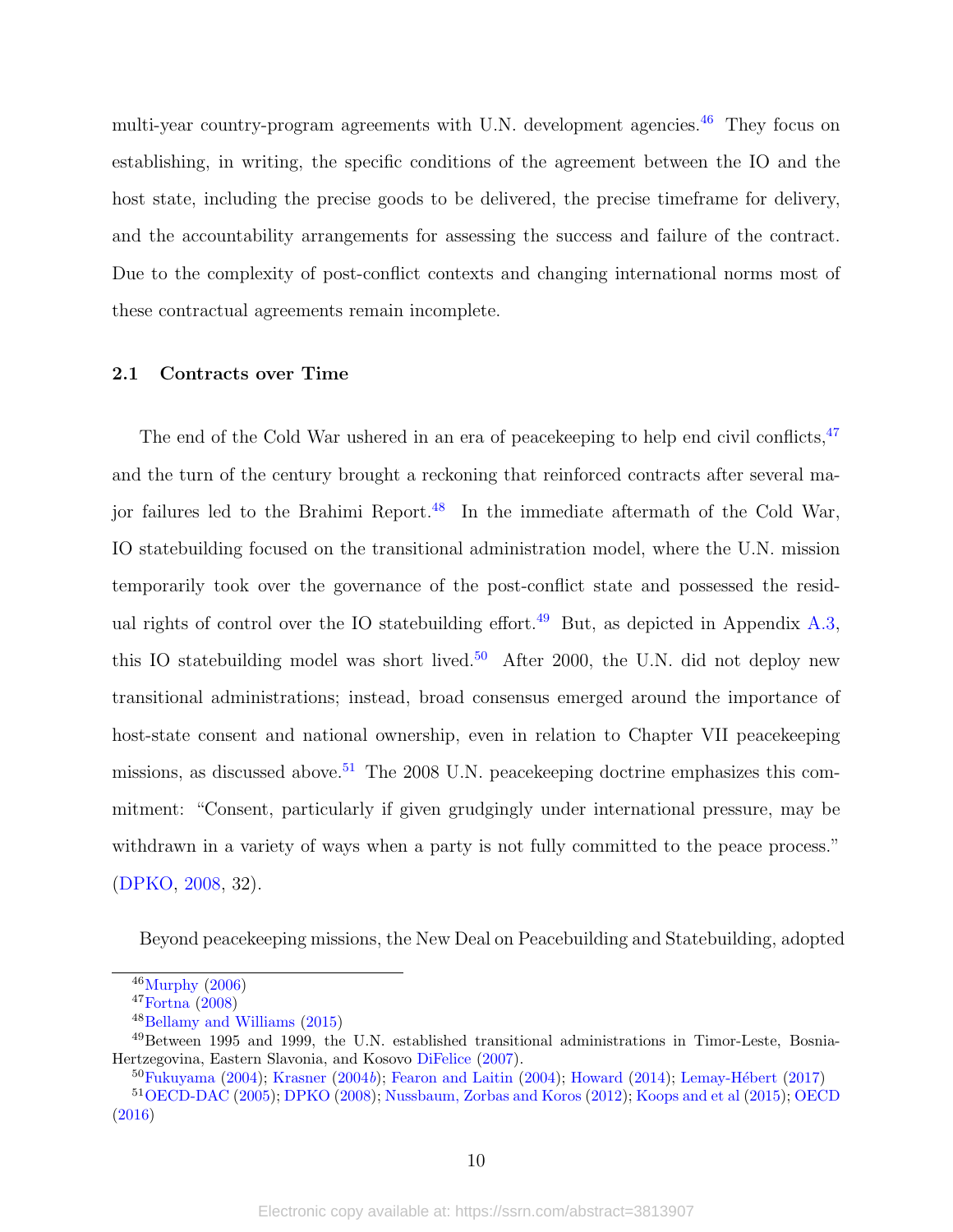in 2011, offers more evidence of this growing consensus.<sup>[52](#page-10-1)</sup> Its innovation was that donors, whether bilateral or multilateral, committed to supporting the host government's post-conflict recovery policy and capacity above all others.<sup>[53](#page-10-2)</sup>

<span id="page-10-0"></span>



Note: Figures depict the frequency of the occurrence of terms "consent," "cooperation," and "support" in 39,271 UNSC Speeches between 1995 and 2017 that also contain the word "conflict." (Note that speeches tended to use cooperation and support more than consent, but all backed host-state sovereign authority; see Appendix [A.2.](#page-53-0)) Lines smoothed using the LOESS method.

Figure [1](#page-10-0) provides additional evidence for increased UNSC backing of host-state sovereignty. Using a corpus of 77,815 UNSC debates between 1995 and 2019, it depicts the frequency of the use of the terms consent, cooperation, and support in 39,271 UNSC Speeches that also

<span id="page-10-2"></span><span id="page-10-1"></span><sup>52</sup>[OECD-DAC](#page-48-6) [\(2007\)](#page-48-6); [Nussbaum, Zorbas and Koros](#page-47-2) [\(2012\)](#page-47-2); [OECD](#page-47-5) [\(2016\)](#page-47-5)

<sup>53</sup>The New Deal on Peacebuilding and Statebuilding was chaired by post-conflict states and extended donors' prior commitment to aligning their aid with the needs of fragile and conflict-affected states [\(OECD-](#page-48-5)[DAC](#page-48-5) [2005\)](#page-48-5)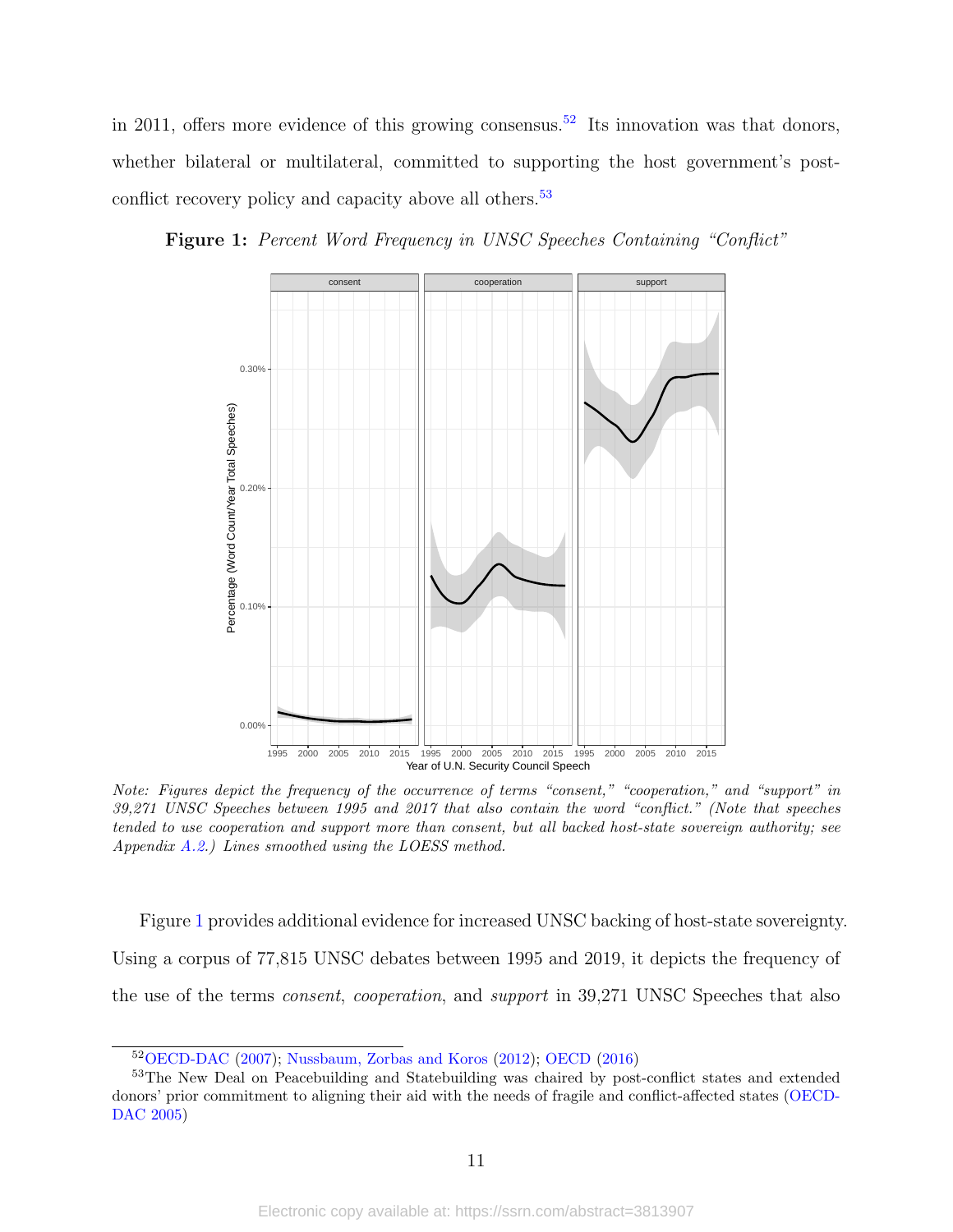contain the word *conflict* between 1995 and 2017.<sup>[54](#page-11-0)</sup> The term *cooperation* generally occurred in 10% and 15% of speeches, and support in 20% to 30% of speeches, with an increase in frequency after 2001.<sup>[55](#page-11-1)</sup> Consent occurred in less than  $3\%$  of speeches, but, although the term appears more often in U.N. doctrinal documents than in UNSC speeches, a more detailed examination of the 2017 speeches, see Appendix [A.2,](#page-53-0) demonstrates that UNSC members use *support* and *cooperation* frequently to express their backing of the host state and its sovereign authority.<sup>[56](#page-11-2)</sup>

# 3 Incomplete Contracts Give Host States Control

In an incomplete contract, the residual rights of control revert to the host state, giving it control over the unspecified components of the contract. Most contracts between post-conflict host states and IOs are incomplete contracts because of the complex nature of statebuilding tasks and the changing conditions. Complete contracts specify all possible decisions that may emerge during contract implementation, removing the need for negotiations between buyer and seller once the contract is signed.<sup>[57](#page-11-3)</sup> Incomplete contracts specify components of the agreement but do not describe all potential contingencies that may arise during implementation, either because they are unknown or because at least one party is interested in renegotiation.<sup>[58](#page-11-4)</sup> It is almost always the case that all contingencies that could arise during the implementation of a complex statebuilding contract in a dynamic post-conflict context cannot be specified ex ante.<sup>[59](#page-11-5)</sup> Newly-formed post-conflict governments may also have in-

<span id="page-11-0"></span><sup>&</sup>lt;sup>54</sup>[Schoenfeld and et al](#page-49-5) [\(2019\)](#page-49-5); Appendix [3](#page-52-0) presents the word frequency analysis for six additional highfrequency words.

<span id="page-11-1"></span><sup>55</sup>There is an average of 1,985 speeches containing conflict each year between 2000 and 2017.

<span id="page-11-2"></span><sup>56</sup>[DPKO](#page-42-9) [\(2008\)](#page-42-9)

<span id="page-11-4"></span><span id="page-11-3"></span><sup>57</sup>[Cooley and Spruyt](#page-41-0) [\(2009,](#page-41-0) 8)

<sup>&</sup>lt;sup>58</sup>[Cooley and Spruyt](#page-41-0) [\(2009,](#page-41-0) 9) argue that incomplete contracts can be procedurally desirable in circumstances where it is difficult to: "(1) anticipate the full array of contingencies that may arise in the future; (2) negotiate optimal agreements given the asymmetries of information that characterize the contracting environment; and/or (3) negotiate an agreement that is verifiable or enforceable by the parties themselves or an outside third party."

<span id="page-11-5"></span><sup>59</sup>See [Pritchett and Woolcock](#page-48-7) [\(2004\)](#page-48-7); [Risse](#page-49-0) [\(2011\)](#page-49-0) for a discussion of the implications of complex tasks for service delivery and and planning.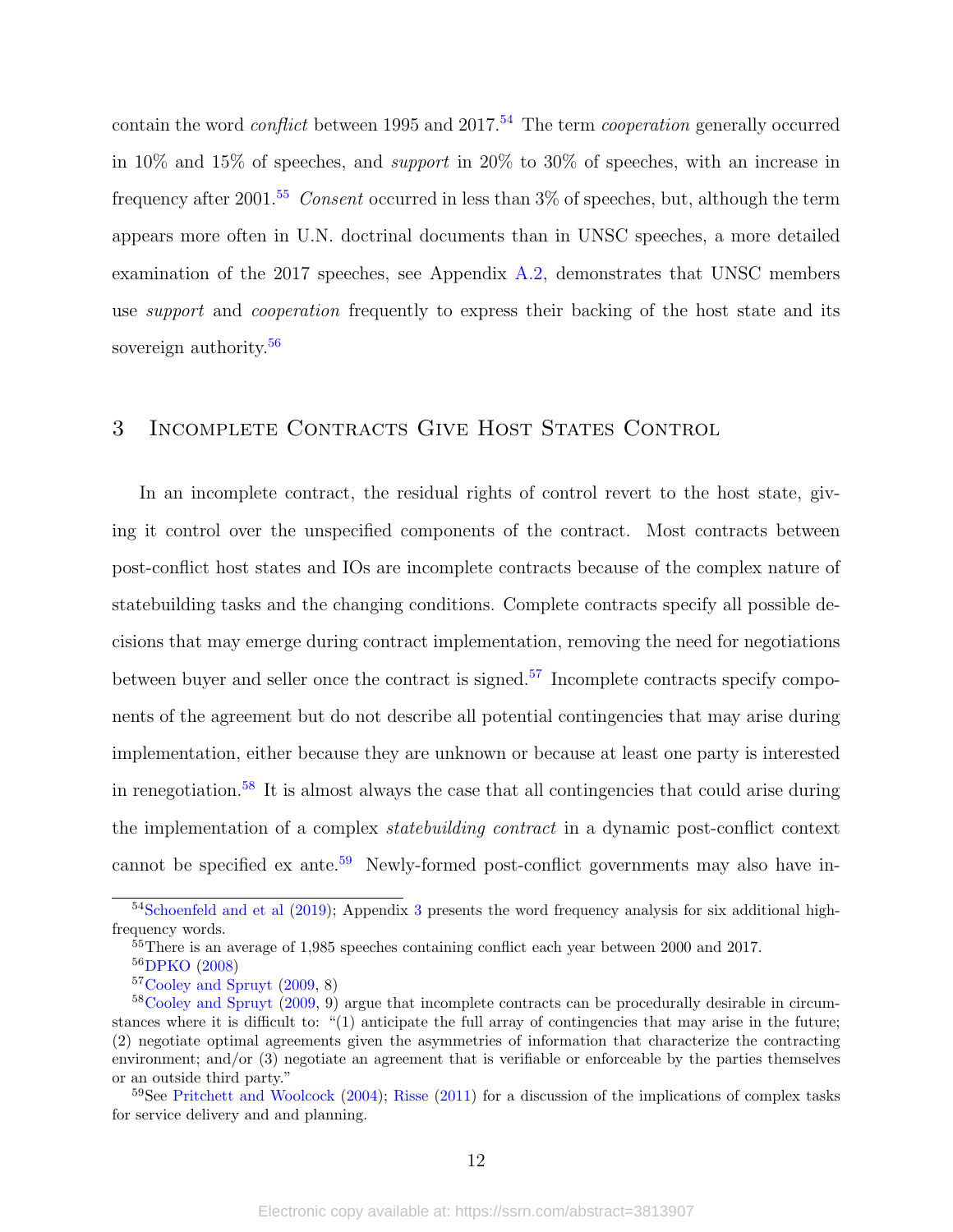centives to negotiate incomplete contracts that enable them to demonstrate their sovereign authority.

Theories of the firm outline the implications of incomplete contracts for the contracting parties. This scholarship refers to the contractual relationship between a buyer and seller as the "firm," which can be governed by residual rights or specific rights. $60$  Residual rights refer to the rights that are not specified in the contract, while specific rights refer to the rights that are specified in the contract. $61$  Accordingly, the inherent uncertainty in incomplete contracts for non-transferrable goods gives the buyer the residual rights over the contract implementation.<sup>[62](#page-12-2)</sup> In a situation where the seller produces a specialized good or service for the buyer, this uncertainty is likely to produce a "hold-up problem," where the seller "holds-up" the contract negotiation because she does not trust that the buyer will fulfill his part of the contract, once signed.<sup>[63](#page-12-3)</sup> Imagine a seller who produces a widget that only fits the buyer's machines. The non-transferrable character of the widget gives the buyer the authority to determine the unspecified aspects of the contract after the seller has begun producing widgets.<sup>[64](#page-12-4)</sup> Given the alternative of not selling the widgets at all, the seller is likely to comply with the buyer's revised demands. Once the buyer and seller enter into a contract, the buyer retains the residual rights of control, giving it considerable leverage over the contract implementation.

When applied to *statebuilding contracts*, we consider the IO as the seller and the host government as the buyer. The host government owns the "firm," which is the agreement between the IO and the host government, and is "buying" the statebuilding goods and services that IO is selling. The IO's principals mandate it to deliver a specific set of nontransferable goods to the host state. By giving its consent for a specific IO to deliver these

<span id="page-12-0"></span> $60$ In this paper, our discussion of contracts is based on economic theories of the firm, not the principles in international law.

<span id="page-12-1"></span> $61G$ rossman and Hart [\(1986,](#page-43-0) 692)

<span id="page-12-2"></span><sup>62</sup>[Aghion and Holden](#page-39-9) [\(2011\)](#page-39-9)

<span id="page-12-3"></span> $63$ [Schmitz](#page-49-2) [\(2001,](#page-49-2) 6)

<span id="page-12-4"></span><sup>64</sup>[Hart](#page-43-6) [\(1995\)](#page-43-6)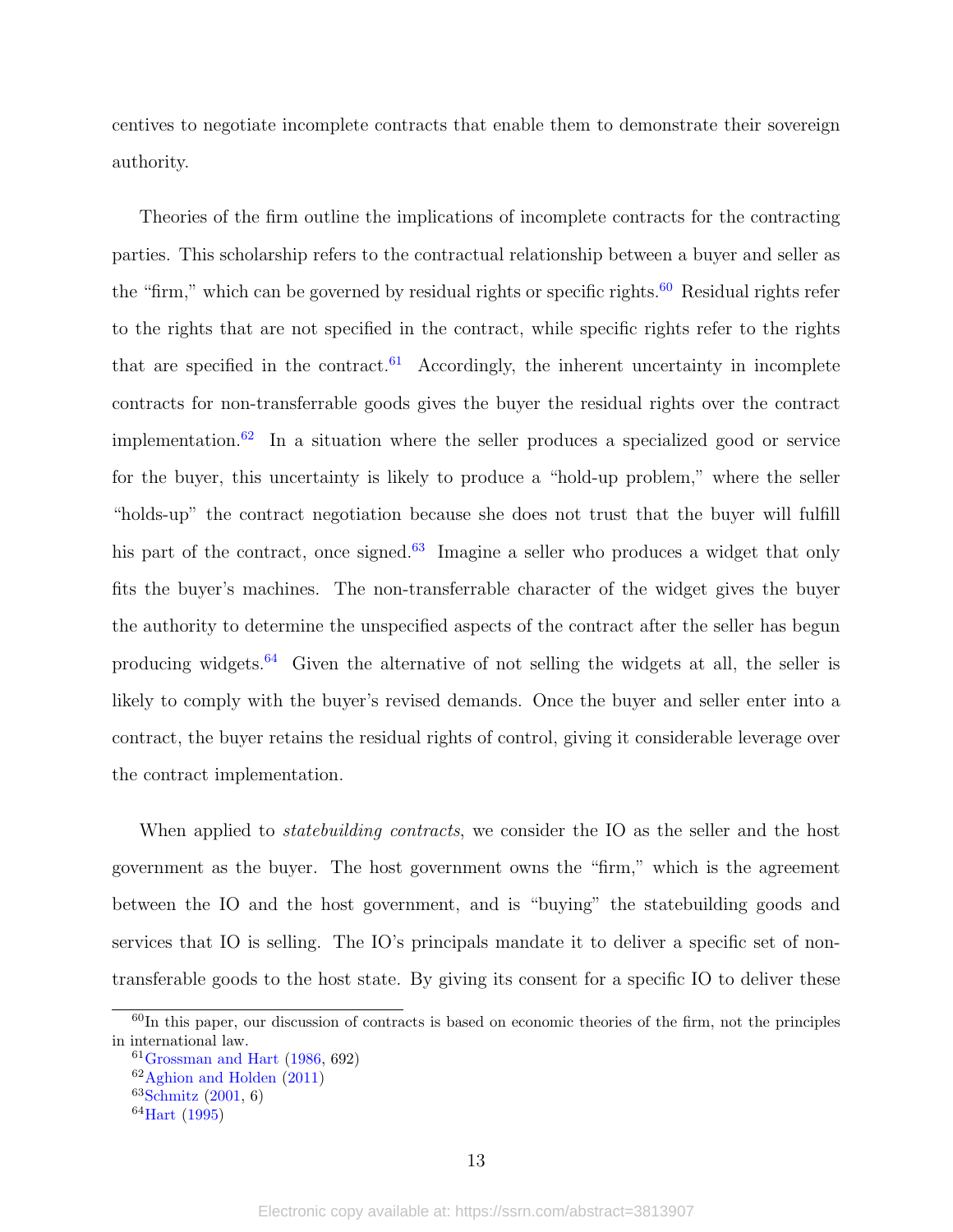goods on its territory, the host government decides to "buy" the goods the IO is offering. The host state, then, possesses the residual rights of control over all unspecified, and even some specified, components of their incomplete contract.

As with the seller in the hold-up problem, the intervening IO is selling a good that is not transferable to another buyer. The IO member states mandate the IO to engage in statebuilding in the particular host country and hold it accountable primarily for delivering the specified statebuilding goods and spending the allocated funds, even if the host-state alters the terms of the agreement and the nature of specified statebuilding goods.<sup>[65](#page-13-0)</sup> The IO is represented at the country level by its office deployed there, known as the country office or mission. The country office's principals at headquarters hold it accountable for delivering the goods and services it has agreed to deliver in that particular context.<sup>[66](#page-13-1)</sup> If the IO country office were to sell its statebuilding "good" to another host government, it would result in the loss of the resources allocated to IO to carry out these activities and a designation of its statebuilding effort as failed, potentially discouraging member states from funding future efforts by the IO. There is no other market for improved state capacity in South Sudan beyond South Sudan. Once an IO begins to implement its statebuilding activities, it cannot simply shift these resources to another state while fulfilling the task its members have mandated. If the IO agrees to the incomplete statebuilding contract and delivers the goods and services outlined in the contract, then the IO has fulfilled its part of the agreement even if the statebuilding effort is largely unsuccessful. Unlike the seller in the theory of the firm, the IO does not have an incentive to "hold up" the contractual agreement with the host state.<sup>[67](#page-13-2)</sup>

The non-transferrable nature of the statebuilding good, and the fact that the host governs owns the residual rights of control in the IO-host government contract, give the host state

<span id="page-13-0"></span><sup>65</sup>[Martens and et al](#page-46-6) [\(2002\)](#page-46-6); [Campbell](#page-40-0) [\(2018\)](#page-40-0)

<span id="page-13-1"></span><sup>66</sup>[Natsios](#page-47-6) [\(2011\)](#page-47-6); [Bush](#page-40-7) [\(2015\)](#page-40-7)

<span id="page-13-2"></span> ${}^{67}$ [Nunn](#page-47-7) [\(2007\)](#page-47-7)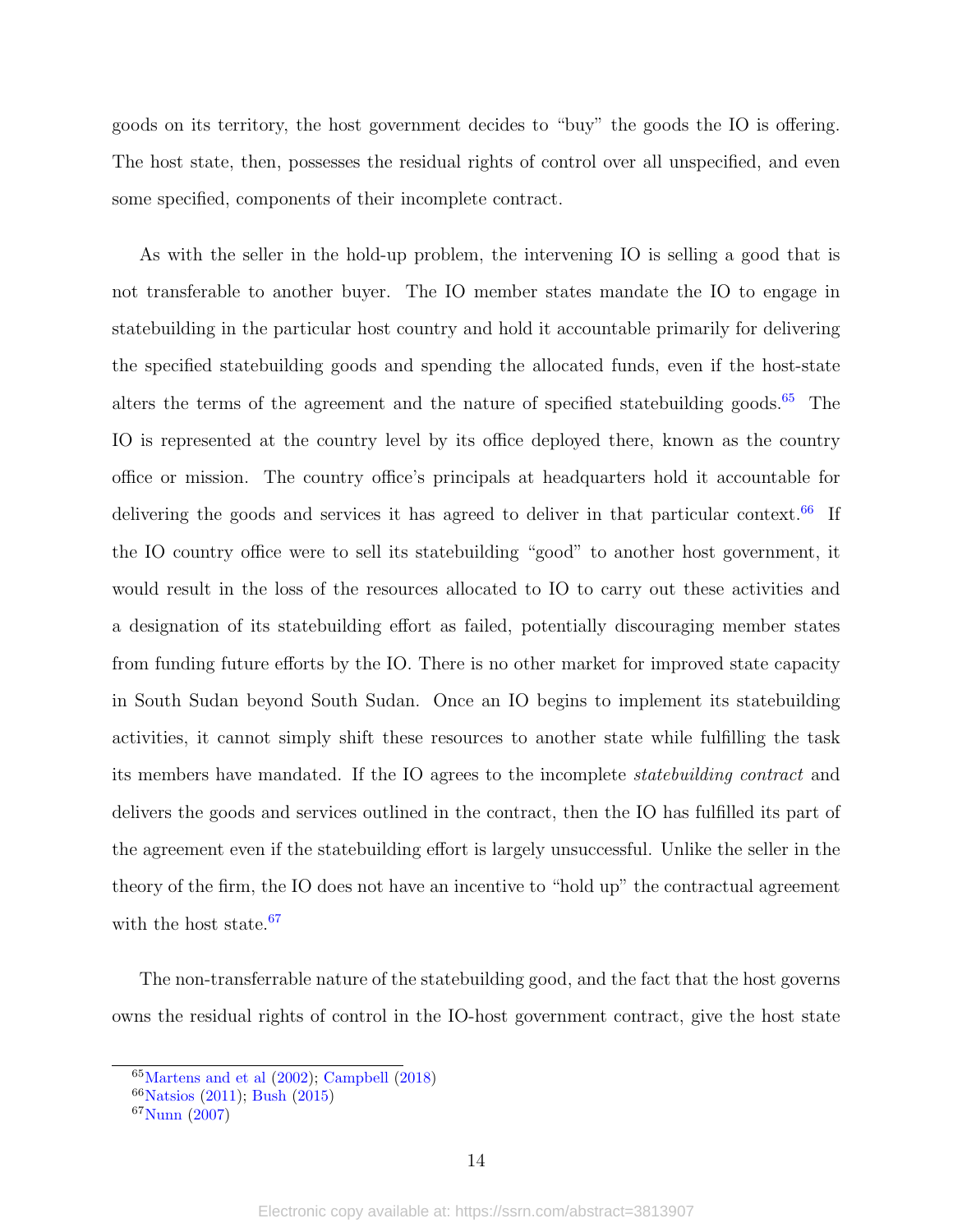the authority to determine the unspecified aspects of the contract, and possibly some of the specified components as well. If the host state resists the implementation of the agreement, or alters it, the IO has few other options than to accept these new terms or leave the country, losing the resources invested there and failing to fulfill the preferences of its member states.

# 4 Variation in Host-State Influence in IO Statebuilding

We derive implications from this theory of incomplete contracts. We focus specifically on post-conflict states because, among states with IO relationships, they may be most likely to use their residual rights of control under these contracts to alter or resist IO statebuilding efforts. The leaders of post-conflict countries have recently been elected subsequent to a civil war that challenged their or their opponents' authority to govern.[68](#page-14-0) Given the prior challenges to their authority, these post-conflict governments are likely to have an incentive to demonstrate their newly-won international and domestic legitimacy. $69$  This assumption builds on the idea that, even in stable countries, leaders typically seek not to be bound to outside actors so that they maintain maximum flexibility to respond to changing con-ditions and implement their preferred policies without constraints.<sup>[70](#page-14-2)</sup> Fundamentally, then, given post-conflict governments' incentives to demonstrate their sovereign authority, and the growing acceptance that U.N. statebuilding arrangements should be "owned" by the host government, host states can use the residual rights of control over statebuilding arrangements to shape IO intervention.

In this context, we posit that a host state's ability to alter or resist the IO statebuilding intervention is determined by the type of contractual arrangement that governs the IOhost state relationship, and that host states will use a repertoire of weapons of the weak states that emerge from the contracting framework to do so. Our independent variable

<span id="page-14-0"></span> $68$ See, for example, [Barma](#page-39-3)  $(2016)$ 

<span id="page-14-2"></span><span id="page-14-1"></span><sup>69</sup>[Jackson and Rosberg](#page-44-4) [\(1982\)](#page-44-4); [Englebert and Tull](#page-42-3) [\(2008\)](#page-42-3); [Risse and Stollenwerk](#page-49-6) [\(2018\)](#page-49-6); [Malejacq](#page-46-7) [\(2020\)](#page-46-7) <sup>70</sup>[Moe](#page-46-8) [\(1990,](#page-46-8) 227), [Landes and Posner](#page-46-9) [\(1975,](#page-46-9) 896), [Moravcsik](#page-47-8) [\(2000,](#page-47-8) 228), [Pasquino](#page-48-8) [\(1998,](#page-48-8) 49)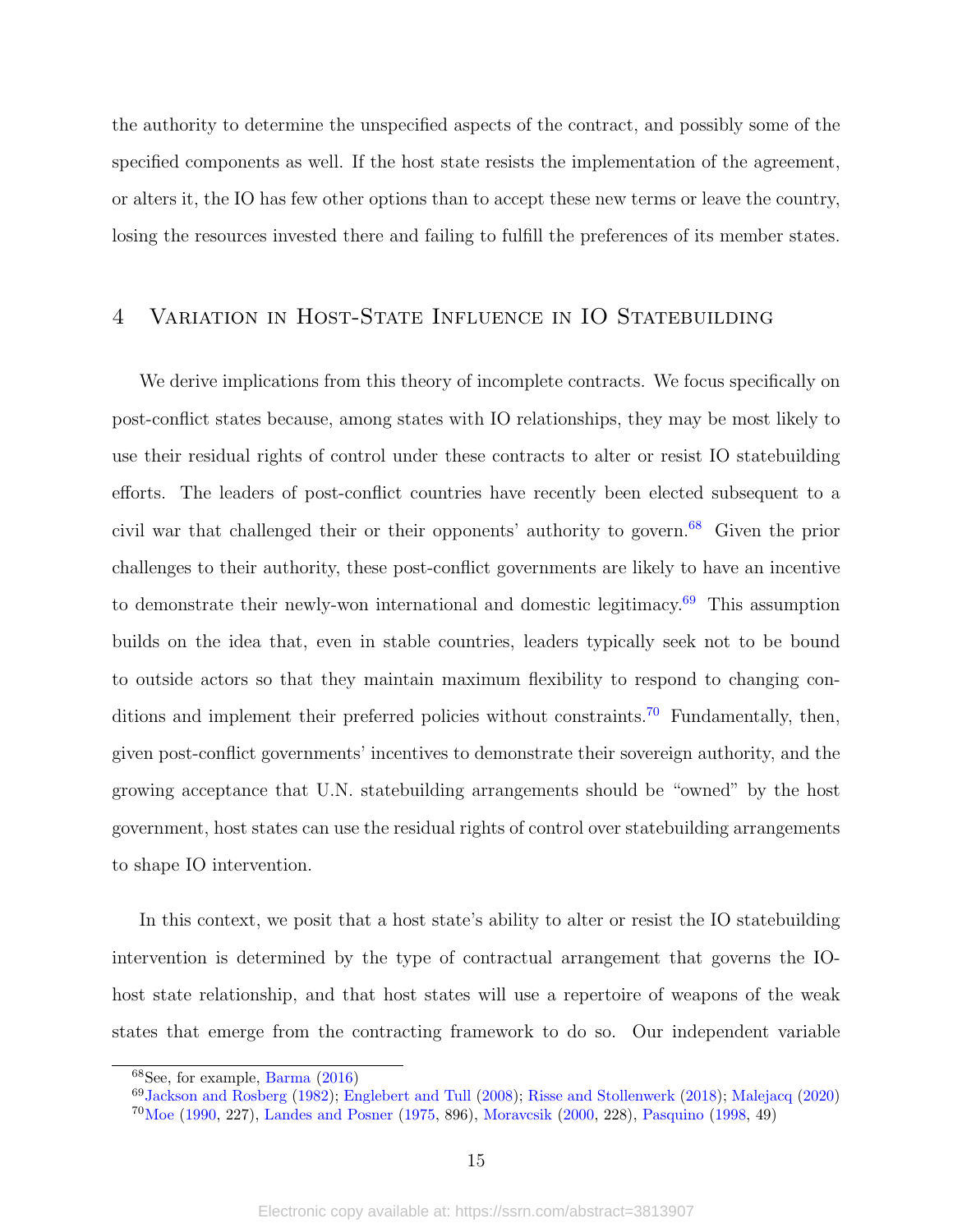captures the difference between two contractual arrangements: statebuilding contracts and integrated takeovers. Integrated takeovers are seemingly complete contracts in which the IO obtains the residual rights of control over the statebuilding arrangement, governs the state and, effectively, determines how the host state is built for a period of time.<sup>[71](#page-15-0)</sup> In *integrated* takeovers, we do not expect the host government to resist or alter the IO statebuilding effort because it has relinquished its authority to do so.

In contrast, *statebuilding contracts* are incomplete contracts where the host government maintains the residual right of control of the unspecfied aspects of the IO-host state agreement. *Statebuilding contracts* include Chapter VI and Chapter VII peace operations, excluding transitional administrations, as well as delegation agreements where the host state invites an IO to engage in a joint statebuilding effort.<sup>[72](#page-15-1)</sup> As the "buyer" of the statebuilding good that the IO is selling, the host government negotiates the content of the statebuilding contract with the IO and, during the contract implementation phase, holds the residual rights of control over the unspecified components of the contract. While there is variation in how contracts are established that can alter when and to what extent states are especially effective, in statebuilding contracts generally, and as opposed to integrated takeovers, we expect the host states to alter or resist the IO statebuilding effort using their particular procedural repertoire, as depicted in Figure [2.](#page-16-0)

A host-state's procedural repertoire refers to the range of weapons of the weak state or seemingly banal, bureaucratic tactics that the host state uses to alter or resist the negotiation and implementation of statebuilding contracts, as depicted in Table [1.](#page-19-0) And, when combined

<span id="page-15-0"></span> $71$ Integrated takeovers are equivalent to the integrated firms described in the Grossman-Hart-Moore theory of contract relations between private companies, discussed above [\(Grossman and Hart,](#page-43-0) [1986;](#page-43-0) [Hart and](#page-43-7) [Moore,](#page-43-7) [1990;](#page-43-7) [Hart,](#page-43-6) [1995;](#page-43-6) [Hart and Moore,](#page-43-8) [1999;](#page-43-8) [Hart,](#page-43-9) [2017\)](#page-43-9). Within our scope conditions of U.N. statebuilding interventions in post-conflict countries, the most obvious examples of integrated takeovers are U.N. transitional administrations. In these cases, the UNSC mandates the U.N. peace operation to take over governance of countries that do not have sovereign governments and govern these countries for a period of time in collaboration with unelected representatives from the country. Integrated firms resolve potential hold-up problems in the contract negotiation between the buyer and seller of a good by merging the buyer and seller into a single firm, removing the need for a contract between them.

<span id="page-15-1"></span> $72$ [Matanock](#page-46-10)  $(2014)$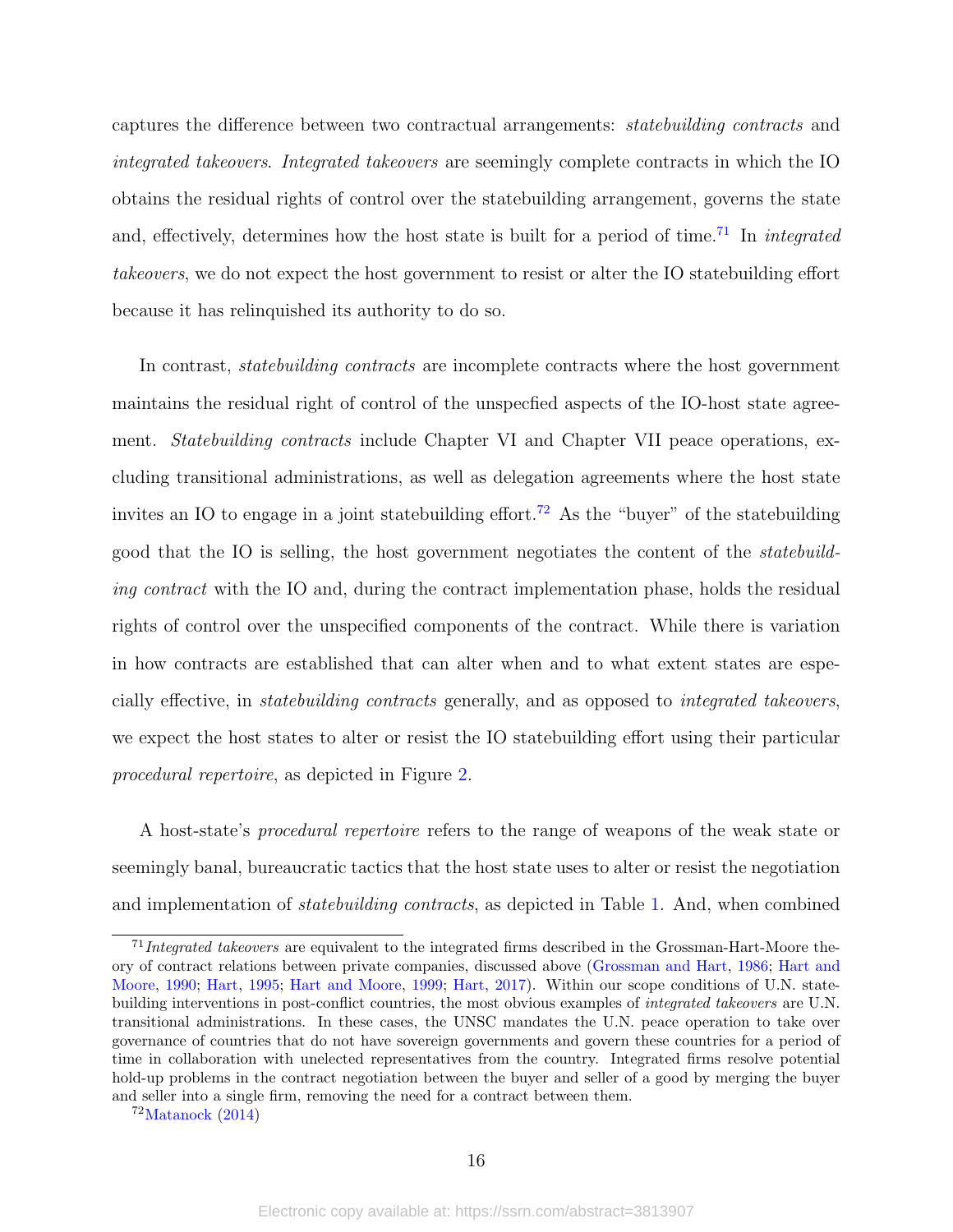<span id="page-16-0"></span>

| <b>Incomplete Contracts:</b>                                                                                                         | "Firm" Integrates by Taking Over:                                                                              |
|--------------------------------------------------------------------------------------------------------------------------------------|----------------------------------------------------------------------------------------------------------------|
| <b>Statebuilding Contracts</b><br>Ad Hoc Arrangements<br>$\bullet$<br>Peace Operations (Chapter VI & VII)<br>$\bullet$               | <b>Integrated Takeovers</b><br><b>Transitional Administrations</b>                                             |
| Residual rights of control give host state access to<br>Procedural Repertoire to shape IO statebuilding<br>(What, Where, Who, When). | Specific rights of control held by IO.<br>Host state lacks Procedural<br>Repertoire to shape IO statebuilding. |

Figure 2: Expected Variation in Host-State Influence by Contract Arrangement

together, the use of the procedural repertoire can change how the IO implements the contract and its ability to achieve mandated statebuilding aims (see our dependent variable below). Our causal mechanism, the use of these weapons, can be any combination of procedural tactics to create their particular particular repertoire. There are, thus, multiple potential pathways within these repertoires that host states can use to influence their statebuilding contracts with IOs, all of which we expect to alter the ability of the IO to achieve its statebuilding aims.[73](#page-16-1)

In *statebuilding contracts*, the residual rights of control give the host state authority to deploy bureaucratic and diplomatic procedures to negotiate the statebuilding contract or determine the unnegotiated components of the contract, which can have a large influence over what statebuilding activities the IO implements, where on the host-state's territory the IO implements these activities, who the IO hires to implement these activities, and when and for how long the IO implements these statebuilding activities. The particular set of procedural tactics deployed are the host state's procedural repertoire. This repertoire enables the host state to resist or alter elements of the *statebuilding contract* and its implementation, in turn, shaping the negotiation of the IO contract by its principals and the ability of the IO to implement the agreed-upon statebuilding contract.

<span id="page-16-1"></span><sup>73</sup>The presence of multiple potential resistance pathways points to equifinality within our causal mecha-nism, which requires the investigation of this mechanism in multiple cases.<sup>[74](#page-0-1)</sup>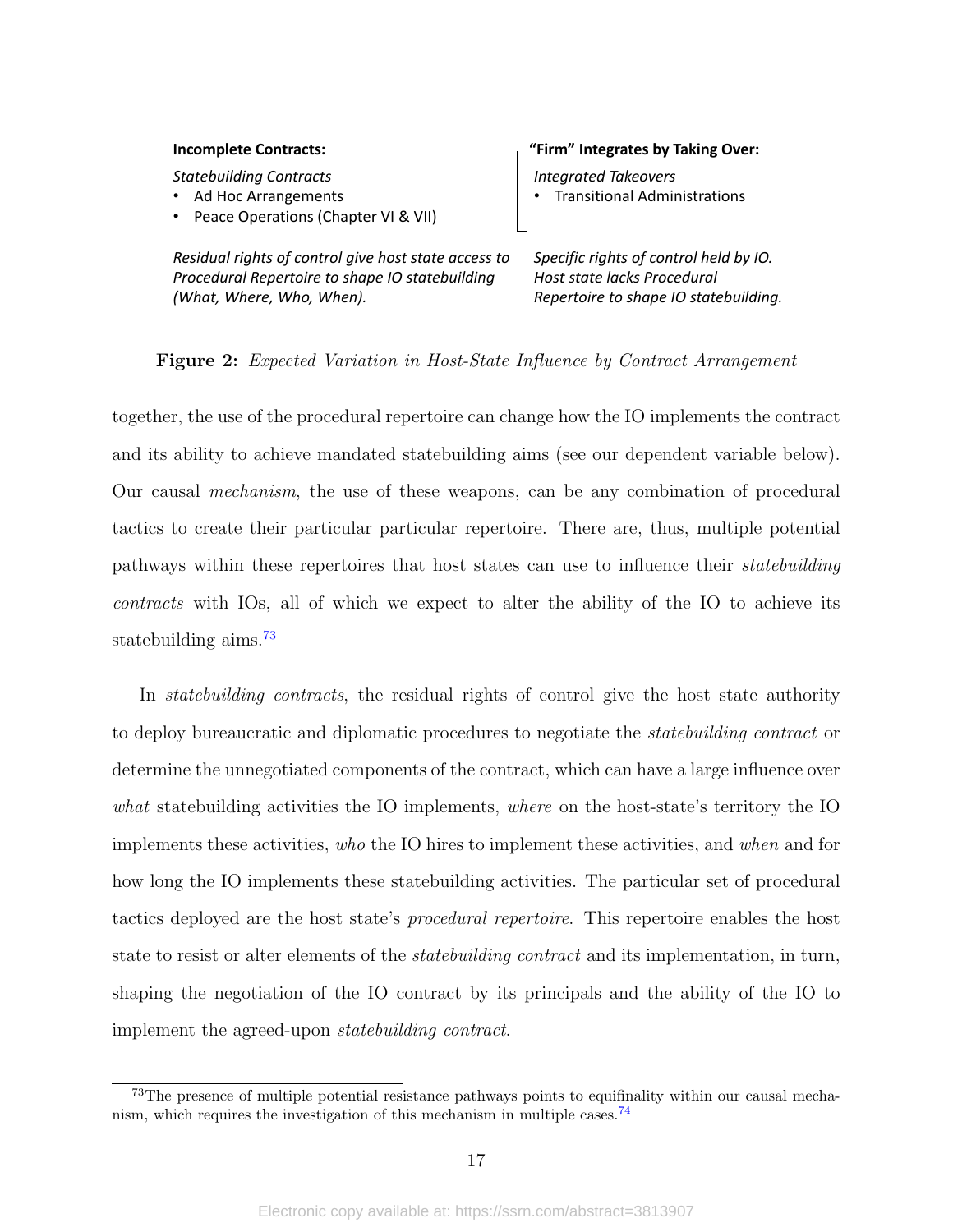Procedural Tactic 1: What statebuilding services the IO implements. Host states have the authority to shape *what* service provision the IO provides through the statebuilding contract, whether governance, security, economic, or social services. In the negotiation stage, host states may specify limits to the services provided as well as the degree of specificity, or completeness, around exactly which services will be provided. In the implementation stage, the host state may use any incompleteness of the contract to change what services are provided and the types of statebuilding policies that they promote, shaping the type of statebuilding outcomes produced.

Procedural Tactic 2: Where the IO implements its statebuilding services. Host states have the authority to influence where the statebuilding services are implemented, determining the IO's territorial access. The delivery of statebuilding services relies on state-controlled institutions, such as airports, ports, roads and other transport networks, in addition to staging bases and the like. The territorial sovereignty of the host state gives it the authority to determine, in the negotiation phase, where IO statebuilding efforts are implemented and, during the contract implementation phase, to retract or alter this arrangement, particularly in locations experiencing violence or other sources of insecurity.

Procedural Tactic 3: Who the IO hires (or fires) to implement its statebuilding services. Host states have the authority to shape who implements the *statebuild*ing contract by giving or rescinding its permission for IO staff to operate on its territory, or by granting or refusing visas for private contractors or INGO staff. The host government often cannot negotiate which particular personnel join the IO country office, although it can threaten to declare IO staff that are already in the country *persona non grata* and force them to leave the country.<sup>[75](#page-17-0)</sup> Further-

<span id="page-17-0"></span><sup>75</sup>Although U.N. staff are not subject to persona non grata under international law, it still seems to lead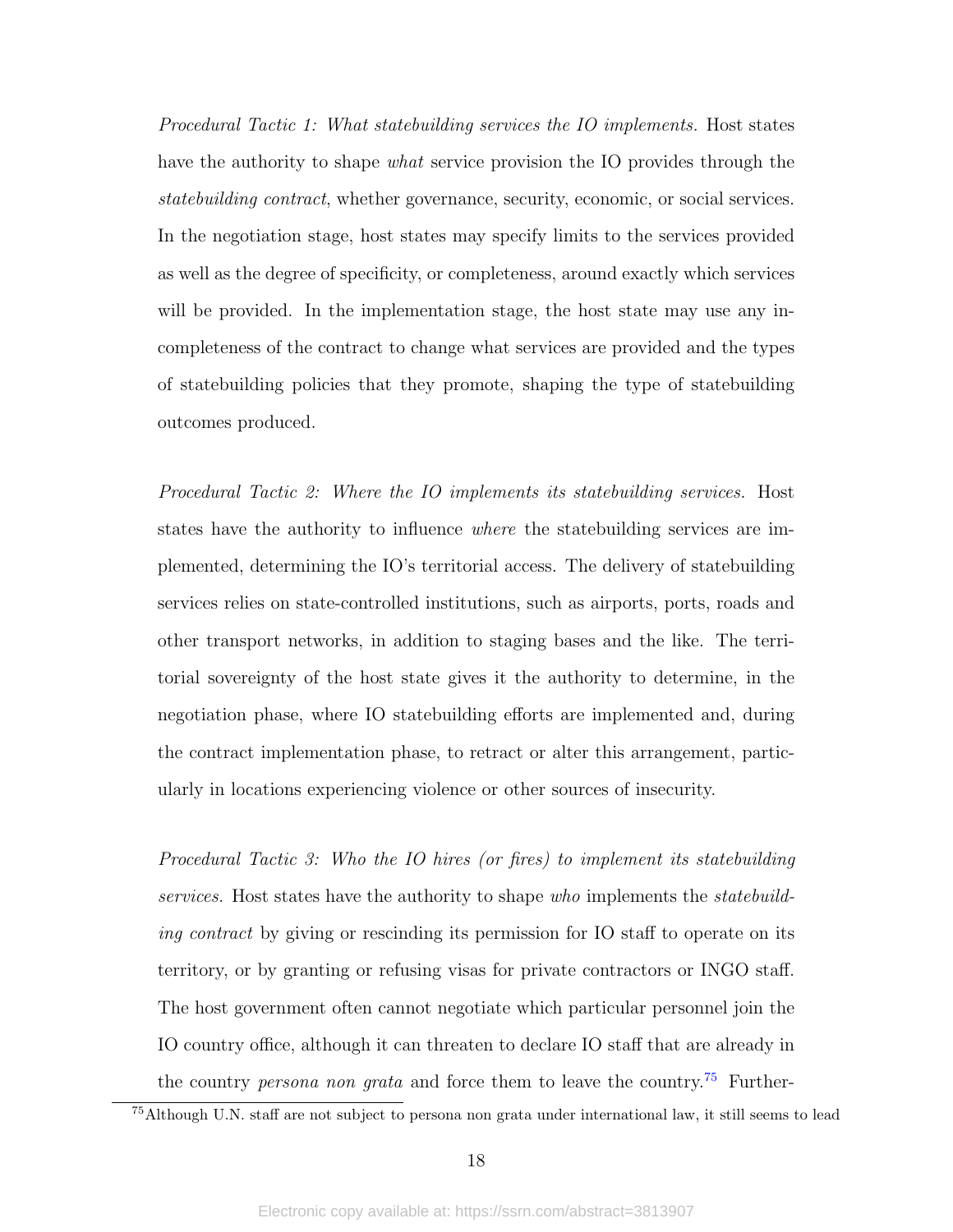more, the host government determines which INGO staff, private contractors, or other visitors who are not in possession of a diplomatic passport, are able to receive visas to enter the country. These additional staff are often central to the implementation of the statebuilding contract.

Procedural Tactic  $\lambda$ : When the statebuilding services begin and how long they last. Host states help determine when statebuilding contracts begins and how long it is deployed. Because the host state's consent is necessary to achieve a *statebuilding* contract, it helps determine when the contract starts and how long it lasts once underway. Even if the host state has agreed to a contract of a certain duration, it can alter this duration by withdrawing or extending its consent.

While we are especially interested in the use of the procedural repertoire, our ultimate dependent variable is the *changed IO ability to implement the statebuilding arrangement*, as opposed unchanged ability or changes in ability due to non-host state actions. Changes in ability refers to changes in capacity, access, resources, or other permissions that affect the IO's ability to carry out its statebuilding mandate.

In sum, the empirical implications of our theory are: (1) variation in the type of statebuilding arrangement—integrated takeover vs. statebuilding contract—predicts whether the state possesses the residual rights of control; (2) when the statebuilding arrangement is a statebuilding contract, the host state will use our posited mechanism—the host state's procedural repertoire—to resist or alter the IO statebuilding intervention; (3) combined together, successive host-state attempts to influence the IO statebuilding intervention will change the IO's ability to achieve its statebuilding mandate; and (4) this relationship holds across diverse cases within our scope conditions: host states with diverse characteristics and dif-

to the departure of U.N. staff receiving this designation. "Persona Non Grata Doctrine Not Applicable in Respect of United Nations Personnel, Secretary-General Stresses, Expressing Deep Regret over Somalia's Action," United Nations Press Release, SG/SM/19424, January 4, 2019.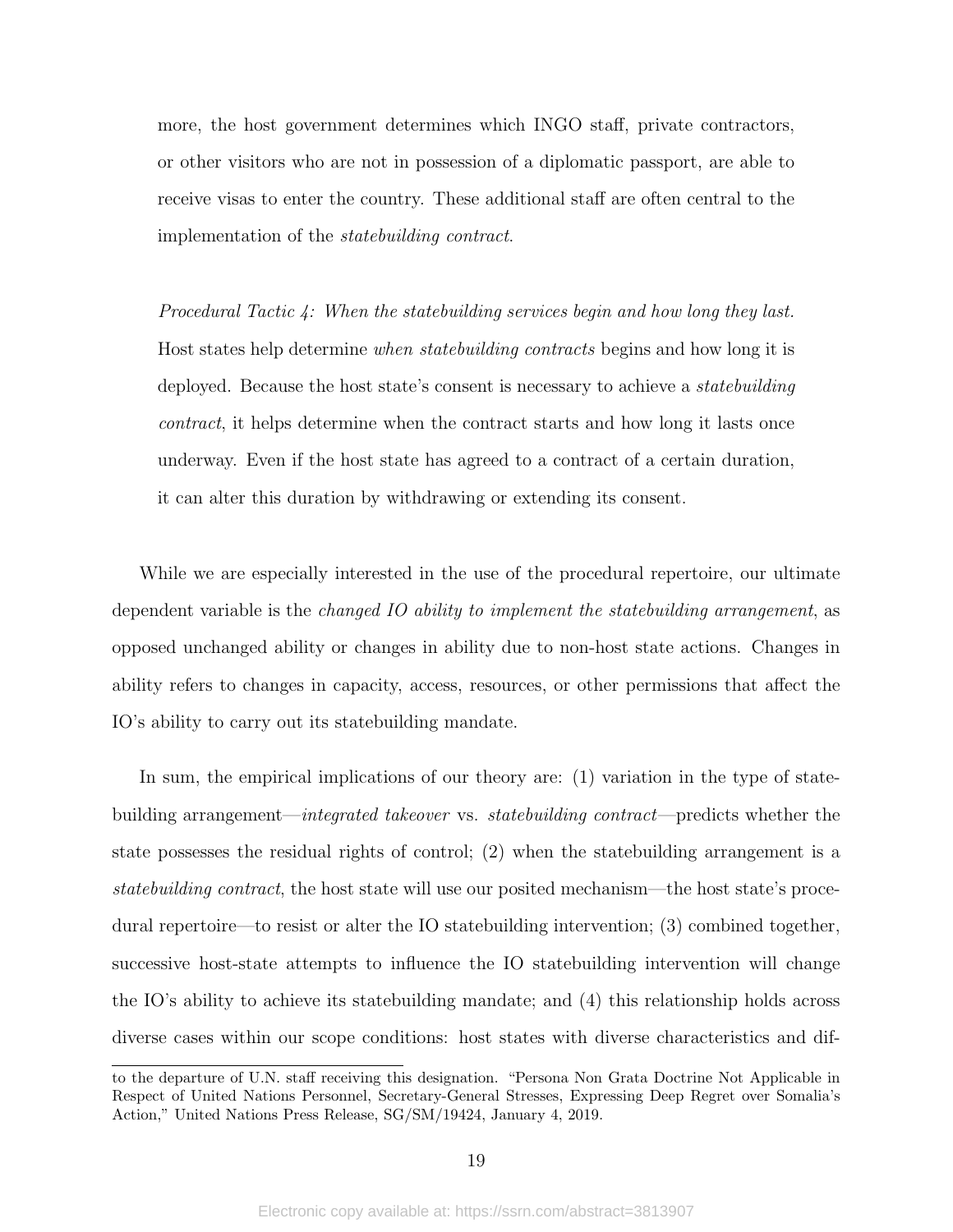<span id="page-19-0"></span>

| Type of Tactic             | Observable Implications of Tactic on IO Mission                             |
|----------------------------|-----------------------------------------------------------------------------|
|                            | - Request that mandate include certain tasks and not others.                |
|                            | - Stop mission from implementing mandated tasks by shaping where it         |
| What                       | operates and when it departs.                                               |
|                            | - Request that military, police, investigators, prosecutors, and other      |
| (type of service           | mission staff serve certain functions and not others.                       |
| or $activity)$             | - Withdraw or grant consent for the type of mission (Chapter IV or VII).    |
|                            | - Request an increase or decrease in the number of personnel deployed.      |
|                            | - Withdraw or grant consent for the force composition and size.             |
|                            | - Request that the mission close or relocate its sub-offices or bases.      |
|                            | - Restrict where mission personnel can travel within country.               |
| Where                      | - Restrict location of mission headquarters.                                |
| (territical access)        | - Cancel, limit, or restrict purchase and rental agreements,                |
|                            | transportation permits, access to airports, and access to goods from ports. |
|                            | - Declare (or threaten to declare) mission personnel persona non grata.     |
|                            | - Refuse to allow certain classes of foreign personnel into country.        |
| Who                        | - Grant, refuse to grant, or delay work visas for mission personnel         |
| <i>(outside personnel)</i> | or implementing partners.                                                   |
|                            | - Grant or restrict types of immunities granted to mission personnel.       |
|                            | - Request mission to withdraw early or extend its mandate.                  |
|                            | - Request specific timeframe for new mandate.                               |
| When                       | - Refuse to cooperate in implementation of mandate activities,              |
| (duration)                 | delay appropriation of funds, or delay signature of MoUs necessary for      |
|                            | implementation of mission mandate.                                          |

Table 1: Procedural Tactics

ferent types of interventions, as long as they are statebuilding contracts, will use a range of procedural tactics to influence the IO statebuilding intervention—including what types of statebuilding activities the IO implements, where within the host country the IO implements these, who leads and supports the mission, and when they are deployed and their agreed-upon activities implemented—and these tactics will change the effectiveness of the IO statebuilding intervention. Table [1](#page-19-0) summarizes observable implications of each of these procedural tactics. Below, we outline our research design, which, in addition to testing these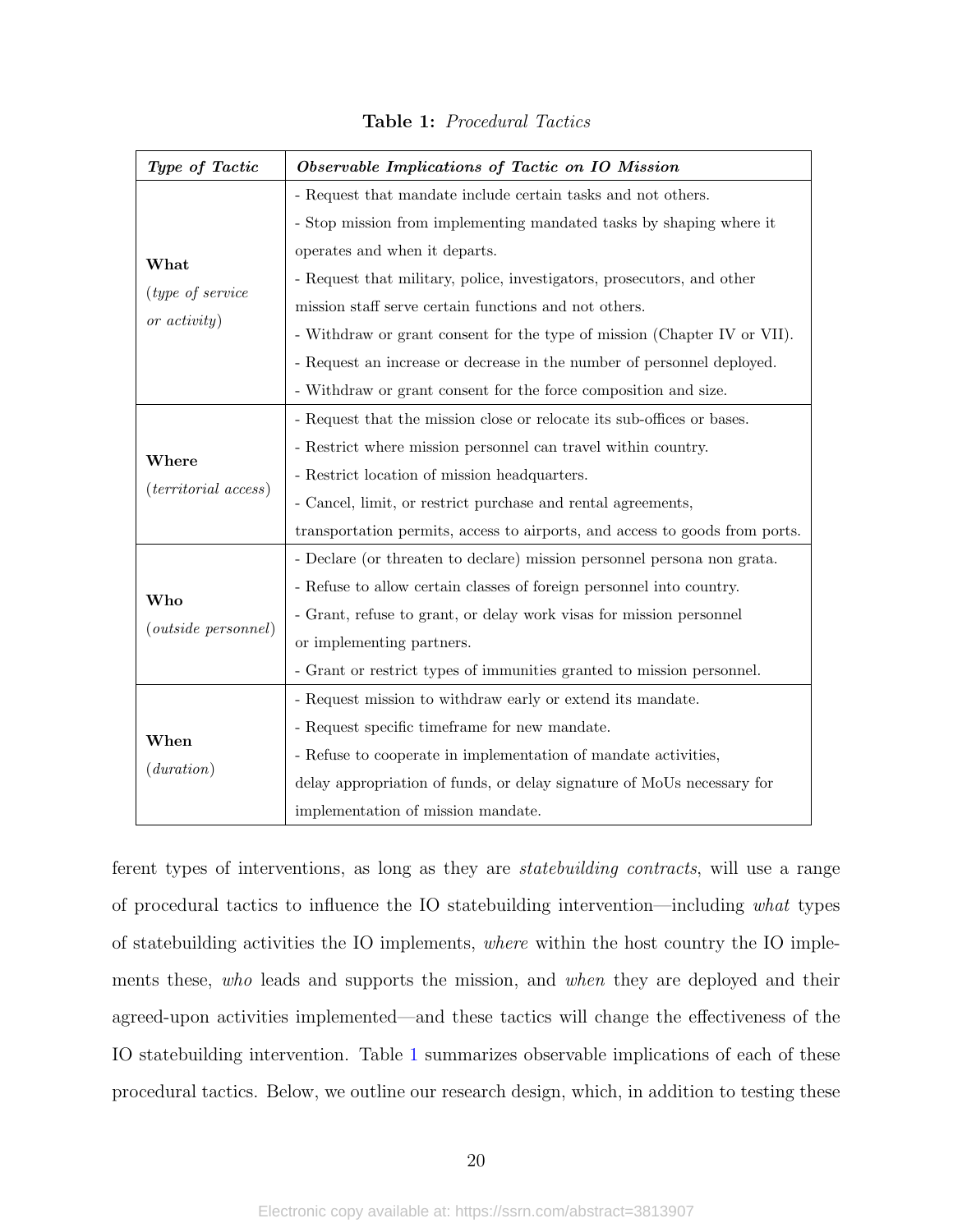empirical implications, enables us to investigate potential alternative explanations advanced in the IO statebuilding literature.<sup>[76](#page-20-0)</sup>

# 5 Research Design

We employ multiple methods to show the plausibility of our theory across the entire universe of cases and test its implications through both cross-case and within-case analysis of a diverse set of cases.[77](#page-20-1)

To examine the external validity of our mechanism among the universe of cases that fall within our scope conditions, we probe these dynamics in 35 cases to provide an overall assessment of the presence of our mechanism in the entire universe of cases, seeking to establish the broad "empirical scope" of its occurrence (see Appendix  $A.3$ ).<sup>[223](#page-20-2)</sup> The universe of cases from which we draw is composed of post-conflict states (defined as those that experienced a civil war and a peace agreement) in which a U.N. statebuilding intervention has occurred between 2000 and 2020.[78](#page-20-3) By focusing on one IO, we are able to isolate organizational factors, such as the range of contractual frameworks deployed and the shared goal of all U.N. statebuilding interventions to increase the core security, judicial, and governance capacities in the aftermath of a civil war.[79](#page-20-4) The short timeframe of these mandates also facilitates the involvement of the same U.N. member states in mandate decisions.

Choosing this time-period and set of cases also allows us to consider alternative factors that might predict host-state use of the procedural repertoire (see Appendix [A.3\)](#page-55-0). By focusing on U.N. statebuilding in post-conflict states after 2000, we include the full range of U.N. statebuilding arrangements, ranging from transitional administrations to contracts that

<span id="page-20-0"></span><sup>76</sup>[Doyle and Sambanis](#page-42-2) [\(2006\)](#page-42-2); [Walter, Howard and Fortna](#page-51-2) [\(2020\)](#page-51-2)

<span id="page-20-1"></span> $77$ [Gerring](#page-42-5) [\(2006\)](#page-42-5); [Goertz](#page-43-1) [\(2017\)](#page-43-1); [Seawright and Gerring](#page-49-7) [\(2008\)](#page-49-7)

<span id="page-20-2"></span><sup>223</sup>[Goertz](#page-43-1) [\(2017\)](#page-43-1)

<span id="page-20-3"></span><sup>78</sup>[Goertz](#page-43-1) [\(2017\)](#page-43-1)

<span id="page-20-4"></span><sup>79</sup>[Barnett](#page-39-0) [\(2006\)](#page-39-0); [Autesserre](#page-39-6) [\(2014\)](#page-39-6); [Campbell](#page-40-0) [\(2018\)](#page-40-0)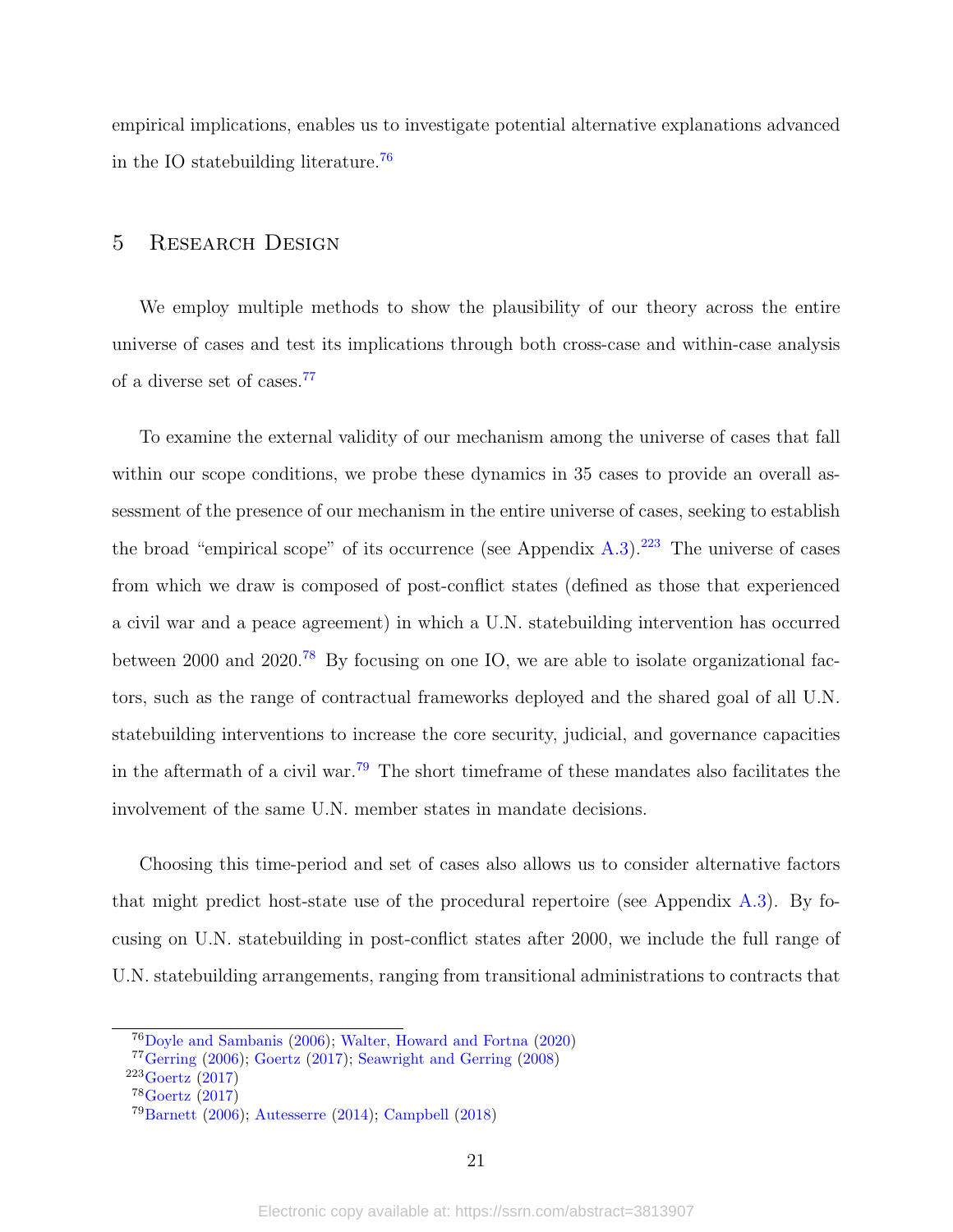include Chapter VII peacekeeping missions, Chapter VI peace operations without peacekeepers, and ad hoc governance arrangements negotiated for particular states. The host states where the U.N. implements these arrangements also vary along multiple factors that could influence their willingness and ability to use their procedural repertoire: state capacity measures, history of prior U.N. peace operations, the density of the broader international statebuilding presence in the country, the strategic interest of UNSC members in the host country, change in international sovereignty norms over time, the relative age of the state, the broader U.N. policy environment, and other factors that may influence the host state's use of its procedural repertoire to resist or alter the U.N. statebuilding arrangement.<sup>[80](#page-21-0)</sup>

Our case studies, in which we seek to process trace our causal mechanism, are then U.N. statebuilding arrangements in Timor-Leste and Burundi, with Guatemala as an additional test in the Appendix. Our analysis of these cases that vary on our independent variable enable us to demonstrate the plausibility of our theory and rule out alternative explana-tions.<sup>[81](#page-21-1)</sup> Through comparison among these cases over time, we demonstrate the association between our independent variable (integrated takeover vs. statebuilding contract) and dependent variable (altering or resisting the IO statebuilding arrangement), as well as rule out several alternative explanations (i.e., state capacity and robustness of the statebuilding arrangement). Our within-case analysis of each case enables us process trace our posited causal mechanism—host states use of the procedural repertoire to alter and resist IO statebuilding contracts, when in incomplete contracts—and identify equifinality within this mechanism, demonstrating that host-states' procedural repertoires contain a range of different tactics used in different combinations.<sup>[82](#page-21-2)</sup>

Among these, Timor-Leste represents a canonical case of a *integrated takeover* in which we do not expect to see the presence of our posited causal mechanism. Burundi, in contrast,

<span id="page-21-0"></span><sup>80</sup>[DPKO](#page-42-9) [\(2008\)](#page-42-9)

<span id="page-21-1"></span> $81$ [\(Gerring,](#page-42-5) [2006,](#page-42-5) 95)

<span id="page-21-2"></span><sup>82</sup>[Gerring](#page-42-10) [\(2005\)](#page-42-10); [Goertz](#page-43-1) [\(2017\)](#page-43-1)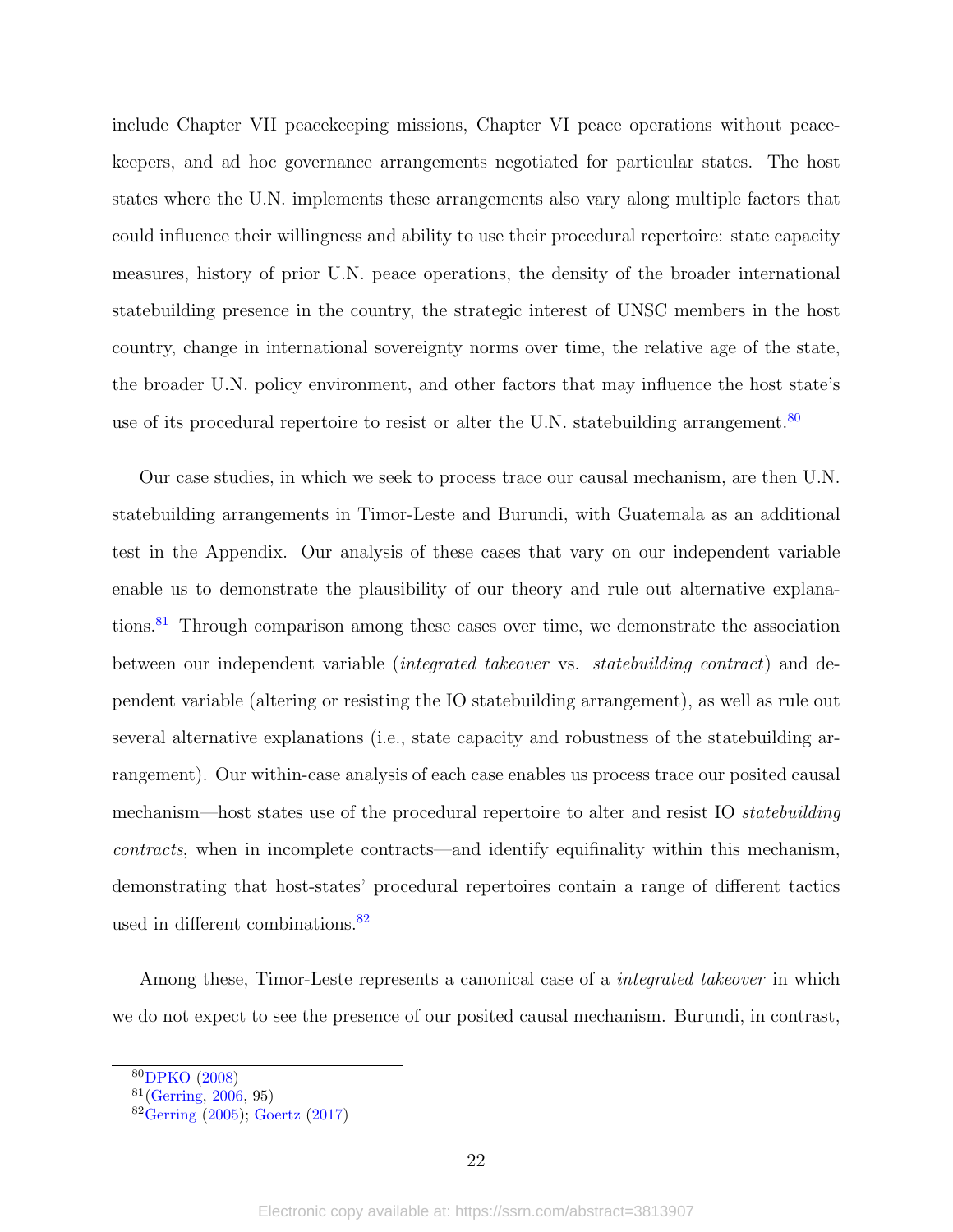is an iconic case of a *statebuilding contract*, which hosts established arrangements in the form of Chapter VI and Chapter VII peace operations, but is also similar on dimensions important to assessing alternative explanations: the robustness of the statebuilding arrangement, the member states who have strategic interest in the country, the length and type of conflict, the degree of international statebuilding support, and the existence of a prior U.N. statebuilding intervention. Finally, while due to space constraints it is not included in the main text, we also examine Guatemala, which is a very different case of a statebuilding contract—it has an ad hoc arrangement, which may face more host-state resistance in the negotiation phase, compared to Burundi's the more standard mission–but we expect to see the presence of our causal mechanisms across both of these cases as well as in the broader universe of cases. If we detect our posited causal mechanism across these diverse statebuilding contracts, this would serve as a strong test of our theory.<sup>[83](#page-22-0)</sup> We turn to this evidence now.

# 6 Evidence in the Universe of Cases

Our universe of cases includes the 35 U.N. statebuilding interventions that occurred in post-conflict countries between 2000 and 2020. Within this universe of cases, we found 83 instances of host-state use of procedural tactics, including at least one incident for each case, as depicted in Appendix [A.3.](#page-55-0) This demonstrates the willingness and ability of a wide range of post-conflict states to shape *what* statebuilding activities the U.N. statebuilding intervention is mandated to implement, where it operates, when the statebuilding intervention takes place, and who serves in its leadership roles. The use of these procedural tactics by all states within our universe of cases also demonstrates host-states' willingness to use their procedural repertoire regardless of their capacity, the amount of aid they receive, the geostrategic interests of the UNSC (as indicated by the presence of 22 states across three continents), the state's relative age (as indicated by the use of procedural tactics by South

<span id="page-22-0"></span><sup>83</sup>[Goertz](#page-43-1) [\(2017\)](#page-43-1)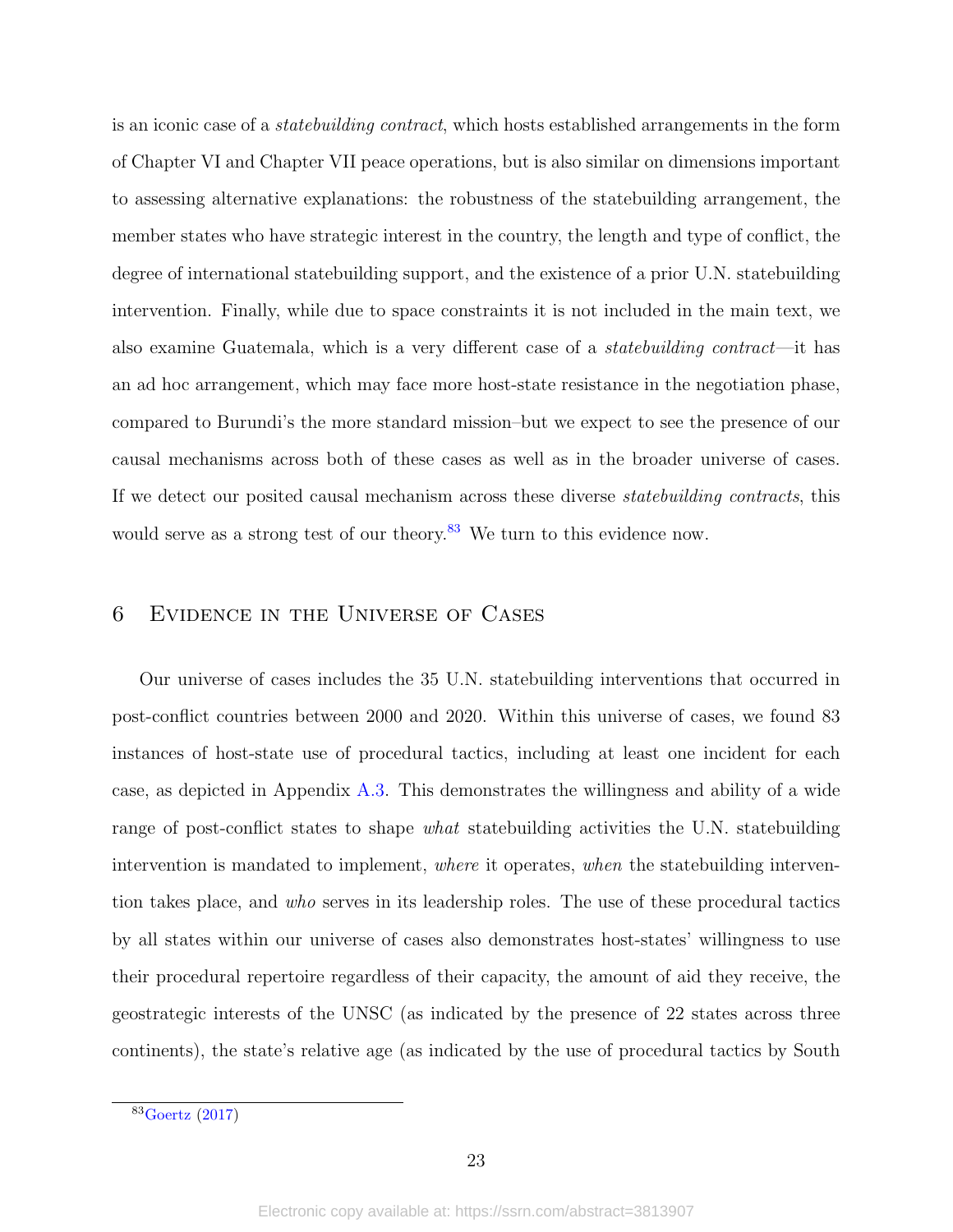Sudan), the number of prior U.N. interventions the state has hosted, or the year that the U.N. statebuilding intervention occurs.

# 7 Case Study Evidence

Appendix [A.3](#page-55-0) provides evidence of host-states' use of their procedural repertoire across all cases of statebuilding contracts within our scope conditions. Our detailed case studies use process tracing to test our posited causal mechanism: statebuilding contracts permit host states to use a procedural repertoire to influence IO statebuilding interventions both during its negotiation and its implementation, which shapes both the content of the IO's statebuilding mandate (i.e., the statebuilding contract) and the IO's ability to achieve this mandate, while *integrated contracts* do not.

We start with the case of Timor-Leste, the *integrated takeover* case, to illustrate the relationship between the statebuilding arrangement and the host state's use of its procedural repertoire. We then examine the effect of two consecutive statebuilding contracts in Burundi, a Chapter VII and Chapter VI peace operation. In addition, we assess a very different statebuilding contract in The International Commission against Impunity in Guatemala (CICIG), an ad hoc statebuilding contract that authorized UN intervention directly in the Guatemalan judicial system (see Appendix A4). In each of these *statebuilding contracts*, the host government uses a range of procedural tactics to resist and alter the IO statebuilding intervention.

#### 7.1 U.N. in Timor-Leste: From Integrated Takeover to Statebuilding Contract

In 1999, twenty-four years after Indonesian invasion, incorporation, and subsequent control of Timor-Leste, Indonesia suddenly allowed the secession-seeking state to vote on independence. This decision was part of a U.N. process to resolve the territory's status,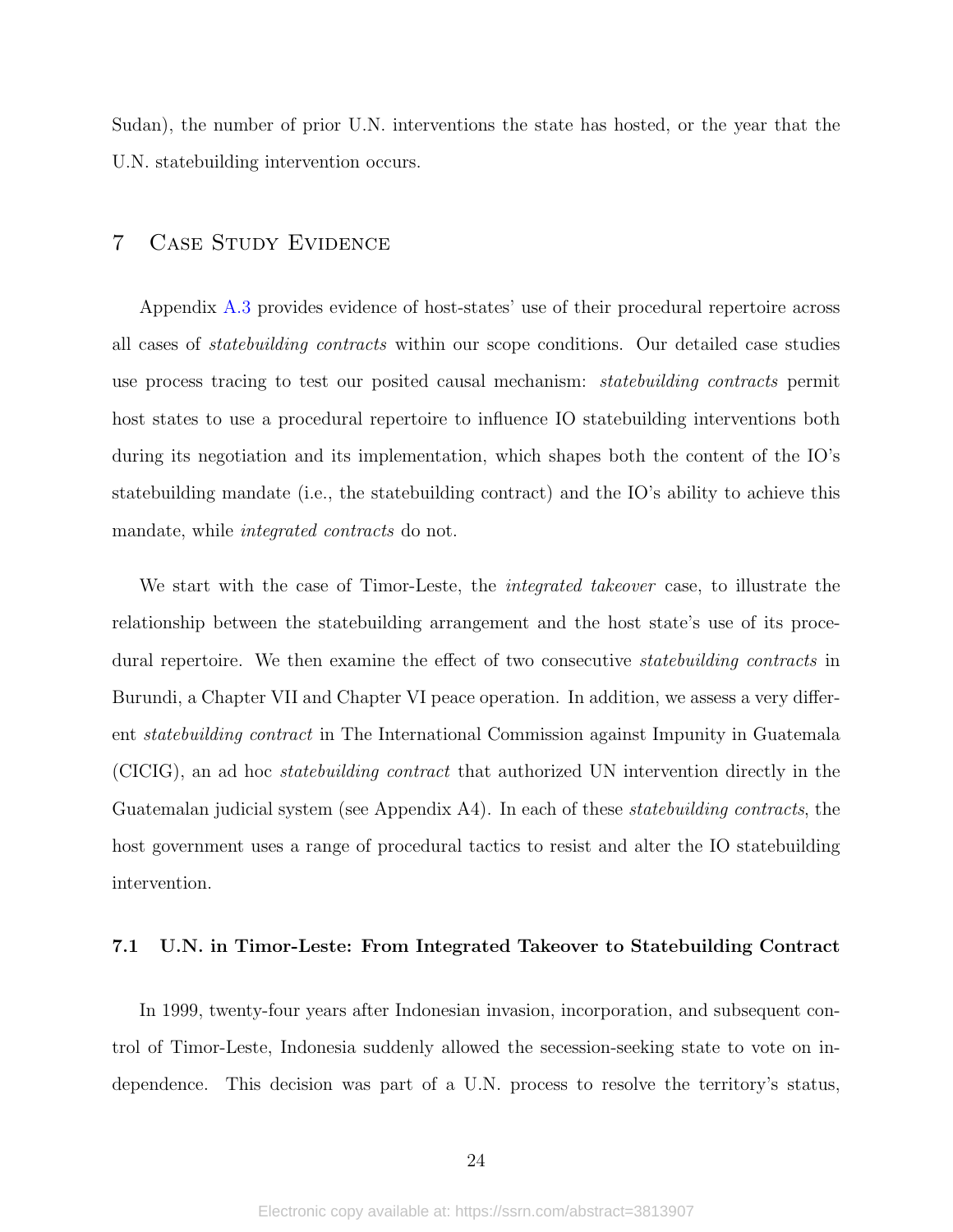brokered with Indonesia and Portugal, the territory's colonial power until 1976.<sup>[84](#page-24-0)</sup> Although 78.5 percent of the population peacefully voted to secede, anti-independence militias, with both implicit and explicit consent from the government forces, retaliated with a widespread "scorched earth" campaign. $85$  Over 1,000 civilians were killed, hundreds of thousands fled, and nine U.N. observers were killed while the rest evacuated.<sup>[86](#page-24-2)</sup> The U.N. soon returned to this context, however, with a canonical integrated takeover, also called a transitional administration, which the UNSC established with the support of the host government, such as it was. While politically weak, even this new state had elements of organization that could have resisted the U.N. intervention during the negotiation or implementation phase. In fact, they occasionally tried to do so but lacked the procedural repertoire. Eventually the U.N. changed this integrated takeover into a statebuilding contract, providing the host state access to the procedural repertoire, although we focus on the former case here.

#### 7.1.1 INTERFET/UNTAET

Established under U.N. Charter Chapter VII, the International Force for East Timor (IN-TERFET), composed of 12,000 primarily Australian troops, deployed in September 1999.<sup>[87](#page-24-3)</sup> INTERFET was an urgent mission to restore order in Timor-Leste, leading to the exit of anti-independence militias and the Indonesian military. After five months, it was replaced by the the U.N. Transitional Administration in East Timor (UNTAET), a canonical integrated takeover. UNTAET viewed Timor-Leste as a context in which some of "the attributes of the state had been removed."[88](#page-24-4) UNTAET set up external structures to do "civilian policing, humanitarian assistance, and, in a unique move, the governing of an entire country<sup>"[89](#page-24-5)</sup> and

<span id="page-24-1"></span><span id="page-24-0"></span> $84$ [Cotton](#page-41-10) [\(2001\)](#page-41-10)

<sup>85</sup>The campaign killed independence voters, destroyed their villages, and more [\(Braithwaite](#page-40-8) [2012;](#page-40-8) [Robin](#page-49-8)[son](#page-49-8) [2003\)](#page-49-8).

<span id="page-24-2"></span><sup>86</sup>[Robinson](#page-49-9) [\(2010\)](#page-49-9); [Howard](#page-44-3) [\(2014,](#page-44-3) 127)

<span id="page-24-3"></span><sup>87</sup>[U.N.](#page-50-6) [\(2000\)](#page-50-6)

<span id="page-24-4"></span><sup>88</sup>[Cotton](#page-41-10) [\(2001,](#page-41-10) 138)

<span id="page-24-5"></span><sup>89</sup>[Howard](#page-44-3) [\(2014,](#page-44-3) 128)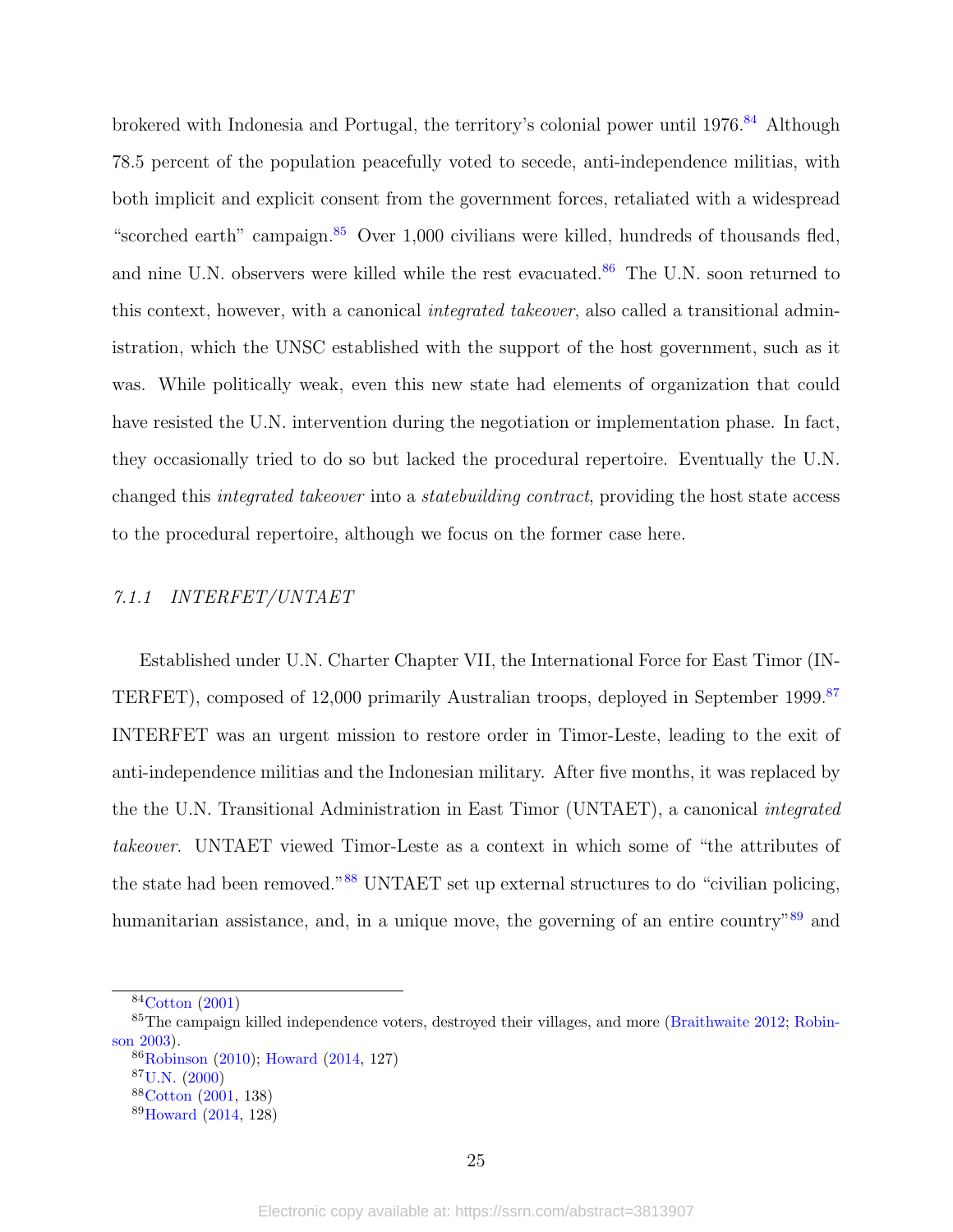acted as both the "state and state builder."[90](#page-25-0)

#### 7.1.2 Negotiations

Rather than "negotiate," the U.N. "dreamed up its own plan."<sup>[91](#page-25-1)</sup> Tasked with maintaining order, establishing government capacity, and administering the country, and, given executive authority,  $92$  INTERFET and UNTAET were far from contracts with the host state. INTERFET was an urgent Australian-led response to the violence: the initial election observation mission received initial approval from Indonesian officials, [93](#page-25-3) but the former Australian Deputy Secretary for Strategy in the Department of Defense outlined the requirements for the mandate, in consultation with other major power, but without explicit consent from Timor-Leste's leaders.[94](#page-25-4) Once violence was under control, UNTAET's mandate was negotiated through internal U.N. discussions but without the direct involvement of Timor-Leste. Although a National Council on Timorese Resistance (CNRT) was formed to fight for independence, and its leaders were expected to participate in the transition,  $95$  local involvement was reduced during the negotiations. Instead, the mission was established under Chapter VII, and Resolution 1272 only stated a vague need to "consult and cooperate closely with the Timorese people to carry out its mandate effectively."[96](#page-25-6) Little else in the negotiation process included an explicit decision-making role for Timorese officials.<sup>[97](#page-25-7)</sup> Local officials, frustrated about not being consulted, called for the UN's prompt withdrawal after six months, without success.<sup>[98](#page-25-8)</sup> Although initial mandate drafts included proposals for Timorese political leaders to act as advisors within the mission, factions within the U.N. lobbied for control over

<span id="page-25-0"></span><sup>90</sup>[Howard](#page-44-2) [\(2008,](#page-44-2) 139)

<span id="page-25-1"></span><sup>91</sup>[Howard](#page-44-2) [\(2008,](#page-44-2) 274)

<span id="page-25-2"></span> $92$ [Howard](#page-44-3) [\(2014,](#page-44-3) 119); [Uesugi](#page-50-7) [\(2018,](#page-50-7) 114)

<span id="page-25-3"></span> $93$ [Jago](#page-45-11) [\(2010\)](#page-45-11)

<span id="page-25-4"></span><sup>94</sup>[White](#page-51-3) [\(2008\)](#page-51-3)

<span id="page-25-5"></span> $95 \text{Ingram}$  $95 \text{Ingram}$  $95 \text{Ingram}$  [\(2012\)](#page-44-5)

<span id="page-25-6"></span><sup>96</sup>[Goldstone](#page-43-10) [\(2004,](#page-43-10) 87)

<span id="page-25-7"></span><sup>97</sup>[Ingram](#page-44-5) [\(2012\)](#page-44-5); [Suhrke](#page-50-8) [\(2001\)](#page-50-8)

<span id="page-25-8"></span><sup>98</sup>[Goldstone](#page-43-10) [\(2004,](#page-43-10) 88); [Dee](#page-41-11) [\(2001\)](#page-41-11)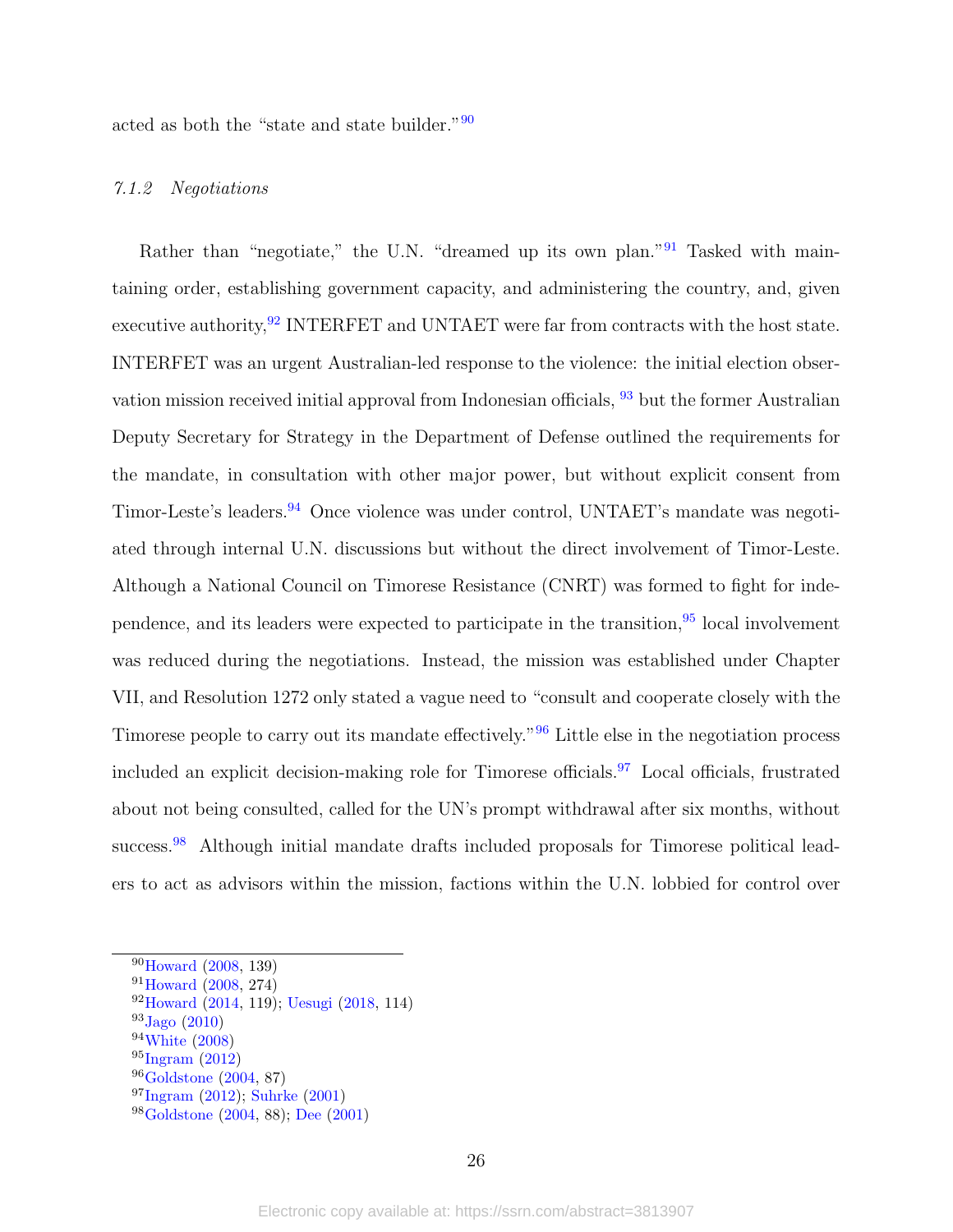planning and Timorese participation dwindled.[99](#page-26-0)

# 7.1.3 Implementation

Timorese officials were uninvolved in the mission though local participation increased over time.[100](#page-26-1) Initially, the UNTAET mission excluded all Timorese to avoid any potential for "derailment" due to fears of politicization as well as a limited budget to carry out the mandate.<sup>[101](#page-26-2)</sup> Consequently, only staff in support positions, such as security guards and interpreters, were hired locally. The U.N. responded to progressive criticism by slowly increasing the number of Timorese in support positions, while maintaining control of finances and key institutional positions.<sup>[102](#page-26-3)</sup> UNTAET was undermined by its failure, "to share power sufficiently with Timorese counterparts early on and failing to shift power more fully to them early enough."<sup>[103](#page-26-4)</sup>

In terms of what UNTAET was mandated to do, the U.N. did not just import police forces, but "also laws and courts; not only administrators, but administrative structures and tribunals."[104](#page-26-5) Scholars find that missions such as Timor-Leste, which have a presence of police forces and involvement in ending the conflict, have a positive effect on the duration of peace.[105](#page-26-6) Nonethless, these findings focused on peacekeeping missions, whereas Timor-Leste was one of the first cases of actual statebuilding.<sup>[106](#page-26-7)</sup> Ambassador Peter Galbraith, who served as Head of Political Affairs for UNTAET, wrote that the mission faced uncertainty around its scope, which stemmed from the lack of a political settlement that would dictate its mandate. Consequently, UNTAET officials had to decide whether the mission should create an entirely

<span id="page-26-0"></span><sup>99</sup>[Suhrke](#page-50-8) [\(2001,](#page-50-8) 10)

<span id="page-26-1"></span> $100$ [Goldstone](#page-43-10) [\(2004\)](#page-43-10); [Suhrke](#page-50-8) [\(2001\)](#page-50-8)

<span id="page-26-2"></span> $101$ [Suhrke](#page-50-8)  $(2001)$ 

<span id="page-26-3"></span><sup>102</sup>[Suhrke](#page-50-8) [\(2001\)](#page-50-8); [Howard](#page-44-3) [\(2014\)](#page-44-3); [Uesugi](#page-50-7) [\(2018\)](#page-50-7)

<span id="page-26-4"></span><sup>103</sup>[Braithwaite](#page-40-8) [\(2012\)](#page-40-8)

<span id="page-26-5"></span> $104$ [Cotton](#page-41-10)  $(2001, 139)$  $(2001, 139)$ 

<span id="page-26-6"></span><sup>105</sup>[Caplan and Hoeffler](#page-40-9) [\(2017\)](#page-40-9)

<span id="page-26-7"></span> $106$ [Suhrke](#page-50-8)  $(2001)$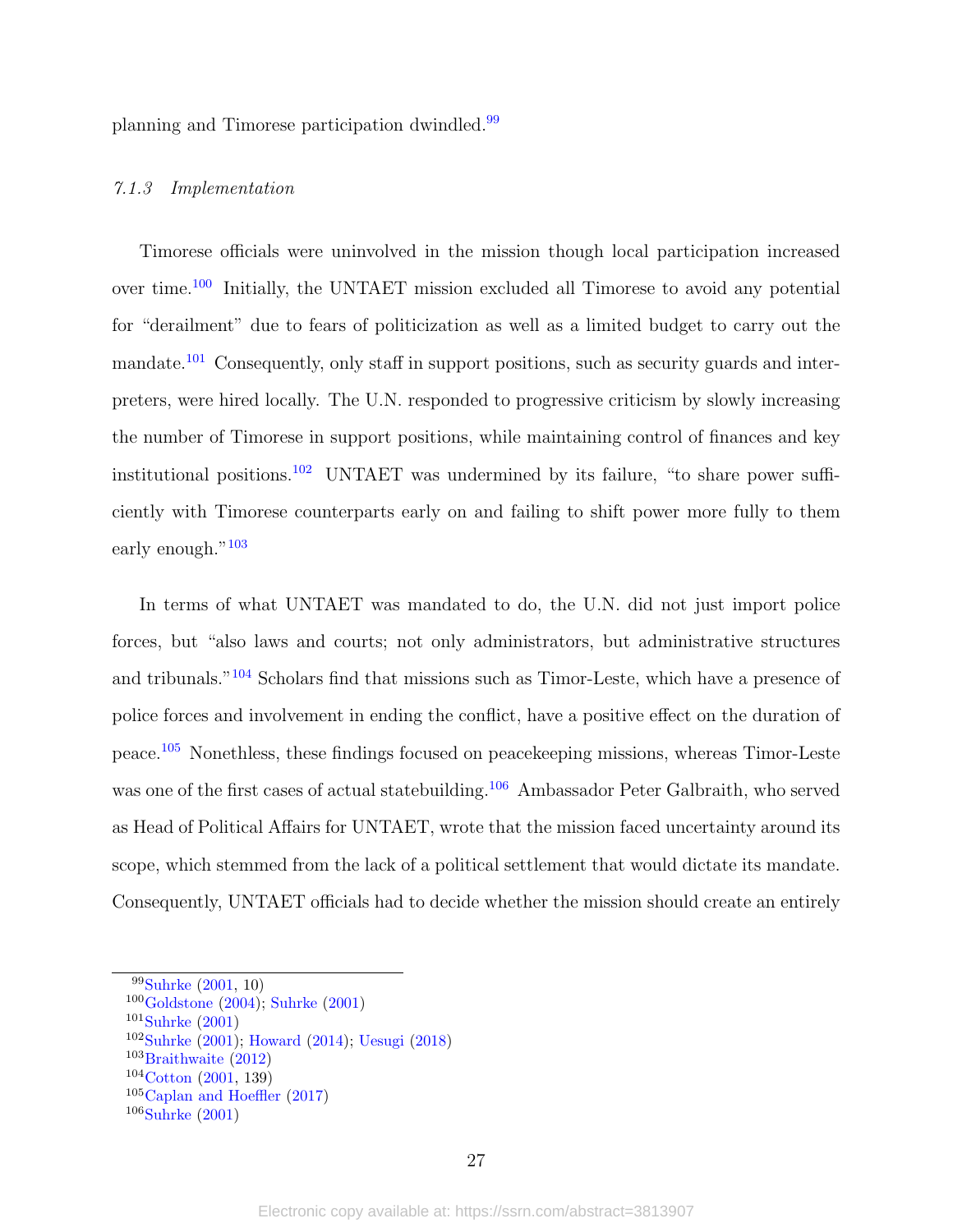new system of laws and how/when to return authority to domestic officials.[107](#page-27-0) Timorese leaders had little power to resist UNTAET, although they did attempt some pushback.<sup>[108](#page-27-1)</sup>

#### 7.1.4 Conclusion

The U.N. largely dictated what INTERFET/UNTAET would do and who would be involved in Timor-Leste. This was a classic transitional administration where the U.N. intervention largely operated only under its own authority. This was just one mission of several sent to Timor-Leste, and some of the later missions were statebuilding contracts, as the U.N. came to act as the "navigator" for the Timorese leaders who were placed in the "driver's seat" and eventually took full ownership.<sup>[109](#page-27-2)</sup> We would expect for each subsequent mission to face more resistance, and these case studies suggest that is true. While scholars debate the effectiveness of transitional administrations such as the one in Timor-Leste, many consider the results of UNTAET positive because of the steady increase in Timor-Leste's economic and social development scores, $110$  although identifying the contribution of each aspect of the mission is more difficult. While the neo-trusteeship certainly enabled the U.N. to take actions it might not have otherwise taken, the lack of domestic involvement in UNTAET's structure and decision-making may have contributed to producing authoritarian and dysfunctional dynamics in the state's later institutions.<sup>[111](#page-27-4)</sup>

#### 7.2 The U.N. in Burundi: Statebuilding Contract for Peace Operations

Burundi, one of the world's poorest states, faced a devastating civil war that lasted from 1993 to 2005. Ending the conflict required a series of ceasefire agreements and the implementation of the main provisions of the Arusha Agreement, a comprehensive framework

<span id="page-27-0"></span> $107$ [Galbraith](#page-42-11)  $(2003)$ 

<span id="page-27-1"></span><sup>108</sup>[Uesugi](#page-50-7) [\(2018\)](#page-50-7)

<span id="page-27-2"></span><sup>109</sup>[Uesugi](#page-50-7) [\(2018\)](#page-50-7); [Richmond and Franks](#page-49-10) [\(2008,](#page-49-10) 111).

<span id="page-27-3"></span> $110$ [Howard](#page-44-3) [\(2014,](#page-44-3) 126)

<span id="page-27-4"></span><sup>111</sup>[Braithwaite](#page-40-8) [\(2012\)](#page-40-8); [Richmond and Franks](#page-49-10) [\(2008\)](#page-49-10); [Uesugi](#page-50-7) [\(2018,](#page-50-7) 299), [Howard](#page-44-3) [\(2014,](#page-44-3) 129).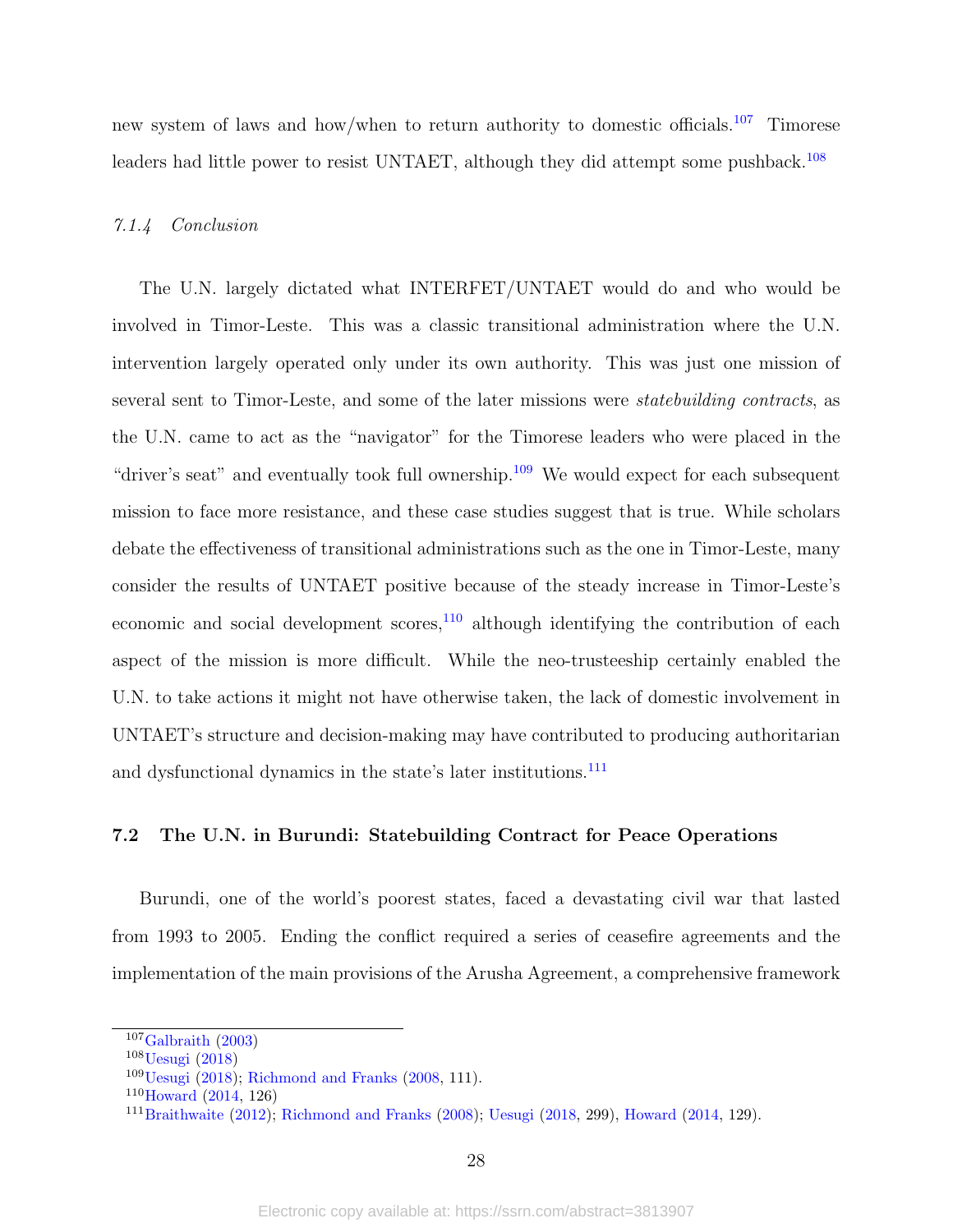for political, security, and economic reform.<sup>[112](#page-28-0)</sup> The agreement, signed by 19 political parties in 2000, established a three-year transition period to implement the most critical security and political reforms and organize the first post-conflict democratic elections. Arusha dictated that this transitional period, which began in 2001, was to be governed by the Transitional Government of National Unity, led for the first half by the main Tutsi party and for the second half by the main Hutu party, and overseen by the top U.N. official in Burundi—the U.N. Special Representative of the Secretary-General (SRSG)—who would serve as the head the Arusha Agreement's Implementation Monitoring Committee (IMC). In so doing, the Burundian signatories to the Arusha Agreement gave the U.N. SRSG the authority to oversee the first peaceful transfer of power between opposing political parties and the implementation of Arusha's main security and governance reforms. After the end of Burundi's transitional period, Burundi continued to permit a U.N. statebuilding mission to operate on its territory, although with much less authority and capacity.

In this context, Burundi's peace keeping missions represented canonical *statebuilding con*tracts under both Chapter VI and VII of the U.N. Charter. First, in 2004, under Chapter VII that allows the U.N. to act on its own authority, the United Nations Operation in Burundi (ONUB) deployed.[113](#page-28-1) Next, in 2007, under Chapter VI that formally requires host-state consent, the Integrated United Nations Office in Burundi (BINUB) followed. Both of these U.N. peace operations were statebuilding contracts: the Burundi Government held the residual rights of control and used this authority to deploy its full procedural repertoire to influence the content these IO statebuilding mandates and their implementation, fundamentally reshaping what these two U.N. peace operations were permitted to do in Burundi.

<span id="page-28-1"></span><span id="page-28-0"></span> $112(Parties to the Arusha Agreement, 28 August 2000)$  $112(Parties to the Arusha Agreement, 28 August 2000)$  $112(Parties to the Arusha Agreement, 28 August 2000)$  $112(Parties to the Arusha Agreement, 28 August 2000)$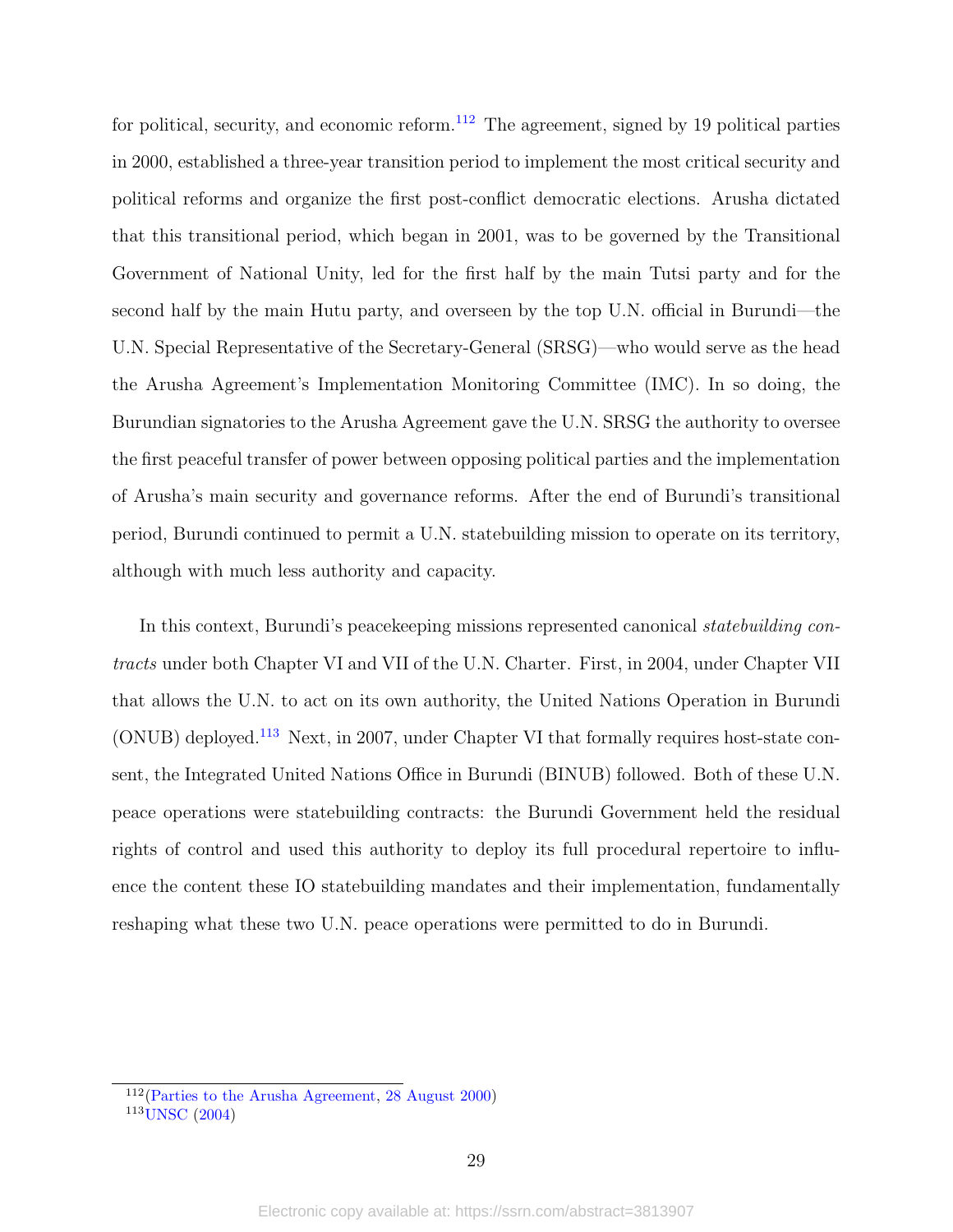#### 7.2.1 ONUB

ONUB was mandated by the UNSC to oversee Burundi's transition, but the Transitional Government of Burundi retained the residual rights of control over the unspecified components of this statebuilding contract. ONUB was composed of over 5,600 military personnel and 1,100 civilian personnel—stationed in five regional offices around Burundi and in the capital, Bujumbura—and an ambitious mandate that ranged from deploying peacekeepers to monitor the ceasefire and the disarmament of ex-combatants, providing training to a newly-reformed security services, and organizing and overseeing the peaceful organization of Burundi's first post-conflict elections, including the passage of the prerequisite constitutional and electoral reforms.<sup>[114](#page-29-0)</sup>

### 7.2.2 ONUB Negotiations

Despite the provisions in the Arusha Agreement, the U.N. was initially reluctant to send a mission in the absence of a ceasefire between the Burundian army and rebel groups,  $^{115}$  $^{115}$  $^{115}$ so the African Union's first peace operation, the African Mission in Burundi (AMIB), was deployed instead. Once a comprehensive ceasefire was reached, the Transitional Government of Burundi, in concert with its regional and international allies, as well as the African Union,  $116$  called on the UNSC to deploy the promised Chapter VII peace keeping mission.<sup>[117](#page-29-3)</sup>

Despite ONUB's Chapter VII mandate, the Burundi Government helped to determine when the UNSC deployed ONUB and the content of the *statebuilding contract* that ONUB implemented on its territory. For example, in January 2004, the Burundian Permanent Representative to the U.N. asked that the UNSC mandate a "Takeover of the responsibilities

<span id="page-29-0"></span><sup>114</sup>[UNSC](#page-50-9) [\(2004\)](#page-50-9)

<span id="page-29-1"></span><sup>115</sup>[ICG](#page-44-6) [\(2000\)](#page-44-6); [\(Parties to the Arusha Agreement,](#page-48-9) [28 August 2000,](#page-48-9) 93).

<span id="page-29-2"></span> $116$ [Peen Rodt](#page-48-10) [\(2012\)](#page-48-10)

<span id="page-29-3"></span> $117$ [UNSG](#page-51-4) [\(2003,](#page-51-4) para. 30)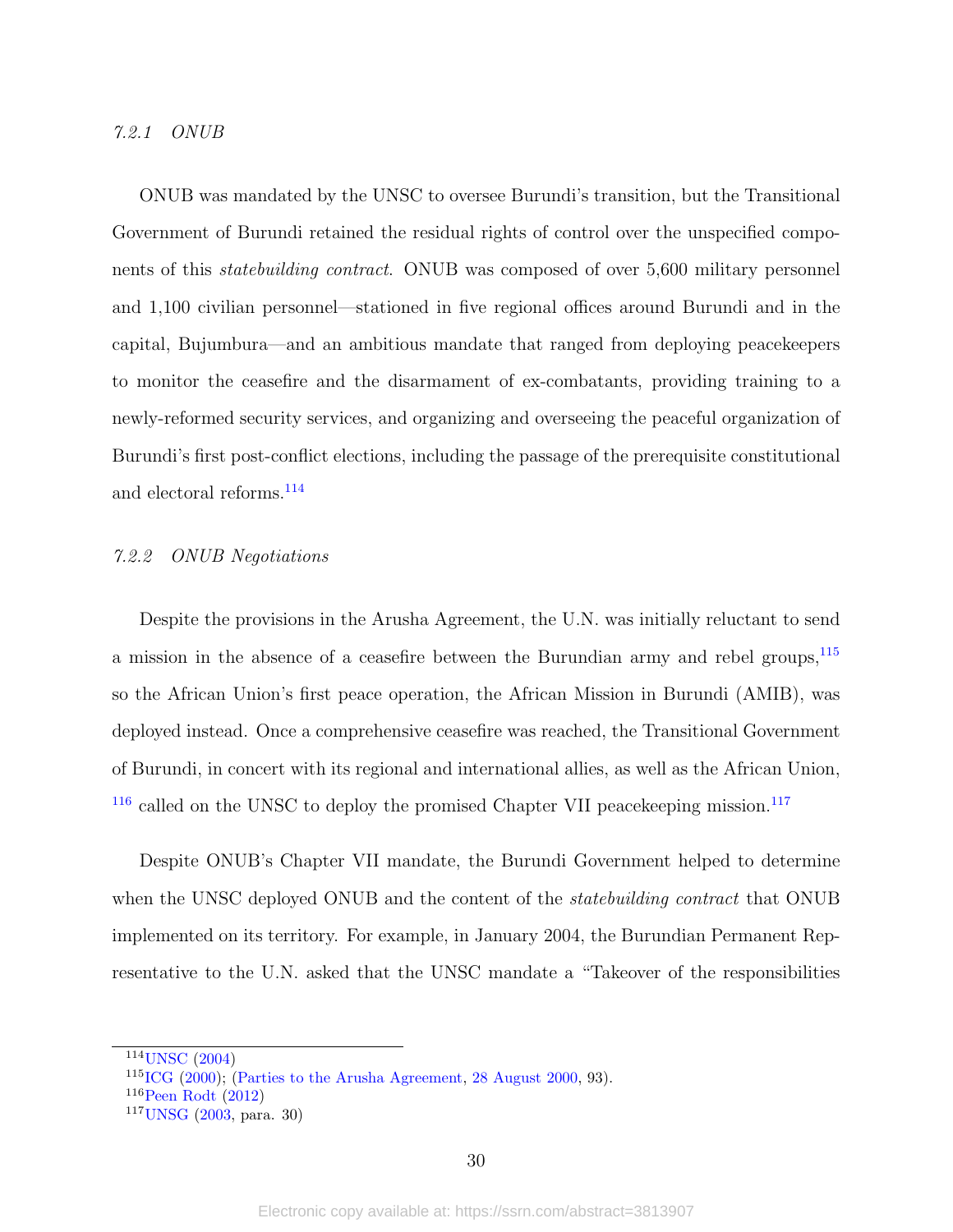of the African mission in Burundi (AMIB) by a United Nations peacekeeping operation."[118](#page-30-0) U.N. Secretary-General Kofi Annan sent assessment missions to Burundi in December 2003 and January 2004, which consulted with a range of Burundi's transitional government officials, rebel group leaders, the South African mediation team, other regional and international diplomats, and civil society actors, and led Annan to recommended the deployment of a Chapter VII peacekeeping operation in Burundi.[119](#page-30-1) According to one participant, these assessment missions "consistently heard from Burundian stakeholders that the peace process was now on an irreversible course and that a UN peacekeeping operation would be welcomed."<sup>[120](#page-30-2)</sup>

In March 2004, the Burundian Foreign Minister sent a letter to the UNSC outlining the specific aims of its hoped-for UN peacekeeping mission, including monitoring the ceasefire, supporting ex-combatant disarmament and the creation of a new security force, enabling post-conflict reconstruction and development, and helping to establish the overall conditions for free and fair elections.<sup>[121](#page-30-3)</sup> In April 2004, the Burundian Permanent Representative to the U.N. sent a follow-up letter to the UNSC, expressing additional preferences for the U.N. peacekeeping force's mandate and composition, supporting the proposed mandate submitted by the U.N. Secretary-General, which closely mirrored the aims outlined in the Foreign Minister's March 2004 letter, and calling for the UNSC to endorse these proposals and mandate the U.N. peacekeeping operation in Burundi, as it had in other contexts.[122](#page-30-4) On May 21, 2004, the UNSC adopted Resolution 1545 that deployed a Chapter VII peacekeeping operation in Burundi, ONUB.

<span id="page-30-0"></span> $118$ [Nteturuye](#page-47-9)  $(2004b)$  $(2004b)$ 

<span id="page-30-1"></span><sup>119</sup>[UNSG](#page-51-5) [\(2004\)](#page-51-5)

<span id="page-30-2"></span> $120$  [Jackson](#page-44-7) [\(2006,](#page-44-7) 9)

<span id="page-30-3"></span> $121$ [Sinunguruza](#page-50-10) [\(2004,](#page-50-10) 3)

<span id="page-30-4"></span> $122$ Nteturuve  $(2004a, 2)$  $(2004a, 2)$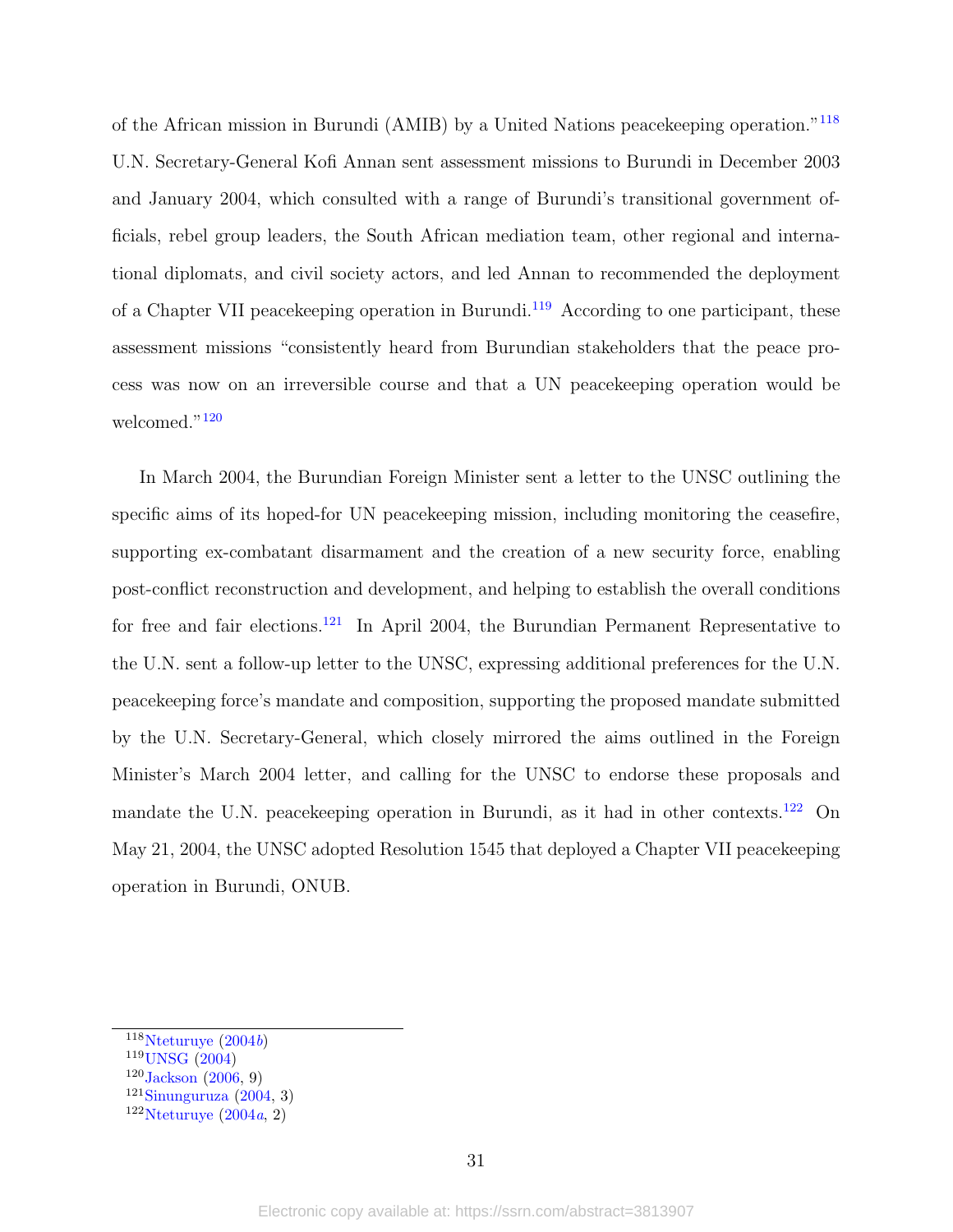#### 7.2.3 ONUB Implementation

Once Burundi and the UNSC had established their *statebuilding contract* in the form of Resolution 1545, the Burundi Government used its residual rights of control to push back on the intervention, initially shaping how long ONUB would be deployed and, as discussed in the next section, who would lead ONUB. ONUB was initially mandated to withdraw from Burundi by the end of the three-year transitional period on October 31, 2004, only five months after its deployment. Different forces within the Transitional Government of Burundi tried to slow ONUB's withdrawal, while others tried to keep it on track. Some transitional government officials in key positions attempted to delay ONUB's withdraw, and the consequent end of the transitional period, to avoid losing their coveted, and often lucrative, positions in government.<sup>[123](#page-31-0)</sup> Other members of the Transitional Government of Burundi aimed to speed up the transition period because they believed they would gain more power in Burundi's general elections.<sup>[124](#page-31-1)</sup>

This inter-party competition led representatives of one former rebel group, National Council for the Defense of Democracy-Forces for the Defense of Democracy (CNDD-FDD), to threaten that "a 'return to war' remained an option" if the the transitional period did not end and, generally, resulted in significant delays in the end of Burundi's transitional period—and forced extensions of ONUB's mandate.<sup>[125](#page-31-2)</sup> For example, the National Independent Electoral Commission (CENI) twice postponed the date of the constitutional referendum, which directly delayed in the elections that ONUB was mandated to help organize and led to the UNSC twice extending ONUB's mandate.[126](#page-31-3)

In 2005, the Burundi Government finally organized the post-conflict elections, with the support of ONUB and other international actors, and Pierre Nkurunziza, the former head

<span id="page-31-3"></span> $126$  [UNSG](#page-51-6)  $(2005b,a, 3)$  $(2005b,a, 3)$  $(2005b,a, 3)$  $(2005b,a, 3)$ 

<span id="page-31-0"></span> $123$ <sub>[ICG](#page-44-8)</sub> [\(2004,](#page-44-8) 13)

<span id="page-31-1"></span> $124$ <sub>[ICG](#page-44-9)</sub> [\(2005\)](#page-44-9)

<span id="page-31-2"></span> $125$ [UNSG](#page-51-6) [\(2005](#page-51-6)b); [ICG](#page-44-9) [\(2005\)](#page-44-9); [Jackson](#page-44-7) [\(2006\)](#page-44-7)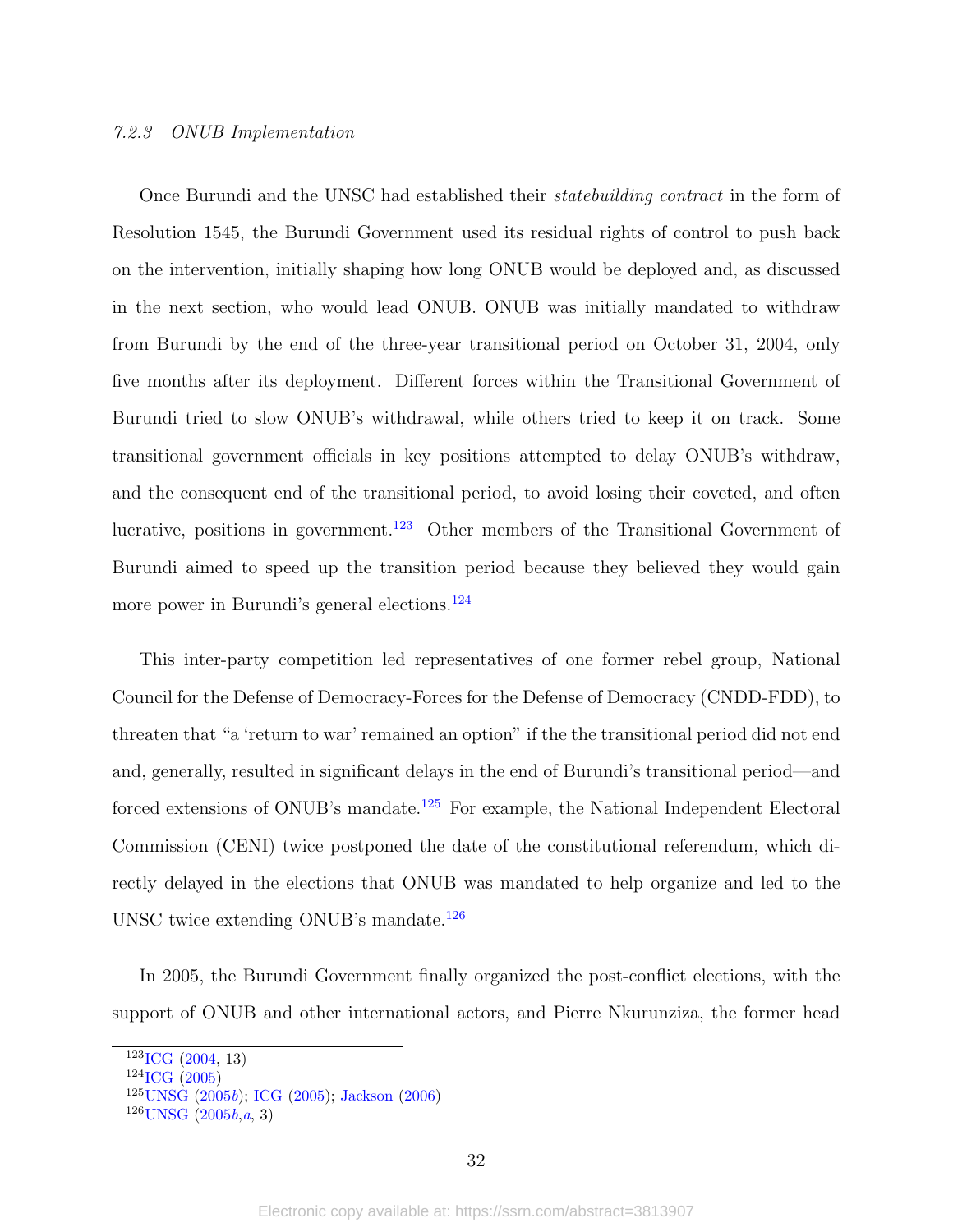of the CNDD-FDD rebels, was elected president in August  $2005$ .<sup>[127](#page-32-0)</sup> Even though the UNSC had mandated ONUB under Chapter VII, it mandated ONUB to help the Burundian parties implement Arusha's conditions for the end of the transitional period and these same parties retained the residual rights of control over the government's statebuilding contract with ONUB, both of which enabled the Burundi Government to determine if and when ONUB's mandate was fulfilled.

#### 7.2.4 ONUB to BINUB Transition

In October 2005, the newly-elected Burundi Government notified the U.N. that it wanted ONUB withdrawn, which led the U.N. to initiate extensive negotiations with the Burundi Government to try and enable a U.N. peace operation to remain in the country; they agreed to a statebuilding contract for a pared-down political mission, without peacekeepers, that would prioritize post-conflict reconstruction.<sup>[128](#page-32-1)</sup> The Burundi Government used its procedural repertoire to full effect to end ONUB's statebuilding contract and establish the terms of its successor. In public statements and in letters to the President of the UNSC, the Burundi Government argued that it did not need further U.N. oversight of Arusha's implementation and had "never asked for it."[129](#page-32-2)

Analysts argued that Burundi's first post-conflict government employed these resistance tactics because it was "eager to demonstrate its sovereignty and emboldened by what it interpreted as a crushing victory at the polls."[130](#page-32-3) The Burundi Government also admitted to being inspired by Paul Kagame, Rwanda's president, whose party had forced the UN Assistance Mission for Rwanda (UNAMIR) to leave after it failed to prevent the 1994 Rwandan genocide and had, subsequently, expelled international actors, "readmitting them slowly

<span id="page-32-1"></span><span id="page-32-0"></span> $127$ [Reyntjens](#page-49-11) [\(2006\)](#page-49-11)

<sup>128</sup>[Jackson](#page-44-7) [\(2006\)](#page-44-7); [Houngbo and K](#page-43-11) [\(May 24, 2006\)](#page-43-11); "Burundi tells U.N. it needs schools not soldiers," Reuters, November 8, 2005.

<span id="page-32-2"></span><sup>&</sup>lt;sup>129</sup> "Burundi: Government rejects UN envoy's proposal on donor forum," The New Humanitarian, February 15, 2006.

<span id="page-32-3"></span> $130$  [Jackson](#page-44-7) [\(2006,](#page-44-7) 26)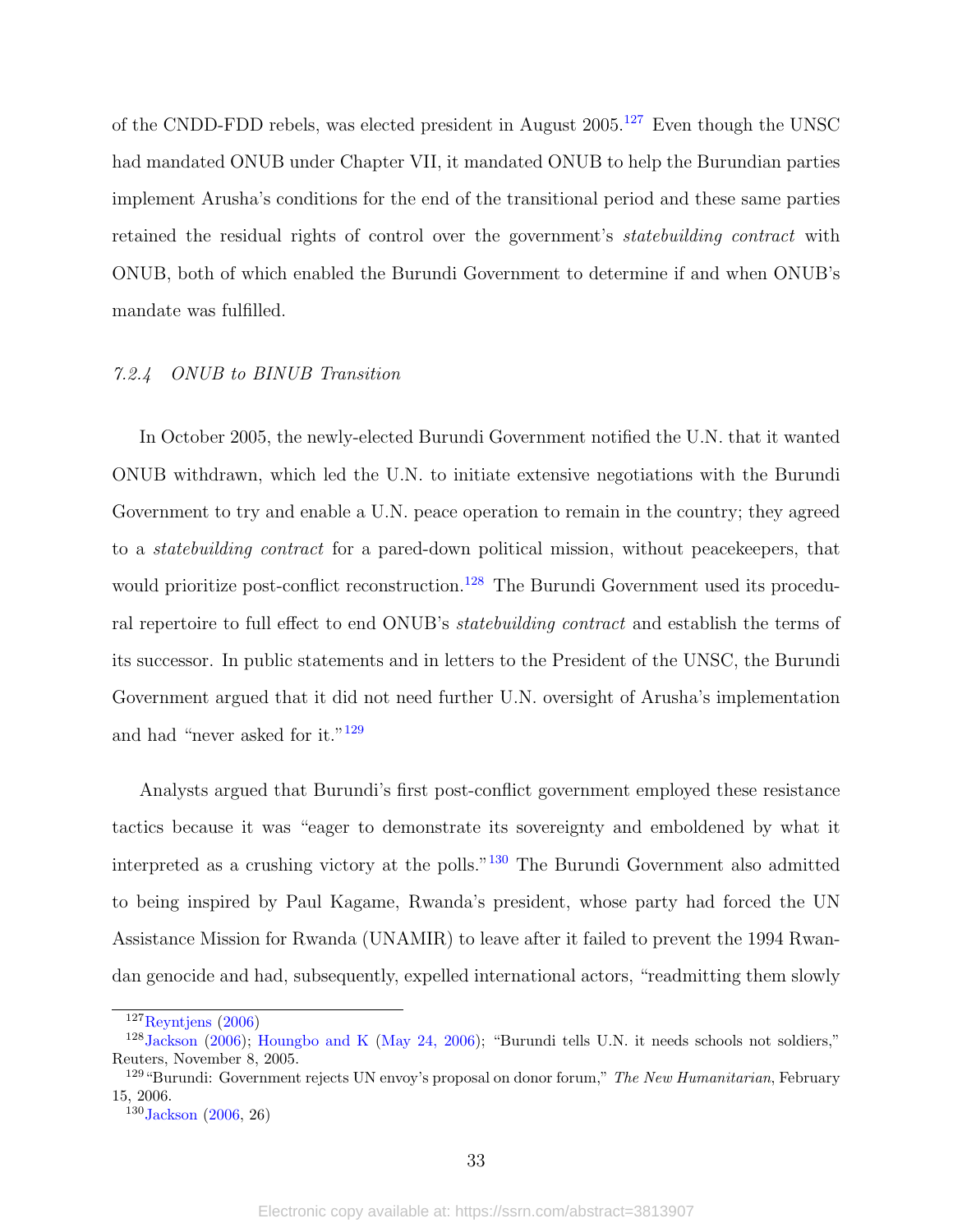later once it had established its right and ability to negotiate from strength."<sup>[131](#page-33-0)</sup>

Recollecting the U.N.'s negotiations with the Burundi Government, ONUB's SRSG, Carolyn McAskie, indicated that she tried to convince the newly-elected President that the could, in fact, control the terms by saying: "You're the boss. We're not trying to run anything here. Take advantage of the UN. You have the right as any member country to take what the UN can offer. We're here to help you.'"[132](#page-33-1) But the government responded by forcing SRSG McAskie to leave the country before ONUB's mandate was finished.<sup>[133](#page-33-2)</sup>

In August 2006, the government declared McAskie's successor, Nureldin Satti, persona non grata, although they later rescinded this designation and allowed him to remain until ONUB's mandate ended on December 31, 2006.[134](#page-33-3) While ONUB achieved its most important goal—facilitating Burundi's successful post-conflict transition—its forced departure and the contentious relationship with the new Burundi Government led it to fall far short of the longer-term security-sector, governance, and judicial reforms outlined in its mandate. $135$ 

#### 7.2.5 BINUB

On January 1, 2007, the U.N. deployed BINUB, a Chapter VI peace operation without peacekeepers that was mandated to "consolidate" peace in Burundi.[136](#page-33-5) To achieve its postconflict peacebuilding and reconstruction tasks, the UNSC mandated BINUB's civilian peace operation staff to work directly with other U.N. development, humanitarian, and human rights agencies in three integrated units: security-sector reform, rule of law and human rights, and governance and peace.<sup>[137](#page-33-6)</sup> Building on its experience with ONUB, the Burundian

<span id="page-33-2"></span><span id="page-33-1"></span><sup>132</sup>"Understanding Burundi as it Implodes Again," Barbara Crosette, PassBlue, December 19, 2015. <sup>133</sup>[Molenaers, Rufyikiri and Vandeginste](#page-47-11) [\(2017,](#page-47-11) 14); [Jackson](#page-44-7) [\(2006,](#page-44-7) 23)

<span id="page-33-0"></span><sup>&</sup>lt;sup>131</sup> [Jackson](#page-44-7) [\(2006,](#page-44-7) 26); "UNSC Ends UNAMIR Mandate on 8 March 1996, Adjusts Objectives, Responds to Wishes of Rwandan Government," United Nations, Press Release, SC/6141, December 12, 1995.

<span id="page-33-4"></span><span id="page-33-3"></span><sup>&</sup>lt;sup>134</sup> "Burundi: Government asks for recall of UN diplomat," The New Humanitarian, August 30, 2006.  $135$ [Jackson](#page-44-7) [\(2006\)](#page-44-7)

<span id="page-33-5"></span><sup>&</sup>lt;sup>136</sup>[UNSC](#page-50-11) [\(2006\)](#page-50-11)

<span id="page-33-6"></span><sup>137</sup>[UNSC](#page-50-11) [\(2006\)](#page-50-11); [Basagic](#page-39-10) [\(2008\)](#page-39-10)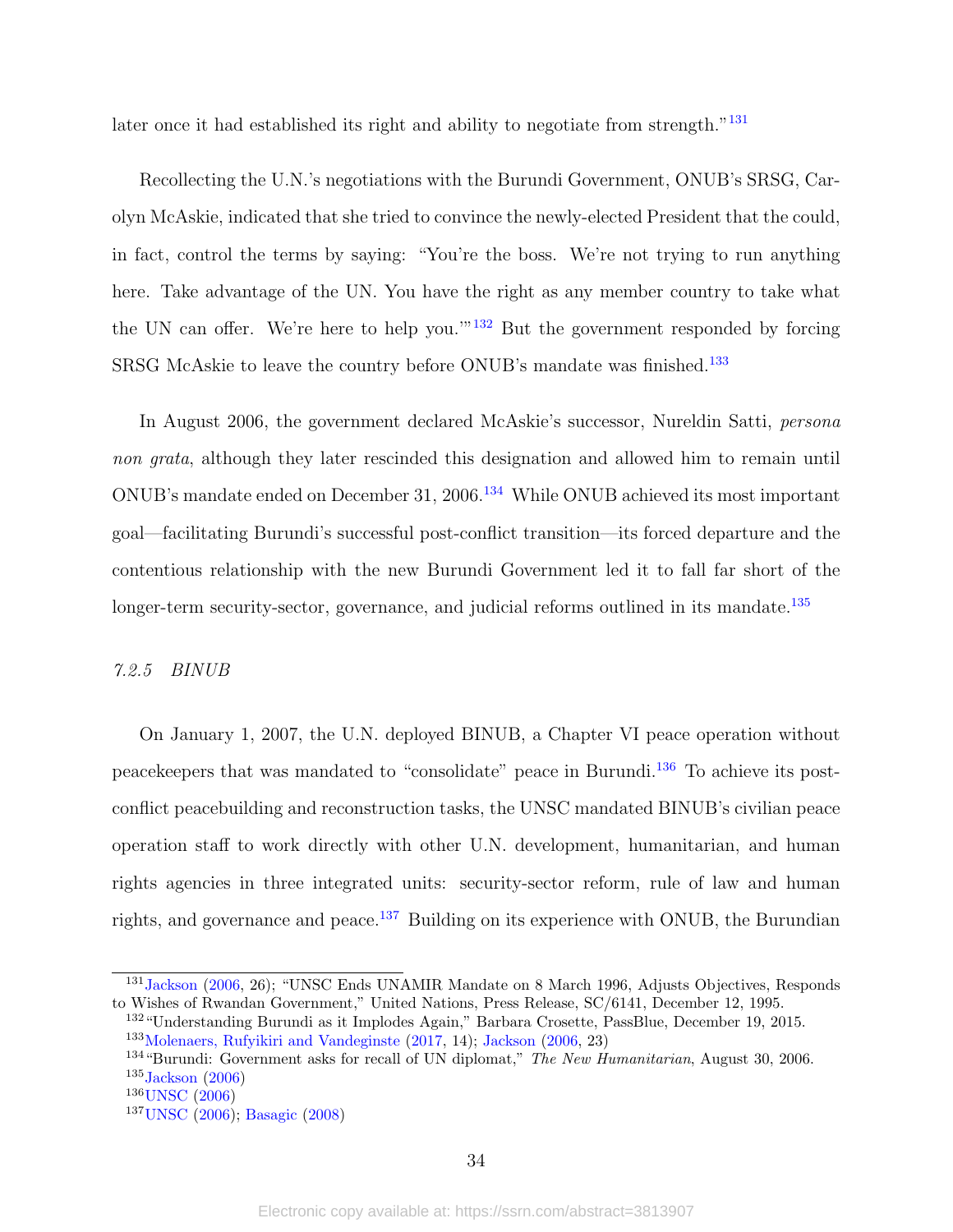government continued to deploy its procedural repertoire to resist and alter its statebuilding contract with BINUB, both during the negotiation and implementation phases.

#### 7.2.6 BINUB Negotiations

With the promise of millions of dollars in peacebuilding aid, the Burundi Government and the U.N. finally concluded a bilateral agreement to establish a U.N. peace operation that would have the dual focus on both development, as demanded by the Burundi Government, and peacebuilding, as requested by the  $U.N.<sup>138</sup>$  $U.N.<sup>138</sup>$  $U.N.<sup>138</sup>$  The U.N. also agreed to change the title of the head of the mission to Executive Representative of the Secretary General (ERSG), rather than SRSG, providing another signal that BINUB was a different type of mission, as the Burundi Government demanded. UNSC Resolution 1719, which mandated the establishment of BINUB, reflected the precise wording suggested by the Burundi Government in this agreement.<sup>[139](#page-34-1)</sup>

#### 7.2.7 BINUB Implementation

The Burundi Government played a central role in the implementation of BINUB's mandate. This was guided, in part, by the newly-created Joint Steering Committee, composed of the Burundian and U.N. civil servants, which oversaw the allocation of U.N. Peacebuilding Fund (PBF) aid to support projects that were jointly-directed and implemented by BINUB and the corresponding Burundian ministry.[140](#page-34-2) To appease the Burundi Government, ERSG Mahmoud also required all staff to ensure that their governmental counterparts could take credit for BINUB's successes.<sup>[141](#page-34-3)</sup> He argued that "building national ownership takes time,

<span id="page-34-0"></span><sup>&</sup>lt;sup>138</sup>[Houngbo and K](#page-43-11) [\(May 24, 2006\)](#page-43-11); The negotiated agreement was signed by Ramadhan Karenga, the Burundi Minister of Information, Communication, Relations with the Parliament and Spokesman, and Gilbert Foussoun Houngbo, the U.N. Assistant Secretary General and the Director of the U.N. Development Program Regional Office for Burundi.

<span id="page-34-2"></span><span id="page-34-1"></span><sup>139</sup>[UNSC](#page-50-11) [\(2006\)](#page-50-11)

<sup>140</sup>[Basagic](#page-39-10) [\(2008\)](#page-39-10); "Deputy Secretary-General hails new monitoring, tracking mechanism for Burundi as practical, powerful tool to ensure dialogue," United Nations Press Release, December 5, 2007

<span id="page-34-3"></span><sup>141</sup>Interview, UN staff member, code 28, Bujumbura, June 25, 2009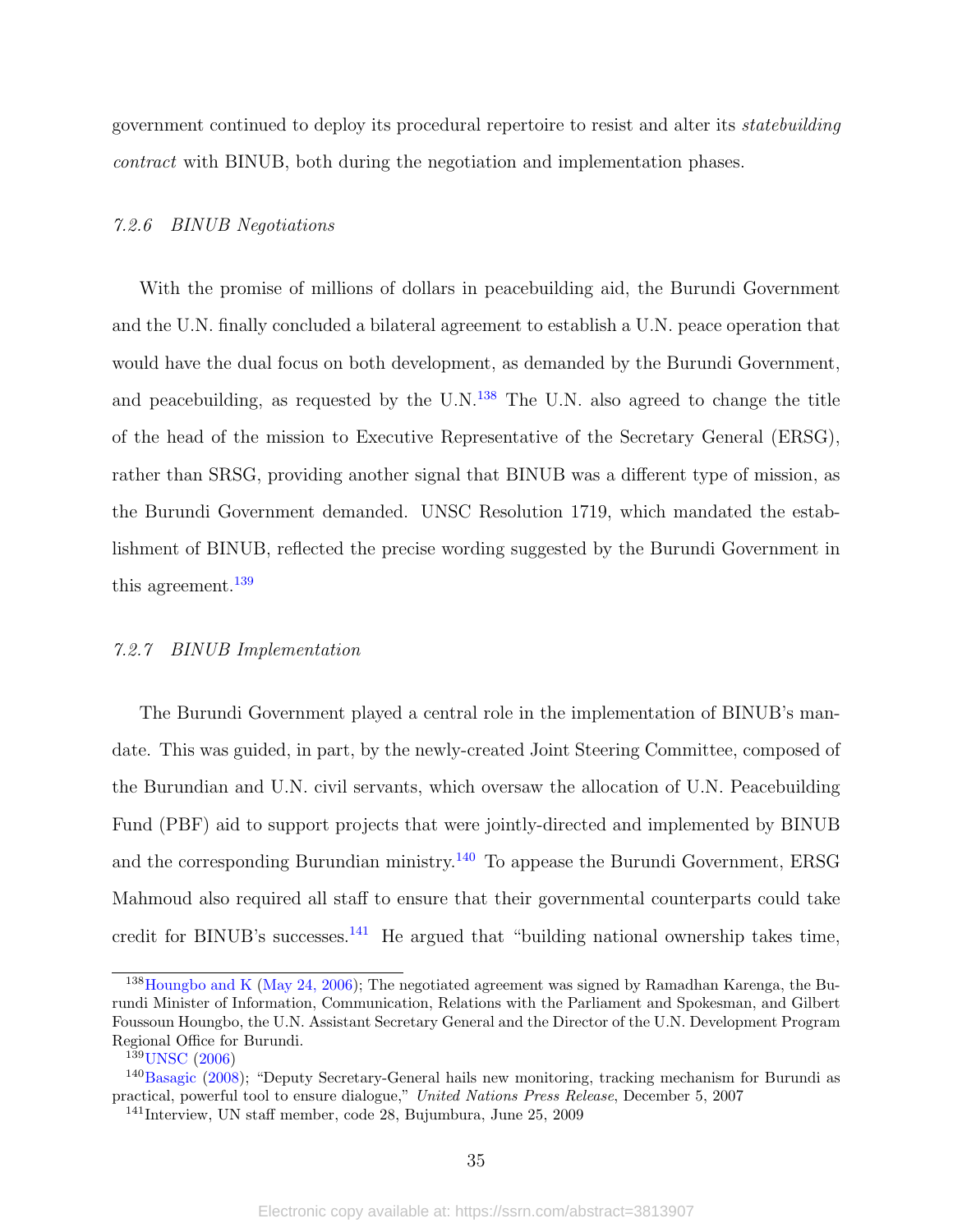patience and requires humility."[142](#page-35-0) Mahmoud viewed government appropriation as essential to BINUB's success.<sup>[143](#page-35-1)</sup> "We have to ensure that this strategy is owned and that the Burun-dians define the priorities and design the projects and who implements it."<sup>[144](#page-35-2)</sup> This approach generally enabled BINUB to carry out its mission in the sectors and locations to which the Burundi Government consented;<sup>[145](#page-35-3)</sup> although, this working relationship began to fall apart in the lead-up to the 2010 presidential elections.

In December 2009, the Burundi Government asked ERSG Mahmoud to leave the country, threatening to declare him persona non grata if he refused to go; ERSG Mahmoud complied with their wishes.<sup>[146](#page-35-4)</sup> The government claimed that Mahmoud had sided with Burundi's Independent National Electoral Commission, which Nkurunziza viewed as a threat to his continued hold on power.<sup>[147](#page-35-5)</sup> In reality, Mahmoud had tried to preserve the independence of the electoral commission as the elections approached, a central component of its UNSC mandate, in the face of the Burundi Government's increasing violence and intimidation of opposition politicians and civil society actors.[148](#page-35-6)

After winning the highly-contested 2010 elections, Nkurunziza's government requested that BINUB, which had been unable to consolidate peace in the face of Burundi's increasing violence, to leave and be replaced by an even weaker U.N. peace operation.<sup>[149](#page-35-7)</sup> The U.N. complied.[150](#page-35-8) The Burundi Government had used its residual rights of control over its statebuilding contract with BINUB to determine what tasks BINUB carried out, who would lead BINUB, when BINUB's mandate ended, and, ultimately, whether BINUB fulfilled its UNSC mandate.

<span id="page-35-1"></span><span id="page-35-0"></span> $142$ [Mahmoud](#page-46-11) [\(2009\)](#page-46-11)

<sup>143</sup>Interviews with UN staff, including: code 1.17, Bujumbura, May 25, 2009; code 1.36, Bujumbura, June 25, 2009.

<span id="page-35-2"></span><sup>144</sup>Interview with UN staff, code 62, Bujumbura, June 25, 2009

<span id="page-35-3"></span><sup>145</sup>[Campbell, Kayobera and Nkurunziza](#page-40-10) [\(2010\)](#page-40-10)

<span id="page-35-4"></span> $146$ [HRW](#page-44-10)  $(2012a)$  $(2012a)$ 

<span id="page-35-5"></span> $147\text{Ghoshal}$  $147\text{Ghoshal}$  $147\text{Ghoshal}$  [\(2010](#page-42-12)a)

<span id="page-35-6"></span><sup>148</sup>[ICG](#page-44-11) [\(2010\)](#page-44-11); [UNSC](#page-50-11) [\(2006\)](#page-50-11); [Ghoshal](#page-42-13) [\(2010](#page-42-13)b, 20-21)

<span id="page-35-7"></span> $149$ [HRW](#page-44-12)  $(2012b)$  $(2012b)$ 

<span id="page-35-8"></span> $150$  [U.N.](#page-50-12)  $(2010)$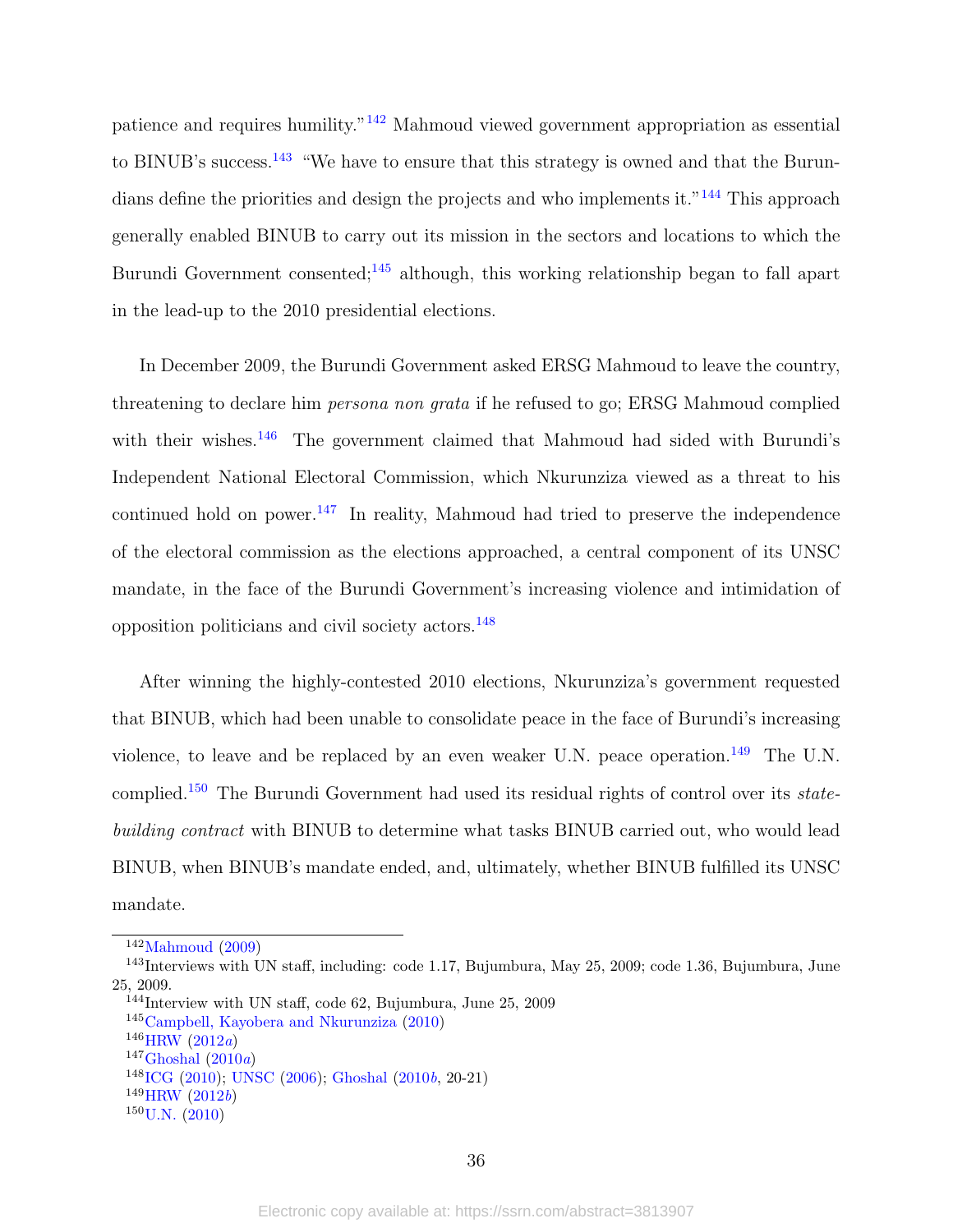#### 7.2.8 Conclusion

As the cases of ONUB and BINUB demonstrate that both Chapter VII and Chapter VI missions, respectively, can operate as statebuilding contracts. The Burundi Government used its procedural repertoire to determine what these missions could do, when they could do it, who led them, and even where they operated on Burundi's territory. This case demonstrates that even a highly aid-dependent country with weak state capacity and escalating violent conflict is able to use its authority over incomplete contracts to shape the form and function of U.N. peace operations, helping to determine when they succeed and when they fail.

# 8 CONCLUSION

IO statebuilding scholarship largely assumes that post-conflict states are passive recip-ients of international statebuilding efforts over which they have little control.<sup>[151](#page-36-0)</sup> Building on literature that highlights the authority and agency of post-conflict and African states,<sup>[152](#page-36-1)</sup> we argue that seemingly weak post-conflict states shape IO statebuilding, but we also go beyond existing work by theorizing about how statebuilding contracts that give post-conflict states residual rights of control over the unnegotiated components of the contract empower these states. It is through these incomplete contracts that even seemingly weak post-conflict states can influence the IO's mandate, where it implements its activities, whom the IO hires, and when it withdraws.

The procedural repertoire through which host states use their authority appear to be banal and procedural, but they provide a primary source of power over IOs operating on their territory. IOs are likely to accept this host-state resistance, without "holding-up" the

<span id="page-36-0"></span><sup>151</sup>[Krasner](#page-45-1) [\(2004](#page-45-1)b); [Chandler](#page-41-4) [\(2006\)](#page-41-4); [Krasner and Risse](#page-45-2) [\(2014\)](#page-45-2); exceptions include: [Johnstone](#page-45-4) [\(2011\)](#page-45-4), [Duursma](#page-42-4) [\(2020\)](#page-42-4).

<span id="page-36-1"></span><sup>152</sup>[Englebert and Tull](#page-42-3) [\(2008\)](#page-42-3); [Mukhopadhyay](#page-47-0) [\(2014\)](#page-47-0); [Barma](#page-39-3) [\(2016\)](#page-39-3); [Cheng](#page-41-3) [\(2018\)](#page-41-3); [Bayart](#page-39-7) [\(1993\)](#page-39-7)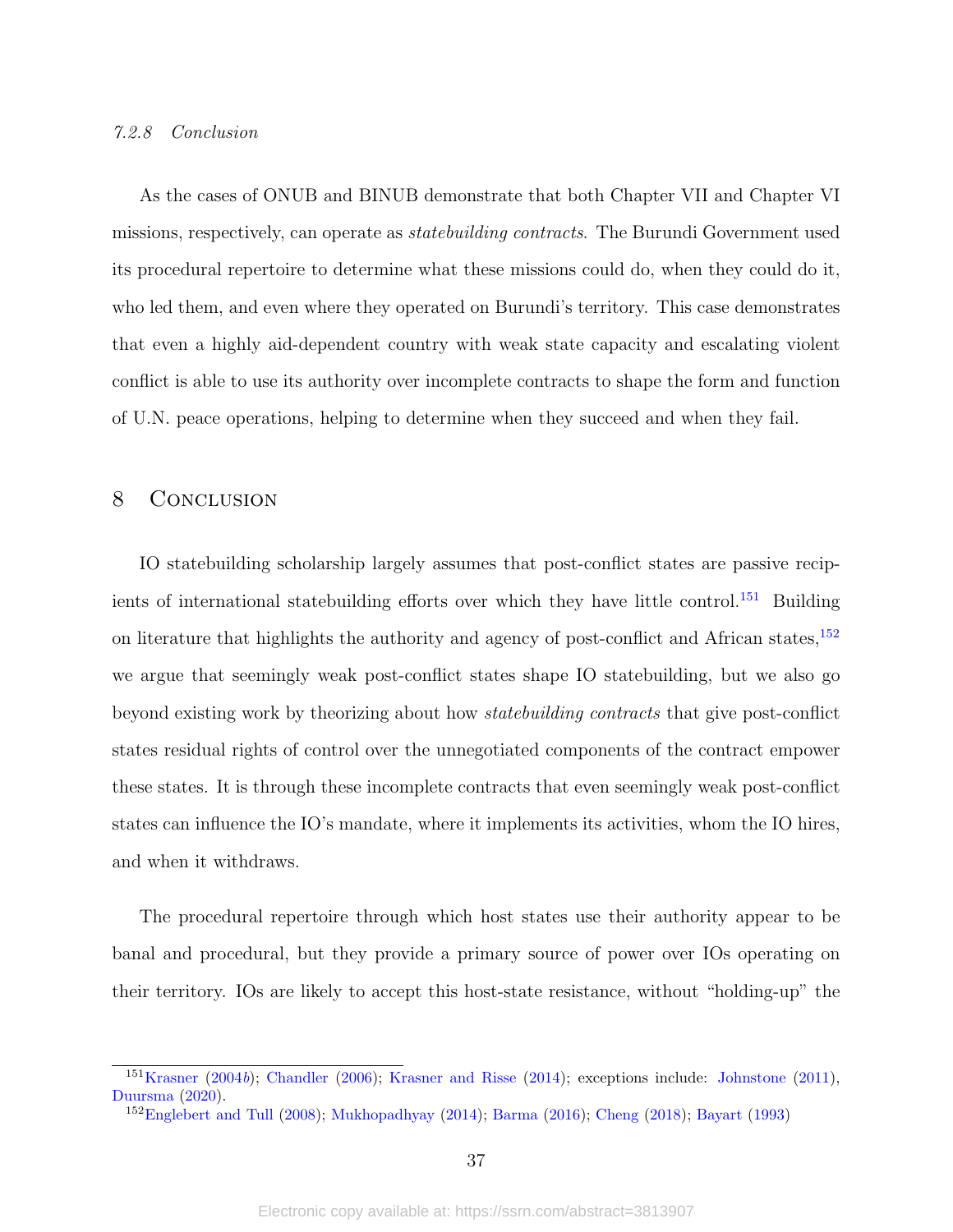contract,[153](#page-37-0) because IO member states have been tasked to pursue their liberal statebuilding aims.[154](#page-37-1) We test our argument using a multi-method research design that investigates our posited mechanism in case studies (Timor-Leste, Burundi, and Guatemala), examines the generalizability of this mechanism among the full population of cases within our scope conditions, and investigates changes in U.N.-Security-Council support for host-state authority using text analysis.[155](#page-37-2)

This article contributes to the international statebuilding literature by demonstrating that post-conflict governments actively shape the IO statebuilding effort at all stages via statebuilding contracts, challenging the common assumption that post-conflict states lack the capacity or authority to engage in their own statebuilding. In addition, this article brings the recipient state back into the discussion of global governance. The global governance literature largely views delegation of sovereignty as something that happens at the global level, arguing that states delegate sovereignty to IOs and then attempt to exercise preference control through shared decision-making processes within the IO.<sup>[156](#page-37-3)</sup> We show that another avenue through which states can reclaim their delegated sovereignty: the residual rights of control over the unspecified components of an incomplete statebuilding contract. In so doing, we contribute to a growing strand in the literature that investigates the hierarchical underpinnings of theories of global governance.<sup>[157](#page-37-4)</sup>

Our investigation of the authority available to host states via *statebuilding contracts* also points to several additional avenues for research. Future research could investigate variation among contracts, examining whether different types, and different implementation strategies and capacities, elicit variation in the host-state response. New research could also examine variation in host-state responses to statebuilding contracts and how these responses change

<span id="page-37-0"></span><sup>153</sup>[Hart and Moore](#page-43-8) [\(1999\)](#page-43-8)

<span id="page-37-1"></span><sup>154</sup>[Easterly](#page-42-14) [\(2006\)](#page-42-14); [Bush](#page-40-7) [\(2015\)](#page-40-7); [Natsios](#page-47-6) [\(2011\)](#page-47-6)

<span id="page-37-3"></span><span id="page-37-2"></span><sup>155</sup>[Gerring](#page-42-5) [\(2006\)](#page-42-5); [Grimmer and Stewart](#page-43-12) [\(2013\)](#page-43-12); [Goertz](#page-43-1) [\(2017\)](#page-43-1)

<sup>156</sup>[Nielson and Tierney](#page-47-3) [\(2003\)](#page-47-3); [Koremenos, Lipson and Snidal](#page-45-12) [\(2001\)](#page-45-12); [Hawkins and et al](#page-43-4) [\(2006\)](#page-43-4); [Lake](#page-45-8) [\(2007\)](#page-45-8)

<span id="page-37-4"></span><sup>157</sup>[Acharya](#page-39-11) [\(2017\)](#page-39-11); [Tourinho](#page-50-2) [\(2021\)](#page-50-2)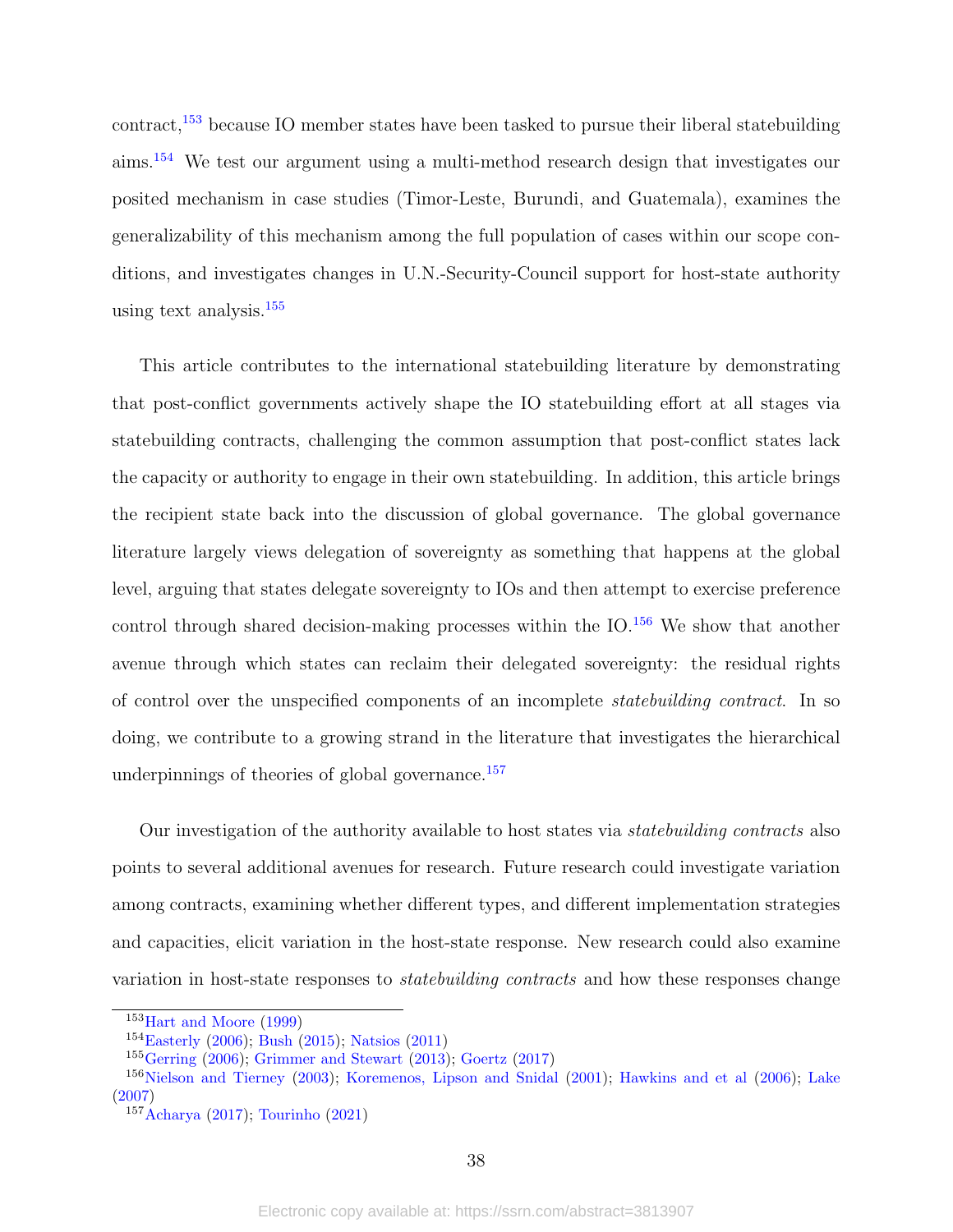with the characteristics of host-state leadership, the proximity of elections, and degree of consensus between the host state and the IO on the statebuilding activities.

Finally, our findings have significance for policies relating to international statebuilding efforts. Host-government ownership of IO statebuilding is becoming the global norm.<sup>[158](#page-38-0)</sup> If the host government and IO statebuilders are committed to the same liberal statebuilding reforms, then their statebuilding contracts are likely to support these reforms. If the host government is not committed to some or all of these liberal statebuilding reforms, then the IO statebuilding effort, no matter how robust, is unlikely to contribute to these aims. Only by accounting for the full range of procedural tactics available to the host government can international policymakers and practitioners accurately assess the need for an feasibility of international statebuilding in post-conflict states.

<span id="page-38-0"></span><sup>158</sup>[UN Advisory Group of Experts](#page-50-3) [\(2015\)](#page-50-3); [Aning and Okyere](#page-39-12) [\(2016\)](#page-39-12)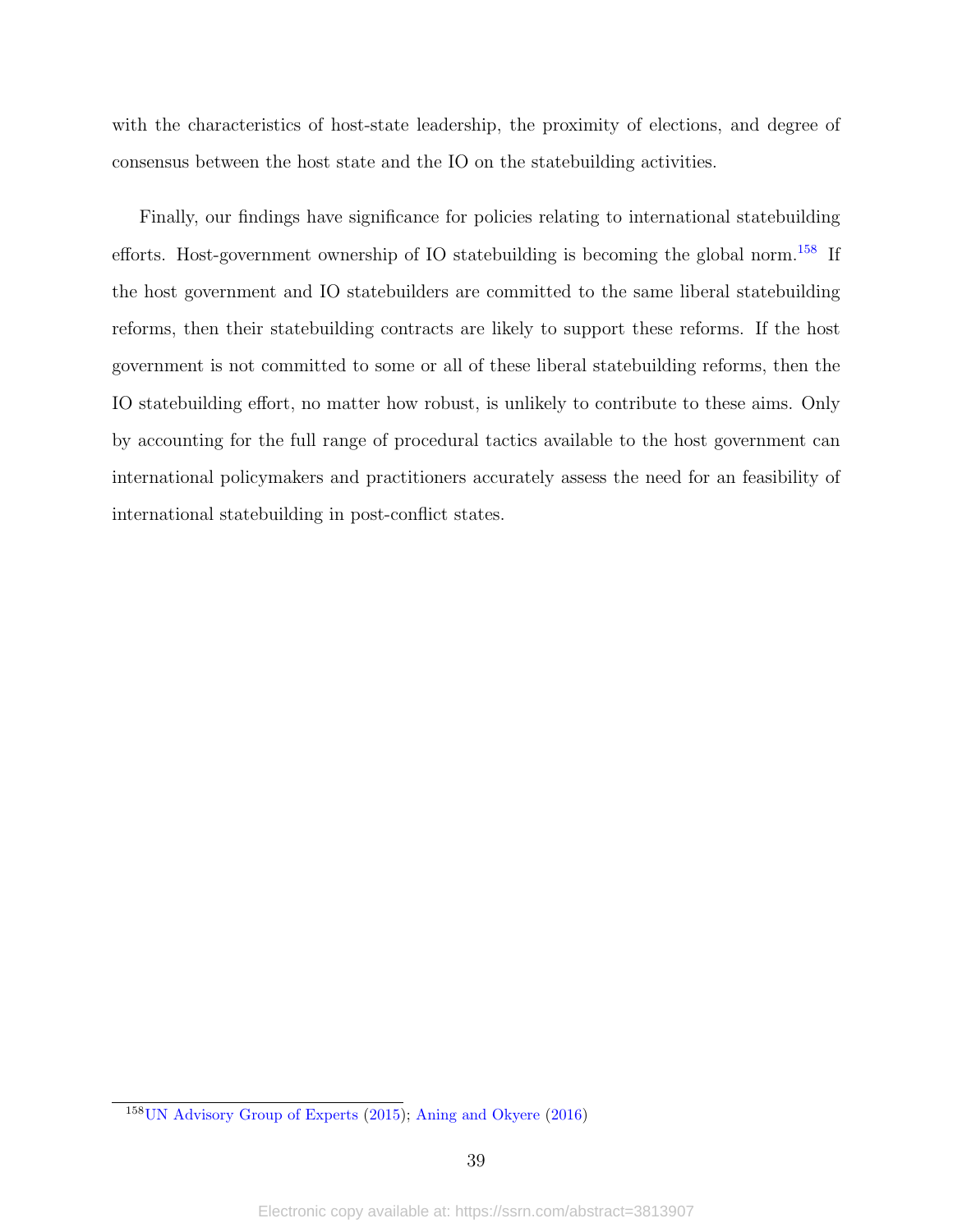- <span id="page-39-11"></span>Acharya, A. 2017. "After liberal hegemony." Ethics & international affairs 31(3):271–285.
- <span id="page-39-5"></span>Adamson, FB. 2020. "Pushing the boundaries." Journal of Global Security Studies 5(1):129– 135.
- <span id="page-39-9"></span>Aghion, P and R Holden. 2011. "Incomplete contracts and the theory of the firm." Journal of Economic Perspectives 25(2):181–97.
- <span id="page-39-13"></span>Alston, P. 2007. Report of the Special Rapporteur on Extrajudicial, Summary, or Arbitrary Executions. Technical report UN Human Rights Council.
- <span id="page-39-12"></span>Aning, K. and F. Okyere. 2016. "The African Union." The Oxford Handbook of the Responsibility to Protect pp. 355–72.
- <span id="page-39-6"></span><span id="page-39-3"></span>Autesserre, S. 2014. Peaceland. Cambridge University Press.
- Barma, N. 2016. The Peacebuilding Puzzle. Cambridge University Press.
- <span id="page-39-0"></span>Barnett, M. 2006. "Building a republican peace." International security 30(4):87–112.
- <span id="page-39-2"></span>Barnett, M and C Zürcher. 2009. The peacebuilder's contract. In The Dilemmas of Statebuilding, ed. R Paris and TD Sisk. Routledge p. Chapter 1.
- <span id="page-39-10"></span>Basagic, Z. 2008. UN Integration in Burundi in the Context of the Peacebuilding Office BINUB.
- <span id="page-39-7"></span>Bayart, JF. 1993. The State in Africa. Longman, Harlow.
- <span id="page-39-8"></span>Bayart, JF. 2000. "Africa in the World." African Affairs 99:217–67.
- <span id="page-39-1"></span>Beardsley, K. 2011. The Mediation Dilemma. Cornell University Press.
- <span id="page-39-4"></span>Beardsley, K, H Liu, P J Mucha, D A Siegel and JF Tellez. 2020. "Hierarchy and the Provision of Order in International Politics." The Journal of Politics 82(2):731–746.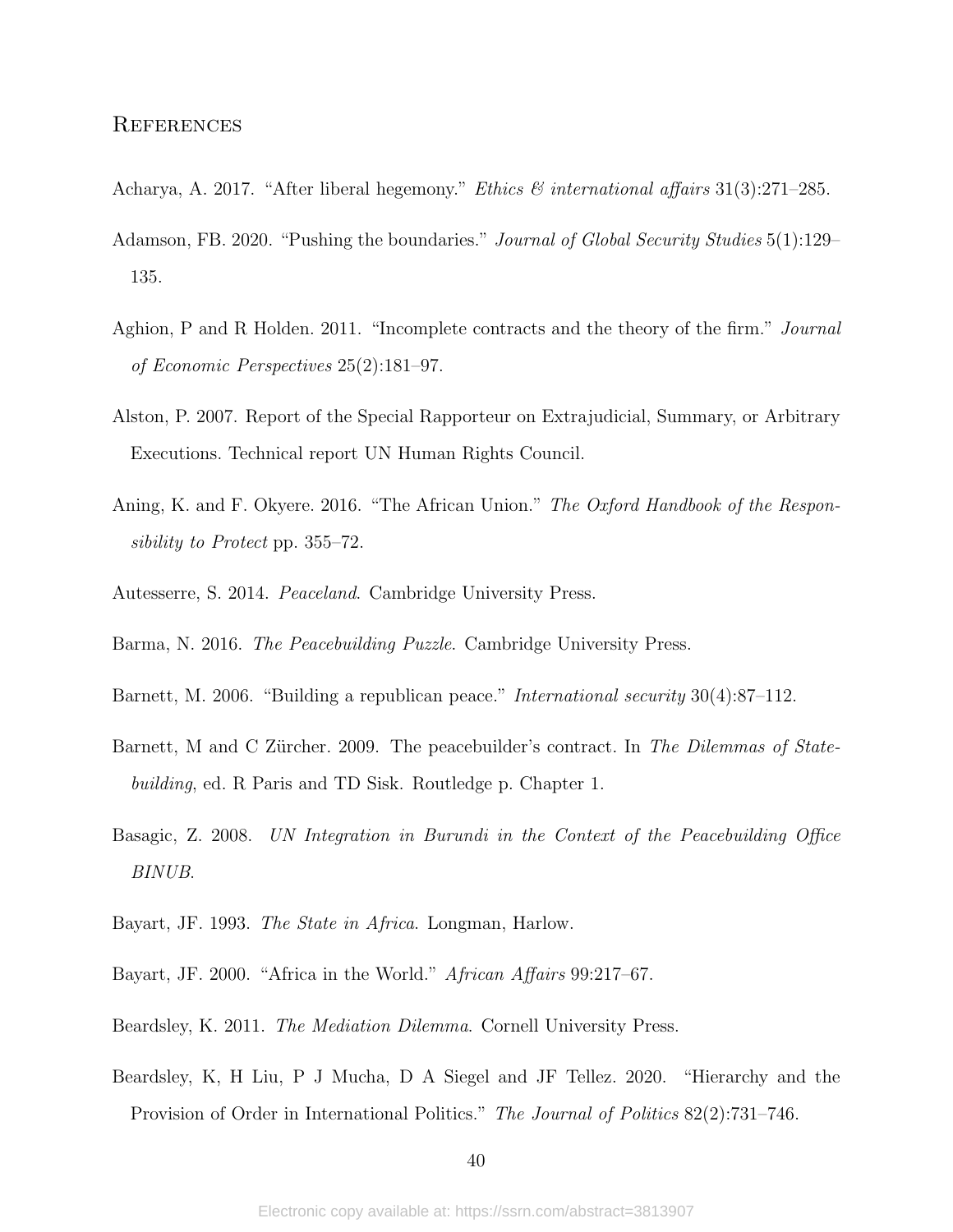- <span id="page-40-12"></span>Beittel, JS, PJ Meyer, CR Seelke, M Taft-Morales and EY Gracia. 2019. Combating Corruption in Latin America. Rep. 1437930603, Congressional Research Service, Washington, D.C.
- <span id="page-40-6"></span>Bellamy, Alex J and Paul D Williams. 2015. Trends in peace operations, 1947–2013. In The Oxford handbook of U.N. peacekeeping operations, ed. JA Koops and et al.
- <span id="page-40-1"></span>Boyce, JK. 2013. Investing in Peace. Routledge.
- <span id="page-40-8"></span>Braithwaite, J. 2012. "Evaluating the Timor-Leste Peace Operation." Journal of International Peacekeeping 16(3-4):282–305.
- <span id="page-40-2"></span>Brown, G, A Langer and F Stewart. 2011. "A typology of post-conflict environments." CRPD Working Paper .
- <span id="page-40-5"></span>Brown, W and S Harman. 2013. African Agency in International Politics. Routledge.

<span id="page-40-7"></span>Bush, SS. 2015. The Taming of Democracy Assistance. Cambridge University Press.

- <span id="page-40-3"></span>Campbell, S, D Chandler and M Sabaratnam. 2011. A liberal peace? Zed Books Ltd.
- <span id="page-40-10"></span>Campbell, S, L Kayobera and J Nkurunziza. 2010. Independent External Evaluation.
- <span id="page-40-0"></span>Campbell, SP. 2018. Global Governance and Local Peace. Cambridge University Press.
- <span id="page-40-9"></span>Caplan, R and A Hoeffler. 2017. "Why Peace Endures." European Journal of International Security 2(2):133–52.
- <span id="page-40-4"></span>Carnegie, Allison and Lindsay R Dolan. 2020. "The effects of rejecting aid on recipients' reputations." The Review of International Organizations pp. 1–25.
- <span id="page-40-11"></span>Castresana-Fernandez, C. 2011. Head of the International Commission against Organized Crime Assesses the Failures of the Guatemalan Justice System. Technical report at Harvard Law School.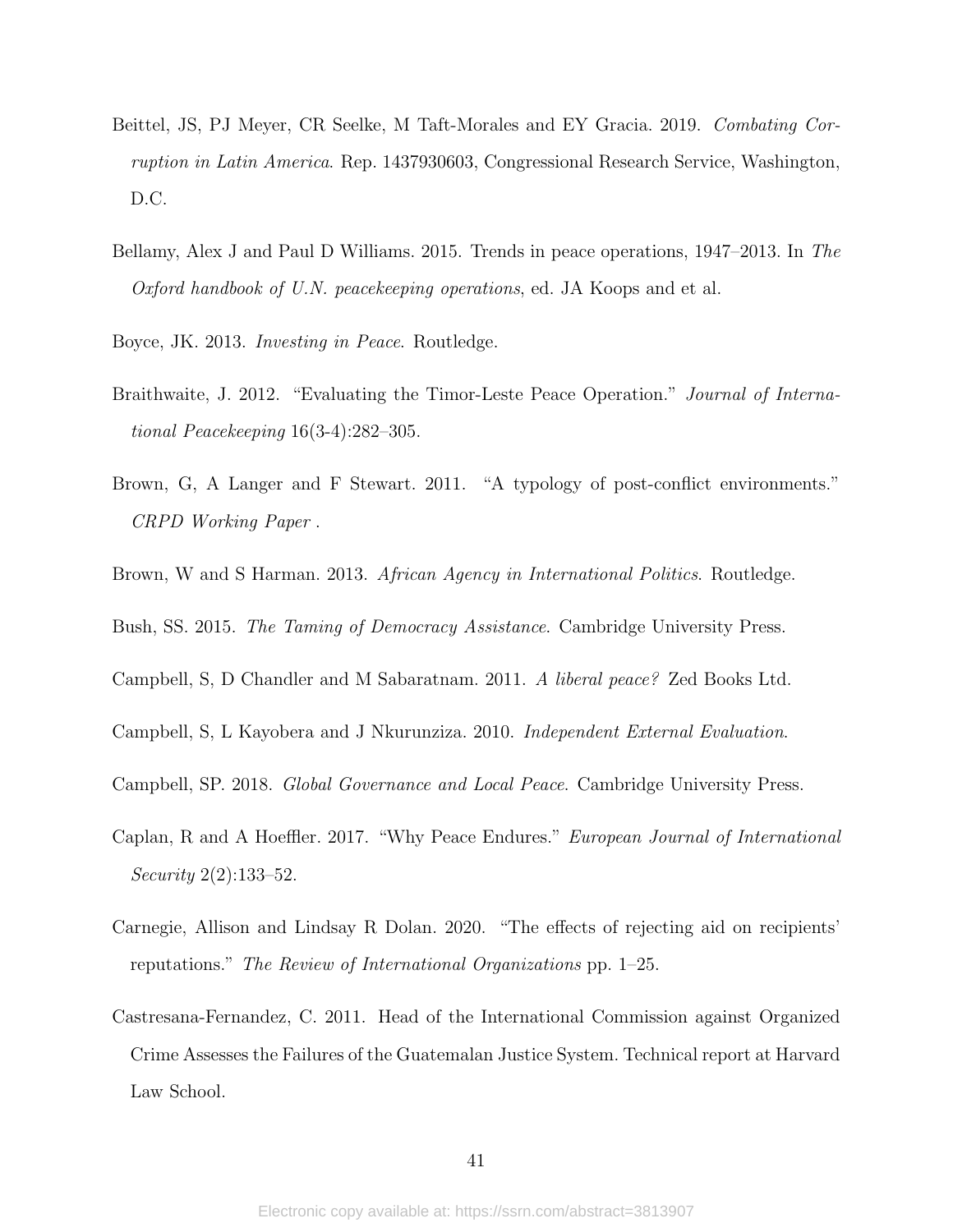<span id="page-41-4"></span>Chandler, DC. 2006. Empire in Denial. Pluto.

<span id="page-41-3"></span>Cheng, C. 2018. Extralegal Groups in Post-Conflict Liberia. Oxford University Press.

<span id="page-41-8"></span>Chesterman, S. 2005. You, the People. Oxford University Press.

- <span id="page-41-9"></span>Chesterman, S. 2007. "Ownership in theory and in practice." Journal of intervention and statebuilding 1(1):3–26.
- <span id="page-41-12"></span>CICIG. 2015. Informe Alternativo de organizaciones de la sociedad civil de Guatemala sobre elcumplimiento del mandato de la CICIG. Technical report CICIG.
- <span id="page-41-13"></span>CICIG. 2019. Informe final de cierre: El legado de justicia en Guatemala. Technical report CICIG.
- <span id="page-41-1"></span>Ciorciari, JD and SD Krasner. 2018. "Contracting out, legitimacy, and state building." Journal of Intervention and Statebuilding 12(4):484–505.
- <span id="page-41-2"></span>Ciorciari, John D. 2021. Sovereignty Sharing in Fragile States. Stanford University Press.
- <span id="page-41-5"></span>Clapham, C. 1996. Africa and the International System. Cambridge University Press.
- <span id="page-41-0"></span>Cooley, A and H Spruyt. 2009. Contracting States. Princeton University Press.
- <span id="page-41-6"></span>Corral, P and et al. 2020. On the Frontlines of the Fight Against Poverty. The World Bank Group.
- <span id="page-41-10"></span>Cotton, J. 2001. "Against the Grain." Survival 43(1):127–142.
- <span id="page-41-11"></span>Dee, M. 2001. "'Coalitions of the Willing' and Humanitarian InterventionAustralia's Involvement with INTERFET." International Peacekeeping 8(3):1–20.
- <span id="page-41-7"></span>DiFelice, B. 2007. "International Transitional Administration." International Journal of Legal Information 35(1):65–78.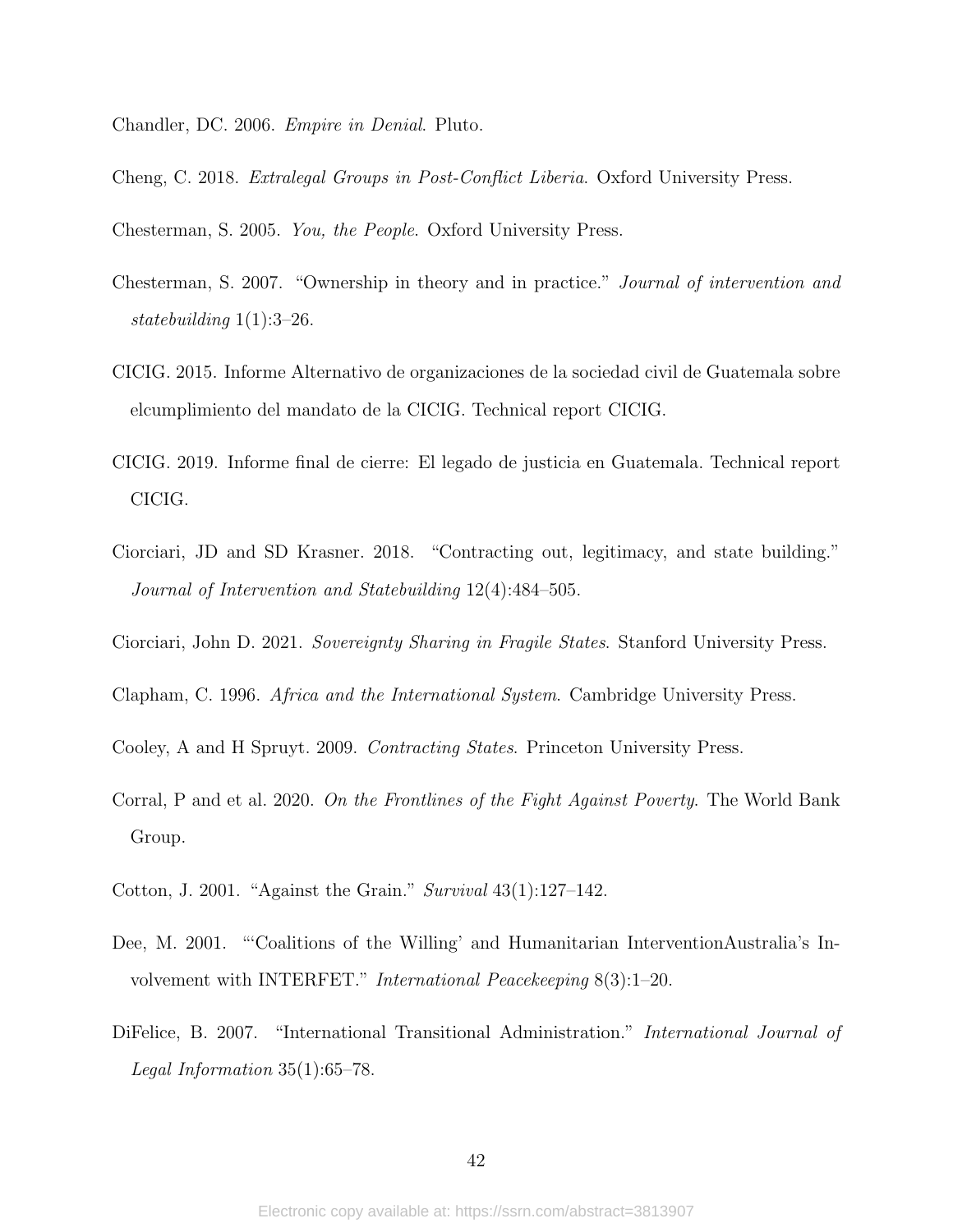- <span id="page-42-2"></span>Doyle, MW and N Sambanis. 2006. Making War and Building Peace. Princeton University Press.
- <span id="page-42-9"></span>DPKO. 2008. U.N. peacekeeping operations: Principles and guidelines. U.N.
- <span id="page-42-4"></span>Duursma, A. 2020. "Pinioning the Peacekeepers." International Studies Review Online First.
- <span id="page-42-14"></span>Easterly, W. 2006. "The white man's burden." The Lancet .
- <span id="page-42-3"></span>Englebert, P and DM Tull. 2008. "Postconflict reconstruction in Africa." International Security 32(4):106–139.
- <span id="page-42-8"></span>Fazal, TM. 2004. "State Death in the International System." International Organization 58(2):311–344.
- <span id="page-42-1"></span>Fearon, JD and DD Laitin. 2004. "Neotrusteeship and the problem of weak states." International Security 24(4):5–43.
- <span id="page-42-7"></span>Fisher, J. 2013. "Structure, Agency and Africa in the International System." Conflict, Security Development 13(5):537–567.
- <span id="page-42-0"></span>Fortna, VP. 2008. Does Peacekeeping Work? Princeton University Press.
- <span id="page-42-6"></span>Fukuyama, F. 2004. "The imperative of state-building." Journal of democracy 15(2):17–31.
- <span id="page-42-11"></span>Galbraith, P. 2003. "The U.N. Transitional Authority in East Timor." American Society of International Law 97:210–212.
- <span id="page-42-10"></span>Gerring, J. 2005. "Causation: A unified framework for the social sciences." Journal of theoretical politics  $17(2)$ :163-198.
- <span id="page-42-5"></span>Gerring, J. 2006. *Case Study Research*. Cambridge University Press.
- <span id="page-42-12"></span>Ghoshal, N. 2010a. Closing Doors. Human Rights Watch.
- <span id="page-42-13"></span>Ghoshal, N. 2010b. "We'll Tie You Up and Shoot You". Human Rights Watch.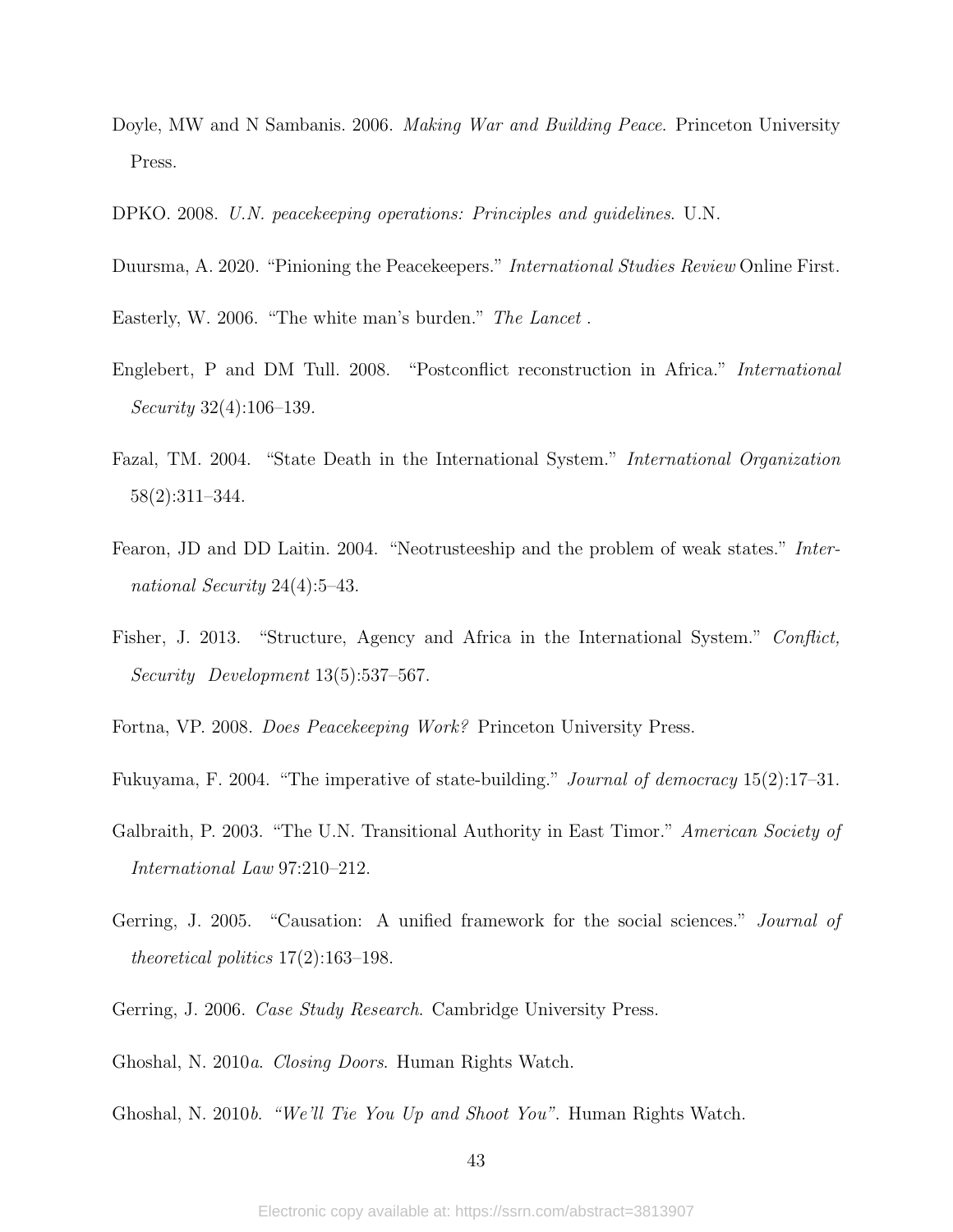<span id="page-43-3"></span>Girod, DM. 2015. Explaining post-conflict reconstruction. Oxford University Press.

- <span id="page-43-1"></span>Goertz, G. 2017. Multimethod research, causal mechanisms, and case studies. Princeton.
- <span id="page-43-10"></span>Goldstone, A. 2004. "UNTAET with HindsightIncomplete State Special Issue on The Politics of International Administration." Global Governance 10(1):83–98.
- <span id="page-43-12"></span>Grimmer, J and BM Stewart. 2013. "Text as data." Political analysis 21(3):267–297.
- <span id="page-43-0"></span>Grossman, SJ and OD Hart. 1986. "The costs and benefits of ownership." Journal of political economy 94(4):691–719.
- <span id="page-43-13"></span>Guoz, A. 2007. "ONU: Persiste Impunidad y Aumentan Muertes Violentas." El Periodico .
- <span id="page-43-2"></span>Gutmann, T. 2013. "Some preliminary remarks on a liberal theory of contract." Law  $\mathcal{C}$ Contemp. Probs. 76:39.
- <span id="page-43-5"></span>Harman, S and W Brown. 2013. "In from the Margins?" *International Affairs*.

<span id="page-43-6"></span>Hart, O. 1995. Firms, contracts, and financial structure. Clarendon Press.

- <span id="page-43-9"></span>Hart, O. 2017. "Incomplete contracts and control." American Economic Review 107(7):1731– 52.
- <span id="page-43-7"></span>Hart, O and J Moore. 1990. "Property Rights and the Nature of the Firm." Journal of political economy 98(6):1119–1158.
- <span id="page-43-8"></span>Hart, O and J Moore. 1999. "Foundations of incomplete contracts." The Review of Economic Studies 66(1):115—-138.
- <span id="page-43-4"></span>Hawkins, DG and et al. 2006. Delegation and agency in international organizations. Cambridge University Press.
- <span id="page-43-11"></span>Houngbo, G F and Ramadhan K. May 24, 2006. Consultations between the Government of Burundi and the U.N. Bujumbura: U.N.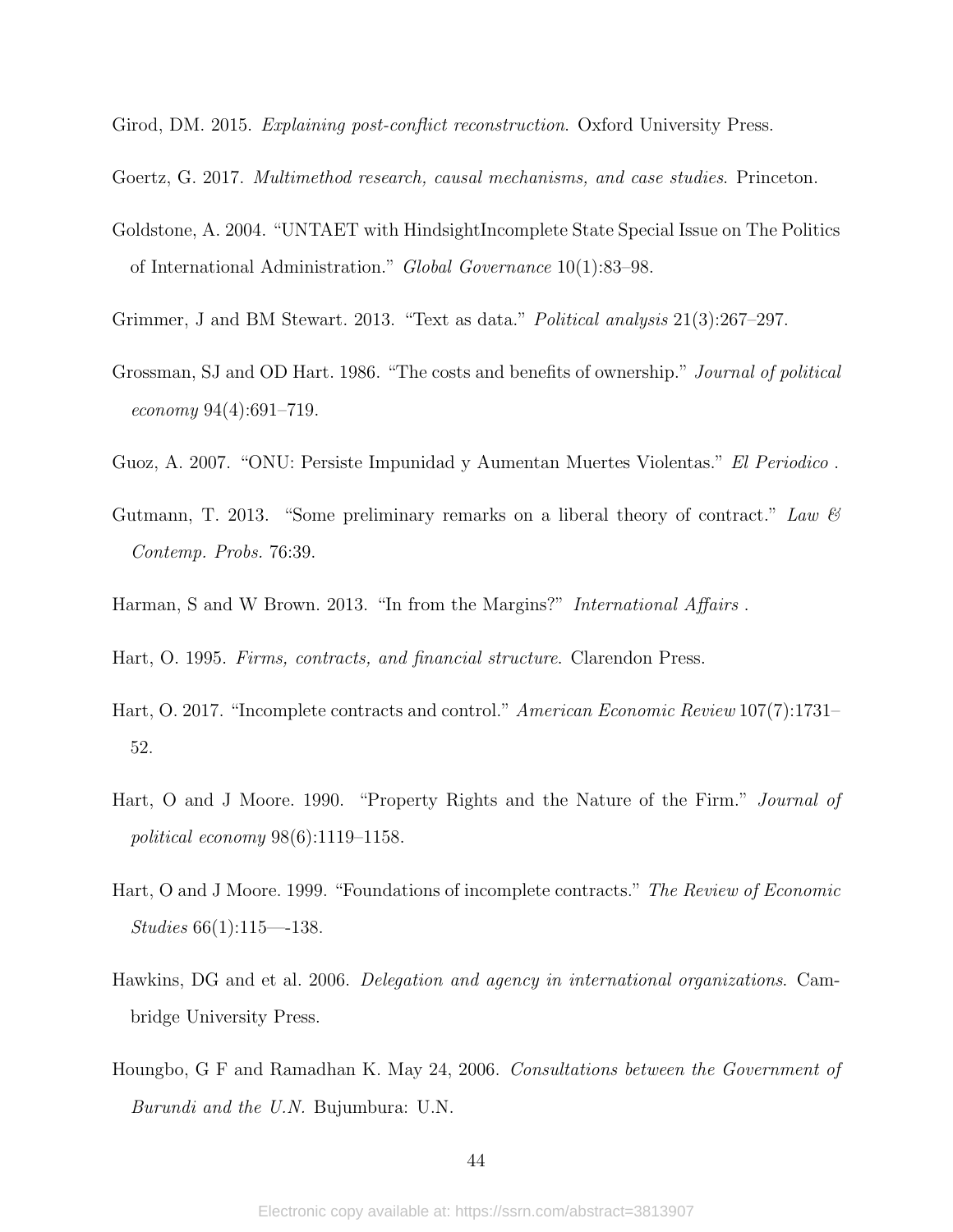- <span id="page-44-2"></span>Howard, LM. 2008. UN Peacekeeping in Civil Wars. Cambridge University Press.
- <span id="page-44-3"></span>Howard, LM. 2014. "Kosovo and Timor-Leste." The ANNALS of the American Academy of Political and Social Science 656(1):116–35.

<span id="page-44-10"></span>HRW. 2012a. UPR Submission: Burundi. Human Rights Watch.

- <span id="page-44-12"></span>HRW. 2012b. "You Will Not Have Peace while You Are Living.".
- <span id="page-44-13"></span>Hudson, A and AW Taylor. 2010. "The International Commission against Impunity in Guatemala." Journal of International Criminal Justice 8(1):53–74.
- <span id="page-44-1"></span>Hurd, I. 2008. After Anarchy. Princeton University Press.
- <span id="page-44-6"></span>ICG. 2000. Burundi: Neither War nor Peace. Technical Report 25 International Crisis Group.
- <span id="page-44-8"></span>ICG. 2004. End of Transition in Burundi.
- <span id="page-44-9"></span>ICG. 2005. Elections au Burundi. Technical Report 30 International Crisis Group. ´
- <span id="page-44-11"></span>ICG. 2010. Burundi: Ensuring Credible Elections. Technical Report Africa Report 155 International Crisis Group.
- <span id="page-44-15"></span>ICG. 2011. Learning to Walk without a Crutch. Technical Report Report 36 International Crisis Group.
- <span id="page-44-14"></span>ICG. 2018. Saving Guatemala's Fight against Crime and Impunity. Technical Report

<span id="page-44-0"></span>IDPS/OECD. 2011. The New Deal for Engagement in Fragile States. OECD.

<span id="page-44-5"></span>Ingram, S. 2012. "Building the Wrong Peace." Political Science 64(1):3–20.

- <span id="page-44-4"></span>Jackson, RH and CG Rosberg. 1982. "Why Africa's weak states persist." World Politics  $35(1):1-24.$
- <span id="page-44-7"></span>Jackson, S. 2006. "The U.N. Operation in Burundi (ONUB)." DPKO, Independent External Study 8.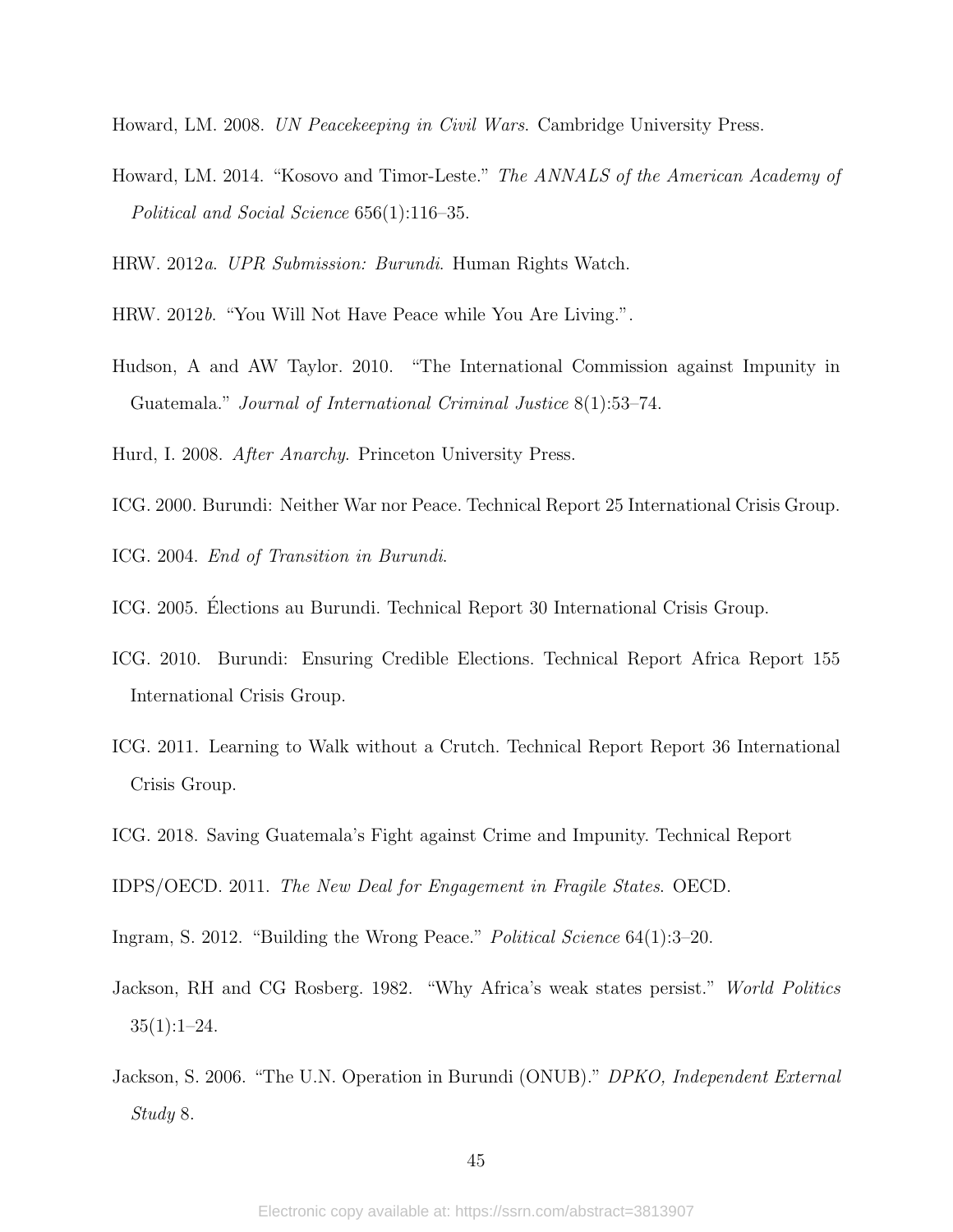<span id="page-45-11"></span>Jago, M. 2010. "InterFETInternational Peacekeeping 17(3):377—-394.

<span id="page-45-13"></span>Jasper, ML and CW Cook. 2008. "Guatemala." U.S. CRS .

- <span id="page-45-4"></span>Johnstone, I. 2011. "Managing Consent in Contemporary Peacekeeping Operations." International Peacekeeping 18:168–82.
- <span id="page-45-5"></span>Joshi, M and JM Quinn. 2017. "Implementing the peace." British Journal of Political Science 47(4):869–892.
- <span id="page-45-10"></span>Koops, J and et al. 2015. The Oxford handbook of U.N. peacekeeping operations. Oxford University Press.
- <span id="page-45-12"></span>Koremenos, B, C Lipson and D Snidal. 2001. "The rational design of international institutions." International organization 55(4):761–799.
- <span id="page-45-7"></span>Krasner, SD. 2004a. "The Hole in the Whole." Michigan Journal of International Law 25(4):1075–1101.
- <span id="page-45-1"></span>Krasner, SD. 2004b. "Sharing sovereignty." International Security 29(2):85–120.
- <span id="page-45-9"></span>Krasner, SD. 2009. Power, the State, and Sovereignty. Routledge.
- <span id="page-45-2"></span>Krasner, SD and T Risse. 2014. "External actors, state-building, and service provision in areas of limited statehood: Introduction." Governance 27(4):545–567.
- <span id="page-45-6"></span>Kurz, CP. 2010. "What you see is what you get." Journal of Intervention and Statebuilding 4(2):205–236.
- <span id="page-45-8"></span>Lake, DA. 2007. "Delegating divisible sovereignty." The Review of International Organizations 2(3):219–237.
- <span id="page-45-3"></span>Lake, DA. 2009. Hierarchy in International Relations. Ithaca, NY: Cornell.
- <span id="page-45-0"></span>Lake, DA. 2016. The statebuilder's dilemma. Cornell University Press.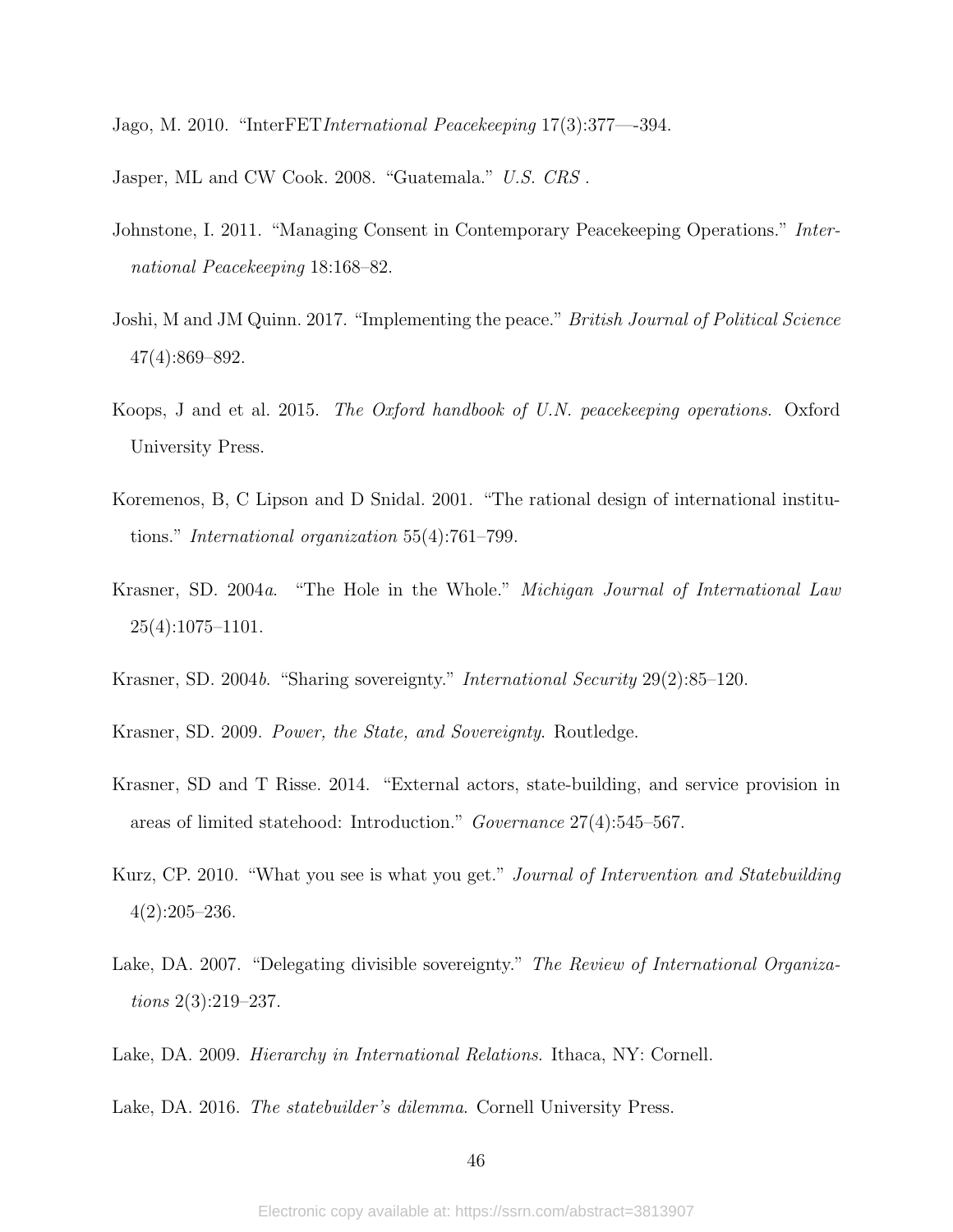- <span id="page-46-1"></span>Lake, DA and CJ Fariss. 2014. "Why international trusteeship fails." *Governance* 27(4):569– 587.
- <span id="page-46-9"></span>Landes, WM and RA Posner. 1975. "The Independent Judiciary in an Interest-Group Perspective." The Journal of Law and Economics 18(3):875–901.
- <span id="page-46-4"></span>Lee, M M, G Walter-Drop and J Wiesel. 2014. "Taking the state (back) out?" *Governance* 27(4):635–654.
- <span id="page-46-2"></span>Lemay-Hébert, N. 2009. "Statebuilding without nation-building?" *Journal of intervention* and statebuilding  $3(1):21-45$ .
- <span id="page-46-5"></span>Lemay-Hébert, N. 2017. "Exploring the effective authority of international administrations from the League of Nations to the U.N." Journal of Intervention and Statebuilding 11(4):468–489.
- <span id="page-46-3"></span>Lyons, GM and M Mastanduno. 1995. Beyond Westphalia? JHU Press.
- <span id="page-46-0"></span>Mac Ginty, R. 2011. International peacebuilding and local resistance. Palgrave.
- <span id="page-46-11"></span>Mahmoud, Y. 2009. "Partnerships for peacebuilding in Burundi.".
- <span id="page-46-7"></span>Malejacq, R. 2020. Warlord Survival. Cornell University Press.
- <span id="page-46-6"></span>Martens, B and et al. 2002. The Institutional Economics of Foreign Aid. Cambridge University Press.
- <span id="page-46-10"></span>Matanock, AM. 2014. "Governance Delegation Agreements." Governance 27(4):589–612.
- <span id="page-46-12"></span>Matanock, AM and N Garbiras-Díaz. 2019. "Untouchable Forces." Working Paper.
- <span id="page-46-8"></span>Moe, TM. 1990. "Political Institutions." Journal of Law, Economics, & Organization 6:213– 253.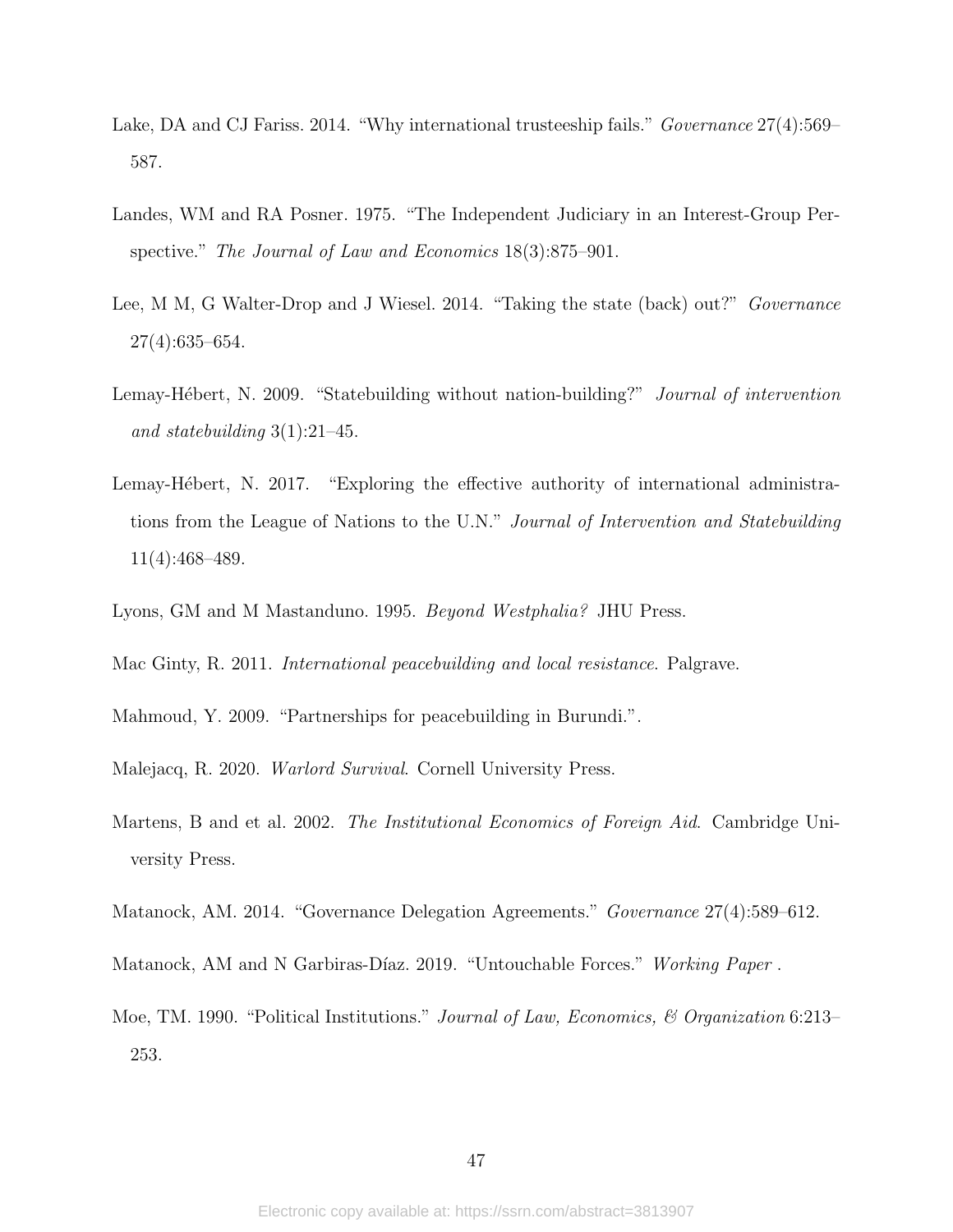- <span id="page-47-11"></span>Molenaers, N, G Rufyikiri and S Vandeginste. 2017. "Burundi and its Development Partners." Working Paper (14).
- <span id="page-47-8"></span>Moravcsik, A. 2000. "The Origins of Human Rights Regimes." International Organization 54(2):217–252.
- <span id="page-47-0"></span>Mukhopadhyay, D. 2014. Warlords, Strongman Governors, and the State in Afghanistan. Cambridge University Press.
- <span id="page-47-1"></span>Muller, AS. 1995. *International Organizations and their Host States*. Martinus Nijhoff Publishers.
- <span id="page-47-4"></span>Murphy, CN. 2006. The U.N. Development Programme. Cambridge University Press.
- <span id="page-47-6"></span>Natsios, A. 2011. The Clash of the Counter-bureaucracy and Development. Center for Global Development.
- <span id="page-47-3"></span>Nielson, DL and MJ Tierney. 2003. "Delegation to international organizations." International  $organization 57(2):241-276.$
- <span id="page-47-10"></span>Nteturuye, M. 2004a. Letter dated 21 April 2004 from the PR of Burundi to the U.N. addressed to the President of the UNSC. New York: U.N.
- <span id="page-47-9"></span>Nteturuye, Marc. 2004b. Letter dated 19 January 2004 from the PR of Burundi to the U.N. addressed to the President of the UNSC. New York: U.N.
- <span id="page-47-7"></span>Nunn, Nathan. 2007. "Relationship-specificity, incomplete contracts, and the pattern of trade." The Quarterly Journal of Economics 122(2):569–600.
- <span id="page-47-2"></span>Nussbaum, T, E Zorbas and M Koros. 2012. "A new deal for engagement in fragile states." Conflict, Security & Development 12(5):559–587.
- <span id="page-47-5"></span>OECD. 2016. "Good Development Support in Fragile, At-risk, and Crisis Affected Contexts." OECD Development Policy Papers .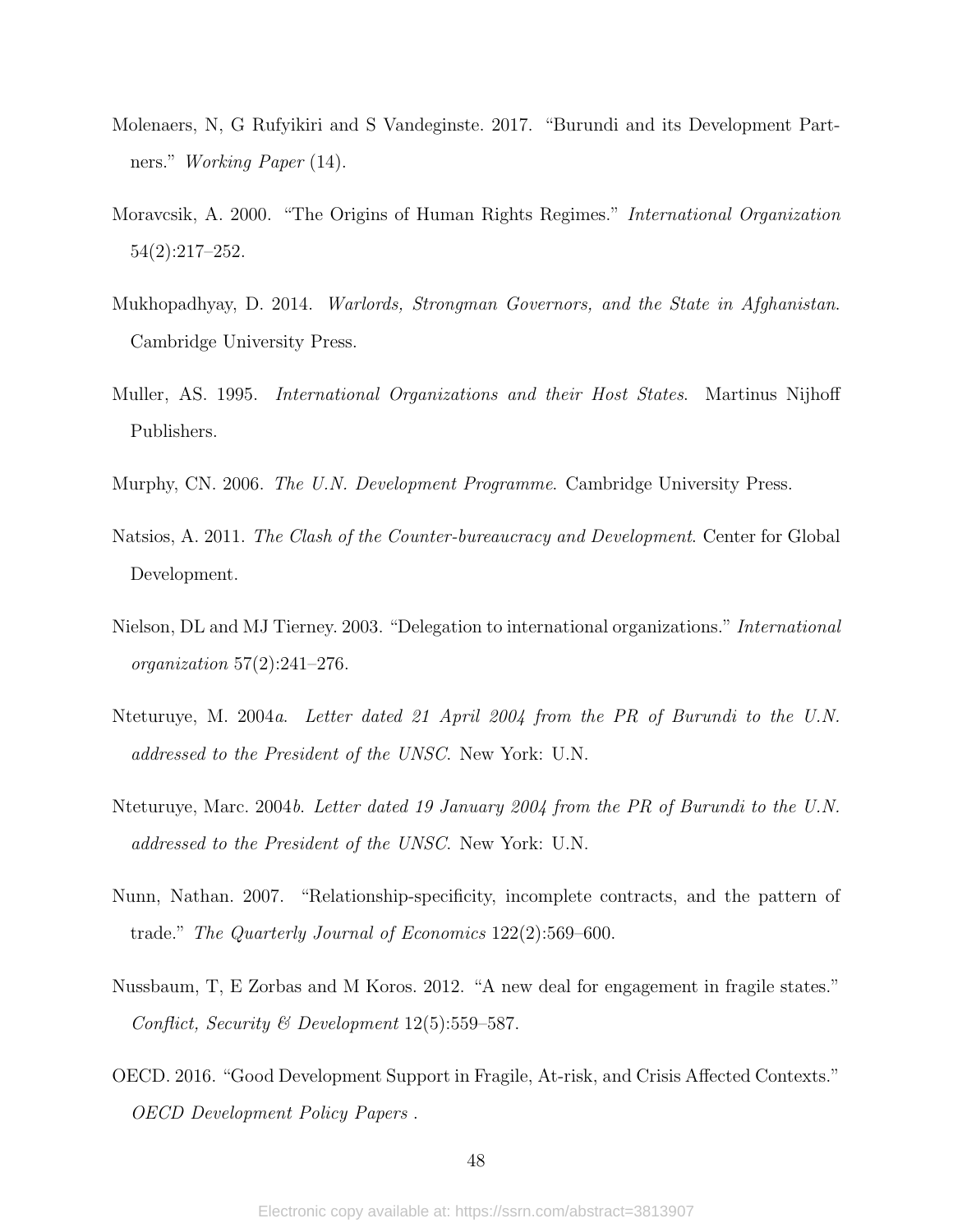<span id="page-48-5"></span>OECD-DAC. 2005. Paris Declaration on Aid Effectiveness.

- <span id="page-48-6"></span>OECD-DAC. 2007. Principles for Good International Engagement in Fragile States and Situations. Technical report OECD.
- <span id="page-48-13"></span>Open Society Justice Initiative. 2016. "Against the Odds." Open Society Foundations .
- <span id="page-48-4"></span>Osiander, A. 2001. "Sovereignty, International Relations, and the Westphalian Myth." International Organization 55(2):251–287.
- <span id="page-48-1"></span>Paris, R. 2004. At War's End. Cambridge University Press.
- <span id="page-48-0"></span>Paris, R and TD Sisk. 2009. The dilemmas of statebuilding. Routledge.
- <span id="page-48-9"></span>Parties to the Arusha Agreement. 28 August 2000. Arusha Peace and Reconciliation Agreement for Burundi. Arusha, Tanzania: .
- <span id="page-48-8"></span>Pasquino, P. 1998. "Constitutional Adjudication and Democracy. Comparative Perspectives: USA, France, Italy." Ratio Juris 11(1):38–50.
- <span id="page-48-12"></span>Pastor, T. 2011/2012. "International Commission against Impunity in Guatemala." The Monitor: Journal for the International Criminal Court .
- <span id="page-48-10"></span>Peen Rodt, A. 2012. "The African Union Mission in Burundi." Civil Wars 14(3):373–392.
- <span id="page-48-3"></span>Philpott, D. 1995. "Sovereignty." Journal of International Affairs 48(2):353–368.
- <span id="page-48-2"></span>Piccolino, G and J Karlsrud. 2011. "Withering consent, but mutual dependency." Conflict, Security & Development 11:447–471.
- <span id="page-48-7"></span>Pritchett, L and M Woolcock. 2004. "Solutions when the solution is the problem." World Development 32(12):191–212.
- <span id="page-48-11"></span>Reilly, CA. 2009. Peace-Building and Development in Guatemala and Northern Ireland. Palgrave Macmillan.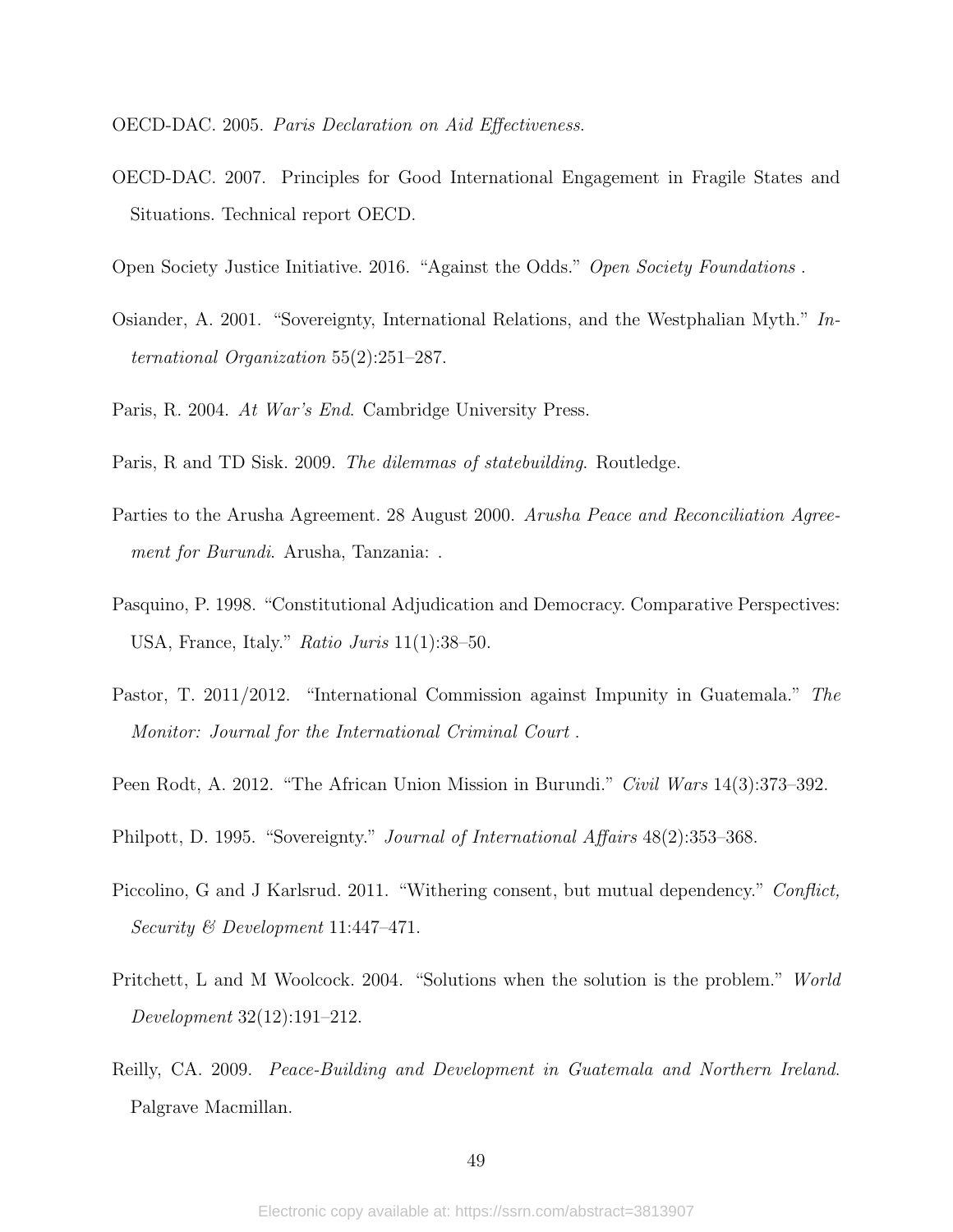<span id="page-49-11"></span>Reyntjens, F. 2006. "Briefing: Burundi." African Affairs 105(418):117–135.

- <span id="page-49-10"></span>Richmond, OP and J Franks. 2008. "Liberal Peacebuilding in Timor Leste." International Peacekeeping 15(2):63–76.
- <span id="page-49-0"></span>Risse, T. 2011. Governance under limited sovereignty. In Back to Basics, ed. M Finnemore and J Goldstein. Oxford University Press.
- <span id="page-49-6"></span>Risse, T and E Stollenwerk. 2018. "Legitimacy in areas of limited statehood." Annual Review of Political Science 21(1):403–418.
- <span id="page-49-8"></span>Robinson, G. 2003. East Timor 1999. Technical report UN Office of the High Commissioner for Human Rights.
- <span id="page-49-9"></span>Robinson, G. 2010. "If You Leave Us Here, We Will Die". Princeton University Press.

<span id="page-49-1"></span>Sabaratnam, M. 2017. Decolonising Intervention. Rowman & Littlefield International.

- <span id="page-49-12"></span>Schieber, B. 2010. "Shake Up in Guatemala after UN Commissioner Castresana Resigns." Guatemala Times .
- <span id="page-49-2"></span>Schmitz, PW. 2001. "The hold-up problem and incomplete contracts." *Bulletin of economic* research 53(1):1–17.
- <span id="page-49-5"></span>Schoenfeld, M and et al. 2019. "The UN UNSC Debates.".
- <span id="page-49-3"></span>Scott, JC. 2008. Weapons of the Weak. Yale University Press.
- <span id="page-49-7"></span>Seawright, J and J Gerring. 2008. "Case selection techniques in case study research." Political Research Quarterly 61(2):294–308.
- <span id="page-49-4"></span>Sebastián, S and A Gorur. 2018. UN Peacekeeping and Host-State Consent. Washington D.C.: Stimson Center.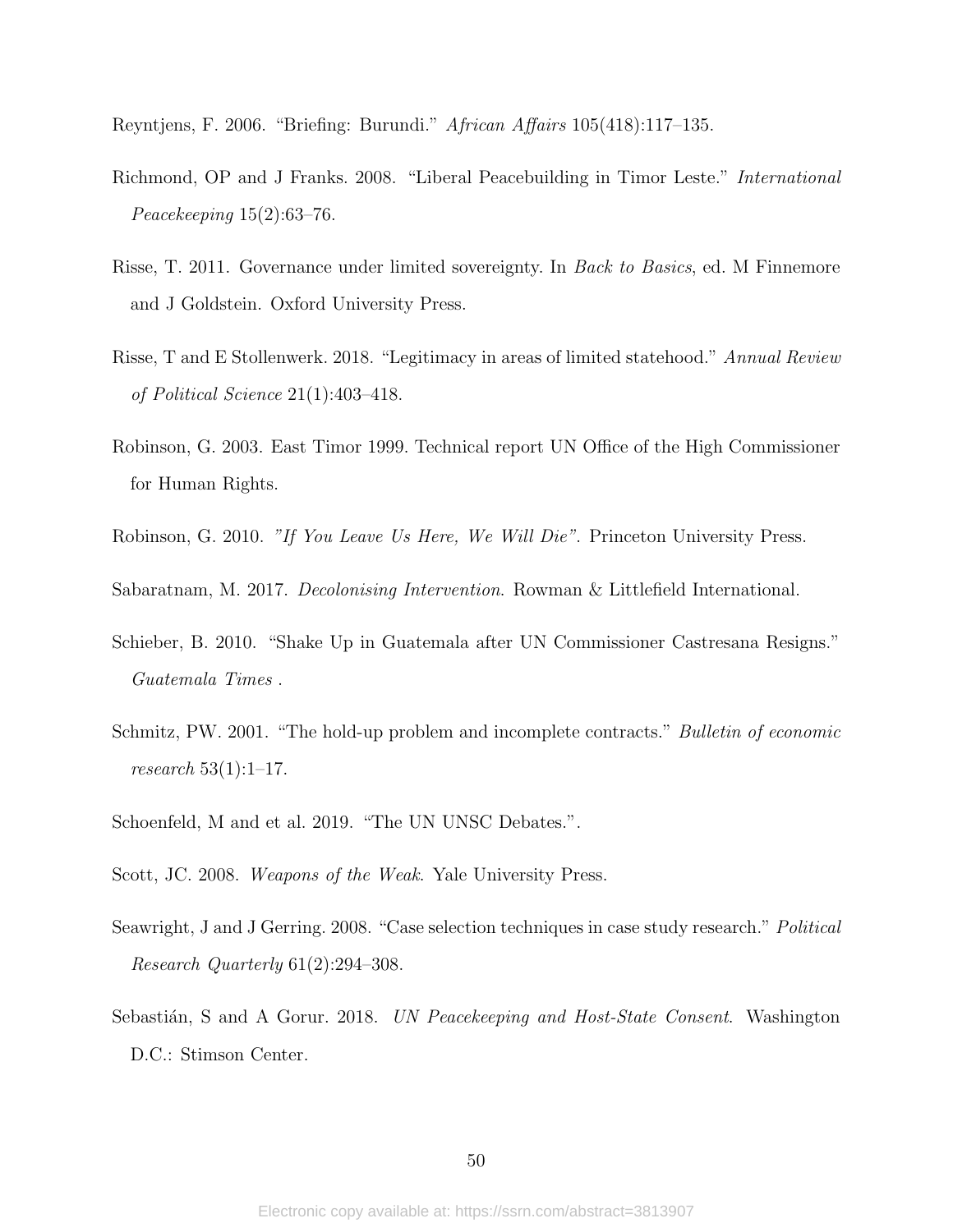- <span id="page-50-1"></span>Shen, J. 2001. "The non-intervention principle and humanitarian interventions under international law." *International Legal Theory* 7(1).
- <span id="page-50-10"></span>Sinunguruza, T. 2004. Letter dated 15 March 2004 from the PR of Burundi to the U.N. addressed to the President of the UNSC. New York: U.N.
- <span id="page-50-5"></span>Spruyt, H. 2002. "The Origins, Development, and Possible Decline of the Modern State." Annual Review of Political Science 5:127–149.
- <span id="page-50-8"></span>Suhrke, A. 2001. "Peacekeepers as Nation-Builders." International Peacekeeping 8(4):1–20.
- <span id="page-50-2"></span>Tourinho, Marcos. 2021. "The Co-Constitution of Order." International Organization 75.
- <span id="page-50-13"></span>Trejo, G and C Nieto Matiz. 2019. "Containing Large-Scale Criminal Violence through Internationalized Prosecution." Working Paper .
- <span id="page-50-7"></span>Uesugi, Y. 2018. Neo-authoritarian Peace in Timor-Leste. In National Security, Statecentricity, and Governance in East Asia, ed. B Howe. New York: Palgrave Macmillan pp. 107– 126.
- <span id="page-50-6"></span>U.N. 2000. Report of the UNSC 16 June 1999-15 June 2000  $(A/55/2)$ . Number Fifty-fifth Session Supplement No. 2 New York: .
- <span id="page-50-12"></span>U.N. 2010. Seventh Report of the Secretary-General on the U.N. Integrated Office in Burundi. Number S/2010/608 New York: U.N.
- <span id="page-50-3"></span>UN Advisory Group of Experts. 2015. "The Challenge of Sustaining Peace.".
- <span id="page-50-4"></span>UNDP. 2016. Engaged Societies, Responsive States. U.N.
- <span id="page-50-0"></span>UNPBSO. 2010. UN Peacebuilding. U.N.
- <span id="page-50-9"></span>UNSC. 2004. Resolution 1445 (2004). New York: U.N.
- <span id="page-50-11"></span>UNSC. 2006. Resolution 1719 (2006). New York: U.N.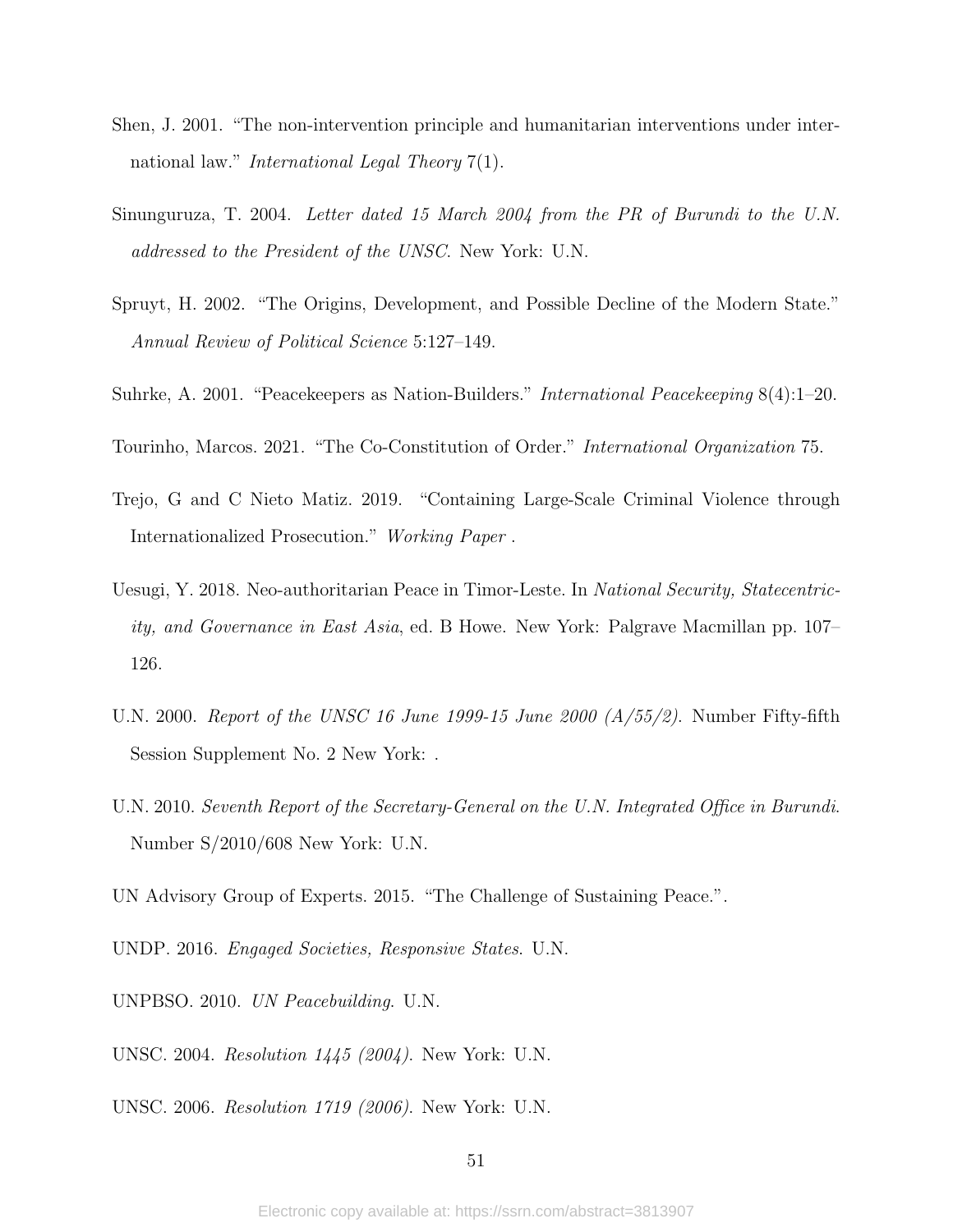- <span id="page-51-4"></span>UNSG. 2003. Report of the Secretary-General to the UNSC on the situation in Burundi. New York: U.N.
- <span id="page-51-5"></span>UNSG. 2004. Report of the Secretary-General to the UNSC on Burundi. New York: U.N.
- <span id="page-51-7"></span>UNSG. 2005a. Fourth report of the Secretary-General on the U.N. Operation in Burundi. Number S/2005/328 New York: U.N.
- <span id="page-51-6"></span>UNSG. 2005b. Third report of the Secretary-General on the U.N. Operation in Burundi. Number S/2005/149 New York: U.N.
- <span id="page-51-9"></span>Valladares, D. 2009. "Guatemala: Despite Flaws, Judge Selection Process Improved, Say NGOs." Inter Press Service .
- <span id="page-51-1"></span>Voeten, E. 2005. "The political origins of the UN UNSC's ability to legitimize the use of force." International Organization 59(3):527–557.
- <span id="page-51-2"></span>Walter, BF, LM Howard and VP Fortna. 2020. "The Extraordinary Relationship between Peacekeeping and Peace." *British Journal of Political Science* Online First.
- <span id="page-51-3"></span>White, H. 2008. "The Road to INTERFETDecisions Concerning East Timor, December 1998-September 1999." Security Challenges 4(1):69—-87.
- <span id="page-51-8"></span>Wirken, S. 2011. The Guatemalan Genocide and the International Commission against Impunity in Guatemala - Justice at Last? PhD thesis University of Amsterdam.
- <span id="page-51-10"></span>WOLA. 2015. La Comisión Internacional Contra La Impunidad en Guatemala. Technical report Washington Office on Latin America.
- <span id="page-51-0"></span>Zacher, MW. 2001. "The Territorial Integrity Norm: International Boundaries and the Use of Force." International Organization 55(2):215–250.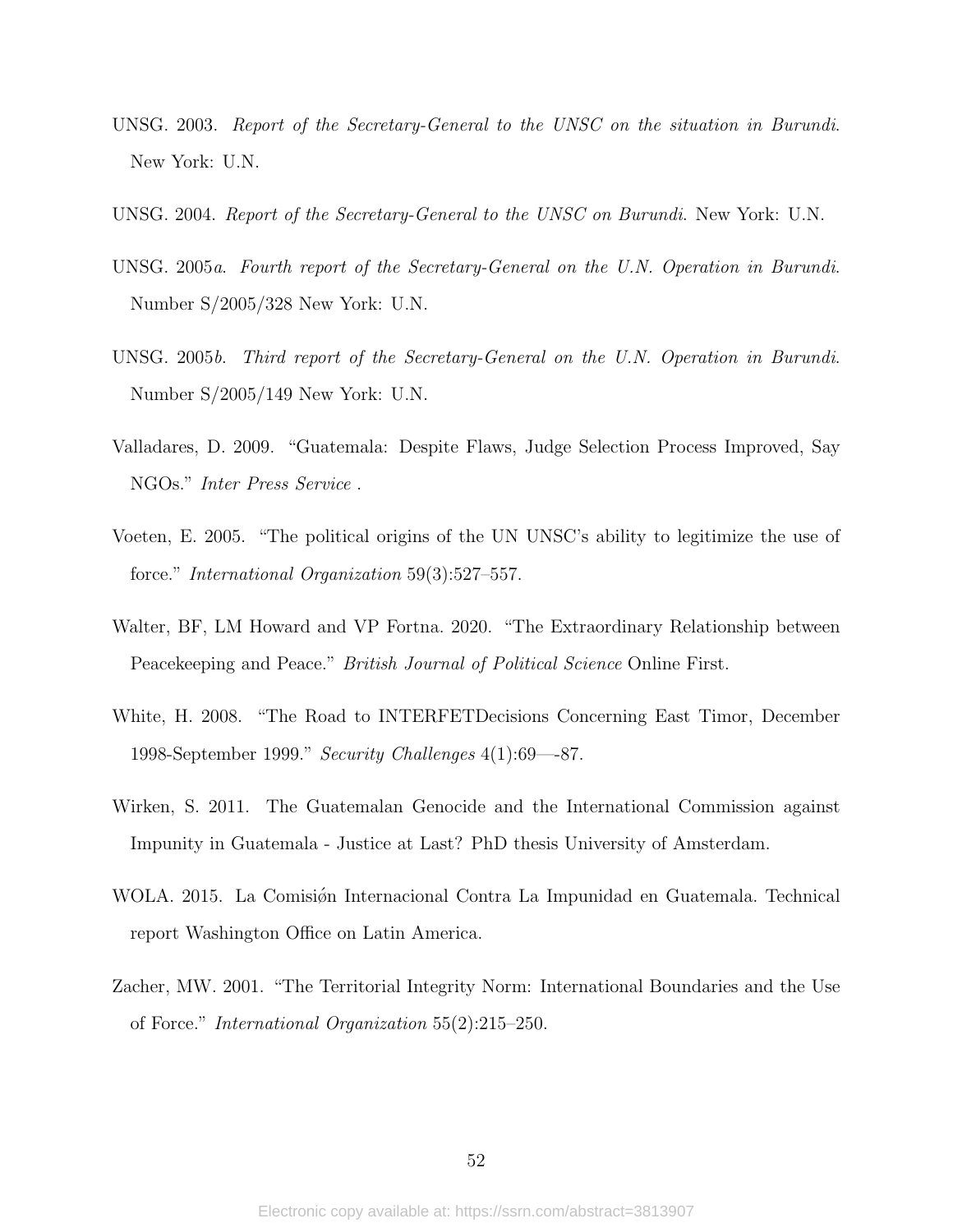# A Appendix

# <span id="page-52-0"></span>A.1 Word Frequency Analysis of UNSC Speeches

Figure 3: Percent Word Frequency in UNSC Speeches Containing "Conflict"



Note: Figures depict the frequency of occurrence of terms "consent," "cooperation," "ensure," "host," "peacebuilding," "peacekeeping," "postconflict," "respect," and "support" in 39,271 UNSC Speeches between 1995 and 2017 that also contain the word "conflict." Lines smoothed using the LOESS method.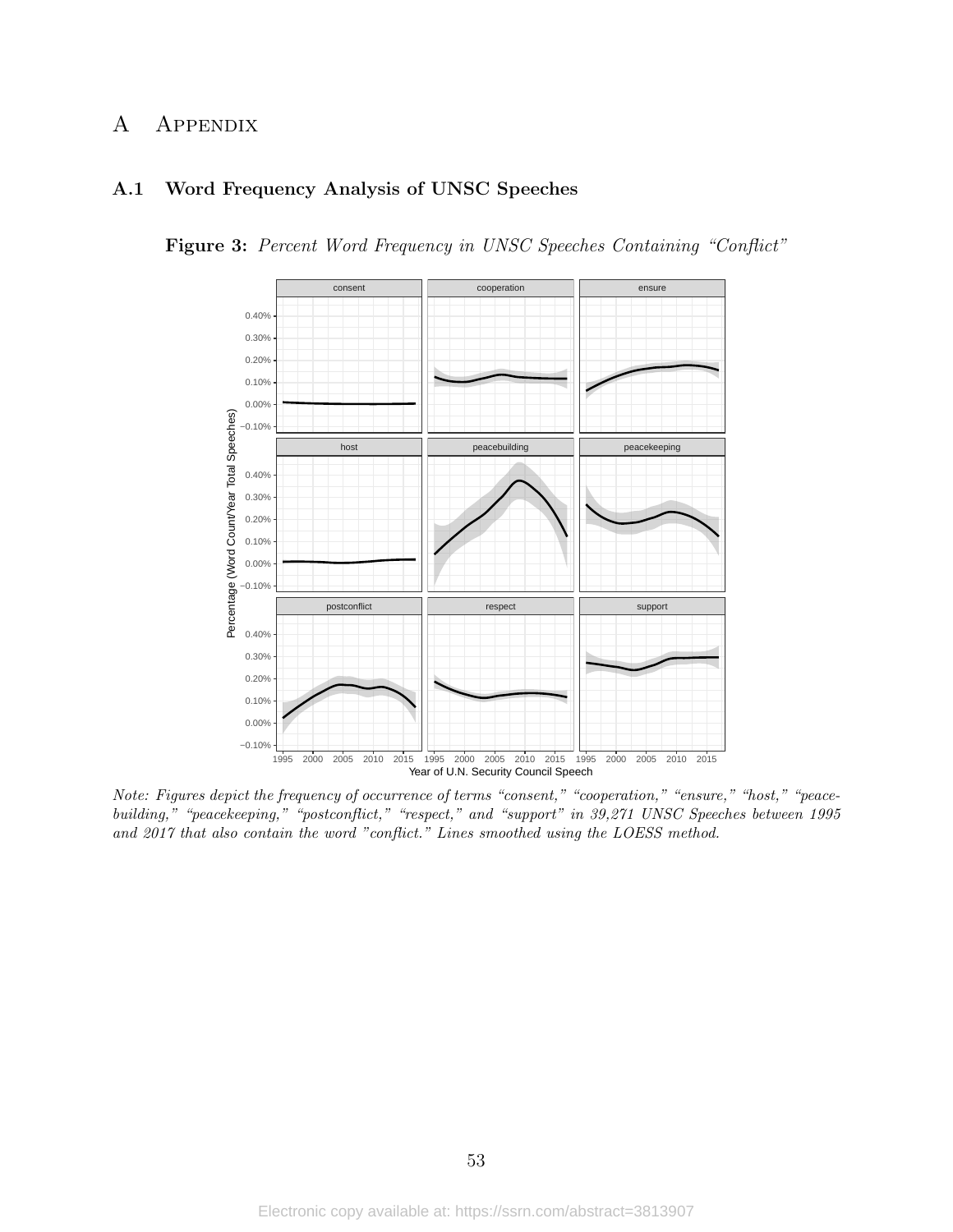# <span id="page-53-0"></span>A.2 Indicative Quotes Using "Support" and "Cooperation" from UNSC Speeches Made in 2017

Below, we provide indicative quotes from UNSC speeches in 2017 related to the Afghanistan peace process and the U.N. Assistance Mission for Afghanistan (UNAMA), a Chapter VII peacekeeping operation.[159](#page-53-1) The country of the speaker precedes the quote.

Kazakhstan: "Let me once again reiterate our full *support* for the government and the people of Afghanistan in achieving lasting peace and reconciliation, and offering solidarity with their aspirations for progress and prosperity."

Uruguay: "Uruguay reaffirms its **support** for the Government of Afghanistan, as well as for a peaceful, Afghan-led resolution to the conflict."

Germany: "We fully **support** a credible, comprehensive and inclusive political process....We continue to *support* the Afghan Police."

*Russia*: "It is Kabul that should play the principal role in  $\vert$  launching that  $\vert$  national reconciliation] process, but the international partners providing external support for it should cooperate on an equal basis and take into account the national interests of every country in the region, without exception."

Afghanistan: "Collectively, we should seize this opportunity to strengthen consensus and partnership, in a spirit of *cooperation* to buttress Afghanistan's rightful status as an asset and platform of cordiality for all..."

<span id="page-53-1"></span> $159Schoenfeld$  and et al  $(2019)$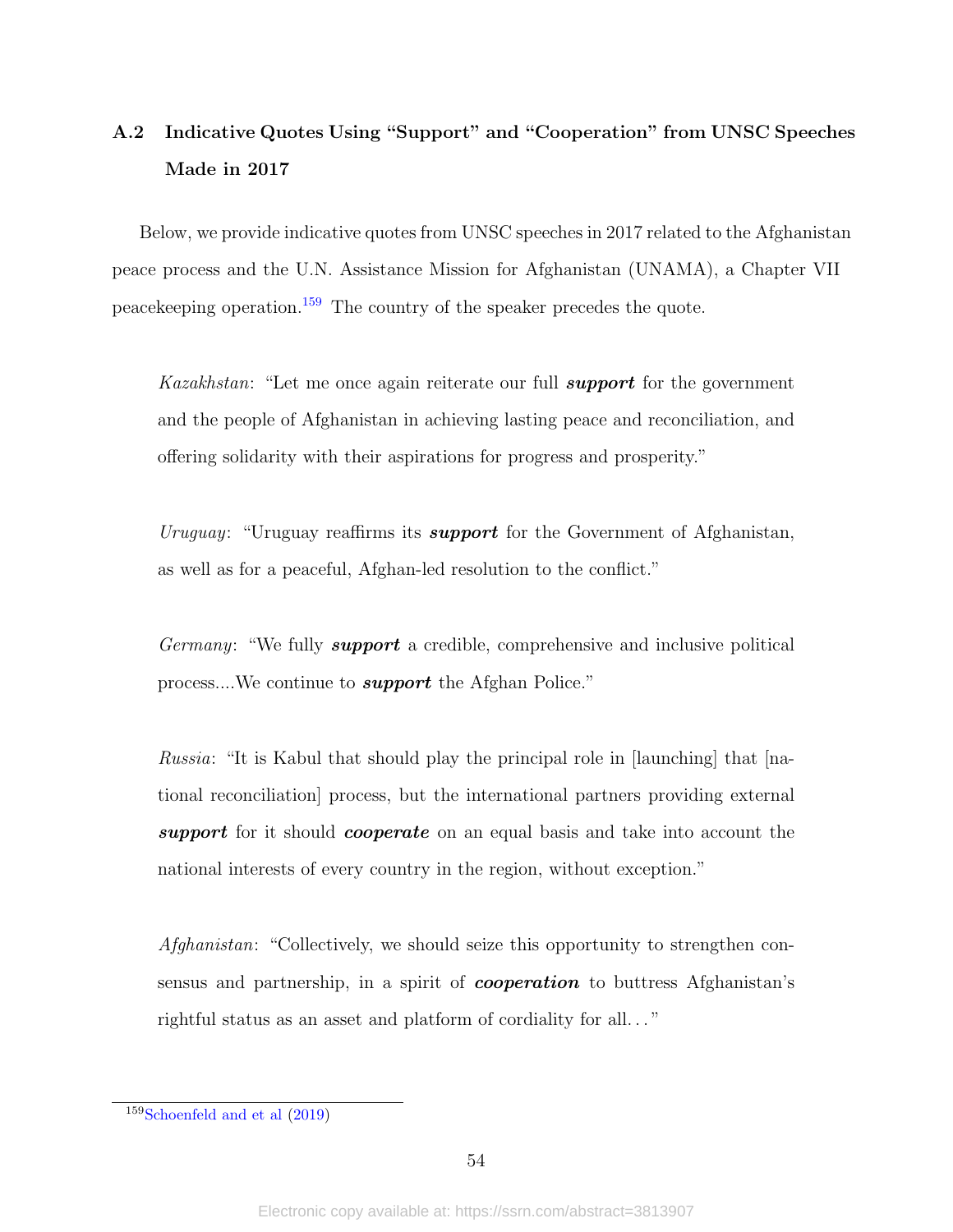Below, we provide additional indicative quotes from UNSC speeches in 2017 related to the United Nations Support Mission in Libya, a Chapter VI peace operation. The country of the speaker precedes the quote.

U.N. SRSG Salame: "In any case, any efforts to forge a solution must be Libyan led and Libyan owned. The United Nations is here to **support** them in their endeavours and certainly not to replace them. We will in particular work with them to promote the rapid reunification of their political and financial institutions."

Senegal: "Therefore, the implementation of the action plan proposed by Mr. Salame deserves to be **supported**, while also taking advantage of the better coordination of numerous initiatives for the resumption of internal dialogue and Libya's geopolitical situation. That is why the work of UNSMIL, which has been led in an outstanding manner by Mr. Salame on the ground, is essential and deserves our full support."

*China*: "China **supports** the efforts of Libya to safeguard its national security and stability, and hopes that the Libyan parties will strengthen their dialogue, set aside their differences, and continue to *cooperate* in areas of common interest to the Libyan people, such as fighting terrorism and accelerating economic development."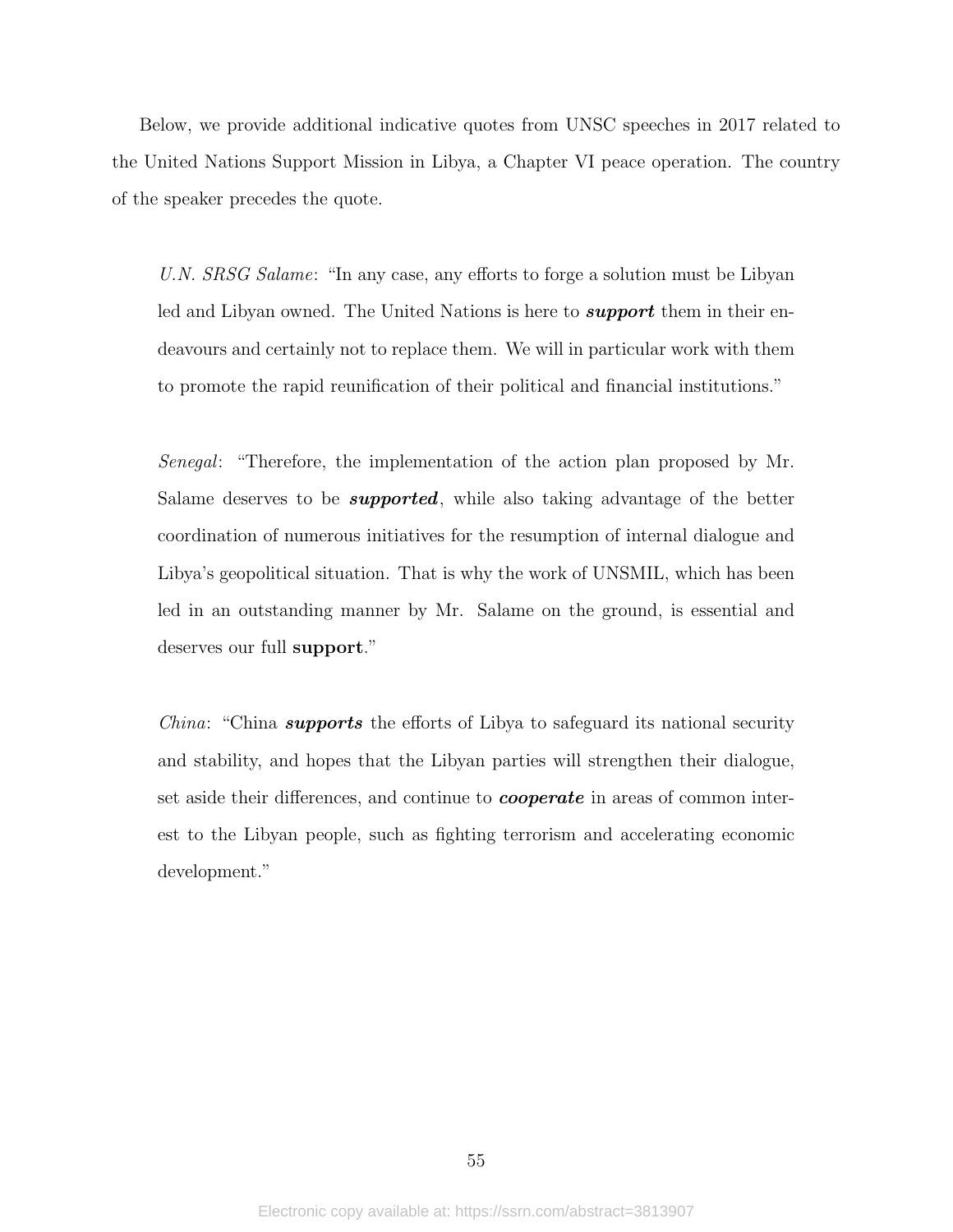#### A.3Universe of Cases: U.N. post-conflict statebuilding missions from <sup>2000</sup> to <sup>2020</sup>

<span id="page-55-0"></span>The tables on the following seven pages present at least one procedural tactic per U.N. post-conflict statebuilding missionbetween 2000 and 2020, which constitute the universe of cases that fall within our scope conditions.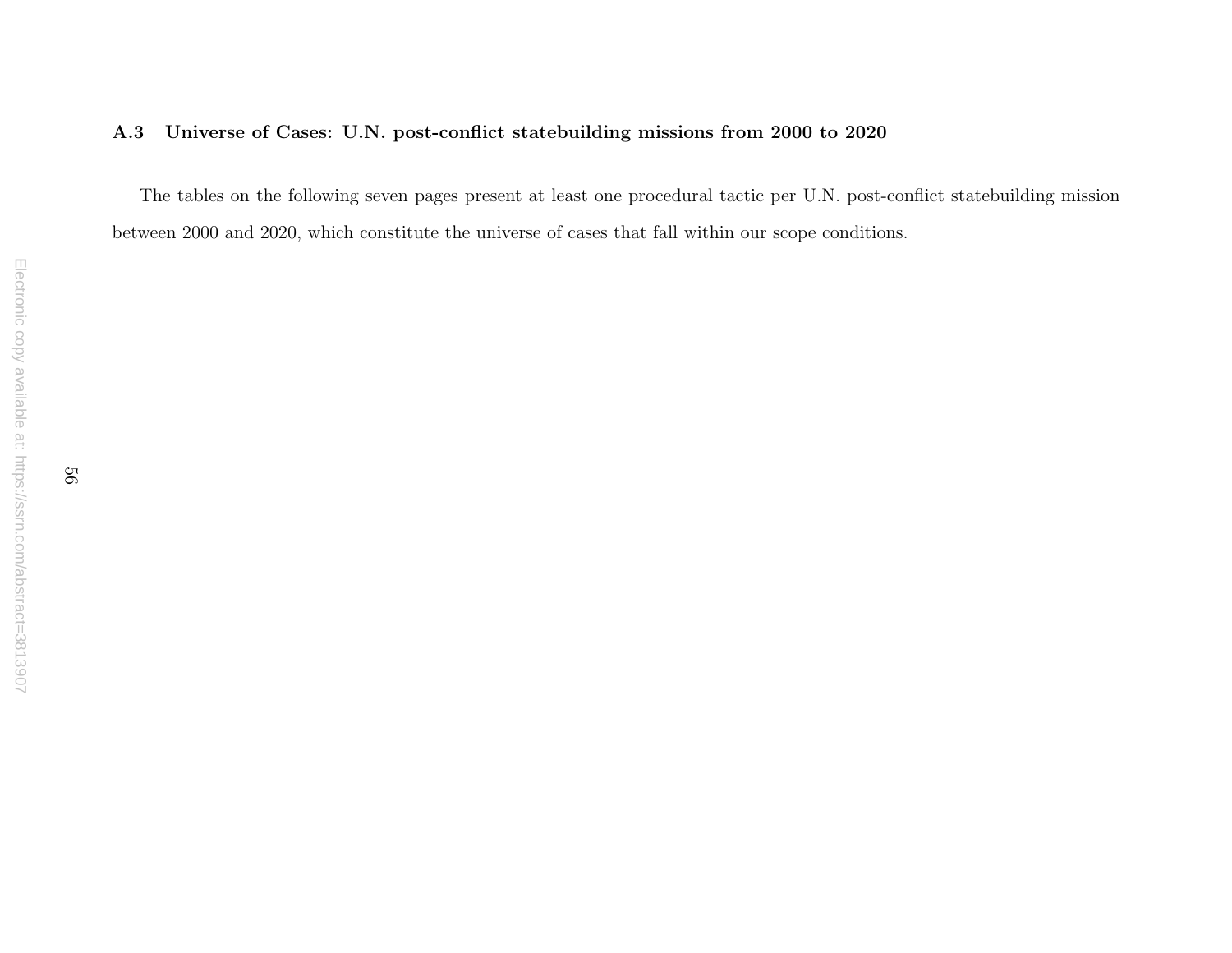|                | A                                |                                                                                                  | C.                        | D.                      | F.                  | F.                                            | G                                                                                                                                                                                                                                                                                                                                   | H                                                                                                                                                                                                                                                                                                                                                                                                                                                                                                                                                                                                                                                                                                                                                                                                                                                                                                                                                                                                                                                                                                                                                                                                                                                                                                                                                                                   |                                                                                                                                                                                                                                                                                                                                                                                                                                                                                                   | $\perp$                           | к                         | л.                   | M                 | N                                                       |
|----------------|----------------------------------|--------------------------------------------------------------------------------------------------|---------------------------|-------------------------|---------------------|-----------------------------------------------|-------------------------------------------------------------------------------------------------------------------------------------------------------------------------------------------------------------------------------------------------------------------------------------------------------------------------------------|-------------------------------------------------------------------------------------------------------------------------------------------------------------------------------------------------------------------------------------------------------------------------------------------------------------------------------------------------------------------------------------------------------------------------------------------------------------------------------------------------------------------------------------------------------------------------------------------------------------------------------------------------------------------------------------------------------------------------------------------------------------------------------------------------------------------------------------------------------------------------------------------------------------------------------------------------------------------------------------------------------------------------------------------------------------------------------------------------------------------------------------------------------------------------------------------------------------------------------------------------------------------------------------------------------------------------------------------------------------------------------------|---------------------------------------------------------------------------------------------------------------------------------------------------------------------------------------------------------------------------------------------------------------------------------------------------------------------------------------------------------------------------------------------------------------------------------------------------------------------------------------------------|-----------------------------------|---------------------------|----------------------|-------------------|---------------------------------------------------------|
| $\mathbf{1}$   |                                  |                                                                                                  |                           |                         |                     |                                               |                                                                                                                                                                                                                                                                                                                                     | Universe of Cases: U.N. post-conflict statebuilding missions from 2000 to 2020                                                                                                                                                                                                                                                                                                                                                                                                                                                                                                                                                                                                                                                                                                                                                                                                                                                                                                                                                                                                                                                                                                                                                                                                                                                                                                      |                                                                                                                                                                                                                                                                                                                                                                                                                                                                                                   |                                   |                           |                      |                   |                                                         |
| $\overline{2}$ | Country                          | <b>Mission Name</b>                                                                              | <b>Mission</b><br>Acronvm | <b>Mission</b><br>Years | Year of<br>Incident | <b>Type of</b><br>Procedural<br><b>Tactic</b> | <b>Description of the Procedural Tactic</b>                                                                                                                                                                                                                                                                                         | <b>Indicative Quote</b>                                                                                                                                                                                                                                                                                                                                                                                                                                                                                                                                                                                                                                                                                                                                                                                                                                                                                                                                                                                                                                                                                                                                                                                                                                                                                                                                                             | Source                                                                                                                                                                                                                                                                                                                                                                                                                                                                                            | <b>Statebuilding</b><br>Arrangeme | <b>Type of</b><br>mission | <b>UN</b><br>Chapter | State<br>capacity | Average<br><b>Net ODA</b><br>per<br>capita <sup>2</sup> |
| 3              | <b>Ifghanistar</b>               | nited Nations<br>ecial Mission in<br><i><b>Information</b></i>                                   | <b>NSMA</b>               | 1993-2001               |                     | 2001 Tactic 3: Who                            | Faliban officials harassed, arrested, and<br>physically abused UN staff. They would not<br>ssue visas to staff who would not sign a<br>contract to follow Taliban rules.                                                                                                                                                            | The United Nations Coordinator reported increased interference by Taliban officials in the work of United Nations personnel, indicating<br>aat some United Nations staff had been arrested and even physically abused by the TalibanThe Information Ministry announcement<br>icated that foreigners, including aid workers, must sign a contract agreeing to abide by Taliban rules before they can be issued a work<br>visa, which would substantially subject them to Islamic laws applying to Afghans and expose them to similar corporal and capital<br>unishment.'                                                                                                                                                                                                                                                                                                                                                                                                                                                                                                                                                                                                                                                                                                                                                                                                             | "Situation of human rights in Afghanistan (A/56/409)." Sep 21<br>2001. UN General Assembly<br>https://reliefweb.int/report/afghanistan/situation-human-<br>rights-afghanistan-a56409                                                                                                                                                                                                                                                                                                              | tatebuilding<br>ontract           | <b>PPA</b>                | Chapter VI           | $-2.13$           | 10.25                                                   |
| 4              | Afghanistan                      | nited Nations<br>pecial Mission in<br>Afghanistan                                                | UNSMA                     | 1993-2001               |                     | 2001 Tactic 2: Where                          | Faliban officials forced the closure of four<br>egional offices, forced the relocation of the<br>Kabul office, and tried to threaten other office<br>nto closing or relocating.                                                                                                                                                     | 'My Personal Representative was obliged to direct many of his endeavours towards preventing, or at least postponing, the threatened<br>isure by the Taliban of the Mission's offices in Afghanistan. The four regional offices in Taliban-held areas were eventually forced to close<br>mid-May. Another issue to which Mr. Vendrell devoted considerable time was the forced relocation in July of the Mission's premises in<br>Kabul following the repossession of its compound by the Deputy Chairman of the Taliban Council of Ministers. Hassan Akhund, for his<br>ersonal use.                                                                                                                                                                                                                                                                                                                                                                                                                                                                                                                                                                                                                                                                                                                                                                                                | The situation in Afghanistan and its implications for<br>international peace and security: Report of the Secretary-<br>ieneral (A/56/681-S/2001/1157)." December 6, 2001. UN<br>Security Council.<br>https://reliefweb.int/report/afghanistan/situation-afghanista<br>and-its-implications-international-peace-and-security-8                                                                                                                                                                     | tatebuilding<br>ontract           | <b>OPPA</b>               | Chapter VI           | $-2.18$           | 10.25                                                   |
| 5              | Afghanistan                      | nited Nations<br>ssistance Mission for<br><i><b>Ifghanistan</b></i>                              | <b>UNAMA</b>              | 2002-presen             |                     | 2007 Tactic 3: Who                            | Afghanistan officials asked one UNAMA official<br>o leave the country                                                                                                                                                                                                                                                               | Afghanistan has asked two foreign officials, a Briton and an Irishman, to leave the country for 'activities incompatible with their mandate,<br>apparently for contacts with Taliban insurgents, official Afghan and diplomatic sources said on Tuesday. The two foreigners are of "British<br>nationality and the other holder of an Irish passport,' said a spokesperson for the United Nations office in Afghanistan (UNAMA). One is an<br>mployee of UNAMA and the other of the European Union, according to European and UN diplomatic sources."                                                                                                                                                                                                                                                                                                                                                                                                                                                                                                                                                                                                                                                                                                                                                                                                                               | Persona non grata en Afghanistan: l'UE espère une "solutio<br>rapide"". Agence France Presse. December 25, 2007 mardi.<br>https://advance-lexis-<br>com.proxyau.wrlc.org/api/document?collection=news&id=urn:c Contract<br>ontentItem:4RF9-12W0-TWMD-5199-00000-<br>008context=1516831                                                                                                                                                                                                            | tatebuilding                      |                           | hapter VII           | $-1.57$           | 141.67                                                  |
| 6              | Afghanistan                      | Inited Nations<br>ssistance Mission for UNAMA<br><b>\fghanistan</b>                              |                           | 2002-presen             |                     | 2007 Tactic 2: Where                          | aliban officials made it difficult for UNAMA t<br>each populations in need by harassing and<br>abusing UN staff members and by requiring<br>nale escorts for Muslim women to be able to<br>eet with foreign workers.                                                                                                                | "In July the Taliban issued a decree formalizing restrictions on the activities of foreigners. That decree, inter alia, reconfirms the<br>requirement for female Muslim foreign workers to be accompanied by a mahram (male escort) and seemingly prevents foreign workers fro<br>neeting with or interviewing Afghan womenUnited Nations staff and aid project managers have frequently been subjected to coercion<br>and abusive behaviour by the Taliban authorities. As a consequence of those restrictive measures and actions, aid organizations have found<br>t increasingly difficult to reach populations in need, in particular women."                                                                                                                                                                                                                                                                                                                                                                                                                                                                                                                                                                                                                                                                                                                                   | The situation in Afghanistan and its implications for<br>international peace and security: Report of the Secretary-<br>General (A/55/1028-S/2001/789)." Aug 17, 2001, UN Security<br>Council. https://reliefweb.int/report/afghanistan/situation-<br>afghanistan-and-its-implications-international-peace-and-<br>security-7                                                                                                                                                                      | tatebuilding<br>Contract          | <b>DPPA</b>               | Chapter VII          | $-1.57$           | 141.6                                                   |
| $\overline{7}$ | Bosnia and<br><b>Herzegovina</b> | nited Nations<br>lission in Bosnia and<br>erzegovina                                             | <b>INMIRH</b>             | 1995-2002               |                     | 2001 Tactic 3: Who                            | Bosnian political leaders threatened the<br><b>JNMIBH's Mission's International Police Task</b><br>orce (IPTF) over the choice of the new<br>director of police.                                                                                                                                                                    | "The Mission's International Police Task Force (IPTF) is led by Commissioner Vincent Coeurderoy." But "certain Bosniac political leaders, who<br>reject the possibility of a Croat being Director of Police, have recently threatened IPTF personnel, including the Commissioner, and have<br>sought to undermine and remove the Interim Director and his (also Bosnian-Croat) Deputy Minister, who have made considerable strides in<br>reintegrating Bosniac and Croat officers and reorganizing the Ministry."                                                                                                                                                                                                                                                                                                                                                                                                                                                                                                                                                                                                                                                                                                                                                                                                                                                                   | Report of the Secretary-General on the UN Mission in Bosnia<br>and Herzegovina - Bosnia and Herzegovina, (2001, June 8).<br>ReliefWeb. https://reliefweb.int/report/bosnia-and-<br>herzegovina/report-secretary-general-un-mission-bosnia-and-<br>erzegovina-0                                                                                                                                                                                                                                    | <b>Statebuilding</b><br>Contract  | acekeeping                | Chapter VII          | $-1.19$           | 226.6                                                   |
| 8              | Burund                           | nited Nations<br>Operation in Burund                                                             | ONUB                      | 2004-2006               |                     | 2006 Tactic 1: What                           | he Burundian government notified the UN<br>hat it wanted ONUB to withdraw and for the<br>JN prioritize development, not peacekeeping<br>or peacebuilding. In the negotiations, the<br>Burundian Government insisted that BINUB be<br>political mission, or one without any<br>beacekeeping troops.                                  | 'It was their [members of the Government of Burundi] general view that security had been restored in most areas of the country, and that<br>ernational support, induding that of the United Nations, should now be particularly focused on assisting in institutional capacitybuilding<br>nd supporting recovery, reconstruction and development. Consequently<br>the Government indicated that it favoured an early withdrawal of the ONUB<br>military component, while acknowledging the important role ONUB could continue to play in support of the Government's efforts in other<br>critical areas. A joint Government of Burundi-ONUB technical working group held extensive consultations in Bujumbura from 4 to 14<br>November to consider the nature of the support that ONUB could provide in the next phase. The major challenges in consolidating peace<br>vere discussed and ONUB and other United Nations partners highlighted all the areas related to the Mission's mandate in which its suppor<br>night continue to be very useful. However, the Government indicated its strong preference for an early disengagement by ONUB in the<br>reas of the military and police. With regard to other areas, the Burundian authorities felt that they should be progressively assumed by<br>he United Nations country team and other international partners during 2006." | Fifth Report of the Secretary-General on the United Nations<br>Operation in Burundi." November 21, 2005, https://document:<br>nv.un.org/doc/UNDOC/GEN/N05/609/25/PDF/N0560925.pdf?O                                                                                                                                                                                                                                                                                                               | tatebuilding<br>Contract          | <b>DPPA</b>               | Chapter VII          | $-1.10$           | 61.93                                                   |
| 9              | Rurund                           | nited Nation<br>peration in Burund                                                               | ONUB                      | 2004-2006               |                     | 2006 Tactic 3: Who                            | The Burundian government was also adaman<br>hat the Special Representative of the<br>ecretary-General (SRSG) who had led ONUB.<br>Carolyn McAskie, be removed from her post<br>Burundi. To avoid formally being declared<br>persona non grata by the Burundian<br>government, SRSG McAskie left Burundi in<br>April 2006.           | The government has also compelled three successive heads of the UN mission in Burundi to leave: Carolyn McAskie and Nureldin Satti in<br>2006, and Youssef Mahmoud in December 2009.[182] The government daimed that Mahmoud, who was widely known for his even-<br>nandedness in fostering the peace process and the opening of political space in Burundi, was too close to the opposition. His expulsion came<br>nortly after the UN Group of Experts on the Democratic Republic of Congo, an entity separate from BINUB, released a report linking<br>urundian officials to the illegal arms and minerals trade in eastern Democratic Republic of Congo.                                                                                                                                                                                                                                                                                                                                                                                                                                                                                                                                                                                                                                                                                                                        | "Closing Doors? The Narrowing of Diplomatic Space in<br>Burundi." November 23, 2010. Human Rights Watch.<br>https://www.hrw.org/report/2010/11/23/closing-<br>doors/narrowing-democratic-space-burundi                                                                                                                                                                                                                                                                                            | tatebuilding<br>Contract          | <b>DPPA</b>               | Chapter VII          | $-1.10$           | 61.93                                                   |
| 10             | Burund                           | nited Nations<br>peration in Burundi                                                             | ONUB                      | 2004-2006               |                     | 2006 Tactic 3: Who                            | After the former SRSG McAskie left Burundi i<br>April 2006 to avoid being declared persona<br>non grata, her deputy, Nureldin Satti, took<br>over as acting SRSG until August 2006 when<br>he Burundian government declared him<br>persona non grata.                                                                               | The government of Burundi, faced with accusations of human-rights abuses, has asked the United Nations to recall its acting special<br>representative in the country, Nureldin SattiBatumubwira said the request to recall Satti had begun several months ago. 'It doesn't have<br>anything to do with the current situation, with the attempted coup plot,' she said. However, Satti has been raising questions about the<br>overnment's recent actions over the alleged coup plot. On 11 August, following a meeting with the government, Satti issued a statement<br>which he said, 'We will see to it that all rights are respected and that all current procedures are in accordance with the laws and<br>institution of Burundi.""                                                                                                                                                                                                                                                                                                                                                                                                                                                                                                                                                                                                                                            | "Burundi: Government asks for recall of UN diplomat." August<br>30, 2006. The New Humanitarian.<br>https://reliefweb.int/report/burundi/burundi-government-asks-Contract<br>recall-un-diplomat                                                                                                                                                                                                                                                                                                    | tatebuilding                      | <b>DPPA</b>               | Chapter VII          | $-1.10$           | 61.93                                                   |
| 11             | Burundi                          | Inited Nation<br>tegrated Office in<br>urundi                                                    | <b>BINUB</b>              | 2006-2014               |                     | 2009 Tactic 3: Who                            | The Burundian government asked Executive<br>Representative of the Secretary General<br>(ERSG) Youssef Mahmoud to leave<br>the country, threatening to declare him<br>persona non grata if he refused to go. They<br>alimed he had sided with with Burundi's<br>dependent National Electoral Commission<br>nstead of the government. | The government has also compelled three successive heads of the UN mission in Burundi to leave: Carolyn McAskie and Nureldin Satti in<br>2006, and Youssef Mahmoud in December 2009.[182] The government claimed that Mahmoud, who was widely known for his even-<br>ndedness in fostering the peace process and the opening of political space in Burundi, was too close to the opposition. His expulsion came<br>hortly after the UN Group of Experts on the Democratic Republic of Congo, an entity separate from BINUB, released a report linking<br>".<br>Burundian officials to the illegal arms and minerals trade in eastern Democratic Republic of Congo                                                                                                                                                                                                                                                                                                                                                                                                                                                                                                                                                                                                                                                                                                                   | 'Closing Doors? The Narrowing of Diplomatic Space in<br>Burundi." November 23, 2010. Human Rights Watch.<br>https://www.hrw.org/report/2010/11/23/closing-<br>doors/narrowing-democratic-space-burundi                                                                                                                                                                                                                                                                                            | tatebuilding<br>"ontract          | <b>PPA</b>                | Chapter VI           | $-1.10$           | 61.93                                                   |
| 12             | Burund                           | <b>Jnited Nations Office</b><br>Burundi                                                          | <b>BNUB</b>               | 2011-2014               |                     | Tactic 3: Who                                 | Burundi denied UN officials access to the<br>country, declared members of the Commision<br>on Inquiry on Burundi persona non grata,<br>pposed dialogue with the Commission,<br>ejected the Commision's report on human<br>ights as biased.                                                                                          | "The Committee deplored Burundi's increased lack of co-operation with the international community and called on the Government to re-<br>ngage with the UN Human Rights Office."                                                                                                                                                                                                                                                                                                                                                                                                                                                                                                                                                                                                                                                                                                                                                                                                                                                                                                                                                                                                                                                                                                                                                                                                    | "Denial of access and lack of cooperation with UN bodies will<br>not diminish scrutiny of a State's human rights record - Humar<br>Rights Council 35th session: Opening Statement by Zeid Ra'ad<br>Al Hussein, United Nations High Commissioner for Human<br>Rights." June 6, 2017. UN Human Rights Council/ UN Office of<br>the High Commissioner for Human Rights<br>https://reliefweb.int/report/world/denial-access-and-lack-<br>cooperation-un-bodies-will-not-diminish-scrutiny-states-huma | tatebuilding<br>ontract           |                           | Chapter VI           | $-1.06$           | 57.88                                                   |
| 13             | Burundi                          | Special Envoy in<br>Burundi                                                                      | pecial Envoy              | 2016-presen             |                     | 2020 Tactic 3: Who                            | JN Human Rights Office and WHO not<br>bermitted to enter the country. Burundi shut<br>down the country's United Nations Human<br>Rights Office in early 2019. A UN-mandated<br>Commission of Inquiry on Burundi has never<br>been given access to the country, despite<br>epeated requests                                          | "Burundi refuses to cooperate with international and regional human rights mechanisms and shut down the country's United Nations Human TA Perfect Storm Is Brewing in Burundi." May 14, 2020. Huma<br>Rights Office in early 2019. A UN-mandated Commission of Inquiry on Burundi has never been given access to the country, despite repeated Rights Watch. https://reliefweb.int/report/burundi/perfect-<br>nuests "                                                                                                                                                                                                                                                                                                                                                                                                                                                                                                                                                                                                                                                                                                                                                                                                                                                                                                                                                              | rm-brewing-burundi                                                                                                                                                                                                                                                                                                                                                                                                                                                                                | tatebuilding<br>ontract           | DPPA                      | Chapter VI           | $-1.10$           | 57.29                                                   |
| 14             | Central African<br>Republic      | <b>Inited Nations</b><br>tegrated<br>eacebuilding Office i<br>he Central African<br><b>ublic</b> | <b>BINUCA</b>             | 2009-2014               | 2011-2012           | Tactic 1: What                                | state security forces attacked bumanitarian<br>workers and convoys, preventing<br>manitarian activities                                                                                                                                                                                                                             | "Attacks on humanitarian workers and convoys and the looting of supplies and assets continue to threaten humanitarian activities in the<br>Central African Republic, the Democratic Republic of the Congo, South Sudan, the Sudan and Yemen. State security forces, non-State armed<br>groups and criminal groups have all been implicated in these kinds of incidents."                                                                                                                                                                                                                                                                                                                                                                                                                                                                                                                                                                                                                                                                                                                                                                                                                                                                                                                                                                                                            | Report of the Secretary-General on the protecction of civilia<br>in armed conflict." May 22, 2012. UN Security Council.<br>https://reliefweb.int/sites/reliefweb.int/files/resources/Full_R_Contract<br>eport 4150.pdf                                                                                                                                                                                                                                                                            | <b>Statebuilding</b>              | <b>DPPA</b>               | Chapter VII          | $-1.41$           | 68.30                                                   |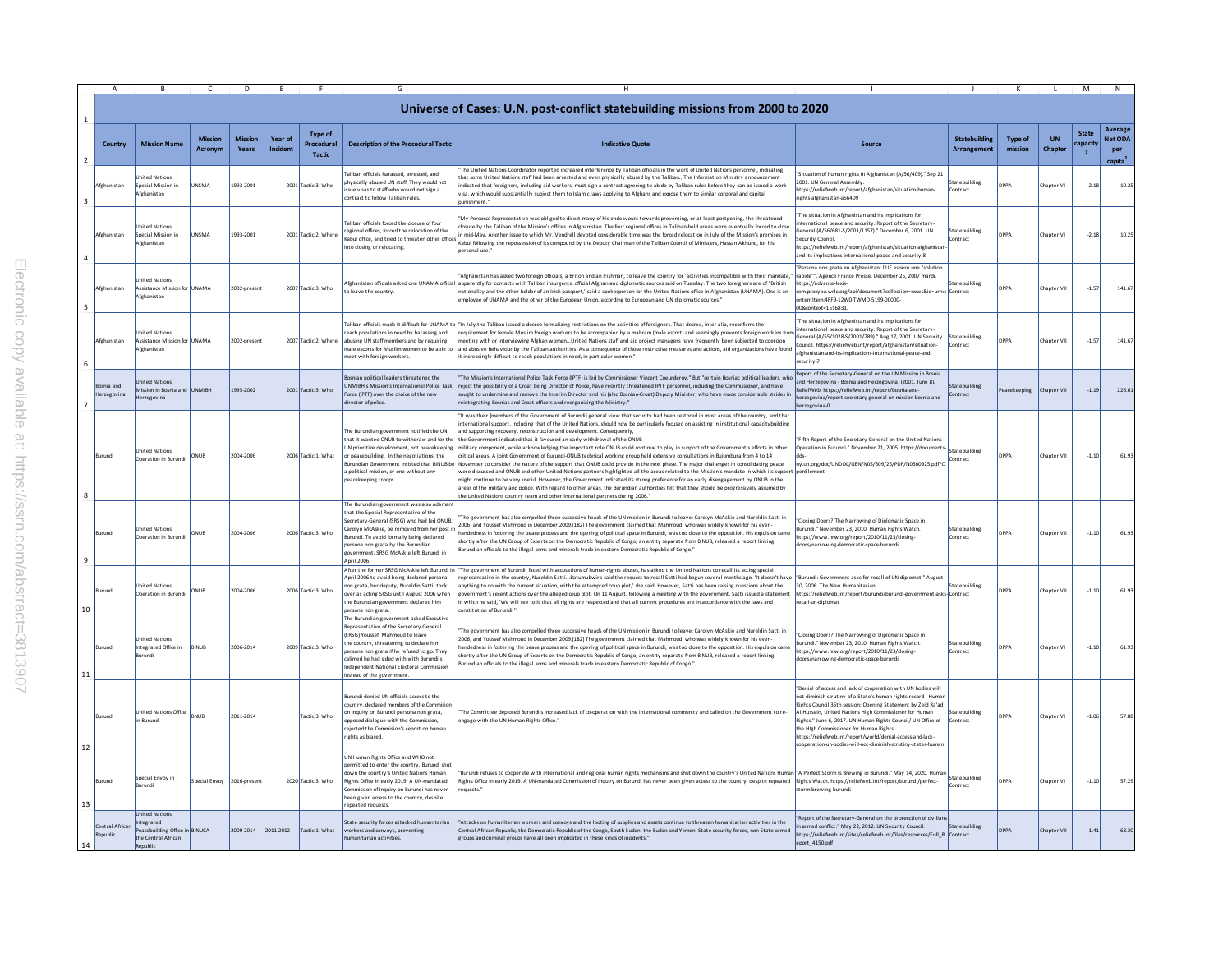|                |                                              |                                                                                                         |                                  | D                       |                     |                                        |                                                                                                                                                                                                                                                                                                                            | H                                                                                                                                                                                                                                                                                                                                                                                                                                                                                                                                                                                                                                                                                                                                                                                                                                                                                                                                                                                                                                                                                                                         |                                                                                                                                                                                                                                                                                                                 |                                            | К                  |                                     | M                                        | $\mathsf{N}$                                     |
|----------------|----------------------------------------------|---------------------------------------------------------------------------------------------------------|----------------------------------|-------------------------|---------------------|----------------------------------------|----------------------------------------------------------------------------------------------------------------------------------------------------------------------------------------------------------------------------------------------------------------------------------------------------------------------------|---------------------------------------------------------------------------------------------------------------------------------------------------------------------------------------------------------------------------------------------------------------------------------------------------------------------------------------------------------------------------------------------------------------------------------------------------------------------------------------------------------------------------------------------------------------------------------------------------------------------------------------------------------------------------------------------------------------------------------------------------------------------------------------------------------------------------------------------------------------------------------------------------------------------------------------------------------------------------------------------------------------------------------------------------------------------------------------------------------------------------|-----------------------------------------------------------------------------------------------------------------------------------------------------------------------------------------------------------------------------------------------------------------------------------------------------------------|--------------------------------------------|--------------------|-------------------------------------|------------------------------------------|--------------------------------------------------|
| $\overline{2}$ | Country                                      | <b>Mission Name</b>                                                                                     | <b>Mission</b><br><b>Acronvm</b> | <b>Mission</b><br>Years | Year of<br>Incident | <b>Type of</b><br>Procedural<br>Tactic | <b>Description of the Procedural Tactic</b>                                                                                                                                                                                                                                                                                | <b>Indicative Quote</b>                                                                                                                                                                                                                                                                                                                                                                                                                                                                                                                                                                                                                                                                                                                                                                                                                                                                                                                                                                                                                                                                                                   | <b>Source</b>                                                                                                                                                                                                                                                                                                   | <b>Statebuilding</b><br><b>Arrangement</b> | Type of<br>mission | <b>UN</b><br>Chapter                | <b>State</b><br>capacity<br>$\mathbf{1}$ | Average<br>Net ODA<br>per<br>capita <sup>2</sup> |
| 15             | Central African Integrated<br>Republic       | <b>Jnited Nations</b><br>Multidimensiona<br>Stabilization Mission<br>in the Central Africar<br>Republic | <b>IINUSCA</b>                   | 2014-presen             |                     | 2020 Tactic 3: Who                     | he Central African Republic declared three<br>UN officials persona non grata and requested<br>that they leave the country.                                                                                                                                                                                                 | iome 2,000 people 17 Feb demonstrated in front of UN offices in capital Bangui to demand departure of three senior MINUSCA officials<br>over allegations of collusion with armed groups; govt next day declared same officials persona non grata and requested that MINUSCA<br>transfer them out of country."                                                                                                                                                                                                                                                                                                                                                                                                                                                                                                                                                                                                                                                                                                                                                                                                             | Tracking Conflict Worldwide," February 2020, Crisis Group,<br>https://www.crisisgroup.org/index.php?q=crisiswatch/databas Statebuilding<br>e&location%5B%5D=5&date_range=last_12_months&from_mo Contract<br>nth=01&from_year=2016&to_month=01&to_year=2016                                                      |                                            | eacekeeping        | hapter VII                          | $-1.85$                                  | 121.75                                           |
| 16             | Central African<br>Republic and<br>Chad      | <b>Inited Nations</b><br>Mission in the Centra<br>African Republic and<br>Chad                          | <b>MINURCAT</b>                  | 2007-2010               |                     | 2007 Tactic 1: What                    | he Government of Chad requested specific<br>MINURCAT activities and shaped how the<br>mission operated.                                                                                                                                                                                                                    | 'During the delegation's visit to Chad, Government representatives expressed a desire for the prompt deployment of a civilian United<br>Vations mission, as a first step towards addressing urgent security concerns, particularly with respect to the refugee camps in eastern Char<br>They also indicated that a United Nations military presence was not favoured by the Chadian Government, although it could eventually be<br>scussed as a second phase of a United Nations deploymentthe head of the United Nations delegation met with President Bozizé, who<br>eiterated his appeal for a strong international commitment in support of the efforts of the Central African Republic to bring peace and<br>stability to the country. He also confirmed his request for a peacekeeping presence to be deployed in the north-eastern part of the country<br>in order to secure the tri-border area in conjunction with FACA, and underlined that insecurity in Vakaga prefecture was directly linked to<br>he conflict in Darfur."                                                                                   | Report of the Secretary-General on Chad and the<br>Central African Republic." United Nations Security Council.<br>lugust 10, 2007.<br>https://minurcat.unmissions.org/sites/default/files/old dnn/SG<br>%20Report%2010%20August%202007.pdf                                                                      | tatebuilding<br>Contract                   | Peacekeeping       | Chapter VII -1.54/-1.63 54.72/40.71 |                                          |                                                  |
| 17             | Central African<br>Republic and<br>Chad      | nited Nation<br>Mission in the Centr<br>African Republic and<br>Chad                                    | <b>MINURCAT</b>                  | 2007-2010               |                     | 2008 Tactic 4: When                    | The Government of Chad and Central African<br>Republic delayed signing a memoradum of<br>nderstanding with MINURCAT, which delay<br>the mission in training police officers and<br>gendarmes as well as implementing other<br>security activities.                                                                         | "A number of challenges affect the full deployment of United Nations police<br>and DIS officers, the greatest being the absence of infrastructure for office and living space, inadequate logistical support for the training<br>ilities and delays in refurbishing of the National Police Academy. Limited ground and air transportation also represent a challenge in the<br>face of the upcoming rainy season. Other issues have been the absence of a legal framework establishing DIS, which is linked to the delay in<br>signing the memorandum of understanding between the Government of Chad and MINURCAT on DIS, and the delay in selecting the first<br>atch of 220 police officers and gendarmes that will integrate with DIS."                                                                                                                                                                                                                                                                                                                                                                               | Report of the Secretary-General on the United Nations<br>Mission in the Central African Republic and Chad." United<br>Nations Security Council. July 8, 2008.<br>https://minurcat.unmissions.org/sites/default/files/old_dnn/SG<br>%20Report%208%20July%202008.pdf                                              | tatebuilding<br>Contract                   | eacekeeping        | Chapter VII                         |                                          | -1.54/-1.63 54.72/40.71                          |
| 18             | entral African<br>Republic and<br>Chad       | nited Nations<br>Mission in the Centra<br>African Republic and<br>Chad                                  | MINURCAT                         | 2007-2010               |                     | 2008 Tactic 1: What                    | The Government of Chad requested that the<br>mission increase the number of secuity<br>ersonnel beyond what had been initally<br>proposed by the mission. The Government als<br>delaved signing the necessary presidential<br>mission to operate in eastern Chad.                                                          | MINURCAT will continue to support the establishment of DIS. The<br>vernment of Chad has requested that the total strength of DIS be raised from 850 to some 1,700 elements. The Department of<br>eacekeeping Operations will examine this request on the basis of lessons learned and a needs assessment mission after the first elements<br>of DIS have been deployed. It is therefore critical that the presidential decree enabling the deployment of DIS to eastern Chad be issued at<br>the earliest possible date. An expanded area of operations of DIS may necessitate a review of the concept of operations of the proposed<br>United Nations military force in<br>degree to allow the military component of the order to ensure that the force has the capability to ensure the security of United Nations police deployed to monitor and provide on-the-job  %20Report%2012%20September%202008.<br>training for DIS elements. It may also necessitate the expanded deployment of human rights, rule of law and civil affairs elements of the<br>Aission."                                                      | 'Report of the Secretary-General on the United Nations<br>Mission in the Central African Republic and Chad." United<br>Nations Security Council. September 12, 2008.<br>https://minurcat.unmissions.org/sites/default/files/old_dnn/SG                                                                          | tatebuilding<br>ontract                    | Peacekeeping       | Chapter VII                         |                                          | $-1.54/-1.63$ 54.72/40.71                        |
| 19             | Central African<br>Republic and<br>Chad      | nited Nation<br>Aission in the Centra<br>African Republic and<br>Chad                                   | MINURCAT                         | 2007-2010               |                     | 2008 Tactic 1: What                    | The Central African Republic Government<br>quested that the mission take on military<br>activities from an EU-led mission to address<br>cross-border violence from Darfur.                                                                                                                                                 | During its visit to Bangui, the United Nations-European Union team met an<br>er-ministerial committee chaired by the Prime Minister. On that occasion, representatives of the Government requested that the United<br>Nations take over from EUFOR (European Union-led military force in Chad and the Central African Republic) in order to address possible<br>ross-border violence from Darfur."                                                                                                                                                                                                                                                                                                                                                                                                                                                                                                                                                                                                                                                                                                                        | Report of the Secretary-General on the United Nations<br>Mission in the Central African Republic and Chad." United<br>Nations Security Council, September 12, 2008.<br>https://minurcat.unmissions.org/sites/default/files/old dnn/SG<br>%20Report%2012%20September%202008.pdf                                  | tatebuilding<br>Contract                   | Peacekeeping       | Chapter VII -1.54/-1.63 54.72/40.71 |                                          |                                                  |
| 20             | Central Africar<br>Republic and<br>Chad      | nited Nations<br>Mission in the Central<br>African Republic and<br>Chad                                 | MINURCAT                         | 2007-2010               |                     | 2008 Tactic 1: What                    | The Government of Chad requested that<br>MINURCAT provide more support for<br>internally displaced person and to address the<br>crisis in Darfur.                                                                                                                                                                          | In Chad, President Deby agreed to the deployment of a<br>nited Nations follow-on operation, including a military component, to replace EUFOR. The President recognized that further progress was<br>equired in the implementation of the 13 August agreement and noted that the European Union and UNDP were assisting the Government<br>to that end. In that regard, President Deby requested that the United Nations follow-on presence remain within the framework provided<br>under Security Council resolution 1778 (2007) to address the spillover of the Darfur crisis and help create conditions conducive to the return<br>of refugees and internally displaced persons. President Deby called for greater support for the<br>ternally displaced and an increase in the MINURCAT presence at the sites. The President also appealed to the international community to<br>address the causes and consequences of the Darfur crisis."                                                                                                                                                                              | Report of the Secretary-General on the United Nations<br>Aission in the Central African Republic and Chad." United<br>Nations Security Council. September 12, 2008<br>https://minurcat.unmissions.org/sites/default/files/old_dnn/SG<br>%20Report%2012%20September%202008.pdf                                   | statebuilding<br>Contract                  | Peacekeeping       | Chapter VII                         |                                          | -1.54/-1.63 54.72/40.71                          |
| 21             | entral African<br>Republic and<br>Chad       | <b>Jnited Nations</b><br>Mission in the Central<br>African Republic and<br>Chad                         | MINURCAT                         | 2007-2010               | 2007-2010           | actic 1: What                          | n response to host government requests and<br>expectations, MINURCAT took on additional<br>ojects that were difficult or impossible<br>within the context and shifted its mandate to<br>provide a level of support to the security<br>services that it believed would be difficult for<br>the host governments to sustain. | Furthermore, the establishment of MINURCAT was characterized by a<br>discrepancy between the expectations and requests of the host Government and the actual structure and purpose of the Mission. In order t<br>address the Government's reservations about an operation whose mandate was not in accordance with its wishes and objectives, the<br>ission resorted to a number of coping and mitigating strategies. These included committing to substantial projects that at times proved<br>difficult, or even impossible, to carry out, thereby further undermining the trust and confidence of the host Government. In addition,<br>INURCAT, both before and after the establishment of its military component, invested heavily in DIS (Détachement intégré de sécurité)<br>with a view to its assumption of a portion of the security responsibilities entrusted to the international military forces the deployment of<br>which faced delays. Finally, the Mission agreed to provide, within existing resources, a level of support to DIS that will be difficult to sustai<br>after the departure of MINURCAT." | Report of the Secretary-General on the United Nations<br>Mission in the Central African Republic and Chad." United<br>Nations Security Council. December 1, 2010.<br>https://www.un.org/en/ga/search/view doc.asp?symbol=S/20<br>10/611                                                                         | statebuilding<br>Contract                  | Peacekeeping       | Chapter VII -1.54/-1.63 54.72/40.71 |                                          |                                                  |
| 22             | Central African<br>Republic and<br>Chad      | nited Nations<br>Mission in the Centra<br>African Republic and<br>Chad                                  | MINURCAT                         | 2007-2010               |                     | 2010 Tactic 1: What                    | The government of Chad requested that the<br>ilitary component of the mission withdraw.                                                                                                                                                                                                                                    | "The government of Chad has told the United Nations that it would like to see peacekeepers leave the country in the next few<br>onthsChad's U.N. Ambassador Ahmad Allam-mi told reporters Wednesday that his country would like the peacekeepers to drawdown<br>eave completely, but that N'Djamena would be willing to keep on about a thousand international and local civilian staffU.N.<br>imanitarian Chief John Holmes said withdrawing MINURCAT too soon could have serious humanitarian consequences. 'We want<br>MINURCAT to stay, and we want them to stay with their full complement. Because we think they are very important for the safety and<br>security of the people in the camps, the civilians in general, and for the humanitarian operation. So we are very concerned by the prospect<br>of withdrawal.' he said."                                                                                                                                                                                                                                                                                  | Chad Wants UN to Withdraw Mission, February 16, 2010.<br>oice of America, https://www.voanews.com/africa/chad-<br>vants-un-withdraw-mission                                                                                                                                                                     | tatebuilding<br>ontract                    | Peacekeeping       | Chapter VII                         |                                          | -1.54/-1.63 54.72/40.71                          |
| 23             | Central African<br>tepublic and<br>Chad      | <b>United Nations</b><br>Mission in the Central<br>African Republic and<br>had                          | <b>MINURCAT</b>                  | 2007-2010               |                     | 2010 Tactic 4: When                    | At the request of the Chadian government,<br>MINURCAT ended its mandate.                                                                                                                                                                                                                                                   | MINURCAT completed its mandate on 31 December 2010, in accordance with Security Council resolution 1923 (2010) and at the request of<br>he Chadian Government, which had pledged full responsibility for protecting dvilians on its territory."                                                                                                                                                                                                                                                                                                                                                                                                                                                                                                                                                                                                                                                                                                                                                                                                                                                                           | "Closure of MINURCAT."<br>https://minurcat.unmissions.org/milestones-and-achievements                                                                                                                                                                                                                           | tatebuilding<br>Contract                   | eacekeeping        | hapter VII                          |                                          | -1.54/-1.63 54.72/40.71                          |
| 24             | Côte d'Ivoire                                | <b>Inited Nations</b><br>Doerations in Côte<br>'Ivoire                                                  | <b>INOCI</b>                     | 2004-2017               |                     | 2011 Tactic 1: What                    | When an opposition leader won, the<br>overnment restricted UN actions with viole<br>attacks, new restrictive legislation, and<br>misinformation campaigns.                                                                                                                                                                 | "Forces loyal to Gbagbo have unleashed a systematic campaign of harassment that has severely diminished the U.N. mission's capacity to<br>irotect civilians in this West African country, according to internal U.N. documents obtained by Turtle Bay. An assortment of pro-Gbagbo<br>regular army forces, youth militia, foreign mercenaries and special forces have blocked U.N. food and fuel deliveries, torched vehicles,<br>leaved Molotov cocktails at U.N. installations, shot and kidnapped UN peacekeepers."                                                                                                                                                                                                                                                                                                                                                                                                                                                                                                                                                                                                    | "Laurent Gbagbo's guide to crippling a U.N. peacekeeping<br>mission." April 2, 2011. Foreign Policy<br>https://foreignpolicy.com/2011/04/02/laurent-gbagbos-guide<br>>crippling-a-u-n-peacekeeping-mission/                                                                                                     | tatebuilding<br>contract                   | eacekeeping        | <b>Chapter VI</b>                   | $-1.26$                                  | 44.03                                            |
| 25             | Democratic<br>Republic of the<br>Congo (DRC) | <b>Jnited Nations</b><br><b>Organization Mission</b><br>in the Democratic<br>tepublic of the Congo      | <b>AONUC</b>                     | 2000-2010               |                     | 2000 Tactic 1: What                    | Although the MONUC force commander<br>arrived in DRC in April 2000, the DRC<br>Government did not authorize MONUC to<br>deploy observers to monitor the Lusaka<br>Ceasefire Agreement.                                                                                                                                     | a summit of the Southern African Development Community (SADC) was convened in Windhoek on 7 August with a view to discussiong,<br>mong other issues, ways and means to overcome the difficulties encountered in the implementation of the agreementThe summit, which<br>ended in the early hours of 15 August after some 18 hours of continous discussion, failed to make any progress on [these] issuesprincipally<br>because of the reluctance of the Government of the Democratic Republic of Congo to allow the deploymnet of MONUC troops to the<br>"overnment-controlled territory and to accept Sir Ketumile Masire as the neutral facilitator.                                                                                                                                                                                                                                                                                                                                                                                                                                                                    | orth report of the Secretary-General on the United Nation<br>Organization Mission in the Democratic Republic of the Congo.'<br>September 21, 2000. United Nations Security Council.<br>https://www.un.org/en/ga/search/view_doc.asp?symbol=S/20<br>288\00                                                       | statebuilding<br>Contract                  | eacekeeping        | Chapter VII                         | $-1.88$                                  | 32.85                                            |
| 26             | emocratic<br>Republic of the<br>Congo (DRC)  | nited Nations<br><b>Organization Missio</b><br>in the Democratic<br>lepublic of the Congo               | <b>MONUC</b>                     | 2000-2010               |                     | 2000 Tactic 3: Who                     | The Congolese Government objected to Sir<br>Ketumile Masire as the neutral faciliator<br>appointed by the Lusaka Agreement.                                                                                                                                                                                                | a summit of the Southern African Development Community (SADC) was convened in Windhoek on 7 August with a view to discussiong,<br>mong other issues, ways and means to overcome the difficulties encountered in the implementation of the agreementThe summit, which<br>ended in the early hours of 15 August after some 18 hours of continous discussion, failed to make any progress on Ithesel issuesprincipally<br>because of the reluctance of the Government of the Democratic Republic of Congo to allow the deploymnet of MONUC troops to the<br>overnment-controlled territory and to accept Sir Ketumile Masire as the neutral facilitator."                                                                                                                                                                                                                                                                                                                                                                                                                                                                    | Fourth report of the Secretary-General on the United Nation<br>Organization Mission in the Democratic Republic of the Congo.<br>September 21, 2000, United Nations Security Council,<br>https://www.un.org/en/ga/search/view_doc.asp?symbol=S/20<br>288\00                                                      | Statebuilding<br>Contract                  | eacekeeping        | Chapter VII                         | $-1.88$                                  | 32.85                                            |
| 27             | Democratic<br>Republic of the<br>Congo (DRC) | <b>Jnited Nations</b><br><b>Ireanization Mission</b><br>n the Democratic<br>epublic of the Congo        | MONUC                            | 2000-2010               |                     | 2003 Tactic 3: Who                     | DRC declared the Office for the Coordination o<br>lumanitarian Affairs' (OCHA) representative<br>in Ituri persona non grata, suggesting the<br>reason was that they attempted to lobby fo<br>the release of a relief worker.                                                                                               | "The north-eastern part of the country, following the change of control in Bunia in August 2002, became once again the most dire place in<br>DRC for civilians, as well as for basic, operational humanitarian efforts. Office for the Coordination of Humanitarian Affairs' (OCHA)<br>representative in Ituri was declared persona non grata after attempting to plead for the release of a relief worker.'                                                                                                                                                                                                                                                                                                                                                                                                                                                                                                                                                                                                                                                                                                              | Consolidated Inter-Agency Appeal for the Democratic Republ<br>of the Congo 2003: Mid-Year Review." June 3, 2003, UN Office<br>for the Coordination of Humanitarian Affairs<br>https://reliefweb.int/report/democratic-republic-<br>congo/consolidated-inter-agency-appeal-democratic-republic-<br>ongo-2003-mid | statebuilding<br>ontract                   | Peacekeeping       | Chapter VII                         | $-1.88$                                  | 32.85                                            |
| 28             | Jemocratic<br>Republic of the<br>Congo (DRC) | <b>United Nations</b><br>Organization Mission<br>in the Democratic<br>tepublic of the Congr             | MONUC                            | 2000-2010               |                     | 2004 Tactic 2: Where                   | DRC prevented MONUC from accessing a<br>uranium mine after it collapsed and killed<br>several miners.                                                                                                                                                                                                                      | A team from the UN mission in the Democratic Republic of the Congo (DRC), known by its French acronym MONUC, was prevented on<br>Friday from accessing the site of a uranium mine in Shinkolobwe - in the southeastern province of Katanga - where several miners were<br>killed or injured when the mine collapsed on 8 July, a MONUC spokesman told IRIN."                                                                                                                                                                                                                                                                                                                                                                                                                                                                                                                                                                                                                                                                                                                                                              | "UN mission denied access to collapsed uranium mine." 21 July<br>2004. The New Humanitarian.<br>https://www.thenewhumanitarian.org/report/50751/drc-un-<br>ission-denied-access-collapsed-uraniur                                                                                                               | tatebuilding<br>Contract                   | eacekeeping        | Chapter VII                         | $-1.88$                                  | 32.85                                            |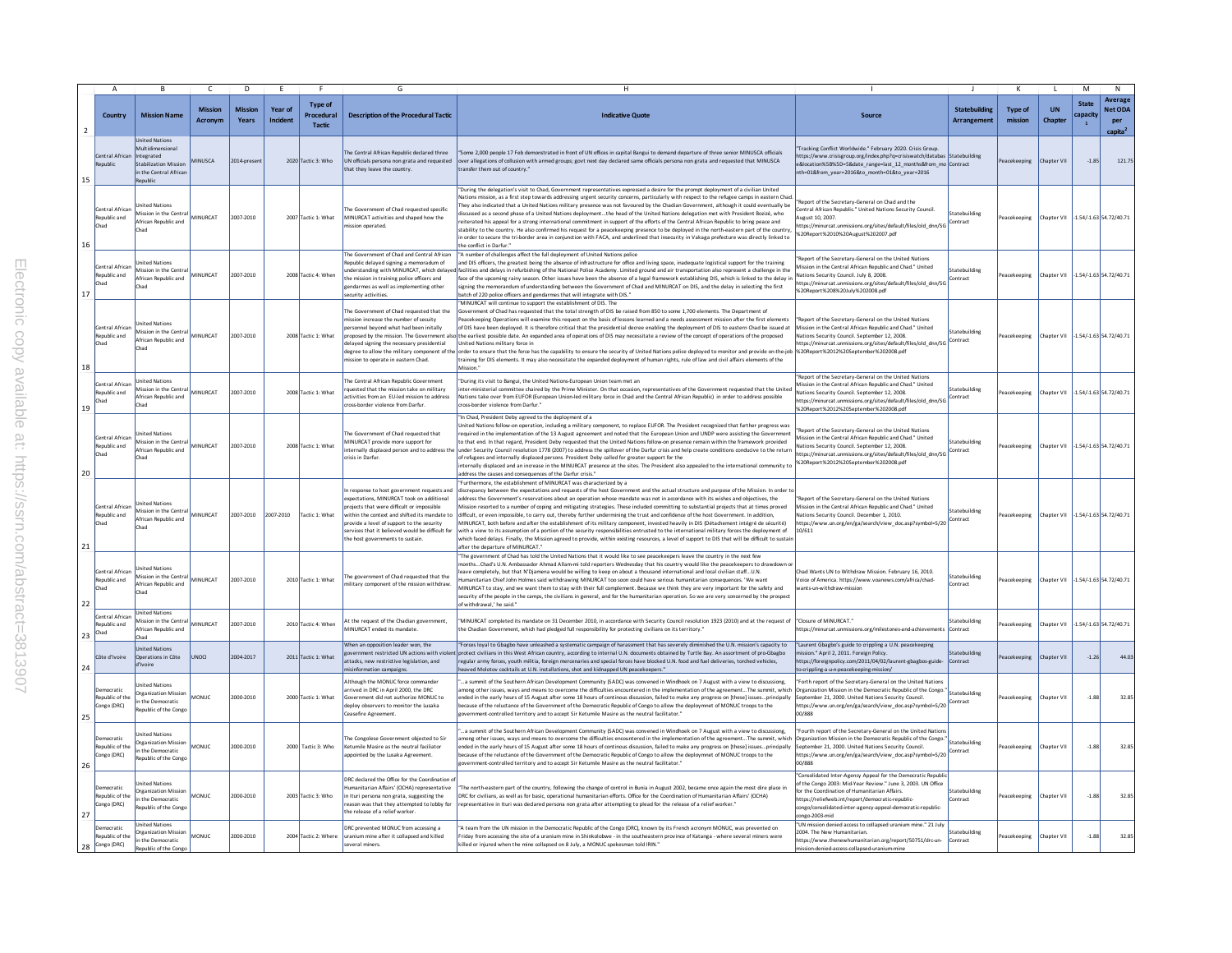|                |                                             |                                                                                                                                            | $\mathsf{C}$              | D                       |                     |                                        |                                                                                                                                                                        |                                                                                                                                                                                                                                                                                                                                                                                                                                                                                                                                                                                                                                   |                                                                                                                                                                                                                                                                                                                          |                                     |                           |                      | M                        | N                                                       |
|----------------|---------------------------------------------|--------------------------------------------------------------------------------------------------------------------------------------------|---------------------------|-------------------------|---------------------|----------------------------------------|------------------------------------------------------------------------------------------------------------------------------------------------------------------------|-----------------------------------------------------------------------------------------------------------------------------------------------------------------------------------------------------------------------------------------------------------------------------------------------------------------------------------------------------------------------------------------------------------------------------------------------------------------------------------------------------------------------------------------------------------------------------------------------------------------------------------|--------------------------------------------------------------------------------------------------------------------------------------------------------------------------------------------------------------------------------------------------------------------------------------------------------------------------|-------------------------------------|---------------------------|----------------------|--------------------------|---------------------------------------------------------|
| $\overline{2}$ | Country                                     | <b>Mission Name</b>                                                                                                                        | <b>Mission</b><br>Acronym | <b>Mission</b><br>Years | Year of<br>Incident | <b>Type of</b><br>Procedural<br>Tactic | <b>Description of the Procedural Tactic</b>                                                                                                                            | <b>Indicative Quote</b>                                                                                                                                                                                                                                                                                                                                                                                                                                                                                                                                                                                                           |                                                                                                                                                                                                                                                                                                                          | <b>Statebuilding</b><br>Arrangement | <b>Type of</b><br>mission | <b>UN</b><br>Chapter | <b>State</b><br>capacity | Average<br><b>Net ODA</b><br>per<br>capita <sup>2</sup> |
| 29             | ocratic<br>ongo (DRC)                       | nited Nations<br><b>Inganization</b><br>tepublic of the Stabilization Mission<br>in the Democratic<br>Republic of the Congo                | MONUSCO                   | 2010-presen             |                     | 2014 Tactic 3: Who                     | DRC restricted access for UN officals and there<br>the UNJHRO director after a report<br>violations.                                                                   | as violence against UN officials. DRC expelled "The decision to declare Scott Campbell, the director of the UN Joint Human Rights Office (UNJHRO), persona non grata, or "unwelcom<br>person", was initially made public by the Ministry of the Interior on Thursday, a day after the release of a UN report detailing serious<br>locumenting the government's human rights human rights violations by Congolese security forces, for which the Ministry is responsible.                                                                                                                                                          | 'DR Congo: UN rights chief condemns government's decision to<br>pel envo.y" October 19, 2014. UN News Service<br>https://reliefweb.int/report/democratic-republic-congo/dr-<br>congo-un-rights-chief-condemns-governments-decision-expel-<br>nvoy                                                                        | Statebuilding<br>Contract           | eacekeeping               | Chapter VII          | $-1.7$                   | 40.6                                                    |
| 30             | emocratic<br>ongo (DRC)                     | <b>Jnited Nations</b><br>Organization<br><b>Republic of the Stabilization Mission</b><br>in the Democratic<br><b>Republic of the Congo</b> | MONUSCO                   | 2010-presen             |                     | 2011 Tactic 3: Who                     | DRC either delayed or refused visas for some<br>JN personnel.                                                                                                          | "In the Democratic Republic of the Congohumanitarian activities are significantly hampered by the denial of visas or delays in their<br>ssuance to international experts."                                                                                                                                                                                                                                                                                                                                                                                                                                                        | Report of the Secretary-General on the protecction of civiliar<br>n armed conflict." May 22, 2012. UN Security Council.<br>https://reliefweb.int/sites/reliefweb.int/files/resources/Full_R Contract<br>port 4150.pdf                                                                                                    | Statebuilding                       | Peacekeeping              | Chapter VII          | $-1.7$                   | 40.6                                                    |
| 31             | emocratic<br>Congo (DRC)                    | <b>Jnited Nations</b><br>Organization<br>Republic of the Stabilization Mission<br>in the Democratic<br>Republic of the Congo               | MONUSCO                   | 2010-present 2011-2012  |                     | actic 1: What;<br>actic 2: Where       | cal authorities harassed and extorted UN<br>ersonnel, which resulted in the closure of<br>ome offices.                                                                 | in the Democratic Republic of the Congoattempts by both local authorities and non-State groups to extort funds or appropriate assets<br>irom humanitarian actors have resulted in routine harassment, leading in some cases to the closure of offices of humanitarian organization<br>or the detention of staff. Demands for payment can involve tens of thousands of dollars per agency and are often made outside of official<br>channels. When such fees were not paid or local authorities and humanitarian actors disagreed about operational requirements,<br>umanitarian projects have been shut down by the authorities." | eport of the Secretary-General on the protecction of civiliar<br>armed conflict." May 22, 2012. UN Security Council<br>https://reliefweb.int/sites/reliefweb.int/files/resources/Full_R Contract<br>port 4150.pdf                                                                                                        | <b>itatebuilding</b>                | eacekeeping               | Chapter VII          | $-1.7$                   | 40.6                                                    |
| 32             | Jemocratic<br>epublic of the<br>Congo (DRC) | <b>Jnited Nations</b><br>Organization<br><b>Stabilization Mission</b><br>in the Democratic<br>Republic of the Congo                        | MONUSCO                   | 2010-present 2011-2012  |                     | Tactic 1: What                         | itate security forces attacked humanitarian<br>orkers and convoys, preventing<br>manitarian activities.                                                                | "Attacks on humanitarian workers and convoys and the looting of supplies and assets continue to threaten humanitarian activities in the<br>Central African Republic, the Democratic Republic of the Congo, South Sudan, the Sudan and Yemen. State security forces, non-State armed<br>groups and criminal groups have all been implicated in these kinds of incidents."                                                                                                                                                                                                                                                          | Report of the Secretary-General on the protecction of civiliar<br>armed conflict." May 22, 2012, UN Security Council.<br>https://reliefweb.int/sites/reliefweb.int/files/resources/Full_R<br>port 4150.pdf                                                                                                               | Statebuilding<br>Contract           | eacekeeping               | hapter VII           | $-1.7$                   | 40.6                                                    |
| 33             | emocratic<br>epublic of the<br>Congo (DRC)  | <b>Inited Nations</b><br>Organization<br>tabilization Mission<br>in the Democratic<br>Republic of the Congo                                | MONUSCO                   | 010-prese               |                     | 2017 Tactic 2: Where                   | The DRC government restricted peacekeeper<br>ccess to areas where their forces had<br>argeted civilians                                                                | "Government forces have targeted dyillans, including women and children, resulting in numerous deaths in central Congo this week and are IU.N." March 18, 2017, Reuters,<br>restricting United Nations peacekeepers' access to the area, the country's U.N. mission said on Saturday.'                                                                                                                                                                                                                                                                                                                                            | 'Congo forces targeting civilians, denying peacekeepers acces<br>https://www.reuters.com/article/us-congo-violence-un-<br>idLISKRN16POFI                                                                                                                                                                                 | Statebuilding<br>Contract           | eacekeeping               | hapter VII           | $-1.7$                   | 40.6                                                    |
| 34             | <b>iatemala</b>                             | International<br><b>Commission Against</b><br>nounity in<br>iuatemala                                                                      | <b>CICIG</b>              | 2007-2019               |                     | 2017 Tactic 3: Who                     | uatemala expelled the UN head of CICIG.                                                                                                                                | after the decision of Guatemalan President Jimmy Morales to declare Iván Velásquez, the head of the International Commission against<br>".punity in Guatemala (ICIG), and order him expelled from the country.                                                                                                                                                                                                                                                                                                                                                                                                                    | "CIDH publica resolución sobre derechos humanos, impunidad y<br>corrupción." September 12, 2017.<br>https://reliefweb.int/report/world/cidh-publica-resoluci-n-<br>obre-derechos-humanos-impunidad-y-corrupci-n                                                                                                          | Statebuilding<br>Contract           | <b>DDDA</b>               | hapter VI            | $-0.55$                  | 26.2                                                    |
| 35             | uatemala                                    | nternational<br>nmission Against<br>npunity in<br>uatemala                                                                                 | <b>CICIG</b>              | 2007-2019               |                     | 2020 Tactic 4: When                    | suatemala unilaterally terminated CICIG.                                                                                                                               | "On 8 January, the Secretary-General "strongly rejected" the decision by the Government of Guatemala to unilaterally terminate the<br>nternational Commission against Impunity in Guatemala, an independent body set up by the United Nations and Guatemala to investigate<br>illegal security groups and high-level corruption in the country."                                                                                                                                                                                                                                                                                  |                                                                                                                                                                                                                                                                                                                          | Statebuilding<br>ontract            | <b>OPPA</b>               | Chapter VI           | $-0.55$                  | 26.2                                                    |
| 36             | Guinea-Bissau                               | nited Nations<br>Peacebuilding Support UNOGBIS<br>Office in Guinea-Bissau                                                                  |                           | 1999-2009               |                     | 1999 Tactic 1: What                    | he transitional government of Guinea-Bissau<br>nilitary observers to monitor the stituation<br>on the border with Guinea and Senegal.                                  | With regard to the border security concerns that had been raised by the<br>authorities, members of the Council will recall that, in my report of<br>requested that UNOGBIS provide international 29 September 1999, I promised to revert to the Council regarding the<br>ecommendations of a small mission I had dispatched to Guinea-Bissau to look into the transitional Government's request for international<br>nilitary observers to monitor the situation along the borders with Guinea and Senegal and provide a measure of confidence among the<br>opulation during the electoral period."                               | eport of the Secretary-General on Developments in Guine<br>Sissau and on the Activities of the United Nations Peace-<br>uilding Support Office in that Country." United Nations<br>ecurity Council. December 23, 1999. https://documents-dds-<br>ny.un.org/doc/UNDOC/GEN/N99/401/16/pdf/N9940116.pdf?Op<br>nElement      | itatebuilding<br>Contract           | <b>DPPA</b>               | Chapter VII          | $-1.26$                  | 70.8                                                    |
| 37             | Guinea-Bissau                               | nited Nations<br>Peacebuilding Support UNOGBIS<br>Office in Guinea-Bissau                                                                  |                           | 1999-2009               |                     | 1999 Tactic 1: What                    | overnment officials asked that UNOGBIS<br>coordinate election observation with 88<br>bservers from 19 countries.                                                       | "At the request of the Government, UNOGBIS coordinated international<br>iservation of the elections, with the participation of 88 short-term observers drawn from the following 19 countries, invited by the<br>.<br>Government: Angola, Belgium, Benin, Canada, Cape Verde, Côte d'Ivoire, Ethiopia, the Gambia, Guinea, Mozambique, the Netherlands, the<br>Niger, Nigeria, Portugal, Senegal, Spain, Sweden, Togo and the United States of America."                                                                                                                                                                           | Report of the Secretary-General on Developments in Guinea<br>Bissau and on the Activities of the United Nations Peace-<br>Building Support Office in that Country." United Nations<br>Security Council. December 23, 1999. https://documents-dds-<br>ny.un.org/doc/UNDOC/GEN/N99/401/16/pdf/N9940116.pdf?Op<br>enElement | Statebuilding<br>Contract           | <b>DPPA</b>               | Chapter VII          | $-1.26$                  | 70.8                                                    |
| 38             | Guinea-Bissau                               | nited Nations<br>Peacebuilding Support UNOGBIS<br>Office in Guinea-Bissa                                                                   |                           | 1999-2009               | 1999                | Tactic 1: What;<br>Tactic 4: When      | uinea-Bissau officials requested that<br>JNOGBIS extend its mandate bevond its<br>riginal expiration of December 21, 1999.                                             | Members of the Council will recall that in my last report (\$/1999/1015), I<br>formed the Council that Guinea-Bissau's transitional Government had requested the extension of the mandate of UNOGBIS for one year<br>after its expiry on 31 December 1999, in order to assist Guinea-Bissau in the fragile post-electoral period; and that I should undertake to<br>evert to the Council on the matter after consultations with the new Government that would have emerged from the elections."                                                                                                                                   | Report of the Secretary-General on Developments in Guinea<br>Sissau and on the Activities of the United Nations Peace-<br>uilding Support Office in that Country." United Nations<br>ecurity Council. December 23, 1999. https://documents-dds-<br>ny.un.org/doc/UNDOC/GEN/N99/401/16/pdf/N9940116.pdf?Op<br>enElement   | Statebuilding<br>Contract           | <b>PPA</b>                | Chapter VII          | $-1.26$                  | 70.8                                                    |
| 39             | Suinea-Bissau                               | nited Nations<br>Peacebuilding Support UNOGBIS<br>Office in Guinea-Bissa                                                                   |                           | 1999-2009               |                     | 2001 Tactic 1: What                    | he Government of Guinea-Bissau requested<br>that UNOGBIS organize a semilar on the<br>wision of the Constitution.                                                      | Despite the troubling climate of tension, GuineaBissau continues with its efforts to consolidate its fragile democratization process. The<br>National<br>Assembly, which resumed its annual session on 28 February 2001, has focused its debates on the revision of the Constitution to bring it into<br>line with the norms of a democratic society. To facilitate these debates, UNOGBIS, at the request of the Assembly, organized a seminar on<br>the revision of the Constitution from 12 to 15 February 2001."                                                                                                              | Report of the Secretary-General on developments in<br>uinea-Bissau and the activities of the United Nations<br>eace-building Support Office in that country." United Nations<br>Security Council. March 16, 2001. https://documents-dds-<br>ny.un.org/doc/UNDOC/GEN/N01/288/22/pdf/N0128822.pdf?Oj<br>enElement          | Statebuilding<br>Contract           | DPPA                      | Chapter VII          | $-1.2$                   | 70.8                                                    |
| 40             | Guinea-Bissau                               | nited Nations<br>Peacebuilding Support UNOGBIS<br>Office in Guinea-Bissa                                                                   |                           | 1999-2009               |                     | 2002 Tactic 1: What                    | he Government of Guinea-Bissau requested<br>hat UNOGBIS establish an Ad Hoc Advisory<br>Group of the Economic and Social Council on<br>uinea-Bissau.                   | I welcome the work of the Ad Hoc Advisory Group of the Economic and<br>Social Council on Guinea-Bissau, recently established at the request of the<br>Government of Guinea-Bissau, as an innovative mechanism of cooperation between the Security Council and the Economic and Social Counci<br>n countries in a postconflict peace-building phase."                                                                                                                                                                                                                                                                              | Report of the Secretary-General on developments in<br>Suinea-Bissau and on the activities of the United Nations<br>eace-building Support Office in that country." United Nations<br>Security Council. December 13, 2002. https://documents-dds-<br>ny.un.org/doc/UNDOC/GEN/N02/726/81/pdf/N0272681.pdf?Oj<br>enElement   | Statebuilding<br>Contract           | DPPA                      | hapter VII           | $-1.2$                   | 70.8                                                    |
| 41             | Guinea-Bissau                               | <b>hited Nations</b><br>Peacebuilding Support UNOGBIS<br>Office in Guinea-Bissa                                                            |                           | 1999-2009               |                     | 2005 Tactic 1: What                    | he Government of Guinea-Bissau requested<br>hat UNOGBIS implement a fact-finding and<br>roject mission to examine the proliferation of<br>mall arms and light weapons. | At the request of the Government of Guinea-Bissau, I dispatched a fact-finding and project development mission to Guinea-Bissau from 7 to<br>11 March 2005 to examine the challenge posed by the proliferation of small arms and light weapons. Working closely with the Governmen<br>JNOGBIS, the country team and relevant civil society bodies, the mission has established the operational and conceptual capacity-building<br>needs for the national implementation of the United Nations Programme of Action to Prevent, Combat and Eradicate the Illicit Trade in<br>Small Arms and Light Weapons.'                        | Report of the Secretary-General on developments in<br>Suinea-Bissau and on the activities of the United Nations<br>eacebuilding Support Office in that country." United Nations<br>Security Council. March 16, 2005. https://documents-dds-<br>ny.un.org/doc/UNDOC/GEN/N05/267/58/pdf/N0526758.pdf?O<br>enElement        | Statebuilding<br>Contract           | DPPA                      | hapter VII           | $-1.2$                   | 70.8                                                    |
| 42             | Guinea-Bissau                               | Inited Nations<br>Peacebuilding Support UNOGBIS<br>Office in Guinea-Bissau                                                                 |                           | 1999-2009               |                     | 2010 Tactic 1: What                    | uinea-Bissau officials requested that<br>JNOGBIS offer support for a national<br>mmision of inquiry into the 2009<br>ssassinations                                     | Government officials also reiterated their commitment to fighting corruption and impunity and referred to the letter addressed to the<br>".Secretary-General requesting support for a national commission of inquiry into the 2009 assassinations.                                                                                                                                                                                                                                                                                                                                                                                | Report of the Peacebuilding Commission mission to Guinea-<br>3issau, 16-21 January 2010." United Nations General Assembly<br>Security Council. February 9, 2010. https://documents-dds-<br>ny.un.org/doc/UNDOC/GEN/N10/235/63/pdf/N1023563.pdf?Op<br>nElement                                                            | Statebuilding<br>Contract           | <b>DPPA</b>               | Chapter VII          | $-1.26$                  | 70.8                                                    |
| 43             | Suinea-Bissau                               | United Nations<br>Integrated<br>Peacebuilding Office in<br>Guinea-Rissau                                                                   | <b>UNIOGBIS</b>           | 2010-<br>resent         |                     | 2019 Tactic 1: What                    | Suinea-Bissau requested that UNIOGBIS<br>national strategic plan.                                                                                                      | provide assistance to combat drug traffickinga  "At the request of State authorities, the United Nations will continue to provide assistance, including in the development of a national<br>and organization crime, including to develop a strategic plan on drug trafficking, organized crime and related threats and the functioning of an interministerial coordination mechanism.                                                                                                                                                                                                                                             | Developments in Guinea-Bissau and the activities of<br>he United Nations Integrated Peacebuilding Office<br>Guinea-Bissau." Report of the Secretary-General. United<br>lations Security Council. August 19, 2019. https://documents-<br>ny.un.org/doc/UNDOC/GEN/N19/248/33/pdf/N1924833.pdf?Op<br>enElement              | Statebuilding<br>Contract           | DPPA                      | hapter VI            | $-1.03$                  | 72.1                                                    |
|                |                                             |                                                                                                                                            |                           |                         |                     |                                        |                                                                                                                                                                        |                                                                                                                                                                                                                                                                                                                                                                                                                                                                                                                                                                                                                                   |                                                                                                                                                                                                                                                                                                                          |                                     |                           |                      |                          |                                                         |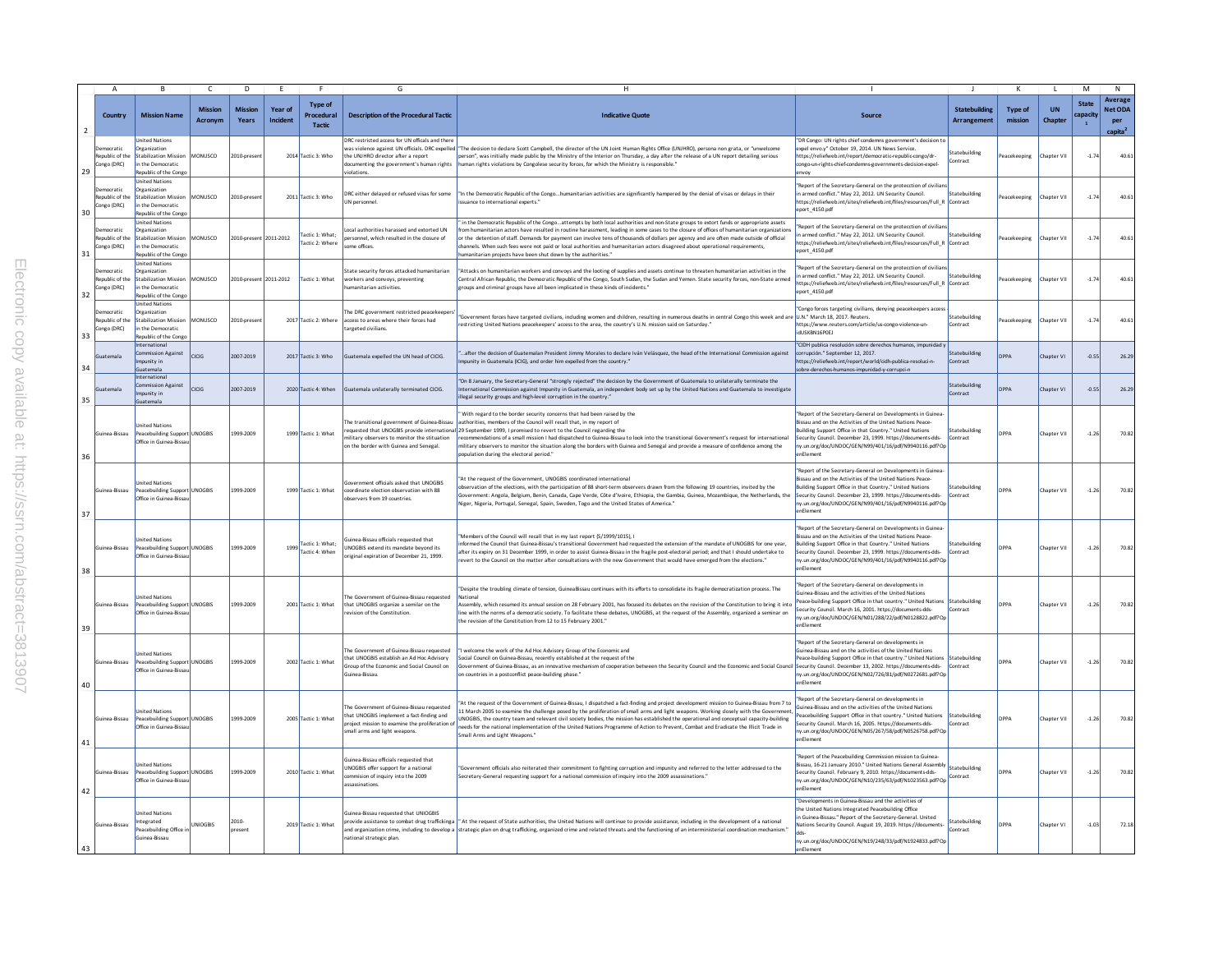|                |         |                                                                                | $\mathcal{C}$                    | $\sqrt{2}$              |                     |                                        | G                                                                                                                                                                                                                                                                                                                        | H.                                                                                                                                                                                                                                                                                                                                                                                                                                                                                                                                                                                                                                                                                                                                                                                                                                                                                                                                                                                                                                                                                                                                                                                                                                                                                                                                                                                                                                                                                                                                                                                                                                                                                     |                                                                                                                                                                                                                                                                                                                                                                                                                                                                                                                                                                                                              |                                     |                           |                      | M                                               | $\mathsf{N}$                                     |
|----------------|---------|--------------------------------------------------------------------------------|----------------------------------|-------------------------|---------------------|----------------------------------------|--------------------------------------------------------------------------------------------------------------------------------------------------------------------------------------------------------------------------------------------------------------------------------------------------------------------------|----------------------------------------------------------------------------------------------------------------------------------------------------------------------------------------------------------------------------------------------------------------------------------------------------------------------------------------------------------------------------------------------------------------------------------------------------------------------------------------------------------------------------------------------------------------------------------------------------------------------------------------------------------------------------------------------------------------------------------------------------------------------------------------------------------------------------------------------------------------------------------------------------------------------------------------------------------------------------------------------------------------------------------------------------------------------------------------------------------------------------------------------------------------------------------------------------------------------------------------------------------------------------------------------------------------------------------------------------------------------------------------------------------------------------------------------------------------------------------------------------------------------------------------------------------------------------------------------------------------------------------------------------------------------------------------|--------------------------------------------------------------------------------------------------------------------------------------------------------------------------------------------------------------------------------------------------------------------------------------------------------------------------------------------------------------------------------------------------------------------------------------------------------------------------------------------------------------------------------------------------------------------------------------------------------------|-------------------------------------|---------------------------|----------------------|-------------------------------------------------|--------------------------------------------------|
| $\overline{2}$ | Country | <b>Mission Name</b>                                                            | <b>Mission</b><br><b>Acronym</b> | <b>Mission</b><br>Years | Year of<br>Incident | <b>Type of</b><br>Procedural<br>Tactic | <b>Description of the Procedural Tactic</b>                                                                                                                                                                                                                                                                              | <b>Indicative Quot</b>                                                                                                                                                                                                                                                                                                                                                                                                                                                                                                                                                                                                                                                                                                                                                                                                                                                                                                                                                                                                                                                                                                                                                                                                                                                                                                                                                                                                                                                                                                                                                                                                                                                                 | <b>Source</b>                                                                                                                                                                                                                                                                                                                                                                                                                                                                                                                                                                                                | <b>Statebuilding</b><br>Arrangement | <b>Type of</b><br>mission | <b>UN</b><br>Chapter | <b>State</b><br><b>capacity</b><br>$\mathbf{1}$ | Average<br>Net ODA<br>per<br>capita <sup>2</sup> |
| 44             |         | <b>Jnited Nations</b><br>Assistance Mission for UNAMI<br>raq                   |                                  | 2003-present            |                     | 2001 Tactic 3: Who                     | activites that threaten national security.                                                                                                                                                                                                                                                                               | "In a note verbale dated 2 September, the Ministry of Foreign Affairs of Iraq informed the Office of the Humanitarian Coordinator of the<br>Government's decision to declare personae non gratae five international staff members of the Office, and requested that they depart from<br>Iraq within 72 hours. According to that note, the Government's decision to expel the staff members concerned was "due to their performing<br>raq delcared 5 international staff persona non of activities that infringe the national security of the Republic of Iraq, which are inconsistent with their assigned responsibilities". The staff<br>grata, daiming that they were participating in members concerned were the Assistant Humanitarian Coordinator for Observation, the Legal Adviser, the Senior Reports Officer, a reports<br>officer and a data analyst.'<br>"Iraq has expelled four Nigerians and a Bosnian working for the United Nations "oil-for-food" humanitarian program in Baghdad for what it<br>called an infringement of its national security."                                                                                                                                                                                                                                                                                                                                                                                                                                                                                                                                                                                                                     | "Report of the Secretary-General pursuant to paragraph 5 of<br>resolution 1360 (2001) (S /2001/919)." United Nations Security<br>Council, September 28, 2001.<br>https://reliefweb.int/report/iraq/report-secretary-general-<br>ursuant-paragraph-5-resolution-1360-2001-s-2001919. See<br>also "Irag expels five UN staff: UN protests." Reuters.<br>September 5, 2001. https://reliefweb.int/report/iraq/iraq-<br>opels-five-un-staff-un-protests                                                                                                                                                          | Statebuilding<br>Contract           | <b>DPPA</b>               | Chapter VII          | $-1.70$                                         | 167.9                                            |
| 45             |         | nited Nations<br>Assistance Mission for UNAMI<br>Iraq                          |                                  | 2003-present            |                     | 2004 Tactic 3: Who                     | Iraq delcared 10 UN international staff eithe<br>ersona non grata or requesed that that thes<br>staff withdraw from the country under various<br>pretexts or after they raised unsubstantialed<br>allegations.                                                                                                           | Between December 1996 and March 2003, about 10 UN international staff were either dedared persona non grata by the former Iraqi<br>Government or were requested to be withdrawn from the country under various pretexts or following unsubstantiated allegations."                                                                                                                                                                                                                                                                                                                                                                                                                                                                                                                                                                                                                                                                                                                                                                                                                                                                                                                                                                                                                                                                                                                                                                                                                                                                                                                                                                                                                     | "Irag: Oil-for-food programme responsibilities." February 26.<br>2004. UN Office of the Iraq Programme.<br>https://reliefweb.int/report/iraq/iraq-oil-food-programme-<br>sponsibilities                                                                                                                                                                                                                                                                                                                                                                                                                      | Statebuilding<br>Contract           | <b>DPPA</b>               | Chapter VII          | $-1.70$                                         | 167.9                                            |
| 46             |         | <b>Inited Nations</b><br>Interim<br><b>Idministration</b><br>Aission in Kosovo | <b>IINMIK</b>                    | 1999-present            |                     | 2019 Tactic 3: Who                     | osovo declared a UN official persona non<br>rata.                                                                                                                                                                                                                                                                        | "The international staff member received medical treatment in local hospitals and was subsequently transferred to a hospital in Belgrade<br>e was declared "persona non grata" by Kosovo authorities, a doctrine that is not applicable to, or in respect of, United Nations personnel.                                                                                                                                                                                                                                                                                                                                                                                                                                                                                                                                                                                                                                                                                                                                                                                                                                                                                                                                                                                                                                                                                                                                                                                                                                                                                                                                                                                                | 'Report of the Secretary-General on the United Nations<br>terim Administration Mission in Kosovo (S/2019/797)."<br>October 4, 2019, UN Security Council.<br>https://reliefweb.int/report/serbia/report-secretary-general-<br>united-nations-interim-administration-mission-kosovo-<br>s2019797                                                                                                                                                                                                                                                                                                               | Integrated<br>Takeove               | Peacekeeping              | Chapter VII n/a      |                                                 | 287.6                                            |
| 47             |         | <b>Inited Nations</b><br>eacebuilding Support UNOL<br>Office in Liberia        |                                  | 1997-2003               |                     | 2002 Tactic 3: Who                     | mergency and imposed an exit visit on<br>vervone leaving the country, including UN                                                                                                                                                                                                                                       | The Government of Liberia declared a state of The situation in Monrovia was reportedly tense and some people have started leaving towards the interior of the country or across the<br>border into Cote d'Ivoire and Ghana. As a result, the Liberian Government declared a 'state of emergency' on 8 February and reinforced<br>security on the road leading to Klay Junction, 58km from Monrovia. The Government also imposed an exit visa on everyone leaving the<br>ountry, including UN staff."                                                                                                                                                                                                                                                                                                                                                                                                                                                                                                                                                                                                                                                                                                                                                                                                                                                                                                                                                                                                                                                                                                                                                                                   | "WFP Emergency Report No. 07 of 2002." February 15, 2002.<br>World Food Program.<br>https://reliefweb.int/report/afghanistan/wfp-emergency<br>eport-no-07-2002                                                                                                                                                                                                                                                                                                                                                                                                                                               | Statebuilding<br>Contract           |                           | hapter VII           | $-1.72$                                         | 26.5                                             |
| 48             | beria   | <b>Inited Nations</b><br>Mission in Liberia                                    | UNMIL                            | 2003-2018               | 2015-2016           | Tactic 1: What                         | The Government of Liberia delaved passing<br>budget legislation, which then prevented the<br>UN mission from funding activitites within its<br>andate                                                                                                                                                                    | "One of the potentially serious consequences of the political wrangling in the legislature was a delay in adopting the National Budget for<br>2016-2017, which he said included the financing of the National Elections Commission, Last week, the Government had announced the<br>closure of several radio stations, with opposition groups perceiving those closures as the Government's attempt to muzzle the independent<br>press."                                                                                                                                                                                                                                                                                                                                                                                                                                                                                                                                                                                                                                                                                                                                                                                                                                                                                                                                                                                                                                                                                                                                                                                                                                                | "Upcoming Elections Pose 'Critical Test' for Liberia to Sustain<br>Security Gains, Top United Nations Official Tells Security<br>Council." United Nations Security Council. 7761ST Meeting,<br>SC/12490. August 25, 2016.<br>https://www.un.org/press/en/2016/sc12490.doc.htm                                                                                                                                                                                                                                                                                                                                | Statebuilding<br>Contract           | eacekeeping               | Chapter VII          | $-1.39$                                         | 170.1                                            |
| 49             |         | United Nations<br>Mission in Liberia                                           | <b>UNMIL</b>                     | 2003-2018               | 2015-2016           | Tactic 4: When                         | The Government of Liberia delayed passing<br>key legislation to enable planned mission<br><b>Statebuilding activities</b>                                                                                                                                                                                                | "Some of the planned activities could not be fully implemented owing to delays in the passage of key security legislation, such as the Liberi<br>National Police Act, the Liberia Immigration Service Act and the Firearms and Ammunition Control Act, which were passed between March<br>and May 2016. Although the Firearms and Ammunition Control Act was signed into law on 17 July 2016, the Police Act and the Immigration<br>Service Act remained pending, awaiting approval by the President. The establishment of oversight mechanisms within the Liberia National<br>Police and the Bureau of Immigration and Naturalization was therefore delayed. In order to expedite the establishment of those mechanism<br>and the broader implementation of the pending security legislation, related regulations and administrative instructions were drafted during<br>the reporting period. The implementation of other planned rule of law support activities was also affected by delays in the completion of<br>reviews by the Government of key policy frameworks, such as the National Security Strategy, owing to the priority accorded to the<br>ecurity transition."                                                                                                                                                                                                                                                                                                                                                                                                                                                                                                       | "Budget performance of the United Nations Mission in<br>Liberia for the period from 1 July 2015 to 30 June 2016."<br>United Nations Report of the Secretary-General. December 2, Statebuilding<br>2016. https://documents-dds-<br>ny.un.org/doc/UNDOC/GEN/N16/412/51/pdf/N1641251.pdf?Op<br>enElement                                                                                                                                                                                                                                                                                                        | Contract                            | Peacekeeping              | Chapter VII          | $-1.39$                                         | 170.1                                            |
| 50             |         | <b>Jnited Nations</b><br>Aission in Liberia                                    | <b>UNMIL</b>                     | 2003-2018               | 2015-2016           | Tactic 4: When                         | Because the Liberian government controlled<br>developing and validating the relevant<br>policing policies, the UN mission was delayed<br>in meeting its target of implementing 50% of<br>the recommendations that resulted from the<br>Management and Accountability Review of<br>the Police, Prosecution and Judiciary. | "The decrease in the percentage of recommendations<br>mplemented was owing to the delayed development and validation<br>of relevant policies by national counterparts. The 50 per cent target<br>is expected to be met during the next reporting period."                                                                                                                                                                                                                                                                                                                                                                                                                                                                                                                                                                                                                                                                                                                                                                                                                                                                                                                                                                                                                                                                                                                                                                                                                                                                                                                                                                                                                              | "Budget performance of the United Nations Mission in<br>Liberia for the period from 1 July 2015 to 30 June 2016."<br>United Nations Report of the Secretary-General. December 2, Statebuilding<br>2016. https://documents-dds<br>ny.un.org/doc/UNDOC/GEN/N16/412/51/pdf/N1641251.pdf?Op<br>enElement                                                                                                                                                                                                                                                                                                         | Contract                            | Peacekeeping              | Chapter VII          | $-1.39$                                         | 170.1                                            |
| 51             | Jberia  | <b>Jnited Nations</b><br>Mission in Liberia                                    | <b>UNMIL</b>                     | 2003-2018               | 2015-2016           | Tactic 4: When                         | Because the Government of Liberia was<br>esponsible for releasing the budget funds for<br>training corrections and rehabiliation officers.<br>the UN mission trained fewer officers than the<br>targeted amounts due to delays in funding.                                                                               | "30 corrections and rehabilitation officers were trained in advanced security and the use of non-lethal force. The reduced number of officers<br>trained was owing to delays in the release of funds for the training by the Government."                                                                                                                                                                                                                                                                                                                                                                                                                                                                                                                                                                                                                                                                                                                                                                                                                                                                                                                                                                                                                                                                                                                                                                                                                                                                                                                                                                                                                                              | "Budget performance of the United Nations Mission in<br>heria for the period from 1 July 2015 to 30 June 2016."<br>United Nations Report of the Secretary-General. December 2, Statebuilding<br>2016. https://documents-dds<br>ny.un.org/doc/UNDOC/GEN/N16/412/51/pdf/N1641251.pdf?Op<br>enElement                                                                                                                                                                                                                                                                                                           | Contract                            | Peacekeeping              | Chapter VII          | $-1.39$                                         | 170.1                                            |
| 52             |         | <b>United Nations</b><br>Mission in Liberia                                    | <b>IINMIL</b>                    | 2003-2018               |                     | 2015 Tactic 4: When                    | The Liberian government delaved passing key<br>legislation to assume security functions from<br>UNMIL as specificied in the transition plan.                                                                                                                                                                             | "The Panel notes that the foregoing constraints are highlighted in the Government's UNMIL transition plan. Approved by the National<br>Security Council on 6 March 2015, the plan provides details of the Government's proposals to assume the security responsibilities currently<br>erformed by UNMIL as the Mission accelerates the process of phasing out its security role. The responsibilities cover all aspects of<br>naintaining security throughout Liberia. Although the executive branch and both houses of the Legislature have committed themselves to<br>nplementing the Plan, early indications are that implementation will be significantly delayed without strong bilateral and multilateral<br>support and pressure. The financial shortcomings of the plan appear serious. The first meeting of the joint implementation group, which<br>indudes senior government officials, leaders of security agencies, UNMIL and the Ambassador of the United States of America, was held on 3 the President of the Security Council." United Nations Security Contract<br>June 2015, two months behind schedule. UNMIL and government officia Is informed the Panel that the group had focused on the<br>Government's current budgetary allocation for the plan. The Government had estimated the entire cost of the three-year plan to be \$104.8<br>million, with an additional \$11.5 million for the<br>related cost of a joint justice and security programme. Government expenditure on the plan had been estimated at \$76.1 million for fiscal<br>year 2015/16, but only \$15 million had actually been allocated to the plan in the draft budget for that period." | "Letter dated 21 July 2015 from the Panel of Experts on Liberia<br>established pursuant to resolution 1521 (2003) addressed to Statebuilding<br>Council, July 23, 2015, https://undocs.org/S/2015/558                                                                                                                                                                                                                                                                                                                                                                                                        |                                     | Peacekeeping              | Chapter VII          | $-1.39$                                         | 170.1                                            |
| 53             |         | <b>Inited Nations</b><br>Mission in Liberia                                    | <b>UNMIL</b>                     | 2003-2018               |                     | 2015 Tactic 4: When                    | to see UNMIL extended through the 2017<br>lections, and the Security Council then voted<br>to extend the mission through 2018.                                                                                                                                                                                           | "During a meeting held on 3 March 2016, the Deputy Minister of Defence informed the Panel that the Government is prepared to take<br>The Government of Liberia expressed its desire ownership of and responsibility for the security sector. However, the Deputy Minister also highlighted some key concerns regarding the<br>goal of meeting all of the established benchmarks by the 30 June 2016 security transition deadline, delays in finalizing the legal framework<br>which required a review of the harmonization issue, and severe budgetary constraints. He also mentioned the inability of the Government<br>to influence the actions of the legislature as one of the key challenges to be overcome. Sources in the Government expressed the wish to<br>see UNMIL ensure the safety of Liberia at least until the 2017 elections."                                                                                                                                                                                                                                                                                                                                                                                                                                                                                                                                                                                                                                                                                                                                                                                                                                        | "Letter dated 15 April 2016 from the Panel of Experts on<br>iberia established pursuant to resolution 1521 (2003)<br>addressed to the President of the Security Council." United<br>Nations Security Council Report. April 15, 2016.<br>https://www.securitycouncilreport.org/atf/cf/%7B65BFCF9B-<br>6D27-4E9C-8CD3-CF6E4FF96FF9%7D/s_2016_348.pdf. See also Contract<br>"Security Council Extends Mandate of United Nations Mission<br>n Liberia. Adopting Resolution 2333 (2016) by 12 Votes in<br>avour, 3 Abstentions," United Nations Security Council,<br>7851ST Meeting, SC/12654. December 23, 2016. | Statebuilding                       | Peacekeeping              | Chapter VII          | $-1.39$                                         | 170.1                                            |
| 54             | Libva   | <b>Inited Nations</b><br>upport Mission in<br>Libya                            | UNSMIL                           | 2011-present 2014-2018  |                     | Tactic 1: What                         | JNSMIL staff were not able to visit<br>wernment-controlled detention facilities to<br>observed the treatment and due process of<br>etained citizens                                                                                                                                                                      | Despite repeated requests, UNSMIL was unable to visit prisons and other detention facilities in eastern Libya under the control of the<br>military police or the Libyan National Army since 2014Despite repeated requests, UNSMIL continued to be denied access to the Mitiga<br>etention facility, where an estimated 2.600 men, women and children are believed to be held, most without charge or trial,"                                                                                                                                                                                                                                                                                                                                                                                                                                                                                                                                                                                                                                                                                                                                                                                                                                                                                                                                                                                                                                                                                                                                                                                                                                                                           | "United Nations Support Mission in Libya. Report of the<br>ecretary-General." August 24, 2018.<br>https://unsmil.unmissions.org/sites/default/files/sg-report-on-<br>smil s 2018 780 e.pdf                                                                                                                                                                                                                                                                                                                                                                                                                   | Statebuilding<br>Contract           | DPPA                      | hapter VI            | $-1.3$                                          | 41.6                                             |
| 55             | Libva   | Inited Nations<br>upport Mission in<br>Libya                                   | UNSMIL                           | 2011-present            |                     | 2018 Tactic 1: What                    | UNSMIL staff were not able to visit<br>wernment-controlled detention facilities to<br>observed the treatment and due process of<br>letained citizens.                                                                                                                                                                    | Despite repeated requests, the Mission was not able to visit the Mitiga detention facility, controlled by the Special Deterrence Force,<br>where some<br>2,600 people were held in December. UNSMIL continued to receive credible reports of torture and other ill-treatment, poor detention<br>onditions, medical neglect and the denial of visits from family and lawyersUNSMIL has raised concerns in writing and other official<br>mmunications with relevant authorities."                                                                                                                                                                                                                                                                                                                                                                                                                                                                                                                                                                                                                                                                                                                                                                                                                                                                                                                                                                                                                                                                                                                                                                                                        | Report of the Secretary-General on the United Nations<br>Support Mission in Libya." February 12, 2018.<br>https://unsmil.unmissions.org/sites/default/files/n1803952.pdf                                                                                                                                                                                                                                                                                                                                                                                                                                     | Statebuilding<br>Contract           | DPPA                      | hapter V             | $-1.3$                                          | 41.6                                             |
| 56             | Libya   | Inited Nations<br>upport Mission in<br>ibya                                    | <b>UNSMIL</b>                    | 2011-present            |                     | 2019 Tactic 1: What                    | UNSMIL staff continued to face difficulties in<br>caining access to government-controlled<br>detention facilities to observed the treatment<br>and due process of detained citizens.                                                                                                                                     | "UNSMIL continued to face difficulties in obtaining permission to visit prisons under the control of the Ministry of Justice and the judicial<br>police, particularly in the east. In a meeting with UNSMIL in early July regarding visits to Kuwayfiyah prison, east of Benghazi, and the<br>Gernada prison in Bayda', General Abdul Razek al-Naduri, the chief of staff of the Libyan National Army, instructed the military prosecutor in https://unsmil.unmissions.org/sites/default/files/sg_report_on Contract<br>Benghazi to facilitate visits according to formal procedures.                                                                                                                                                                                                                                                                                                                                                                                                                                                                                                                                                                                                                                                                                                                                                                                                                                                                                                                                                                                                                                                                                                  | "Report of the Secretary-General on the United Nations<br>Support Mission in Libya." August 26, 2019.<br>unsmil s 2019 628e.pdf                                                                                                                                                                                                                                                                                                                                                                                                                                                                              | Statebuilding                       | DPPA                      | hapter VI            | $-1.31$                                         | 41.6                                             |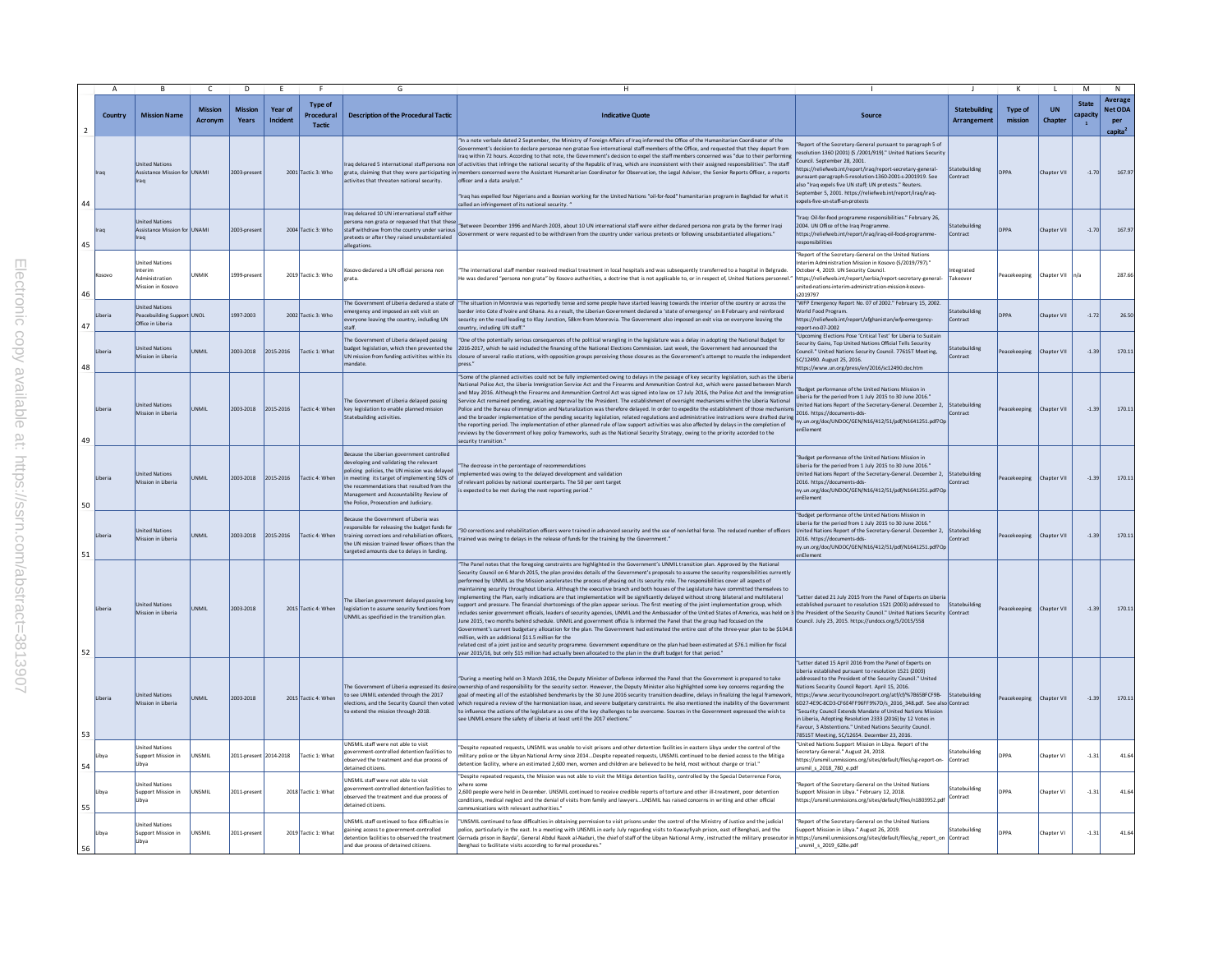|                | $\overline{A}$ | $\overline{B}$                                                                                    | $\mathsf{C}$              | D                       | E                   |                                               | G                                                                                                                                                                                                                                                   | H                                                                                                                                                                                                                                                                                                                                                                                                                                                                                                                                                                                                                                                                                                                                                                                                                                                                                                                                                                                                                                                                                                                                                                                                                                                                                                                                                                                                                                                                                                                                                                                                                                                                                                                                                                                                                                                                                                                                                                                                                                                                                                                                                                                                                                                                                                                                                                                                                                                                                                                                                                                                                                                  |                                                                                                                                                                                                                                                                                                                                                                                                                                                 |                                     | $\mathsf{K}$              |                      | M                        | $\mathsf{N}$                                            |
|----------------|----------------|---------------------------------------------------------------------------------------------------|---------------------------|-------------------------|---------------------|-----------------------------------------------|-----------------------------------------------------------------------------------------------------------------------------------------------------------------------------------------------------------------------------------------------------|----------------------------------------------------------------------------------------------------------------------------------------------------------------------------------------------------------------------------------------------------------------------------------------------------------------------------------------------------------------------------------------------------------------------------------------------------------------------------------------------------------------------------------------------------------------------------------------------------------------------------------------------------------------------------------------------------------------------------------------------------------------------------------------------------------------------------------------------------------------------------------------------------------------------------------------------------------------------------------------------------------------------------------------------------------------------------------------------------------------------------------------------------------------------------------------------------------------------------------------------------------------------------------------------------------------------------------------------------------------------------------------------------------------------------------------------------------------------------------------------------------------------------------------------------------------------------------------------------------------------------------------------------------------------------------------------------------------------------------------------------------------------------------------------------------------------------------------------------------------------------------------------------------------------------------------------------------------------------------------------------------------------------------------------------------------------------------------------------------------------------------------------------------------------------------------------------------------------------------------------------------------------------------------------------------------------------------------------------------------------------------------------------------------------------------------------------------------------------------------------------------------------------------------------------------------------------------------------------------------------------------------------------|-------------------------------------------------------------------------------------------------------------------------------------------------------------------------------------------------------------------------------------------------------------------------------------------------------------------------------------------------------------------------------------------------------------------------------------------------|-------------------------------------|---------------------------|----------------------|--------------------------|---------------------------------------------------------|
| $\overline{2}$ | Country        | <b>Mission Name</b>                                                                               | <b>Mission</b><br>Acronvm | <b>Mission</b><br>Years | Year of<br>Incident | <b>Type of</b><br>Procedural<br><b>Tactic</b> | <b>Description of the Procedural Tactic</b>                                                                                                                                                                                                         | <b>Indicative Quote</b>                                                                                                                                                                                                                                                                                                                                                                                                                                                                                                                                                                                                                                                                                                                                                                                                                                                                                                                                                                                                                                                                                                                                                                                                                                                                                                                                                                                                                                                                                                                                                                                                                                                                                                                                                                                                                                                                                                                                                                                                                                                                                                                                                                                                                                                                                                                                                                                                                                                                                                                                                                                                                            | Source                                                                                                                                                                                                                                                                                                                                                                                                                                          | <b>Statebuilding</b><br>Arrangement | <b>Type of</b><br>mission | <b>UN</b><br>Chapter | <b>State</b><br>capacity | Average<br><b>Net ODA</b><br>per<br>capita <sup>2</sup> |
| 57             |                | <b>Inited Nations</b><br>Multidimensional<br>Integrated<br><b>Stabilization Mission</b><br>ilcM o | <b>MINUSMA</b>            | 2013-present            |                     | 2020 Tactic 3: Who                            | Mali declared the MINUSMA Head of Office<br>persona non grata after he delivered remarks<br>to congress that were interpreted to<br>hallenge the government's authority.                                                                            | he MINUSMA Head of Office in Kidal delivered remarks at the latter congress, which were interpreted by the Government as a challenge<br>Mall's sovereignty. On 10 December, the Government issued a communiqué declaring him persona non grata."<br>"In a separate development, the Malian government dedared the head of MINUSMA in Kidal 'persona non grata', after his remarks at the<br>congress of the National Movement for the Liberation of Azawad (MNLA)"                                                                                                                                                                                                                                                                                                                                                                                                                                                                                                                                                                                                                                                                                                                                                                                                                                                                                                                                                                                                                                                                                                                                                                                                                                                                                                                                                                                                                                                                                                                                                                                                                                                                                                                                                                                                                                                                                                                                                                                                                                                                                                                                                                                 | https://reliefweb.int/report/mali/situation-mali-report-<br>secretary-general-s2019983;<br>https://reliefweb.int/report/democratic-republic-congo/acled-<br>regional-overview-africa-8-14-december-2019                                                                                                                                                                                                                                         | statebuilding<br>Contract           | Peacekeeping              | Chapter VII          | $-0.90$                  | 74.2                                                    |
| 58             | Nepal          | Inited Nations<br>dission in Nepa                                                                 | <b>JNMIN</b>              | 2007-2010               |                     | 2010 Tactic 4: When                           | e Government of Nepal requested that<br>UNMIN not extend its mandate and leave<br>before the peace process was completed.                                                                                                                           | The United Nations mission established to monitor Nepal's peace process, Unmin, is scheduled to leave the country on Saturday amid<br>ncertainty about its future. The mission is closing after Nepal's warring political parties agreed not to extend its mandate last September<br>n a last-minute compromise deal, the government and the Maoists have agreed to take over the UN's monitoring dutiesBut despite [its]<br>ccesses, Nepal is still a long way from concluding its peace process and writing a new democratic constitutionMany of the conditions of<br>ut the state is and a top with www.two-state of the Milled. The Nepalese Army has not been restructured. More than 19,000 former   what cannot without without without the 2006 Comprehensive Pack Army Armor 21284250   Contr<br>Maoist fighters remain in cantons around the country, their weapons under UN supervision. A deal to either integrate them into the<br>ecurity forces or rehabilitate them into civilian life has stalled because of distrust between the Maoists and an alliance of the Nepali<br>Congress and the Communist Party of Nepal (United Marxist Leninist)The peace process in Nepal has been deadlocked since the collapse of<br>he Nepali Congress and CPN-UML coalition government in June."                                                                                                                                                                                                                                                                                                                                                                                                                                                                                                                                                                                                                                                                                                                                                                                                                                                                                                                                                                                                                                                                                                                                                                                                                                                                                                                                               |                                                                                                                                                                                                                                                                                                                                                                                                                                                 | Statebuilding                       | <b>DPPA</b>               | Chapter VI           | $-0.71$                  | 24.7                                                    |
| 59             | Sierra Leone   | <b>Inited Nations</b><br>Mission in Sierra<br>Leone                                               | UNAMSIL                   | 1999-2005               |                     | 2002 Tactic 1: What;<br>Tactic 4: When        | to the United Nations outlined his wishes for<br>what activities should be included in the new<br>phase of the UNAMSIL mandate                                                                                                                      | As you correctly described it, a new phase of the United Nations Mission in Sierra Leone (UNAMSIL) operation is about to begin, while at<br>the same time, the escalating conflict in Liberia is threatening to destabilize the entire area once again. Therefore, I thought I should share<br>with you my thinking on the manner of accomplishing our common objectives for my country so eloquently articulated by the President of<br>the Security Council and your good self. In my view, this process should be linked to the following: (a) The ongoing restructuring of the<br>Republic of Sierra Leone Armed Forces and other security institutions in the country; (b) The completion of reorganization, training and<br>quipping the police with the objective of bringing the current grossly inadequate number to at least the pre-war level; (c) The ability of<br>hese forces and institutions to perform their respective functions more effectively throughout the territory of Sierra Leone; (d) The status<br>The Permanent Representative of Sierra Leone of, and prospects for, integrating all ex-combatants, taking into account that lack of progress in this regard could lead to frustrations that<br>could also threaten the maintenance of law and order and the consolidation of peace: (e) The need for reliable security during the<br>oceedings of the Special Court; (f) The plans now under way for decentralization and the delegation of certain governmental authority to<br>ected local governments; (g) The conflict and fragile political and security situation in Liberia and its repercussions for peace and stability<br>in the Mano River subregion, not forgetting (i) that the 10-year rebel war in Sierra Leone was launched from the territory of Liberia; and (ii)<br>that the former field commander of the Revolutionary United Front (RUF). Sam Bockarie, is still in Liberia: (h) The pending definitive<br>sponse to the Security Council's request that the Secretary-General consider what support the international community, and in particula<br>the United Nations, might provide to the Economic Community of West African States (ECOWAS) to ensure security on the borders shared<br>by Guinea, Liberia and Sierra Leone; (i) The fact that general elections in Liberia are less than a year away, and that at the moment there is<br>no military presence of the United Nations in Liberia: and (i) That there is as yet no discernible plan for possible United Nations involvemen<br>in the crucial preparatory process for free, credible and inclusive elections in Liberia." | "Letter from the President of the Republic of Sierra Leone to<br>the Secretary-General (S/2002/975)." United Nations Security<br>Council, August 29, 2002.<br>https://reliefweb.int/report/guinea/letter-president-republic-<br>sierra-leone-secretary-general-s2002975                                                                                                                                                                         | Statebuilding<br>Contract           | Peacekeeping              | Chapter VII          | $-1.38$                  | 56.82                                                   |
| 60             | ierra Leone    | <b>Inited Nations</b><br>Mission in Sierra                                                        | <b>JNAMSIL</b>            | 1999-2005               |                     | Tactic 1: What;<br>2003 Tactic 4: When        | The Government of Sierra Leone either made<br>slow or insufficient progress toward<br>addressing security concerns and economic<br>covery plans, making it difficult for UNAMSIL<br>to execute its mandate.                                         | Since the successful elections on 14 May of that year, however, the donor community and the people of Sierra Leone have grown<br>increasingly frustrated with stagnating reform and recovery. The government has failed to offer a clear direction, and there are consistent<br>signs that donor dependence and the old political ways are returning. Many are questioning the government's commitment and capacity to<br>ddress the long list of internal challenges, ranging from security concerns and economic recovery through implementation of a broad<br>ectrum of institutional reforms. The longer the issues are left unaddressed, the harder it will be to keep the peace process on trackThe<br>wernment needs to take a stronger leadership role in the rehabilitation process. Its performance has been disappointing, and complacency International Crisis Group. ICG Africa Report N°67. September<br>appears to have set in. While reform rhetoric abounds, action has yet to follow. There are three main areas of concern Thirdly, the<br>overnment has failed to make significant progress on governance reforms since its resounding electoral victory. There is no systematic plan leone-the-state-of-security-and-governance.pdf<br>for deceptralisation. While elections for paramount chiefs have taken place in 2003, and some semblance of traditional authority has<br>sturned to most areas, these communities remain essentially isolated with little monetary or administrative assistance from Freetown<br>Local elections are scheduled to take place by the end of the year, but given inadequate infrastructure, they are likely to be postponed unti<br>early 2004, and few expect them to bring real change."                                                                                                                                                                                                                                                                                                                                                                                                                                                                                                                                                                                                                                                                                                                                                                                                                                                                                                | "Sierra Leone: The State of Security and Governance."<br>2, 2003. https://d2071andvip0wj.cloudfront.net/67-sierra-                                                                                                                                                                                                                                                                                                                              | Statebuilding<br>Contract           | eacekeeping               | Chapter VI           | $-1.38$                  | 56.8                                                    |
| 61             | Sierra Leone   | United Nations<br>Mission in Sierra                                                               | <b>INAMSIL</b>            | 1999-2005               | 2005                | Tactic 1: What:<br>Tactic 4: When             | Due to delayed expansion of the police<br>raining school. UNAMSIL was not able to<br>neet a number of planned activities, such as<br>ecruiting and training new officers and<br>deploying more police officers to areas of high<br>inserurity       | [Indicators of achievement] Not fully achieved due to attrition and delayed expansion of police training school to accommodate the recruits<br>lper intake."                                                                                                                                                                                                                                                                                                                                                                                                                                                                                                                                                                                                                                                                                                                                                                                                                                                                                                                                                                                                                                                                                                                                                                                                                                                                                                                                                                                                                                                                                                                                                                                                                                                                                                                                                                                                                                                                                                                                                                                                                                                                                                                                                                                                                                                                                                                                                                                                                                                                                       | "Performance report on the budget of the United Nations<br>Mission in Sierra Leone for the period from 1 July 2004<br>to 30 June 2005." Report of the Secretary-General. United<br>Nations General Assembly, December 23, 2005.<br>https://documents-dds-<br>ny.un.org/doc/UNDOC/GEN/N05/662/99/pdf/N0566299.pdf?Oj<br>nElement                                                                                                                 | <b>Statebuilding</b><br>contract    | Peacekeeping              | Chapter VI           | $-1.38$                  | 56.8                                                    |
| 62             | Sierra Leone   | nited Nations<br>Integrated Office in<br>Sierra Leone                                             | <b>UNIOSIL</b>            | 2005-2008               |                     | 2007 Tactic 4: When                           | The Government of Sierra Leone requested<br>hat the UN extended UNIOSIL's mandate.                                                                                                                                                                  | However, progress and successful implementation of the above-mentioned priority tasks would require the continued engagement and<br>pport of the international community, not only as development partners, but also within the peacebuilding and consolidation processes.<br>For this reason, the continued political presence of the United Nations in 2008, represented by a high-level official, as has been the case, is<br>ost necessary. I am therefore requesting, and through you the Security Council, that the presence of the United Nations Integrated Office<br>n Sierra Leone be extended, as currently structured, and with the same institutional link with the Secretariat, through the Department of<br>Peacekeeping Operations, for a further one year after the end of December 2007."                                                                                                                                                                                                                                                                                                                                                                                                                                                                                                                                                                                                                                                                                                                                                                                                                                                                                                                                                                                                                                                                                                                                                                                                                                                                                                                                                                                                                                                                                                                                                                                                                                                                                                                                                                                                                                        | "Letter dated 8 November 2007 from the Permanent<br>presentative of Sierra Leone to the United Nations<br>addressed to the President of the Security Council." United<br>Nations Security Council, November 8, 2007.<br>https://documents-dds<br>ny.un.org/doc/UNDOC/GEN/N07/590/50/pdf/N0759050.pdf?Oj<br>enElement                                                                                                                            | Statebuilding<br>Contract           | <b>DPPA</b>               | Chapter VI           | $-1.34$                  | 69.81                                                   |
| 63             | Sierra Leone   | <b>Inited Nations</b><br>Integrated Office in<br>Sierra Leone                                     | <b>JNIOSIL</b>            | 2005-2008               |                     | 2006 Tactic 1: What                           | Due to a lack of documentation from the<br>overnment of Sierra Leone, UNIOSIL was<br>nable to organize as many committee<br>meetings as they had planned on support for<br>the diamond sector.                                                      | '1 emergency High-Level Diamond Steering Committee meeting was held [out of 6 planned meetings]. This was due to the Government's<br>state of preparedness to make submissions to such high-level meetings. High-level meetings were indefinitely postponed owing to lack of<br>oroper documentation on the part of the Government"                                                                                                                                                                                                                                                                                                                                                                                                                                                                                                                                                                                                                                                                                                                                                                                                                                                                                                                                                                                                                                                                                                                                                                                                                                                                                                                                                                                                                                                                                                                                                                                                                                                                                                                                                                                                                                                                                                                                                                                                                                                                                                                                                                                                                                                                                                                | "Performance report on the budget of the United Nations<br>lission in Sierra Leone for the period from 1 July 2005<br>to 30 June 2006." Report of the Secretary-General, United<br>Nations General Assembly. December 27, 2006.<br>https://documents-dds-<br>nv.un.org/doc/UNDOC/GEN/N06/684/67/pdf/N0668467.pdf?Op<br>enElement                                                                                                                | Statebuilding<br>contract           | DPPA                      | Chapter VI           | $-1.34$                  | 69.8                                                    |
| 64             | sierra Leone   | United Nations<br>ntegrated<br>eacebuilding Office in<br>ierra Leone                              | UNIPSIL                   | 2008-2013               |                     | 2012 Tactic 3: Who                            | Official expelled due to alleged relations with<br>oposition leader                                                                                                                                                                                 | "In 2012, Schulenburg unceremoniously left the country amidst speculation about soured relations with the then government of Ernest Bai<br>Coroma<br>it later emerged that he had been declared persona non-grata and ordered to leave the country over his alleged relations with the<br>oposition."                                                                                                                                                                                                                                                                                                                                                                                                                                                                                                                                                                                                                                                                                                                                                                                                                                                                                                                                                                                                                                                                                                                                                                                                                                                                                                                                                                                                                                                                                                                                                                                                                                                                                                                                                                                                                                                                                                                                                                                                                                                                                                                                                                                                                                                                                                                                              | "Triumphant return for ex UN diplomat expelled from Sierra<br>Leone." January 24, 2020. APA News.<br>http://apanews.net/en/news/triumphant-return-for-ex-un-<br>liplomat-expelled-from-sierra-leone                                                                                                                                                                                                                                             | <b>itatebuilding</b><br>Contract    |                           | Chapter VI           | $-1.15$                  | 66.68                                                   |
| 65             | Somalia        | lited Nation<br>Assistance Mission in UNSOM<br>Somalia                                            |                           | 2013-<br>present        |                     | 2019 Tactic 3: Who                            | Somalia declared the Special Representative<br>of the Secretary-General for Somalia and Head<br>of the United Nations Assistance Mission in<br>iomalia (UNSOM) persona non grata because<br>he was accused of criticizing the current<br>president. | According to news reports, Mr. Haysom was accused of violating diplomatic rules and overstepping his authority by the Government, in<br>questioning the legal basis for the arrest of a former al-Shabab deputy leader early last month, who was standing for election in South Wes<br>tate." "The Secretary-General deeply regrets the decision of the Government of the Federal Republic of Somalia to declare the Special<br>lepresentative of the Secretary-General for Somalia and Head of the United Nations Assistance Mission in Somalia (UNSOM). Nicholas<br>aysom, persona non grata."                                                                                                                                                                                                                                                                                                                                                                                                                                                                                                                                                                                                                                                                                                                                                                                                                                                                                                                                                                                                                                                                                                                                                                                                                                                                                                                                                                                                                                                                                                                                                                                                                                                                                                                                                                                                                                                                                                                                                                                                                                                   | 'UN teaches Somalia diplomacy language: 'doctrine of persona<br>non grata does not apply to United Nations personnel"". MENA<br>English (Middle East and North Africa Financial Network)<br>anuary 5, 2019 Saturday. https://advance-lexis<br>com.proxvau.wrlc.org/api/document?collection=news&id=urn:clContract<br>ontentItem:5V49-J451-JCNX-33YD-00000-00&context=1516831.<br>See also-<br>https://www.un.org/press/en/2019/db190104.doc.htm | statebuilding                       | DPPA                      | Chapter VII          | $-2.22$                  | 93.94                                                   |
| 66             | Somalia        | nited Nations<br>Assistance Mission in<br>Somalia                                                 | UNSOM                     | 2013-<br>present        |                     | 2019 Tactic 1: What;<br>Tactic 2: Where       | assets, forced some offices to close or<br>shutdown.                                                                                                                                                                                                | InSomaliaattempts by both local authorities and non-State groups to extort funds or appropriate assets from humanitarian actors hav-<br>mall authorities extorted funds, appropiated resulted in routine harassment, leading in some cases to the closure of offices of humanitarian organizations or the detention of staff.<br>lemands for payment can involve tens of thousands of dollars per agency and are often made outside of official channels. When such fees<br>vere not paid or local authorities and humanitarian actors disagreed about operational requirements, humanitarian projects have been<br>shut down by the authorities."                                                                                                                                                                                                                                                                                                                                                                                                                                                                                                                                                                                                                                                                                                                                                                                                                                                                                                                                                                                                                                                                                                                                                                                                                                                                                                                                                                                                                                                                                                                                                                                                                                                                                                                                                                                                                                                                                                                                                                                                 | Renort of the Secretary-General on the protection of civilian<br>armed conflict." May 22, 2012, UN Security Council.<br>https://reliefweb.int/sites/reliefweb.int/files/resources/Full_R Contract<br>eport 4150.pdf                                                                                                                                                                                                                             | Statebuilding                       | DPPA                      | hapter VII           | $-2.22$                  | 93.9                                                    |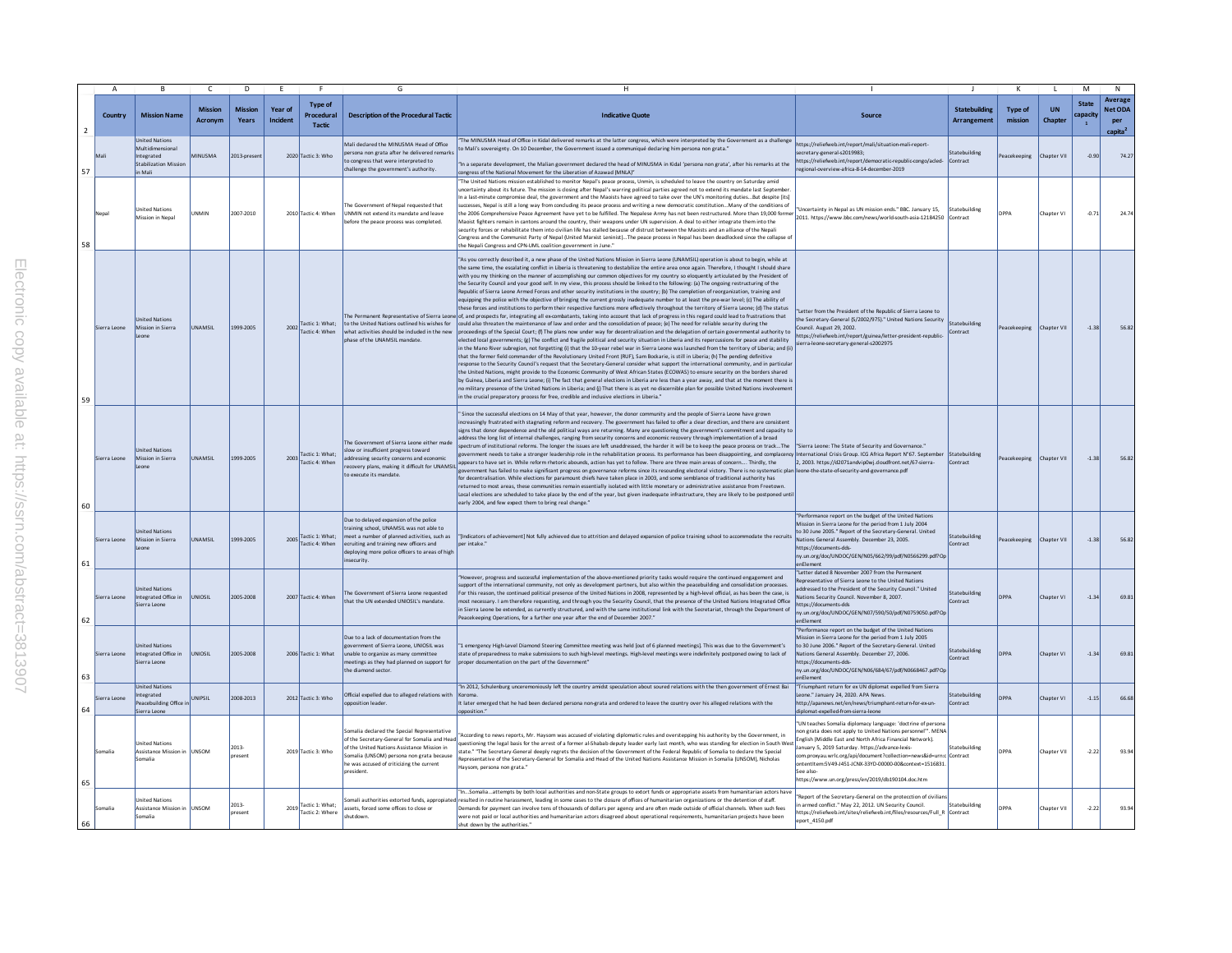|                | $\overline{A}$ | R                                                                            | $\mathsf{C}$              | D.                             |                     |                                               | G                                                                                                                                                                                                                                                            | H                                                                                                                                                                                                                                                                                                                                                                                                                                                                                                                                                                                                                                                                                                                                                                                                                                                                                                                                                                                                                                                                  |                                                                                                                                                                                                                                                                                                                                                                               |                                     | к                         |                      | M                                        | N                                                       |
|----------------|----------------|------------------------------------------------------------------------------|---------------------------|--------------------------------|---------------------|-----------------------------------------------|--------------------------------------------------------------------------------------------------------------------------------------------------------------------------------------------------------------------------------------------------------------|--------------------------------------------------------------------------------------------------------------------------------------------------------------------------------------------------------------------------------------------------------------------------------------------------------------------------------------------------------------------------------------------------------------------------------------------------------------------------------------------------------------------------------------------------------------------------------------------------------------------------------------------------------------------------------------------------------------------------------------------------------------------------------------------------------------------------------------------------------------------------------------------------------------------------------------------------------------------------------------------------------------------------------------------------------------------|-------------------------------------------------------------------------------------------------------------------------------------------------------------------------------------------------------------------------------------------------------------------------------------------------------------------------------------------------------------------------------|-------------------------------------|---------------------------|----------------------|------------------------------------------|---------------------------------------------------------|
| $\overline{2}$ | Country        | <b>Mission Name</b>                                                          | <b>Mission</b><br>Acronym | <b>Mission</b><br><b>Years</b> | Year of<br>Incident | <b>Type of</b><br>Procedural<br><b>Tactic</b> | <b>Description of the Procedural Tactic</b>                                                                                                                                                                                                                  | <b>Indicative Quote</b>                                                                                                                                                                                                                                                                                                                                                                                                                                                                                                                                                                                                                                                                                                                                                                                                                                                                                                                                                                                                                                            | <b>Source</b>                                                                                                                                                                                                                                                                                                                                                                 | <b>Statebuilding</b><br>Arrangement | <b>Type of</b><br>mission | <b>UN</b><br>Chapter | <b>State</b><br>capacity<br>$\mathbf{1}$ | Average<br><b>Net ODA</b><br>per<br>capita <sup>2</sup> |
| 67             | South Sudan    | <b>Inited Nations</b><br>dission in the<br><b>Republic of South</b><br>Sudan | <b>PPIMMI</b>             | 2011-oresen                    |                     | 2015 Tactic 3: Who                            | South Sudan expelled the depty chief of the<br>UN mission (UNMISS), suggesting that the<br>reason was due to the deputy chief's recent<br>criticism of the government and increased<br>sectarian fighting.                                                   | "The South Sudanese government has decided to expel Toby Lanzer, the outspoken deputy chief of the United Nations mission to the<br>untry, UN officials said Monday. The announcement came after Lanzer was refused entry into South Sudan as he tried to return to wrap<br>up official business ahead of the end of his assignment there later this month. Authorities in Juba have not offered an official explanation for Deutsche Welle, https://www.dw.com/en/south-sudan-expels-<br>the decision, but the UN has suggested that it stems from Lanzer's critique of the government and the rebels over the recent increase in<br>sectarian fighting."                                                                                                                                                                                                                                                                                                                                                                                                         | "South Sudan expels UN aid coordinator." June 6, 2015.<br>un-aid-coordinator/a-18491284?maca=en-                                                                                                                                                                                                                                                                              | Statebuilding<br>Contract           | Peacekeeping              | Chanter VII          | $-1.88$                                  | 141.1                                                   |
| 68             | South Sudan    | <b>Inited Nations</b><br>Aission in the<br><b>Jenublic of South</b><br>Sudan | <b>INMISS</b>             | 2011-present                   |                     | 2016 Tactic 3: Who                            | Three aid workers were killed. Sudan<br>woelled, declared persona non grata, or<br>deported four senior aid workers. UN official<br>coelled due to previous membership in IGAD.<br>Aid staff were also denied access to areas<br>round Yei, Mundri, and Wau. | The operating environment deteriorated during the quarter. Three aid workers were killed in October, including one in an armed ambush<br>on a marked NGO vehicle outside of Torit. In November, 100 humanitarian access incidents were reported, the highest in any month since<br>June 2015. Four senior aid workers were declared persona non grata, expelled or deported from South Sudan. There were 22 cases of<br>withdrawal of staff or suspension of activities during the quarter. Twenty-one cases of looting were reported, and aid workers were denied<br>access on several occa- sions to areas outside of Yei, Mundri and Wau towns."                                                                                                                                                                                                                                                                                                                                                                                                                | "2016 South Sudan Humanitarian Response Fourth Quarter in<br>Review " June 2, 2017, UN Office for the Coordination of<br>Jumanitarian Affairs, https://reliefweb.int/report/south-<br>sudan/2016-south-sudan-humanitarian-response-fourth-quarter-Contract<br>review: https://reliefweb.int/report/south-sudan/south-sudan<br>nhcr-operational-update-082016-15-30-april-2016 | Statebuilding                       | Peacekeeping              | Chapter VII          | $-1.88$                                  | 141.1                                                   |
| 69             | outh Sudan     | <b>Inited Nations</b><br>lission in the<br>tepublic of South<br>judan        | <b>NMISS</b>              | 2011-presen                    |                     | 2016 Tactic 3: Who                            | South Sudan expelled a UN official due to his<br>revious membership in IGAD                                                                                                                                                                                  | "On April, Aly Veriee, the former acting chief of staff for the Joint Monitoring and Evaluation Committee (JMEC), which oversees the<br>".mplementation of peace deal, departed South Sudan after being declared persona non grata in the country.                                                                                                                                                                                                                                                                                                                                                                                                                                                                                                                                                                                                                                                                                                                                                                                                                 | "South Sudan UNHCR Operational Update 08/2016, 15-30 Apr<br>2016." May 6, 2016. UN High Commissioner for Refugees.<br>https://reliefweb.int/report/south-sudan/south-sudan-unhg-<br>perational-update-082016-15-30-april-2016                                                                                                                                                 | Statebuilding<br>Contract           | eacekeeping               | hapter VI            | $-1.88$                                  | 141.1                                                   |
| 70             | South Sudan    | nited Nations<br>Mission in the<br>epublic of South<br>sudan                 | <b>INMISS</b>             | 2011-present                   | 2011-2012           | Factic 1: What                                | State security forces attacked humanitarian<br>workers and convoys, preventing<br>umanitarian activities.                                                                                                                                                    | "Attacks on humanitarian workers and convoys and the looting of supplies and assets continue to threaten humanitarian activities in the<br>Central African Republic, the Democratic Republic of the Congo, South Sudan, the Sudan and Yemen, State security forces, non-State armed<br>groups and criminal groups have all been implicated in these kinds of incidents. For example, during the reporting period, in South Sudan at<br>least 51 humanitarian vehicles were commandeered by soldiers for<br>non-humanitarian purposes."                                                                                                                                                                                                                                                                                                                                                                                                                                                                                                                             | Report of the Secretary-General on the protecction of civilia<br>in armed conflict " May 22, 2012, UN Security Council.<br>https://reliefweb.int/sites/reliefweb.int/files/resources/Full_R Contract<br>eport 4150.pdf                                                                                                                                                        | Statebuilding                       | eacekeeping               | Chapter VI           | $-1.88$                                  | 141.1                                                   |
| 71             | Sudan          | Inited Nations<br>Aission in the Sudar                                       | <b>NMIS</b>               | 2005-2011                      |                     | 2006 Tactic 3: Who                            | udan accused a UN special envoy of being in<br>ontact with rebel groups and of spreading<br>sinformation about armed forces and<br>leclared them persona non grata.                                                                                          | The Sudanese military declared the United Nations special envoy Jan Pronk persona non grata Friday, accusing him of "waging war against<br>the armed forces.                                                                                                                                                                                                                                                                                                                                                                                                                                                                                                                                                                                                                                                                                                                                                                                                                                                                                                       | Sudanese Army Says U.N. Envoy Is Declared Persona Non<br>Grata." October 21, 2006. New York Times.<br>ttps://www.nytimes.com/2006/10/21/world/africa/21sudan.h Contract                                                                                                                                                                                                       | <b>itatebuilding</b>                | eacekeeping               | hapter VII           | $-1.4$                                   | 49.62                                                   |
| 72             | Sudan          | Inited Nations<br>Mission in the Sudar                                       | <b>JNMIS</b>              | 2005-2011                      |                     | 2007 Tactic 3: Who                            | udan declared EU. Canadian, and UN envoys<br>persona non grata                                                                                                                                                                                               | "The Sudanese Foreign Ministry had declared them persona non grata "for involving themselves in activities that constitute an interference<br>in the internal affairs of the country.                                                                                                                                                                                                                                                                                                                                                                                                                                                                                                                                                                                                                                                                                                                                                                                                                                                                              | Sudan tells EU and Canadian envoys to leave " August 23<br>2007. Reuters. https://reliefweb.int/report/sudan/sudan-tells-<br>u-and-canadian-envoys-leave                                                                                                                                                                                                                      | Statebuilding<br>Contract           | eacekeeping               | Chapter VI           | $-1.4$                                   | 49.6                                                    |
| 73             | Sudan          | African Union-United<br>Nations Hybrid<br>Operation in Darfur                | <b>UNAMID</b>             | 2007-oresent                   |                     | 2014 Tactic 3: Who                            | udan declared the UN Resident<br>Coordinator/Humanitarian Coordinator and<br>the UNDP Country Director as persona non<br>grata.                                                                                                                              | "Last week the Government of Sudan declared the UN Resident Coordinator and Humanitarian Coordinator (RC/HC) Ali Al-Za'tari and UNDP<br>Country Director Yyonne Helle as persona non grata, according to a statement from the Ministry of Foreign Affairs. The UNDP Director was<br>equested to leave Sudan reportedly due to her bias against the Government and for "stopping financial support to several strategic<br>orolects and programmes which produced developmental, political and economic benefits for Sudan", according to the statement. The<br>ministry's statement also reported that the RC/HC was requested to leave Sudan due to allegedly offending the Sudanese people and their<br>political leadership in an interview with the Norwegian Bistandsaktuelt newspaper. The UN Secretary-General condemned the Governmen'<br>of Sudan's decision to expel the two senior UN officials and called on the Government of Sudan to reverse its decision immediately and to<br>cooperate fully with all United Nations entities present in Sudan.' | "Sudan: Humanitarian Bulletin Issue 52   22 - 28 December<br>2014 [EN/ARL" December 28, 2014, UN Office for the<br>Coordination of Humanitarian Affairs.<br>https://reliefweb.int/report/sudan/sudan-humanitarian-<br>bulletin-issue-52-22-28-december-2014-enar                                                                                                              | Statebuilding<br>Contract           | Peacekeeping              | Chapter VII          | $-1.10$                                  | 37.44                                                   |
| 74             | Sudan          | African Union-United<br>Vations Hybrid<br>Operation in Darfur                | <b>JNAMID</b>             | 2007-present                   |                     | 2011 Tactic 3: Who                            | he Government of Sudan delaved mission<br>activities by denying and/or delaying visas for<br>UN personnel.                                                                                                                                                   | "Inthe Sudan humanitarian activities are significantly hampered by the denial of visas or delays in their issuance to international<br>experts <sup>*</sup>                                                                                                                                                                                                                                                                                                                                                                                                                                                                                                                                                                                                                                                                                                                                                                                                                                                                                                        | Report of the Secretary-General on the protecction of civilian<br>n armed conflict." May 22, 2012. UN Security Council.<br>https://reliefweb.int/sites/reliefweb.int/files/resources/Full R Contract<br>eport 4150.pdf                                                                                                                                                        | Statebuilding                       | eacekeeping               | Chapter VII          | $-1.10$                                  | 37.44                                                   |
| 75             | Sudan          | African Union-United<br>Nations Hybrid<br>Operation in Darfur                | <b>UNAMID</b>             | 2007-present 2011-2012         |                     | Tactic 2: Where                               | he Governmnet of Sudan restricted UN staf<br>movement in the country by refusing to issue<br>travel permits.                                                                                                                                                 | In the Sudanthe Government refused to issue travel permits to international staff of the United Nations and non-governmental<br>organizations to coordinate humanitarian activities in South Kordofan and Blue Nile States for the first seven months of the humanitarian<br>crisis, which began in mid-2011. A handful of international staff were<br>eranted permission to return to state capitals in February 2012, but international humanitarian workers have been unable to travel<br>beyond them to any affected areas. While some national humanitarian workers have been able to cooperate with authorities to provide<br>assistance in Government-held areas, all requests for travel to areas under the control of non-State armed groups have been refused. As a<br>esult, some 500,000 conflict-affected people in those two states have received limited or no humanitarian assistance.                                                                                                                                                             | Report of the Secretary-General on the protecction of civilian<br>armed conflict." May 22, 2012, UN Security Council.<br>nttps://reliefweb.int/sites/reliefweb.int/files/resources/Full_R_Contract<br>port 4150.pdf                                                                                                                                                           | <b>itatebuilding</b>                | Peacekeeping              | Chapter VI           | $-1.10$                                  | 37.44                                                   |
| 76             | Sudan          | African Union-United<br>Nations Hybrid<br>Operation in Darfur                | <b>JNAMID</b>             | 2007-present 2011-2013         |                     | Tactic 3: Who                                 | The Sudanese government cancelled<br>ervices for internally displaced persons in<br>ebel controlled areas                                                                                                                                                    | In Darfur, state authorities cancelled dozens of humanitarian missions in the past 18 months, particularly to areas under the control of<br>armed groups such as Jebel Marra, In Central and Northern Darfur States, the Intermittent cancellation of the United Nations Humanitarian<br>umanitarian missions in Darfur and restricted Air Service by the authorities and a lack of darity about procedures for controlling the movement of fuel have limited travel by<br>umanitarian personnel to deep field locations. A ban by local authorities in Southern Darfur on movements beyond a 15-km radius around<br>Nyala has significantly restricted the provision of humanitarian services and assistance to camps for internally displaced persons in the area.                                                                                                                                                                                                                                                                                               | "Report of the Secretary-General on the protecction of civilian<br>n armed conflict." May 22, 2012. UN Security Council.<br>https://reliefweb.int/sites/reliefweb.int/files/resources/Full_R_Contract<br>eport 4150.pdf                                                                                                                                                       | Statebuilding                       | eacekeeping               | Chapter VI           | $-1.10$                                  | 37.4                                                    |
| 77             | Sudan          | African Union-United<br>Vations Hybrid<br>Operation in Darfur                | UNAMID                    | 2007-present                   |                     | 2012 Tactic 2: Where                          | udan restricted humanitarian access to<br>Central and Western Darfur states.                                                                                                                                                                                 | "Following an outbreak of renewed fighting in April 2012the authorities in Central and Western Darfur States have restricted access to<br>all areas controlled by armed groups and prevented humanitarian actors from responding to new displacements in Rokoro.'                                                                                                                                                                                                                                                                                                                                                                                                                                                                                                                                                                                                                                                                                                                                                                                                  | Report of the Secretary-General on the protecction of civiliar<br>n armed conflict." May 22, 2012. UN Security Council.<br>https://reliefweb.int/sites/reliefweb.int/files/resources/Full_R Contract<br>eport 4150.pdf                                                                                                                                                        | <b>Statebuilding</b>                | eacekeeping               | Chapter VI           | $-1.10$                                  | 37.4                                                    |
| 78             | Sudan          | African Union-United<br>Vations Hybrid<br>Operation in Darfur                | UNAMID                    | 2007-presen                    |                     | 2012 Tactic 1: What                           | itate security forces attacked humanitarian<br>workers and convoys, preventing<br>umanitarian artivities.                                                                                                                                                    | 'Attacks on humanitarian workers and convoys and the looting of supplies and assets continue to threaten humanitarian activities in the<br>Central African Republic, the Democratic Republic of the Congo, South Sudan, the Sudan and Yemen, State security forces, non-State armed<br>groups and criminal groups have all been implicated in these kinds of incidents. For example, during the reporting period, in South Sudan at<br>least 51 humanitarian vehides were commandeered by soldiers for<br>non-humanitarian purposes."                                                                                                                                                                                                                                                                                                                                                                                                                                                                                                                              | leport of the Secretary-General on the protecction of civiliar<br>in armed conflict." May 22, 2012, UN Security Council,<br>https://reliefweb.int/sites/reliefweb.int/files/resources/Full R Contract<br>nort 4150 ndf                                                                                                                                                        | statebuilding                       | eacekeeping               | Chapter VI           | $-1.10$                                  | 37.44                                                   |
| 79             | Tajikistan     | <b>Inited Nations</b><br>ajikistan Office of<br>eacebuilding                 | <b>JNTOP</b>              | 2000-2007                      |                     | 2004 Tactic 1: What                           | the UNTOP's activities toward less<br>confrontrational parts of their mandate.                                                                                                                                                                               | he Government of Tailstan was able to direct <sup>le</sup> The OSCE and the UN have been quite muted in their criticisms of the regime and have often directed their activities into less<br>confrontational arenas. Though many privately acknowledge the government's spotty record on human rights and political and economic<br>reform, there is little inclination to push for deep changes."                                                                                                                                                                                                                                                                                                                                                                                                                                                                                                                                                                                                                                                                 | "Tajikistan's Politics: Confrontation or Consolidation?"<br>nternational Crisis Group, Asia Briefing, May 19, 2004.<br>https://d2071andvip0wj.cloudfront.net/tajikistan-s-politics-<br>onfrontation-or-consolidation.pdf                                                                                                                                                      | Statebuilding<br>Contract           | <b>DPPA</b>               | Chapter VI           | $-1.19$                                  | 26.69                                                   |
| 80             | imor-Leste     | <b>Inited Nations</b><br>ransitional<br>dministration in East<br>'imor       | UNTAET                    | 1999-2002                      |                     |                                               |                                                                                                                                                                                                                                                              |                                                                                                                                                                                                                                                                                                                                                                                                                                                                                                                                                                                                                                                                                                                                                                                                                                                                                                                                                                                                                                                                    |                                                                                                                                                                                                                                                                                                                                                                               | ntegrated<br>'akeover               | eacekeeping               | Chapter VII          | n/a                                      | 222.35                                                  |
| 81             | Timor-Leste    | <b>Inited Nations</b><br>Mission of Support in UNMISET<br>East Timor         |                           | 2002-2005                      |                     | 2003 Tactic 1: What                           | <b>INMISET temporarily handed over</b><br>responsiliby for the defence of an area of<br>operation to the Timor-Leste defence force at<br>the request of the Government.                                                                                      | In response to a request from the Government, UNMISET temporarily handed over responsibility for the defence of an area of operations<br>around these villages to permit the Timor-Leste defence force (Falintil-FDTL) to conduct a sweeping operation. In the following days more<br>than 90 people were arrested, all but 39 of whom were released immediately by the police. Those remaining in custody were sent to Dili<br>for further judicial action and subsequently released by a Timorese judge."                                                                                                                                                                                                                                                                                                                                                                                                                                                                                                                                                        | Special report of the Secretary-General on the UN Mission of<br>upport in East Timor (S/2003/243)." United Nations Security<br>oundl. March 3, 2003.<br>https://reliefweb.int/report/indonesia/special-report-secretary<br>general-un-mission-support-east-timor-s2003243                                                                                                     | Statebuilding<br>Contract           | Peacekeeping              | Chapter VII          | $-0.73$                                  | 193.41                                                  |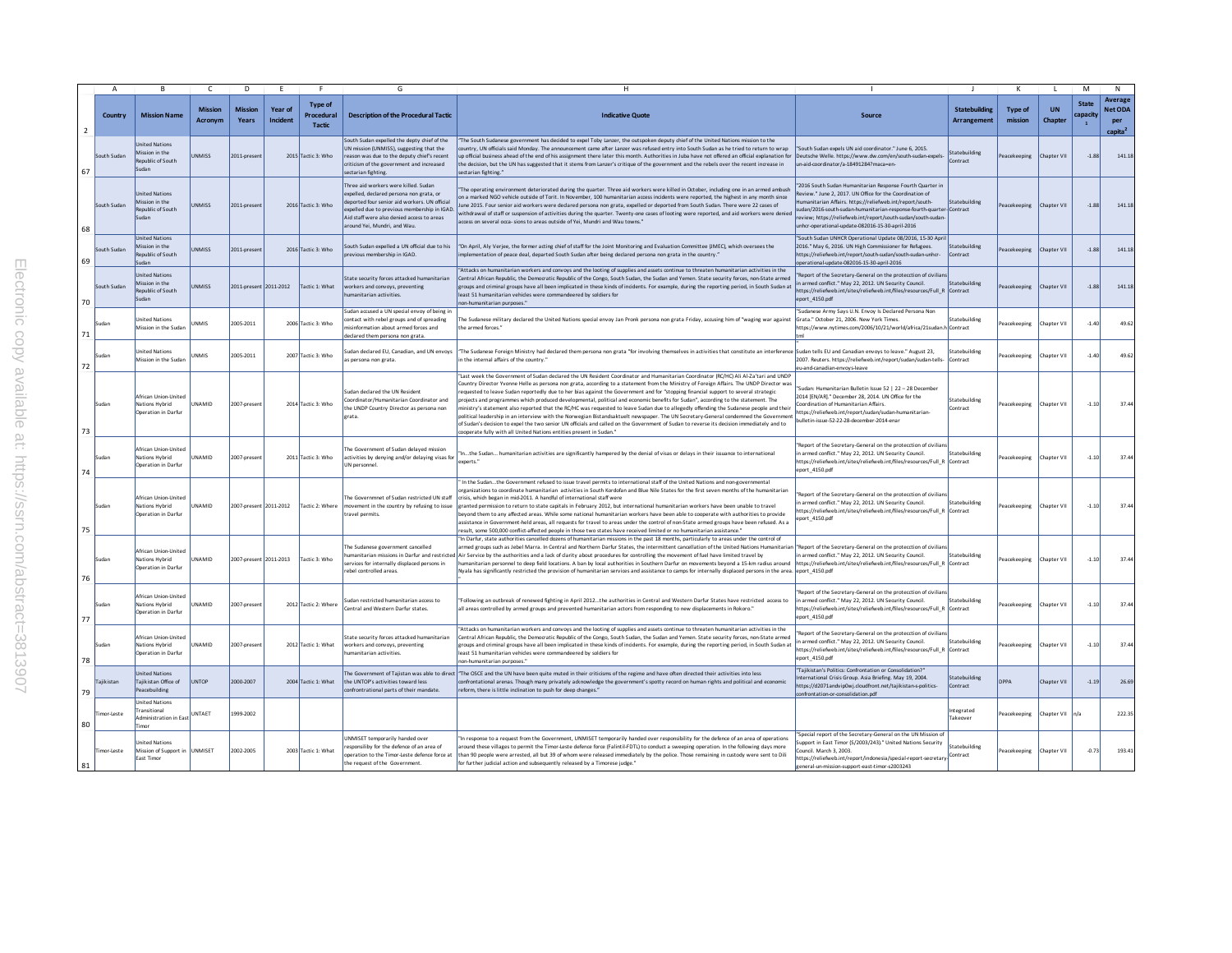|                      |                                                                                                                                                                                                                                                                                                                                                                                                                                                                  |                                                                         |                           |                         |                     |                                        | G                                                                                                                                                                       |                                                                                                                                                                                                                                                                                                                                                                                                                                                                                                                                                                                                                                                                                                                                                                                                                                                                                                                                                                                                                                                                                                                                                                                                                                                                                                                                                                                                                                                                                                                                                                           |                                                                                                                                                                                                                                                                         |                                            |                           |                      | M                        |                                                         |
|----------------------|------------------------------------------------------------------------------------------------------------------------------------------------------------------------------------------------------------------------------------------------------------------------------------------------------------------------------------------------------------------------------------------------------------------------------------------------------------------|-------------------------------------------------------------------------|---------------------------|-------------------------|---------------------|----------------------------------------|-------------------------------------------------------------------------------------------------------------------------------------------------------------------------|---------------------------------------------------------------------------------------------------------------------------------------------------------------------------------------------------------------------------------------------------------------------------------------------------------------------------------------------------------------------------------------------------------------------------------------------------------------------------------------------------------------------------------------------------------------------------------------------------------------------------------------------------------------------------------------------------------------------------------------------------------------------------------------------------------------------------------------------------------------------------------------------------------------------------------------------------------------------------------------------------------------------------------------------------------------------------------------------------------------------------------------------------------------------------------------------------------------------------------------------------------------------------------------------------------------------------------------------------------------------------------------------------------------------------------------------------------------------------------------------------------------------------------------------------------------------------|-------------------------------------------------------------------------------------------------------------------------------------------------------------------------------------------------------------------------------------------------------------------------|--------------------------------------------|---------------------------|----------------------|--------------------------|---------------------------------------------------------|
| $\overline{2}$       | Country                                                                                                                                                                                                                                                                                                                                                                                                                                                          | <b>Mission Name</b>                                                     | <b>Mission</b><br>Acronym | <b>Mission</b><br>Years | Year of<br>Incident | Type of<br>Procedural<br><b>Tactic</b> | <b>Description of the Procedural Tactic</b>                                                                                                                             | <b>Indicative Quote</b>                                                                                                                                                                                                                                                                                                                                                                                                                                                                                                                                                                                                                                                                                                                                                                                                                                                                                                                                                                                                                                                                                                                                                                                                                                                                                                                                                                                                                                                                                                                                                   | Source                                                                                                                                                                                                                                                                  | <b>Statebuilding</b><br><b>Arrangement</b> | <b>Type of</b><br>mission | <b>UN</b><br>Chapter | <b>State</b><br>capacity | Average<br><b>Net ODA</b><br>per<br>capita <sup>2</sup> |
| 82                   | Timor-Leste                                                                                                                                                                                                                                                                                                                                                                                                                                                      | <b>United Nations</b><br>Integrated Mission in JUNMIT<br>Timor - Leste  |                           | 2006-2012               |                     | 2006 Tactic 1: What                    | 'imor-Leste requeted that the UN establish a<br>political mission in Timor-Leste after the<br>completion of the prior mission. UNOTIL This<br>new mission became UNMIT. | Following consultations with President Xanana Gusmão, I am prepared to<br>inform Your Excellency that we agree that the current United Nations Office in Timor-Leste (UNOTIL) should come to an end on 20 May 2006.<br>However, in view of the political consolidation, which the elections are part of,<br>namely the planned elections for the National Parliament and Presidency in 2007, we would like to request that the United Nations<br>consider establishing in TimorLeste a special political office with the following components: 1. Electoral assistance to provide the<br>Government with technical and logistical support. 2. Civilian advisers. As Your Excellency is aware, while we have made continuing progres<br>during the UNOTIL mandate, there are critical areas that remain in need of secured and steady assistance, namely, in the justice and finance Council. January 20, 2006. https://documents-dds-<br>sectors. 3. Timor-Leste still needs support in the area of police training. Although, this can be provided through bilateral arrangements it is<br>important to keep United Nations involvement in the training programme. Also, in view of the forthcoming elections in 2007 and the need lenElement<br>to ensure an enhanced dialogue and cooperation between East Timorese and Indonesian security elements in order to prevent tensions and<br>conflicts along the border, we believe the deployment of some 15 to 20 military liaison personnel as part of the special political office would<br>be of crucial importance." | "Letter dated 20 January 2006 from the Permanent<br>Representative of Timor-Leste to the United Nations<br>addressed to the Secretary-General." United Nations Security<br>Inv.un.org/doc/UNDOC/GEN/N06/216/08/pdf/N0621608.pdf?Op                                      | Statebuilding<br>Contract                  | Peacekeeping              | Chapter VI           | $-1.20$                  | 142.66                                                  |
| 83                   | Timor-Leste                                                                                                                                                                                                                                                                                                                                                                                                                                                      | <b>United Nations</b><br>Integrated Mission in UNMIT<br>Timor - Leste   |                           | 2006-2012               |                     | 2006 Tactic 1: What                    | he government decided to largely ignore<br>JNMIT reccomendations on how to improve<br>the police and have elected to chart their owr<br>course.                         | "While it is easy and at times popular to pour blame on the UN, the Timorese Government has made the decision to go it alone. Enabled by "Time for the UN to Withdraw From East Timor?" The Atlantic<br>growing political confidence and a massive petro-dollar fueled 450% increase in the national budget over the past three years, the Timorese December 21, 2010.<br>Government has elected to largely ignore the UN on matters relating to the reform of the security sector. Rather it has merged the police<br>and military under a combined Ministry of Defence and Security, so as to minimize rivalry and build confidence."                                                                                                                                                                                                                                                                                                                                                                                                                                                                                                                                                                                                                                                                                                                                                                                                                                                                                                                                   | https://www.theatlantic.com/international/archive/2010/12/t Contract<br>ime-for-the-un-to-withdraw-from-east-timor/68334/                                                                                                                                               | Statebuilding                              | Peacekeeping              | Chapter VI           | $-1.20$                  | 142.66                                                  |
| 84                   | Yemen                                                                                                                                                                                                                                                                                                                                                                                                                                                            | Office of the Special<br>Envoy of the<br>Secretary-General for<br>Yemen | <b>OSESGY</b>             | 2011-<br>present        | 2011-2012           | Tactic 2: Where                        | Security checkpoints controlled by various<br>access and movement.                                                                                                      | "In 2011, hundreds of checkpoints controlled by various armed groups significantly hindered the movement of humanitarian workers in and<br>armed groups in Yemen impeded humanitarian around the capital of Yemen, Sana'a. While most were removed at the end of the year, some remain in place and continue to hamper the<br>movement of humanitarian workers and goods."                                                                                                                                                                                                                                                                                                                                                                                                                                                                                                                                                                                                                                                                                                                                                                                                                                                                                                                                                                                                                                                                                                                                                                                                | "Report of the Secretary-General on the protecction of civilians<br>in armed conflict." May 22, 2012. UN Security Council.<br>https://reliefweb.int/sites/reliefweb.int/files/resources/Full R Contract<br>eport 4150.pdf                                               | Statebuilding                              | DPPA                      | Chapter VII          | $-1.15$                  | 85.46                                                   |
| 85                   | Yemen                                                                                                                                                                                                                                                                                                                                                                                                                                                            | Office of the Special<br>Envoy of the<br>Secretary-General for<br>Yemen | OSESGY                    | 2011-<br>present        | 2011-2012           | Tactic 1: What                         | State security forces attacked humanitarian<br>workers and convoys, preventing<br>humanitarian activities.                                                              | "Attacks on humanitarian workers and convoys and the looting of supplies and assets continue to threaten humanitarian activities in the<br>Central African Republic, the Democratic Republic of the Congo, South Sudan, the Sudan and Yemen. State security forces, non-State armed<br>groups and criminal groups have all been implicated in these kinds of incidents. For example, during the reporting period, in South Sudan a<br>least 51 humanitarian vehicles were commandeered by soldiers for<br>non-humanitarian purposes."                                                                                                                                                                                                                                                                                                                                                                                                                                                                                                                                                                                                                                                                                                                                                                                                                                                                                                                                                                                                                                     | "Report of the Secretary-General on the protecction of civilians<br>in armed conflict." May 22, 2012. UN Security Council.<br>https://reliefweb.int/sites/reliefweb.int/files/resources/Full R Contract<br>eport 4150.pdf                                               | Statebuilding                              | DPPA                      | Chapter VII          | $-1.15$                  | 85.46                                                   |
| 86                   | Yemen                                                                                                                                                                                                                                                                                                                                                                                                                                                            | Office of the Special<br>Envoy of the<br>Secretary-General for<br>Yemen | OSESGY                    | 2011-<br>present        | 2011-2012           | Tactic 3: Who                          | Yemen expelled a UN official, arguing that<br>they supported the opposition.                                                                                            | UN High Commissioner for Human Rights Zeid Ra'ad Al Hussein on Friday urged the Government of Yemen to reverse its decision to declare<br>his Representative in the country persona non grata, saying that it was "unwarranted, counter-productive and damaging to the reputation<br>of the Government and its coalition partners."                                                                                                                                                                                                                                                                                                                                                                                                                                                                                                                                                                                                                                                                                                                                                                                                                                                                                                                                                                                                                                                                                                                                                                                                                                       | "Zeid urges Yemen to reverse decision to expel top UN human<br>rights official." January 8, 2016, UN Office of the High<br>Commissioner for Human Rights.<br>https://reliefweb.int/report/yemen/zeid-urges-yemen-reverse<br>decision-expel-top-un-human-rights-official | Statebuilding<br>Contract                  | <b>DPPA</b>               | Chapter VII          | $-1.15$                  | 85.46                                                   |
| 87<br>88<br>89<br>90 | State Capacity-This column is measured by World Bank Governance Indicators for Government Effectiveness in the first year of the mission. Data is unavailable for 1997: for missions that started in 1997. 1996 data was used.<br>Average Net Official Development Assistance (ODA) per capita in USD during Mission Years from the World Bank Indicators. This column shows the average amount of aid during all of the mission years. Data is only available t |                                                                         |                           |                         |                     |                                        |                                                                                                                                                                         |                                                                                                                                                                                                                                                                                                                                                                                                                                                                                                                                                                                                                                                                                                                                                                                                                                                                                                                                                                                                                                                                                                                                                                                                                                                                                                                                                                                                                                                                                                                                                                           |                                                                                                                                                                                                                                                                         |                                            |                           |                      |                          |                                                         |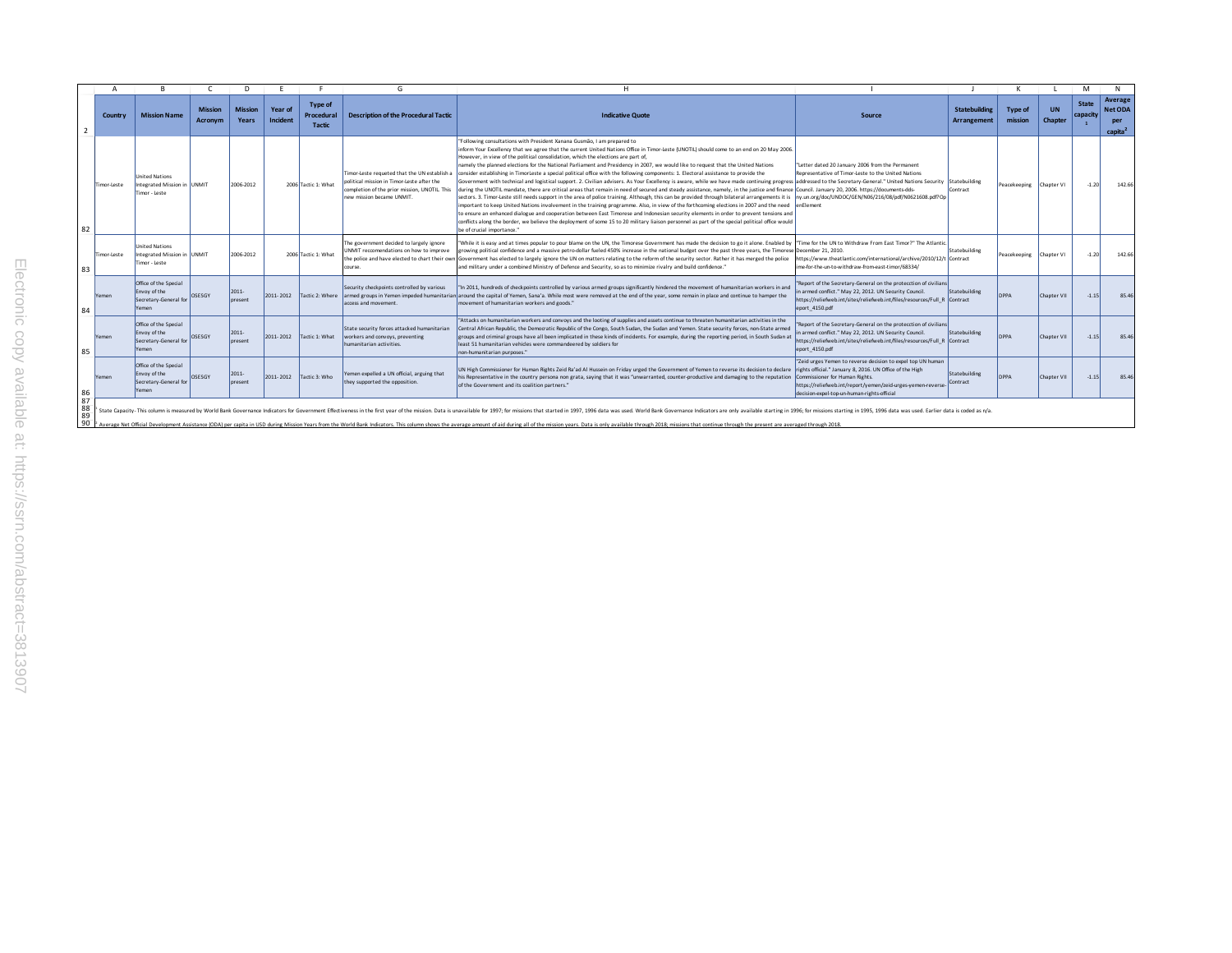#### A.4 CICIG in Guatemala: Statebuilding Contract in the Courts

Since its civil war, which ended in 1996, Guatemala had been plagued by crime and impunity. The U.N. Special Rapporteur ironically said that Guatemala was "a good place to commit a murder, because you will almost certainly get away with it." $160$  The crime was fueled by weapons from recent conflicts, high rates of unemployment, and poor governance in the state emerging from a major civil war; however, the primary driver of impunity was embedded illegal networks in the state structures that perpetuated corruption and failed to combat crime.[161](#page-63-1) Specifically, criminal structures and clandestine security structures (known as CIACS for their Spanish acronym) had taken over the state institutions.

In this context, as the peacekeeping mission wound down, Guatemala and the U.N. established a statebuilding contract focused on the courts. The negotiations and the implementation both featured cyclic resistance from the host government. While certainly weak relative to the U.N. and the major donors to this mission, the state used the procedural repertoire provided by the process of setting up a new ad hoc contract and, later, by its residual rights of control in under the incomplete contract. Eventually, while the mission stayed for twelve years and conducted many successful cases, it was constrained and eventually pushed out in 2019.

#### A.4.1 CICIG

The Guatemalan Government, facing pressure and changing incentives, and after thorough negotiations, signed an agreement with the United Nations to intervene in its courts. The International Commission against Impunity in Guatemala (CICIG) was formed to "dismantle" the CIACS through two roles, according to its mandate: "promot[ing] the investigation, prosecution, and sanction of [their] members" together with domestic counterparts

<span id="page-63-0"></span> $160$ [Alston](#page-39-13) [\(2007\)](#page-39-13)

<span id="page-63-1"></span> $161$  [Reilly](#page-48-11) [\(2009\)](#page-48-11)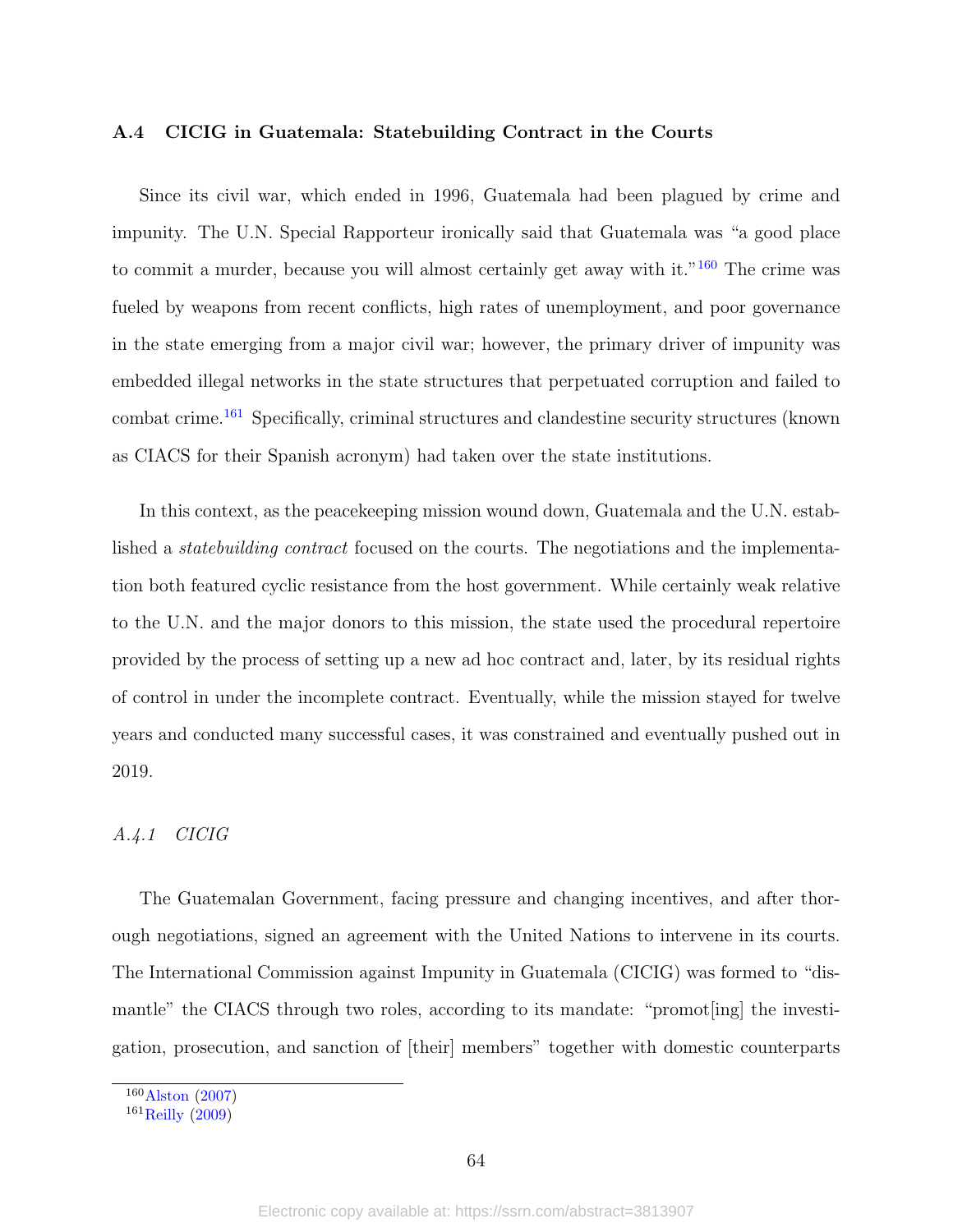and providing recommendations on "the necessary judicial and institutional reforms" to Guatemalan lawmakers. CICIG's personnel could investigate any private person, entity, or public official, requesting statements, documents, and general cooperation from anyone, and then it could ask to join criminal proceedings as a "querellente adhesivo," or joint prosecutor, introducing evidence, filing procedural motions, and otherwise helping its domestic counterparts run the case.[162](#page-64-0) CICIG selected and trained domestic counterparts, primarily a special prosecutorial unit, eventually known as the Special Anti-Impunity Prosecutor's Bu-reau (FECI), but also National Police.<sup>[163](#page-64-1)</sup> Beyond specific cases, CICIG also recommended reforms to the state's policies and laws,"Acuerdo entre la ONU y el Gobierno de Guatemala relativo al Establecimiento de una CICIG" 2006, Articles 2-3 cited in [Wirken](#page-51-8) [\(2011\)](#page-51-8) including innovations such a providing for witness protection and wiretapping in corruption cases. CICIG also identified civil servants that committed infractions and participated in their disciplinary proceedings.[164](#page-64-2) CICIG operated for twelve years until, after five renewals to its two-year mandates, the Guatemalan Government eventually did not renew the commission in 2019.

#### A.4.2 Negotiations

In the negotiations, even before the implementation of this ad hoc contract, the Guatemalan Government resisted both elements of authority but also completeness in myriad ways. First, before the mission even went into effect, the Guatemalan Government, through its courts, required that the contract be altered so that CICIG's prosecutors could only serve as joint prosecutors rather than as independent prosecutors.[165](#page-64-3) This meant that the Guatemala

<span id="page-64-0"></span><sup>162</sup>"Acuerdo entre la ONU y el Gobierno de Guatemala relativo al Establecimiento de una CICIG," 2006, Article 1; Código Procesal Penal de Guatemala, Decreto 51-92, Articles 116-121 cited in [Wirken](#page-51-8) [\(2011\)](#page-51-8); [Hudson and Taylor](#page-44-13) [\(2010\)](#page-44-13).

<span id="page-64-1"></span><sup>&</sup>lt;sup>163</sup> "Convenio de cooperación bilateral entre el Ministerio Público y la Comisión Internacional Contra la Impunidad en Guatemala (CICIG)," February 27, 2008, Article 308 cited in [Wirken](#page-51-8) [\(2011\)](#page-51-8)

<span id="page-64-2"></span><sup>164</sup>"Acuerdo entre la ONU y el Gobierno de Guatemala relativo al Establecimiento de una CICIG," 2006, Article 3 cited in [Wirken](#page-51-8) [\(2011\)](#page-51-8)

<span id="page-64-3"></span><sup>165</sup>"Acuerdo entre la ONU y el Gobierno de Guatemala relativo al Establecimiento de una CICIG," 2006, Article 1, cited in [Wirken](#page-51-8) [\(2011\)](#page-51-8) and also see [Pastor](#page-48-12) [\(2011/2012\)](#page-48-12)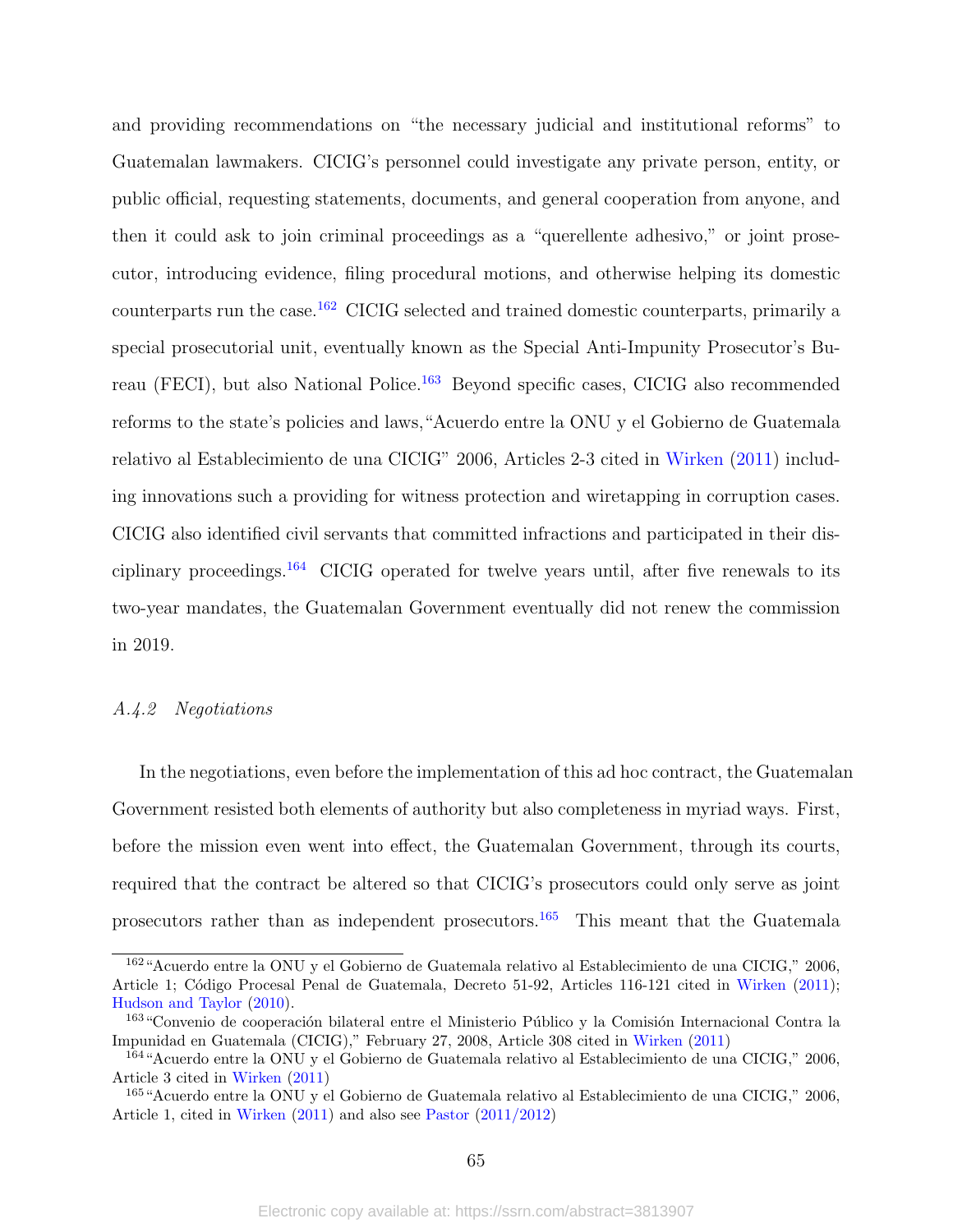Government could not only assert its authority on which cases CICIG could involve itself in—leaving this aspect incomplete with clear residual rights of control for the Guatemalan Government—but also that the domestic counterparts in each case could renegotiate the precise ways in which these foreign personnel were able to work on cases. While the initial proposal was downgraded, the intervention ultimately locked in some power for reform, even as it left some incomplete elements through which the new administration could resist.<sup>[166](#page-65-0)</sup> The ad hoc nature of the contract meant that every aspect was up for negotiation, allowing this set-up.

# A.4.3 Implementation

During CICIG, the Guatemalan Government used the incompleteness to push back on the intervention. First, in terms of "what" the mission did, the Guatemalan Government maintained the authority to sign off on the cases in which CICIG could involve itself. In both the 2011 and 2013 renewals, the U.N. agreed to make this a period of transition, steer-ing away initially from new high-profile cases.<sup>[167](#page-65-1)</sup> There were also specific cases in which CICIG sought to participate and was blocked, such as a case against a former president, in which CICIG had investigated extortion and embezzlement charges but then was excluded from the prosecution (and he was acquitted in the case before, with advice from CICIG, he was extradited to the United States and tried) $168$ ; in other cases, the government just did not bring charges as quickly as CICIG requested.<sup>[169](#page-65-3)</sup> In terms of reform, the Guatemalan Government maintained most of this authority for itself: for example, although a law was

<span id="page-65-0"></span><sup>&</sup>lt;sup>166</sup>CICIG ultimately was negotiated the outgoing Berger regime had an interest in locking in some reform as it lost office, and it coincided with an incident where three foreign legislators and their driver were murdered, and then the police accused of the crime were killed in prison, which added domestic and international pressure for both this administration and other Guatemalan officials to support this mission [Guoz](#page-43-13) [\(2007\)](#page-43-13); [Jasper and Cook](#page-45-13) [\(2008\)](#page-45-13); [Wirken](#page-51-8) [\(2011\)](#page-51-8); the moments during which CICIG was renewed also coincided with explosive cases or other conditions that forced the government's hand in reestablishing the mission with some power for reform Matanock and Garbiras-Díaz [\(2019\)](#page-46-12).

<span id="page-65-1"></span><sup>167</sup>[Open Society Justice Initiative](#page-48-13) [\(2016\)](#page-48-13)

<span id="page-65-2"></span><sup>168</sup>[Hudson and Taylor](#page-44-13) [\(2010\)](#page-44-13)

<span id="page-65-3"></span><sup>169</sup>[Castresana-Fernandez](#page-40-11) [\(2011\)](#page-40-11); [Open Society Justice Initiative](#page-48-13) [\(2016\)](#page-48-13)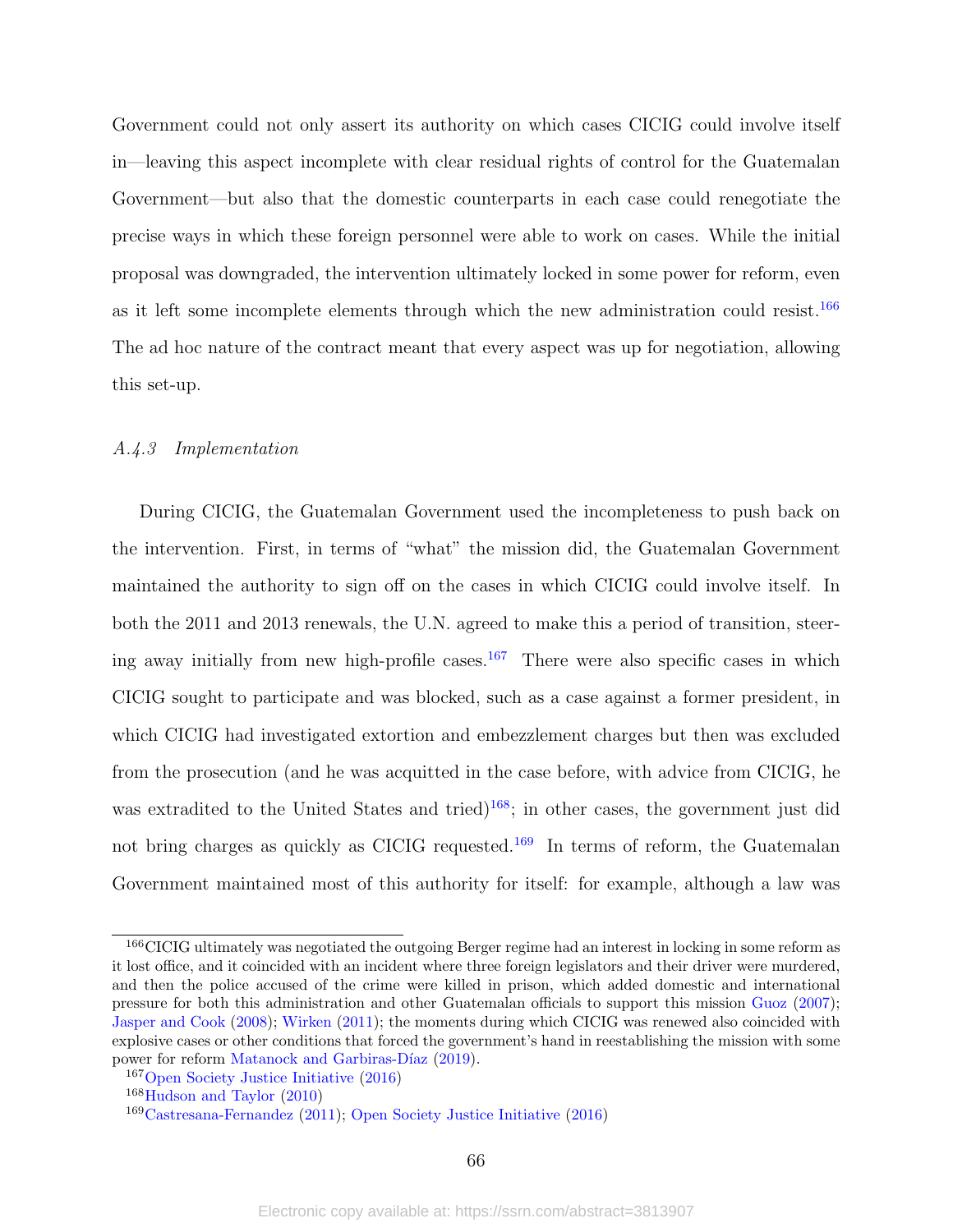passed allowing both CICIG and domestic NGOs to participate in the selection of judicial nominees, their recommendations were not binding, so when CICIG objected to six candidates (out of thirteen) for Supreme Court, three were appointed anyway by the legislature (although all 30 out of 90 that it opposed for the appeals court were rejected).<sup>[170](#page-66-0)</sup> Even more troubling, the Guatemalan president in 2011 selected a public prosecutor who fired more than 20 prosecuting attorneys working on human rights and began dismantling CICIG's domestic partner, leading CICIG's head to resign, although eventually the Constitutional Court ruled the appointment procedurally improper, so the public prosecutor was removed but not due to CICIG's direct action.[171](#page-66-1) Broadly, the Guatemalan Government could resist changes to policies and laws, such as ending pre-trial protections that allowed public officials to interfere with cases against them, because these final decisions were up to the domestic courts.[172](#page-66-2). Finally, and outside of the terms of the agreement, in terms of "who" worked for these missions, the Guatemalan Government also resisted. For example, some administrations, especially the Morales administration in 2019, pushed back against CICIG's work by declaring its head a persona non grata and revoking visas for other personnel.<sup>[173](#page-66-3)</sup>.

#### A.4.4 Conclusion

Guatemala and the U.N. established a canonical *statebuilding contract* that focuses on the courts. During the negotiations of the ad hoc agreement, and its renewals, as well as the implementation, the state used the procedural repertoire to shape especially what the mission could do but also who could do it. While the mission stayed for twelve years and conducted many successful cases — securing a high conviction rate and likely lowering certain crime rates, while also training domestic counterparts and lobbying for some reforms that

<span id="page-66-0"></span> $170$ [Valladares](#page-51-9) [\(2009\)](#page-51-9)

<span id="page-66-1"></span> $171$ [Schieber](#page-49-12) [\(2010\)](#page-49-12)

<span id="page-66-2"></span><sup>172</sup>[Hudson and Taylor](#page-44-13) [\(2010\)](#page-44-13); [Castresana-Fernandez](#page-40-11) [\(2011\)](#page-40-11); [Wirken](#page-51-8) [\(2011\)](#page-51-8)

<span id="page-66-3"></span> $173$ [Beittel et al.](#page-40-12)  $(2019)$ .